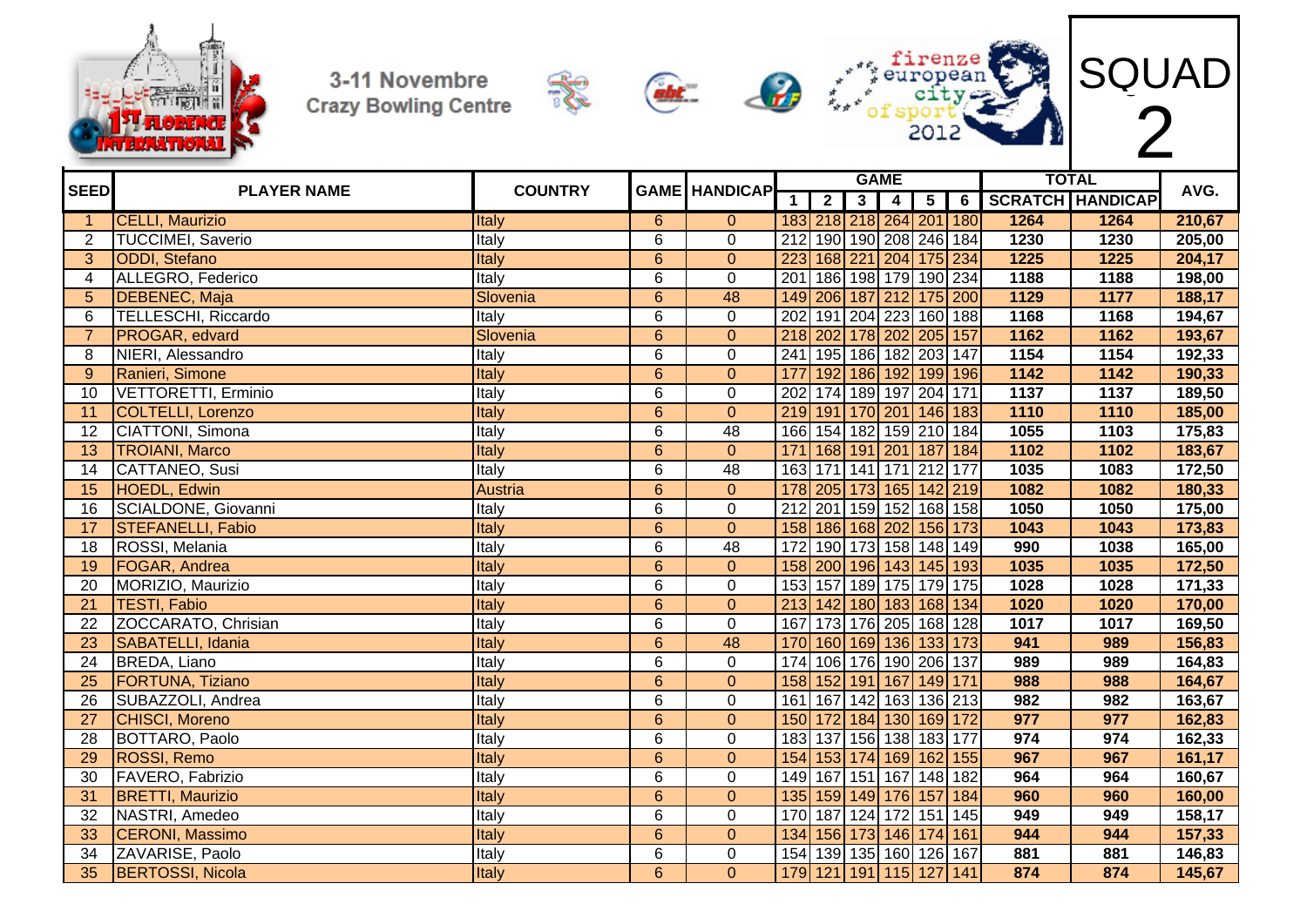









| <b>SEED</b>     | <b>PLAYER NAME</b>          | <b>COUNTRY</b> |                | <b>GAME HANDICAP</b> |                  |                             |                | <b>GAME</b>             |                 |               |                  | <b>TOTAL</b>            | AVG.   |
|-----------------|-----------------------------|----------------|----------------|----------------------|------------------|-----------------------------|----------------|-------------------------|-----------------|---------------|------------------|-------------------------|--------|
|                 |                             |                |                |                      | $\mathbf 1$      | $\overline{2}$              | 3 <sup>1</sup> | $\overline{\mathbf{4}}$ | 5 <sup>1</sup>  | 6             |                  | <b>SCRATCH HANDICAP</b> |        |
|                 | <b>GRABRIJAN, Anže</b>      | Slovenia       | $\overline{6}$ | $\mathbf{0}$         |                  | 205 215 191 205 215 188     |                |                         |                 |               | 1219             | 1219                    | 203,17 |
| $\overline{2}$  | <b>BORTOLON, Renato</b>     | Italy          | 6              | $\mathbf{0}$         |                  | 186 202 172 205 209 203     |                |                         |                 |               | 1177             | 1177                    | 196,17 |
| 3 <sup>1</sup>  | ZOCCARATO, Chrisian         | Italy          | $6\phantom{a}$ | $\overline{0}$       |                  | 240 167 169 233 181 181     |                |                         |                 |               | 1171             | 1171                    | 195,17 |
| 4               | <b>OLINI, Franco</b>        | Italy          | $\overline{6}$ | $\overline{0}$       | 191              | 179 183 225 189 198         |                |                         |                 |               | 1165             | 1165                    | 194,17 |
| 5               | GAZZA, Giancarlo            | Italy          | $\overline{6}$ | $\overline{0}$       | 172              | 189 235 192 183 181         |                |                         |                 |               | 1152             | 1152                    | 192,00 |
| 6               | SUBAZZOLI, Andrea           | Italy          | 6              | 0                    | 171              | 199 218 145 176 218         |                |                         |                 |               | 1127             | 1127                    | 187,83 |
| $\overline{7}$  | <b>MADDALONI, Antonio</b>   | Italy          | $\overline{6}$ | $\overline{0}$       | 191              | 213 192 161 202 166         |                |                         |                 |               | 1125             | 1125                    | 187,50 |
| 8               | <b>TUCCIMEI, Saverio</b>    | Italy          | 6              | $\mathbf 0$          | 236              | 188 160 183 143 200         |                |                         |                 |               | 1110             | 1110                    | 185,00 |
| 9               | ODDI, Stefano               | Italy          | $6\phantom{1}$ | $\overline{0}$       | $\overline{211}$ | 230 140 201                 |                |                         | 155 158         |               | 1095             | 1095                    | 182,50 |
| 10              | ROSSI, Melania              | Italy          | 6              | 48                   | 161              | 143 191 165 190 196         |                |                         |                 |               | 1046             | 1094                    | 174,33 |
| 11              | ZANCHETTA, Luigino          | Italy          | $\overline{6}$ | $\overline{0}$       | 147              | 186 199 191                 |                |                         | 175 190         |               | 1088             | 1088                    | 181,33 |
| 12              | PETRUT, Lenuta              | Romania        | 6              | 48                   | 156              | 163 219 201                 |                |                         | 130 162         |               | 1031             | 1079                    | 171,83 |
| 13              | <b>TROIANI, Marco</b>       | Italy          | $6\phantom{1}$ | $\overline{0}$       | 185              | 191 168 169                 |                |                         | 185 177         |               | 1075             | 1075                    | 179,17 |
| 14              | <b>RUSTICI, Emanuele</b>    | Italy          | $\overline{6}$ | $\mathbf 0$          | 155              | 203 191 190 144             |                |                         |                 | 187           | 1070             | 1070                    | 178,33 |
| 15              | PILOTTI, Roberto            | Italy          | $\overline{6}$ | $\mathbf{0}$         | 141              | 154 176 236                 |                |                         | 191             | 167           | 1065             | 1065                    | 177,50 |
| 16              | ALLEGRO, Federico           | Italy          | $\overline{6}$ | $\mathbf 0$          | 181              | 176 160 164 211             |                |                         |                 | 172           | 1064             | 1064                    | 177,33 |
| 17              | <b>INGA, Marco</b>          | Italy          | $\overline{6}$ | $\overline{0}$       | 213              | 137                         |                |                         | 179 168 156 210 |               | 1063             | 1063                    | 177,17 |
| 18              | <b>BUZZELLI, Daniela</b>    | Italy          | 6              | 48                   | 161              | 149                         |                |                         | 181 160 168 193 |               | 1012             | 1060                    | 168,67 |
| 19              | NAGODE, Božo                | Slovenia       | $\overline{6}$ | $\pmb{0}$            | 160              | 200 155 140 212             |                |                         |                 | 192           | 1059             | 1059                    | 176,50 |
| 20              | TISO, Maurizio              | Italy          | 6              | $\mathbf 0$          | 185              | 207 174 177                 |                |                         | 159 151         |               | 1053             | 1053                    | 175,50 |
| 21              | RUSSO, Roberto              | Italy          | $6\phantom{a}$ | $\pmb{0}$            | 190              | 143 226 175                 |                |                         | 178 139         |               | 1051             | 1051                    | 175,17 |
| 22              | MAGGI, ANGELO               | Italy          | 6              | $\mathbf 0$          | 138              | 210 168 159 129 222         |                |                         |                 |               | 1026             | 1026                    | 171,00 |
| 23              | FANIZZA, Pierfranco         | Italy          | 6              | $\mathbf 0$          |                  | 148 143 178 194 157 201     |                |                         |                 |               | 1021             | 1021                    | 170,17 |
| 24              | MORIZIO, Maurizio           | Italy          | $\overline{6}$ | $\overline{0}$       | 152              | 182 174 190 151 169         |                |                         |                 |               | 1018             | 1018                    | 169,67 |
| 25              | <b>STEFANELLI, Fabio</b>    | Italy          | $\overline{6}$ | $\pmb{0}$            | 184              | 155 126 213 194 145         |                |                         |                 |               | 1017             | 1017                    | 169,50 |
| 26              | <b>BOTTARO, Paolo</b>       | Italy          | $\overline{6}$ | $\mathbf{0}$         |                  | 155 176 175 148 195 158     |                |                         |                 |               | 1007             | 1007                    | 167,83 |
| 27              | GARILLI, Antonio            | Italy          | 6              | 0                    |                  | 154 158 162 182 184 162     |                |                         |                 |               | 1002             | 1002                    | 167,00 |
| 28              | <b>BONILAURI, Luca</b>      | <b>Italy</b>   | $\overline{6}$ | $\overline{0}$       |                  | 183 149 200 146             |                |                         | 168 153         |               | 999              | 999                     | 166,50 |
| 29              | BROTTO, Andrea              | Italy          | 6              | $\mathbf 0$          |                  | 159 155 166 204             |                |                         | 168 144         |               | 996              | 996                     | 166,00 |
| 30              | <b>GIANTIN, Alessio</b>     | Italy          | $6\phantom{1}$ | $\mathbf{0}$         | 143              | 161   189   162             |                |                         | 187             | $\boxed{152}$ | 994              | 994                     | 165,67 |
| 31              | <b>CERLINI, Thomas</b>      | Italy          | $\overline{6}$ | $\overline{0}$       | 201              | 151 136 154                 |                |                         | 177             | 172           | 991              | 991                     | 165,17 |
| 32              | <b>BRETTI, Maurizio</b>     | <b>Italy</b>   | $6\phantom{1}$ | $\mathbf{0}$         | 170              | 153   163   156   155   190 |                |                         |                 |               | 987              | 987                     | 164,50 |
| 33              | FIGUEROA, Maria             | Philippines    | 6              | 48                   | 141              | 150 171 178 140 137         |                |                         |                 |               | $\overline{917}$ | 965                     | 152,83 |
| $\overline{34}$ | ROSSI, Remo                 | Italy          | $\overline{6}$ | $\mathbf{0}$         | 170              | 177                         |                |                         | 171 159 136 143 |               | 956              | 956                     | 159,33 |
| 35              | MORELLI, Moreno             | Italy          | 6              | $\pmb{0}$            | 169              | 145 135 151                 |                |                         | 175 157         |               | 932              | 932                     | 155,33 |
| 36              | <b>BORTOLACELLI, Simone</b> | Italy          | $\overline{6}$ | $\Omega$             |                  | 116 152 192 132 186 151     |                |                         |                 |               | 929              | 929                     | 154,83 |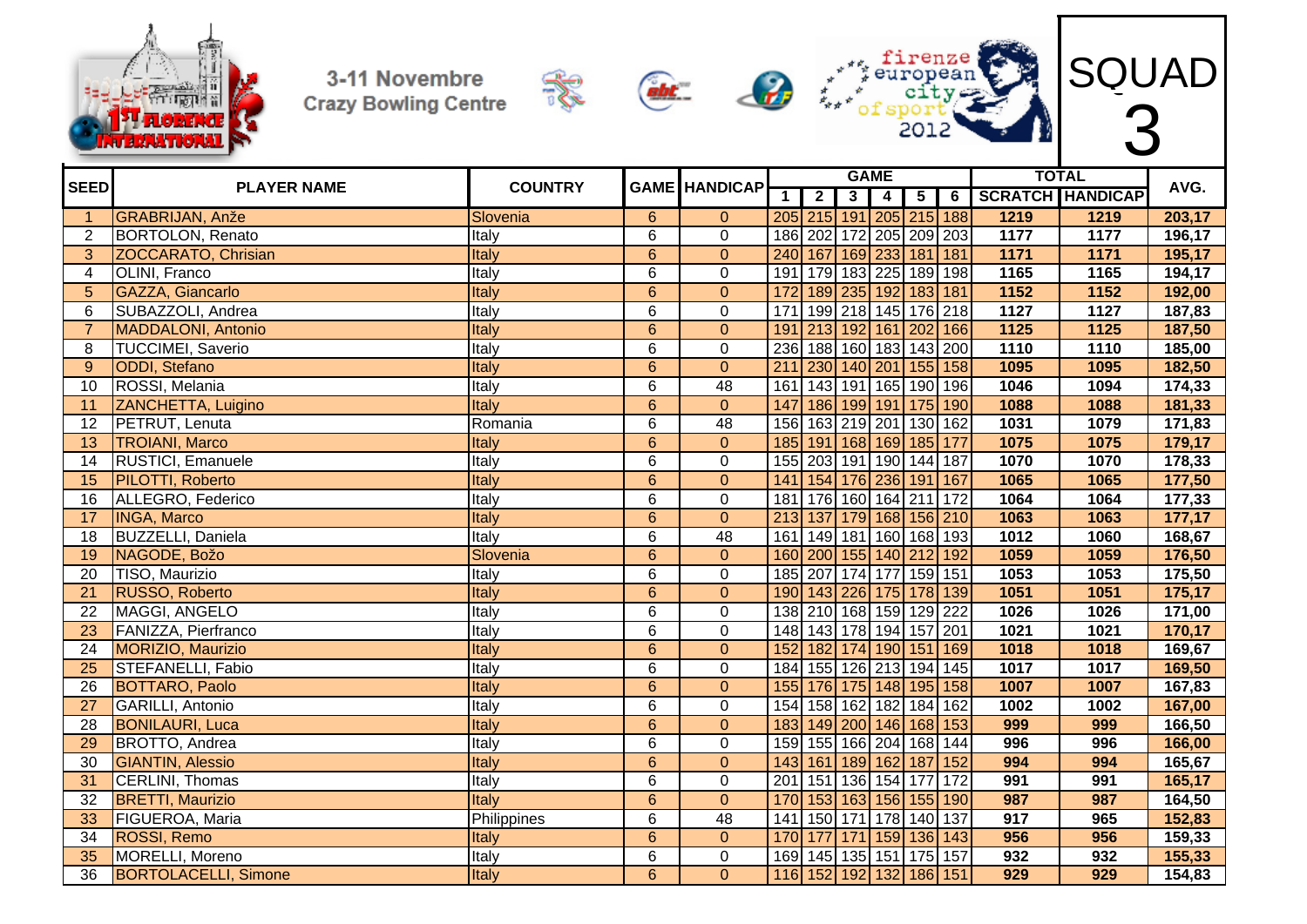|                 | 3-11 Novembre<br><b>Crazy Bowling Centre</b><br><b>MERRIMO</b> |                | abt.           | $\mathcal{L}$        |                  |                  |                         |                     |                |                |      | SQUAD                                   |        |
|-----------------|----------------------------------------------------------------|----------------|----------------|----------------------|------------------|------------------|-------------------------|---------------------|----------------|----------------|------|-----------------------------------------|--------|
| <b>SEED</b>     | <b>PLAYER NAME</b>                                             | <b>COUNTRY</b> |                | <b>GAME HANDICAP</b> | 1                | $\boldsymbol{2}$ | $\overline{\mathbf{3}}$ | <b>GAME</b><br>4    | $\overline{5}$ | $\overline{6}$ |      | <b>TOTAL</b><br><b>SCRATCH HANDICAP</b> | AVG.   |
|                 | <b>VETTORETTI, Erminio</b>                                     | <b>Italy</b>   | 6              | $\Omega$             |                  |                  |                         | 156 213 230 210     | 187            | 190            | 1186 | 1186                                    | 197,67 |
| 2               | KOGEJ, Blaž                                                    | Slovenia       | 6              | $\Omega$             | 189 <sup>1</sup> |                  |                         | 194 190 202 201 191 |                |                | 1167 | 1167                                    | 194,50 |
| 3               | <b>ISOPPO, Massimo</b>                                         | Italy          | $\overline{6}$ | $\mathbf{0}$         |                  |                  |                         | 178 214 180 194 177 |                | 213            | 1156 | 1156                                    | 192,67 |
| $\overline{4}$  | IORIO, Aldo                                                    | Italy          | 6              | $\mathbf 0$          |                  | 168 200          |                         | 201 213 175 180     |                |                | 1137 | 1137                                    | 189,50 |
| 5 <sup>5</sup>  | <b>DEBENEC, Maja</b>                                           | Slovenia       | 6              | 48                   | 148              | 202              |                         | 232 149 179         |                | 174            | 1084 | 1132                                    | 180,67 |
| 6               | MORRA, Alessandra                                              | Italy          | 6              | 48                   |                  |                  |                         | 176 200 175 194     | 159            | 179            | 1083 | 1131                                    | 180,50 |
| $\overline{7}$  | HOEDL, Edwin                                                   | Austria        | $6\phantom{a}$ | $\Omega$             | 228              |                  |                         | 169 192 183 197     |                | 159            | 1128 | 1128                                    | 188,00 |
| 8               | NAGODE, Božo                                                   | Slovenia       | 6              | $\mathbf 0$          | 226              |                  |                         | 198 181 170 194     |                | 159            | 1128 | 1128                                    | 188,00 |
| 9               | PODDA, Maurizio                                                | Italy          | 6              | $\Omega$             | 159              |                  |                         | 204 224 203 180 156 |                |                | 1126 | 1126                                    | 187,67 |
| 10              | VARCHETTA, Gennaro                                             | Italy          | 6              | $\overline{0}$       | 197              |                  |                         | 144 193 194 169     |                | 219            | 1116 | 1116                                    | 186,00 |
| 11              | <b>ROSTIN, Stefano</b>                                         | Italy          | 6              | $\overline{0}$       | 191              |                  |                         | 182 180 200 163 167 |                |                | 1083 | 1083                                    | 180,50 |
| 12              | EDVARD, progar                                                 | Slovenia       | 6              | 0                    | 165              | 191              | $151$                   |                     | 184 214        | 177            | 1082 | 1082                                    | 180,33 |
| 13              | <b>BONATO, Riccardo</b>                                        | Italy          | $6\phantom{a}$ | $\Omega$             | 132              | $\overline{171}$ |                         | 189 210 212         |                | 167            | 1081 | 1081                                    | 180,17 |
| 14              | OLIVA, Armando                                                 | Italy          | 6              | $\Omega$             | 197              |                  |                         | 169 215 188 169 138 |                |                | 1076 | 1076                                    | 179,33 |
| $\overline{15}$ | <b>FORMISANO, Raffaele</b>                                     | Italy          | 6              | $\overline{0}$       | 141              | 181              |                         | 159 166 219         |                | 203            | 1069 | 1069                                    | 178,17 |
| 16              | <b>BERTOSSI, Nicola</b>                                        | Italy          | 6              | 0                    | 158              |                  |                         | 186 215 176         | 177            | 154            | 1066 | 1066                                    | 177,67 |
| 17              | <b>FEDELI</b> , Andrea                                         | Italy          | $6\phantom{1}$ | $\mathbf{0}$         | 194              |                  |                         | 166 121 235         | 154            | 192            | 1062 | 1062                                    | 177,00 |
| 18              | FAVERO, Fabrizio                                               | Italy          | 6              | 0                    | 153              |                  |                         | 212 150 194         | 145            | 208            | 1062 | 1062                                    | 177,00 |
| 19              | <b>VALLARIO, Giuseppe</b>                                      | Italy          | $\overline{6}$ | $\Omega$             | 188              | 151              |                         | 121 183             | 214            | 204            | 1061 | 1061                                    | 176,83 |
| 20              | MOZZONE, Alessandro                                            | Italy          | 6              | $\Omega$             | 168              |                  |                         | 190 177 175 175     |                | 168            | 1053 | 1053                                    | 175,50 |
| 21              | PILOTTI, Roberto                                               | Italy          | $\overline{6}$ | $\overline{0}$       | 184              |                  |                         | 149 176 145 188     |                | 208            | 1050 | 1050                                    | 175,00 |
| 22              | <b>INGA, Marco</b>                                             | Italy          | $\overline{6}$ | $\mathbf 0$          | 185              |                  |                         | 180 176 210 154     |                | 145            | 1050 | 1050                                    | 175,00 |
| 23              | <b>SCHIAVO, Luciano</b>                                        | Italy          | $6\phantom{a}$ | $\Omega$             | 167              | 187              |                         | 188 188 186         |                | 115            | 1031 | 1031                                    | 171,83 |
| 24              | GIOVANNINI, Gianmaria                                          | Italy          | 6              | $\mathbf 0$          | 151              |                  |                         | 205 139 163 139     |                | 233            | 1030 | 1030                                    | 171,67 |
| 25              | <b>BRUSSOLO, Mirco</b>                                         | Italy          | $6\phantom{a}$ | $\Omega$             | 122              |                  |                         | 150 173 159 197     |                | 214            | 1015 | 1015                                    | 169,17 |
| $\overline{26}$ | <b>AURELI, Alfonso</b>                                         | Italy          | 6              | $\mathbf 0$          | 183              | 147              |                         | 140 131 171         |                | 215            | 987  | 987                                     | 164,50 |
| 27              | PENNACCHI, Ferdinando                                          | Italy          | $6\phantom{1}$ | $\Omega$             | 150 <sup>1</sup> | 141              |                         | 153 163 200 149     |                |                | 956  | 956                                     | 159,33 |
| 28              | CERONI, Massimo                                                | Italy          | 6              | $\Omega$             |                  | 131 141          |                         | 133 179 162         |                | 115            | 861  | 861                                     | 143,50 |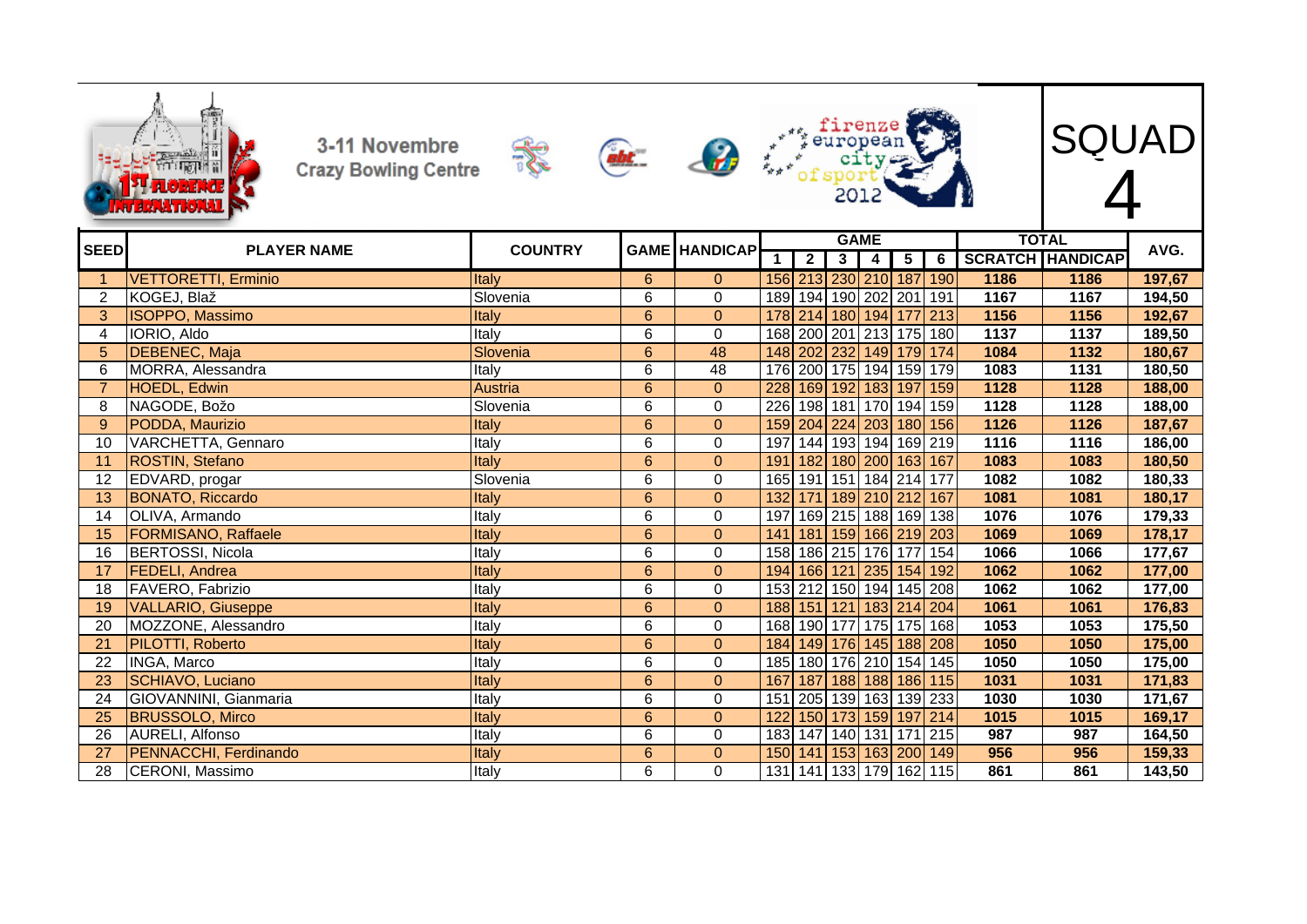|                | 3-11 Novembre<br><b>Crazy Bowling Centre</b> | abt.           |   |                      |            |                |                |             |                         |       |              | <b>SQUAD</b>            |        |
|----------------|----------------------------------------------|----------------|---|----------------------|------------|----------------|----------------|-------------|-------------------------|-------|--------------|-------------------------|--------|
| <b>SEED</b>    | <b>PLAYER NAME</b>                           | <b>COUNTRY</b> |   | <b>GAME HANDICAP</b> |            |                |                | <b>GAME</b> |                         |       | <b>TOTAL</b> |                         | AVG.   |
|                |                                              |                |   |                      | 1          | $\overline{2}$ | 3 <sup>1</sup> | 4           | $5\overline{)}$         | 6     |              | <b>SCRATCH HANDICAP</b> |        |
|                | <b>TUCCIMEI, Saverio</b>                     | Italy          | 6 | $\Omega$             |            |                |                |             | 268 224 190 205 239     | 247   | 1373         | 1373                    | 228,83 |
| $\overline{2}$ | <b>BORTOLON, Renato</b>                      | Italy          | 6 | $\Omega$             |            |                |                |             | 146 240 190 236 181     | 238   | 1231         | 1231                    | 205,17 |
| 3              | <b>VARCHETTA, Gennaro</b>                    | Italy          | 6 | $\Omega$             | <b>190</b> |                |                |             | 193 224 186 214 214     |       | 1221         | 1221                    | 203,50 |
| 4              | FOGAR, Andrea                                | Italy          | 6 | 0                    |            |                |                |             | 188 239 146 172 182 265 |       | 1192         | 1192                    | 198,67 |
| 5              | <b>CELLI, Maurizio</b>                       | Italy          | 6 | $\mathbf{0}$         |            |                |                |             | 183 229 192 205 211     | 161   | 1181         | 1181                    | 196,83 |
| 6              | <b>RUSTICI, Emanuele</b>                     | Italy          | 6 | $\mathbf 0$          |            |                |                |             | 243 149 195 237 168 181 |       | 1173         | 1173                    | 195,50 |
| $\overline{7}$ | <b>FLORI, Alessandro</b>                     | Italy          | 6 | $\mathbf{0}$         | 190        |                |                |             | 186 245 152 146         | $214$ | 1133         | 1133                    | 188,83 |
| 8              | IORIO, Aldo                                  | Italy          | 6 | 0                    |            |                |                |             | 193 197 212 177 172     | 171   | 1122         | 1122                    | 187,00 |
| 9              | <b>FORMISANO, Raffaele</b>                   | Italy          | 6 | $\mathbf{0}$         |            |                |                |             | 181 204 167 148 189     | 186   | 1075         | 1075                    | 179,17 |
| 10             | <b>BERTOSSI, Nicola</b>                      | Italy          | 6 | $\Omega$             |            |                |                |             | 205 170 182 163 189     | 164   | 1073         | 1073                    | 178,83 |
| 11             | MOZZONE, Alessandro                          | Italy          | 6 | $\mathbf{0}$         | 200        |                |                |             | 161 149 164 239         | 155   | 1068         | 1068                    | 178,00 |
| 12             | DI MARCANTONIO, Gianmarco                    | Italy          | 6 | 0                    |            |                |                |             | 173 134 187 182 167     | 205   | 1048         | 1048                    | 174,67 |
| 13             | PODDA, Maurizio                              | Italy          | 6 | $\mathbf{0}$         | 155        |                |                |             | 188 169 161 172         | 168   | 1013         | 1013                    | 168,83 |
| 14             | VALLARIO, Giuseppe                           | Italy          | 6 | $\mathbf 0$          | 195        |                |                |             | 175 156 126 171         | 166   | 989          | 989                     | 164,83 |
| 15             | <b>OLIVA, Armando</b>                        | <b>Italy</b>   | 6 | $\Omega$             |            |                |                |             | 147 165 155 179 171 164 |       | 981          | 981                     | 163,50 |
| 16             | BRUSSOLO, Mirco                              | Italy          | 6 | $\mathbf 0$          |            |                |                |             | 162 166 137 199 161     | 146   | 971          | 971                     | 161,83 |
| 17             | SCHIAVO, Luciano                             | Italy          | 6 | $\Omega$             |            |                |                |             | 176 154 140 155 182 154 |       | 961          | 961                     | 160,17 |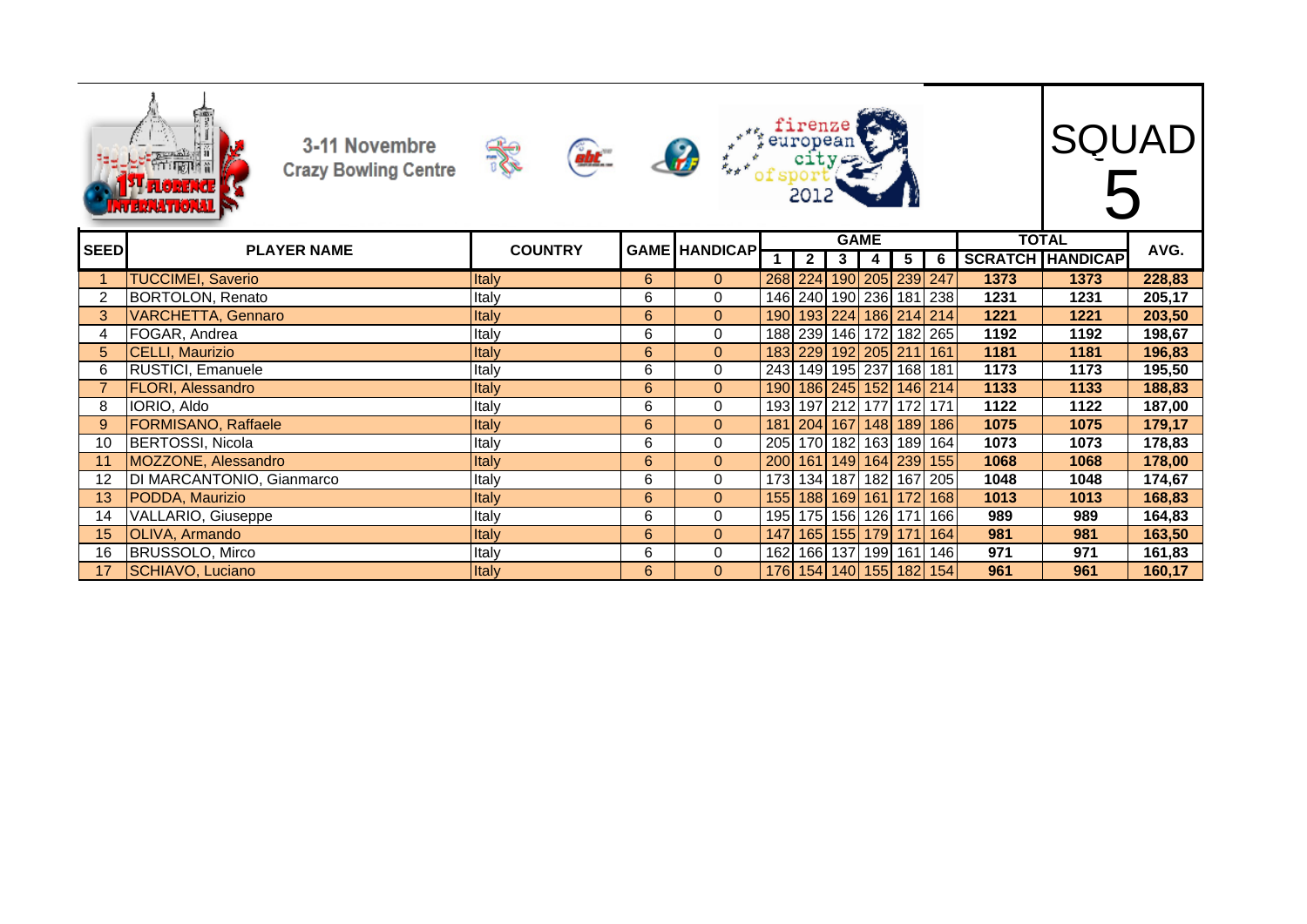





SQUAD

6

|                 |                              |                |                |                      |                  |                  |   | <b>GAME</b>             |                         |                 |                   | <b>TOTAL</b>            |        |
|-----------------|------------------------------|----------------|----------------|----------------------|------------------|------------------|---|-------------------------|-------------------------|-----------------|-------------------|-------------------------|--------|
| <b>SEED</b>     | <b>PLAYER NAME</b>           | <b>COUNTRY</b> |                | <b>GAME HANDICAP</b> | 1                | $\overline{2}$   | 3 | 4                       | $\overline{\mathbf{5}}$ | 6               |                   | <b>SCRATCH HANDICAP</b> | AVG.   |
|                 | <b>PARASAKIS, Stavros</b>    | Greece         | 6              | $\overline{0}$       |                  |                  |   | 202 245 235 244 207     |                         | 204             | 1337              | 1337                    | 222,83 |
| $\overline{2}$  | PACHERA, Graziano            | Italy          | $\overline{6}$ | $\overline{0}$       | $\overline{201}$ |                  |   | 226 232 218 197         |                         | 167             | 1241              | 1241                    | 206,83 |
| 3               | <b>ROSSI, Federico</b>       | Italy          | $6\phantom{1}$ | $\overline{0}$       | 181              |                  |   | 236 157 203 203         |                         | 204             | 1184              | 1184                    | 197,33 |
| 4               | <b>KRIZINIS, Vagelis</b>     | Greece         | 6              | $\overline{0}$       | 229              |                  |   | 152 186 211 193         |                         | 197             | 1168              | 1168                    | 194,67 |
| 5               | <b>DEBENEC, Maja</b>         | Slovenia       | $6\phantom{1}$ | 48                   | 198              |                  |   | 172 188 156 224         |                         | 172             | 1110              | 1158                    | 185,00 |
| 6               | DI DONFRANCESCO, Dante       | Italy          | 6              | 0                    | 206              | $\overline{227}$ |   | 203 182 156             |                         | 172             | 1146              | 1146                    | 191,00 |
|                 | FANIZZA, Pierfranco          | Italy          | 6              | $\pmb{0}$            |                  |                  |   | 155 200 211 184 194     |                         | 201             | 1145              | 1145                    | 190,83 |
| 8               | ZORZAN, Marco                | Italy          | 6              | $\mathbf 0$          | 183              |                  |   | 192 192 204 168 182     |                         |                 | $\overline{1121}$ | 1121                    | 186,83 |
| $\mathbf{Q}$    | <b>RUSTICI, Emanuele</b>     | Italy          | $6\phantom{1}$ | $\mathbf 0$          | 199              |                  |   | 185 173 201 182         |                         | 178             | 1118              | 1118                    | 186,33 |
| 10              | <b>INGA, Marco</b>           | Italy          | $\overline{6}$ | $\overline{0}$       | 191              |                  |   | 213 175 185 155 196     |                         |                 | 1115              | 1115                    | 185,83 |
| 11              | GAZZA, Giancarlo             | Italy          | $\overline{6}$ | $\mathbf 0$          | 226              |                  |   | 167 213 176 138 195     |                         |                 | 1115              | 1115                    | 185,83 |
| 12              | MADDALONI, Enrico            | Italy          | 6              | $\pmb{0}$            | 190              |                  |   | 198 179 211 186 150     |                         |                 | 1114              | 1114                    | 185,67 |
| 13              | KOGEJ, Blaž                  | Slovenia       | $6\phantom{1}$ | $\mathbf{0}$         |                  |                  |   | 204 161 181 214 175     |                         | $\frac{172}{2}$ | 1107              | 1107                    | 184,50 |
| 14              | <b>GARILLI, Antonio</b>      | Italy          | 6              | $\mathbf 0$          | 176              |                  |   | 131 162 223 200 189     |                         |                 | 1081              | 1081                    | 180,17 |
| 15              | <b>ROROS, Stamatis</b>       | Greece         | 6              | $\Omega$             | 201              |                  |   | 190 175 176 151         |                         | 186             | 1079              | 1079                    | 179,83 |
| 16              | POLAZZI, Mauro               | Italy          | 6              | $\mathbf 0$          | 213              |                  |   | 178 187 156 152         |                         | 192             | 1078              | 1078                    | 179,67 |
| 17              | <b>CECCHINI, Maurizio</b>    | Italy          | $\overline{6}$ | $\mathbf 0$          |                  |                  |   | 204 167 150 171 173 205 |                         |                 | 1070              | 1070                    | 178,33 |
| 18              | VAGNOLI, Roberto             | Italy          | 6              | $\overline{0}$       | 177              |                  |   | 157 196 158 180 196     |                         |                 | 1064              | 1064                    | 177,33 |
| 19              | Ranieri, Simone              | Italy          | 6              | $\pmb{0}$            |                  |                  |   | 149 161 183 168 189 213 |                         |                 | 1063              | 1063                    | 177,17 |
| 20              | NAGODE, Božo                 | Slovenia       | 6              | $\mathbf 0$          | 149              |                  |   | 173 200 170 183 181     |                         |                 | 1056              | 1056                    | 176,00 |
| 21              | LOSI, Massimo                | Italy          | 6              | $\mathbf 0$          |                  |                  |   | 174 178 155 205 171 166 |                         |                 | 1049              | 1049                    | 174,83 |
| 22              | <b>MONTSENIGOS, Filippos</b> | Greece         | 6              | $\mathbf 0$          | 195              |                  |   | 142 159 191 167         |                         | 188             | 1042              | 1042                    | 173,67 |
| $\overline{23}$ | <b>MADDALONI, Antonio</b>    | Italy          | $\overline{6}$ | $\overline{0}$       | 176              |                  |   | 167 221 138 175         |                         | 161             | 1038              | 1038                    | 173,00 |
| 24              | GIOVANNINI, Gianmaria        | Italy          | 6              | $\pmb{0}$            | 135              |                  |   | 157 182 156 204         |                         | 200             | 1034              | 1034                    | 172,33 |
| 25              | <b>GUIDI</b> , Andrea        | Italy          | $6\phantom{1}$ | $\mathbf{0}$         | 144              |                  |   | 194 168 155 188         |                         | 184             | 1033              | 1033                    | 172,17 |
| 26              | PROGAR, Edvard               | Slovenia       | $\overline{6}$ | $\overline{0}$       | 114              |                  |   | 178 212 183 160 180     |                         |                 | 1027              | 1027                    | 171,17 |
| 27              | CININI, Davide               | Italy          | 6              | $\pmb{0}$            | 167              |                  |   | 140 112 183 176         |                         | 224             | 1002              | 1002                    | 167,00 |
| 28              | RUSSO, Roberto               | Italy          | 6              | $\mathbf 0$          | 148              |                  |   | 173 153 195 169 153     |                         |                 | 991               | 991                     | 165,17 |
| 29              | <b>CASAROTTO, Marco</b>      | Italy          | $6\phantom{a}$ | $\mathbf 0$          | 159              |                  |   | 128 186 156 178         |                         | 157             | 964               | 964                     | 160,67 |
| 30              | LICALSI, Annibale            | Italy          | $\overline{6}$ | $\overline{0}$       | 177              |                  |   | 174 157 137 169 148     |                         |                 | 962               | 962                     | 160,33 |
| 31              | <b>TISO, Maurizio</b>        | Italy          | $\overline{6}$ | $\overline{0}$       | $\boxed{145}$    |                  |   | 154 167 171 133         |                         | 185             | 955               | 955                     | 159,17 |
| 32              | MAGGI, ANGELO                | Italy          | 6              | $\mathbf 0$          | 191              |                  |   | 145 128 190             |                         | 138 154         | 946               | 946                     | 157,67 |
| 33              | <b>BUGGIANI, Sabrina</b>     | Italy          | $6\phantom{1}$ | 48                   | 165              |                  |   | 133 147 121 168 147     |                         |                 | 881               | 929                     | 146,83 |
| 34              | SALVADORI, Mirko             | Italy          | $\overline{6}$ | $\overline{0}$       | 173              |                  |   | 157 108 137 178 171     |                         |                 | 924               | 924                     | 154,00 |
| 35              | <b>FAGGION, Massimiliano</b> | Italy          | $6\phantom{1}$ | $\Omega$             | 123              |                  |   | 166 161 157 159 150     |                         |                 | 916               | 916                     | 152,67 |
| 36              | OLINI, Franco                | Italy          | 6              | $\mathbf 0$          |                  |                  |   | 145 118 160 147 144 165 |                         |                 | 879               | 879                     | 146,50 |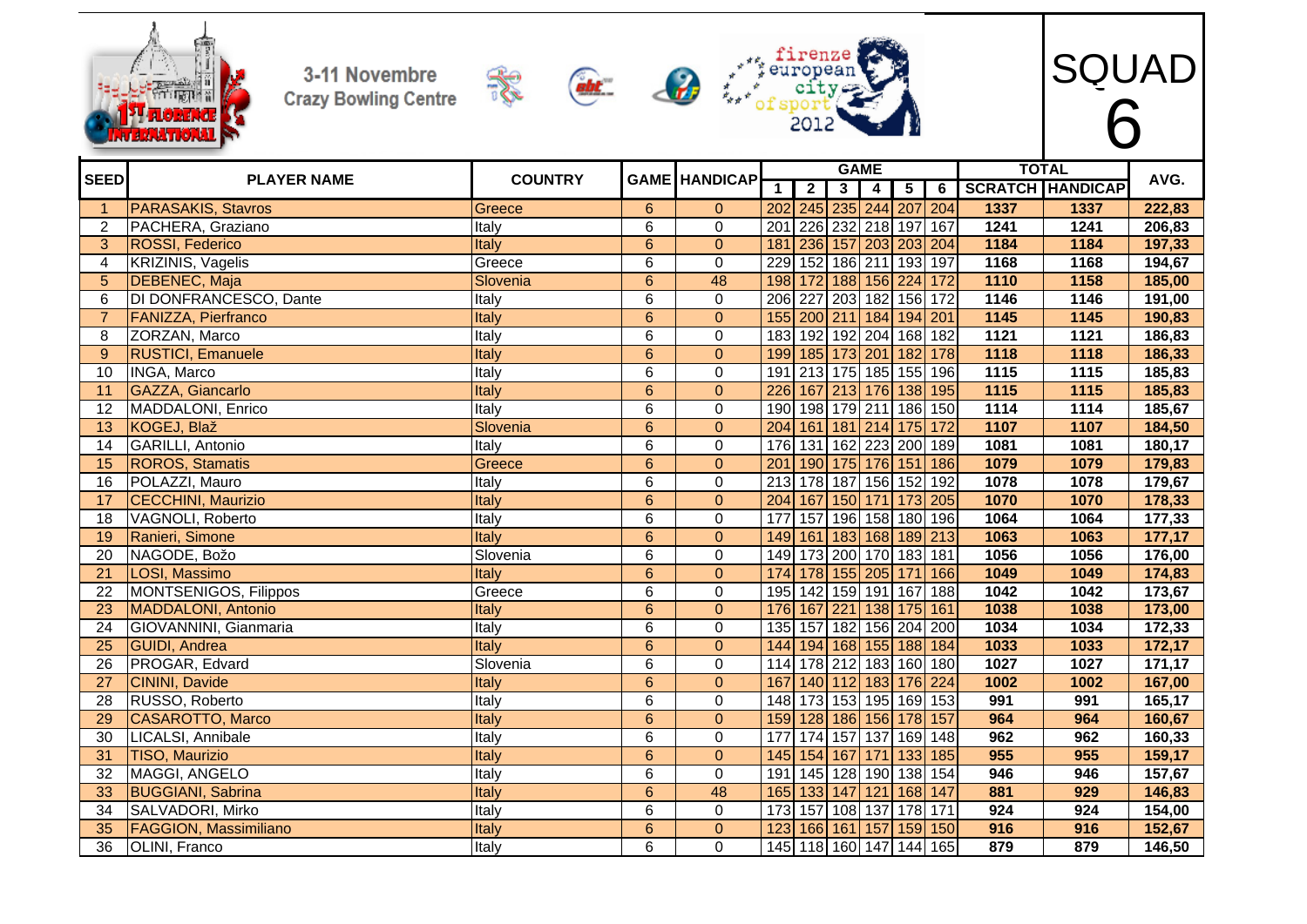





SQUAD

|                |                              |                |                |                      |                   |                | <b>GAME</b>             |                         |                  |                |      | <b>TOTAL</b>            |        |
|----------------|------------------------------|----------------|----------------|----------------------|-------------------|----------------|-------------------------|-------------------------|------------------|----------------|------|-------------------------|--------|
| <b>SEED</b>    | <b>PLAYER NAME</b>           | <b>COUNTRY</b> |                | <b>GAME HANDICAP</b> | $\mathbf 1$       | $\overline{2}$ | 3 <sup>1</sup>          | $\overline{\mathbf{4}}$ | $\overline{5}$   | 6              |      | <b>SCRATCH HANDICAP</b> | AVG.   |
| $\overline{1}$ | <b>TONNO, Giuseppe</b>       | Italy          | $6\phantom{1}$ | $\mathbf{0}$         |                   |                | 230 179 223 176 234 245 |                         |                  |                | 1287 | 1287                    | 214,50 |
| 2              | DELL AMICO, Massimo          | Italy          | 6              | $\mathbf 0$          | 175               |                | 155 234 268 206 215     |                         |                  |                | 1253 | 1253                    | 208,83 |
| 3              | GRABRIJAN, Anže              | Slovenia       | $\overline{6}$ | $\mathbf{0}$         |                   |                | 215 201 183 171 169 244 |                         |                  |                | 1183 | 1183                    | 197,17 |
| 4              | PACHERA, Graziano            | Italy          | 6              | $\mathbf 0$          | 164               |                | 222 207 200 191 199     |                         |                  |                | 1183 | 1183                    | 197,17 |
| 5              | <b>BORTOLON, Renato</b>      | Italy          | $6\phantom{1}$ | $\mathbf{0}$         |                   |                | 256 207 188 187 175 157 |                         |                  |                | 1170 | 1170                    | 195,00 |
| 6              | FANIZZA, Pierfranco          | Italy          | 6              | $\mathbf 0$          | 178               |                | 203 200 186 186 216     |                         |                  |                | 1169 | 1169                    | 194,83 |
| $\overline{7}$ | <b>BARAVAGLIO, Luca</b>      | Italy          | $6\phantom{1}$ | $\mathbf{0}$         | 180               |                | 200 215 200 180 184     |                         |                  |                | 1159 | 1159                    | 193,17 |
| 8              | SPAGNOLI, Davide             | Italy          | 6              | $\mathbf 0$          | 181               |                | 151 157 257             |                         | 176 214          |                | 1136 | 1136                    | 189,33 |
| -9             | <b>CECCHINI, Maurizio</b>    | Italy          | $6\phantom{1}$ | $\Omega$             | 184               |                | 189 158 173 222         |                         |                  | 202            | 1128 | 1128                    | 188,00 |
| 10             | ZANCHETTA, Luigino           | Italy          | 6              | $\mathbf 0$          | 193               | 201            | $173$ 171               |                         | 195 184          |                | 1117 | 1117                    | 186,17 |
| 11             | CATTANEO, Susi               | Italy          | $\overline{6}$ | 48                   | 192               |                | 206 149 171 146 189     |                         |                  |                | 1053 | 1101                    | 175,50 |
| 12             | BROTTO, Andrea               | Italy          | 6              | $\mathbf 0$          | 188               |                | 201 221 188 173 130     |                         |                  |                | 1101 | 1101                    | 183,50 |
| 13             | SUBAZZOLI, Andrea            | Italy          | $6\phantom{1}$ | $\mathbf{0}$         |                   |                | 148 190 165 158 203 219 |                         |                  |                | 1083 | 1083                    | 180,50 |
| 14             | ABBRUSCATO, Gabriele         | Italy          | $\overline{6}$ | $\overline{0}$       | 164               |                | 216 164 194 177         |                         |                  | 166            | 1081 | 1081                    | 180,17 |
| 15             | ZORZAN, Marco                | Italy          | $6\phantom{1}$ | $\Omega$             | 185               |                | 170 201 184 150 186     |                         |                  |                | 1076 | 1076                    | 179,33 |
| 16             | CASAROTTO, Marco             | Italy          | 6              | $\mathbf 0$          | 161               |                | 159 188 190 192 181     |                         |                  |                | 1071 | 1071                    | 178,50 |
| 17             | <b>GIANTIN, Alessio</b>      | Italy          | $6\phantom{1}$ | $\mathbf{0}$         | 184               |                | 162 207 151 203 164     |                         |                  |                | 1071 | 1071                    | 178,50 |
| 18             | BONATO, Riccardo             | Italy          | 6              | $\mathbf 0$          | 169               |                | 185 170 150 210 182     |                         |                  |                | 1066 | 1066                    | 177,67 |
| 19             | MORRA, Alessandra            | Italy          | $\overline{6}$ | 48                   | 144               |                | 159 159 175 163 213     |                         |                  |                | 1013 | 1061                    | 168,83 |
| 20             | MARRONE, Erik                | Italy          | 6              | $\mathbf 0$          | 141               | 171            | 189 183 198 168         |                         |                  |                | 1050 | 1050                    | 175,00 |
| 21             | LOSI, Massimo                | Italy          | $6\phantom{1}$ | $\mathbf{0}$         | 157               |                | 151 153 219 200 160     |                         |                  |                | 1040 | 1040                    | 173,33 |
| 22             | BARAVAGLIO, Bruno            | Italy          | $\overline{6}$ | $\overline{0}$       | 178               |                | 168 188 161 184 156     |                         |                  |                | 1035 | 1035                    | 172,50 |
| 23             | <b>GIOVANNINI, Gianmaria</b> | Italy          | $6\phantom{1}$ | $\Omega$             | 170               |                | 199 169 135             |                         | 176 162          |                | 1011 | 1011                    | 168,50 |
| 24             | NASTRI, Amedeo               | Italy          | 6              | $\mathbf 0$          | 132               |                | 191 235 132             |                         | 183 138          |                | 1011 | 1011                    | 168,50 |
| 25             | ROSTIN, Stefano              | Italy          | $6\phantom{1}$ | $\mathbf{0}$         | $\overline{174}$  |                | 189 176 147             |                         | 156 147          |                | 989  | 989                     | 164,83 |
| 26             | MOLA DE ROSA, Cosimo         | Italy          | 6              | $\mathbf 0$          | 182               |                | 167 149 151             |                         | 169 167          |                | 985  | 985                     | 164,17 |
| 27             | <b>BONIFACIO, Gerardo</b>    | Italy          | $\overline{6}$ | $\mathbf{0}$         | 138               |                | 144 209 168 157         |                         |                  | $\boxed{143}$  | 959  | 959                     | 159,83 |
| 28             | LEONE, Francesco             | Italy          | 6              | $\mathbf 0$          | $\frac{145}{145}$ |                | 141 193 189 142         |                         |                  | $\boxed{142}$  | 952  | 952                     | 158,67 |
| 29             | <b>AURELI, Alfonso</b>       | Italy          | $6\phantom{1}$ | $\Omega$             | 157               |                | 142 151 133             |                         | 176              | 175            | 934  | 934                     | 155,67 |
| 30             | PERNA, Mariano               | Italy          | $\overline{6}$ | $\overline{0}$       |                   |                | 139 154 135 186 153     |                         |                  | 140            | 907  | 907                     | 151,17 |
| 31             | CININI, Davide               | Italy          | $6\phantom{1}$ | $\mathbf{0}$         |                   |                | 158 167 161 152         |                         | 107              | 148            | 893  | 893                     | 148,83 |
| 32             | ZANARDI, Franco              | Italy          | 6              | $\mathbf 0$          |                   |                | 109 154 131 139 158     |                         |                  | 196            | 887  | 887                     | 147,83 |
| 33             | <b>PETRUT, Lenuta</b>        | Romania        | $6\phantom{1}$ | 48                   | 128               |                | 154 150 138             |                         | $\overline{137}$ | 118            | 825  | 873                     | 137,50 |
| 34             | VAGNOLI, Roberto             | Italy          | 4              | $\mathbf 0$          |                   |                | 165 235 184 131         |                         | $\Omega$         | $\overline{0}$ | 715  | 715                     | 178,75 |
| 35             | <b>FEDELI, Andrea</b>        | Italy          | $\overline{4}$ | $\mathbf{0}$         |                   |                | 162 177 201 147         |                         | 0                | $\overline{0}$ | 687  | 687                     | 171,75 |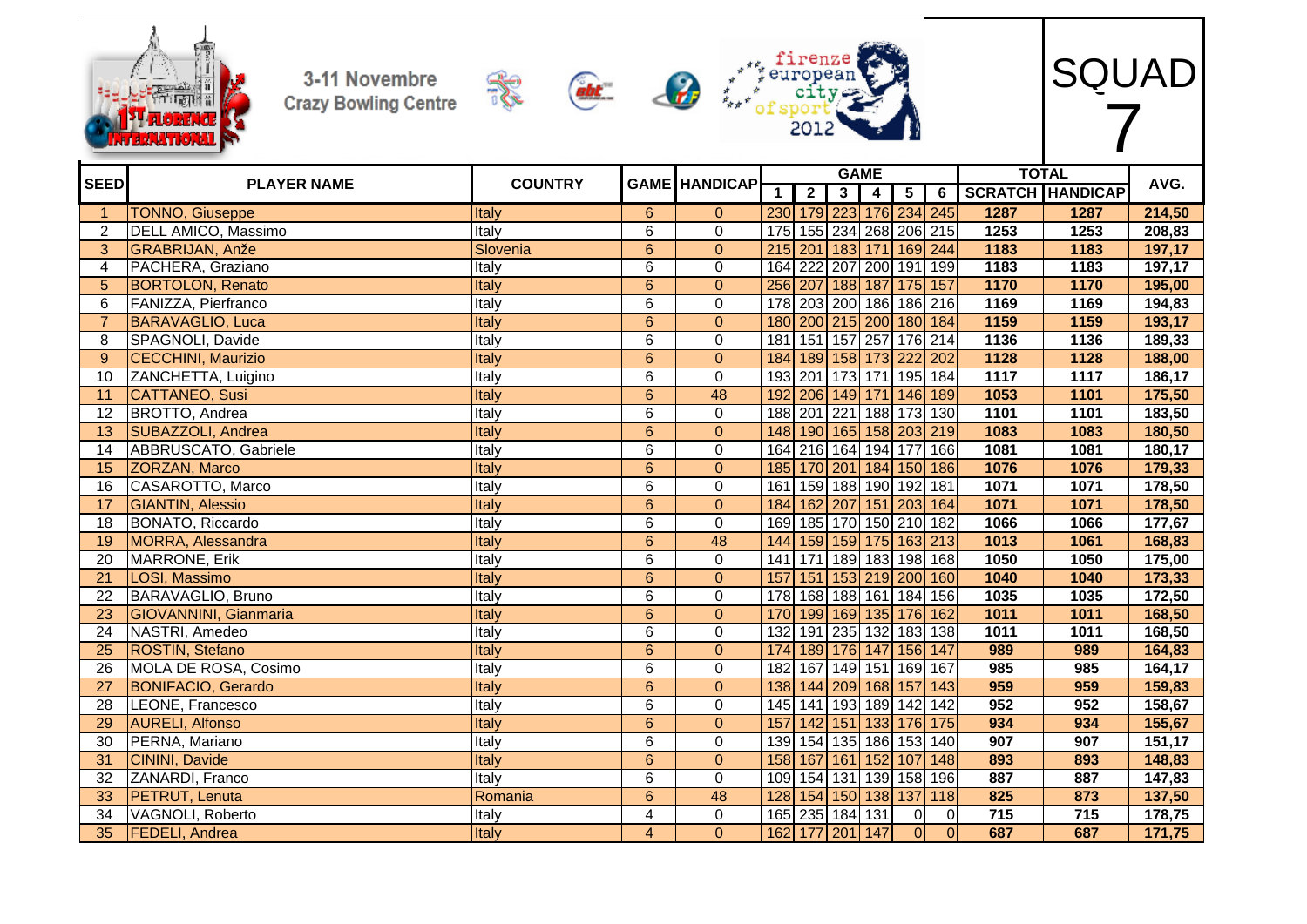|                     | 3-11 Novembre<br><b>Crazy Bowling Centre</b>    |                | abt.           | $\mathcal{L}$        |                  |                             |                | 201                                    |                         |                 |              | <b>SQUAD</b>            |                  |
|---------------------|-------------------------------------------------|----------------|----------------|----------------------|------------------|-----------------------------|----------------|----------------------------------------|-------------------------|-----------------|--------------|-------------------------|------------------|
| <b>SEED</b>         | <b>PLAYER NAME</b>                              | <b>COUNTRY</b> |                | <b>GAME HANDICAP</b> |                  |                             |                | <b>GAME</b>                            |                         |                 |              | <b>TOTAL</b>            | AVG.             |
|                     |                                                 |                |                |                      | $\mathbf 1$      | $\overline{2}$              | $\overline{3}$ | 4                                      | $\overline{\mathbf{5}}$ | 6               |              | <b>SCRATCH HANDICAP</b> |                  |
|                     | <b>ROROS, Stamatis</b>                          | Greece         | 6<br>6         | $\mathbf{0}$<br>48   | 161              | 205 212<br>$\overline{171}$ |                | 203 245 235                            |                         | $\frac{175}{2}$ | 1275<br>1132 | 1275                    | 212,50           |
| $\overline{2}$<br>3 | MORRA, Alessandra<br><b>DELL AMICO, Massimo</b> | Italy<br>Italy | $\overline{6}$ | $\overline{0}$       | 193              |                             |                | 197 207 195 201<br>185 167 244 199 188 |                         |                 | 1176         | 1180<br>1176            | 188,67<br>196,00 |
| 4                   | <b>KRIZINIS, Vagelis</b>                        | Greece         | $\overline{6}$ | $\mathbf 0$          | 179              |                             |                | 203 190 208 178 215                    |                         |                 | 1173         | 1173                    | 195,50           |
| 5 <sup>5</sup>      | <b>MARRONE, Erik</b>                            | Italy          | $6\phantom{1}$ | $\overline{0}$       | 214              |                             |                | 173 192 208 204 180                    |                         |                 | 1171         | 1171                    | 195,17           |
| 6                   | PARASAKIS, Stavros                              | Greece         | 6              | 0                    | 179              |                             |                | 168 215 198 179 215                    |                         |                 | 1154         | 1154                    | 192,33           |
| $\overline{7}$      | <b>TOMATIS, Daniele</b>                         | Italy          | $\overline{6}$ | $\overline{0}$       | 202              |                             |                | 232 140 177 170 194                    |                         |                 | 1115         | 1115                    | 185,83           |
| 8                   | <b>BUZZELLI, Daniela</b>                        | Italy          | 6              | 48                   | 226              |                             |                | 149 163 170                            | 172                     | 177             | 1057         | 1105                    | 176,17           |
| 9                   | SPAGNOLI, Davide                                | Italy          | $\overline{6}$ | $\overline{0}$       | 173              | 202                         |                | 166 188                                | 195                     | 177             | 1101         | 1101                    | 183,50           |
| 10                  | BARAVAGLIO, Luca                                | Italy          | $\overline{6}$ | $\overline{0}$       | 182              |                             |                | 173 159 158 185 241                    |                         |                 | 1098         | 1098                    | 183,00           |
| 11                  | <b>GONELLA, Fabio</b>                           | Italy          | 6              | $\overline{0}$       | 191              | 177                         |                | 164 154 193 212                        |                         |                 | 1091         | 1091                    | 181,83           |
| 12                  | ZINGALES, Gino                                  | Italy          | 6              | $\Omega$             | $\overline{204}$ |                             |                | 175 189 153 164 200                    |                         |                 | 1085         | 1085                    | 180,83           |
| 13                  | <b>SALVADORI, Mirko</b>                         | Italy          | 6              | $\Omega$             | $\overline{221}$ |                             |                | 193 185 189                            | 127                     | 158             | 1073         | 1073                    | 178,83           |
| 14                  | SANTAMARIA, Lara                                | Italy          | $\overline{6}$ | 48                   | 170              |                             |                | 185 170 154 180 154                    |                         |                 | 1013         | 1061                    | 168,83           |
| 15                  | <b>ABBRUSCATO, Gabriele</b>                     | Italy          | $6\phantom{a}$ | $\overline{0}$       | 160              |                             |                | 156 193 195 187                        |                         | 163             | 1054         | 1054                    | 175,67           |
| 16                  | <b>TONNO</b> , Giuseppe                         | Italy          | 6              | $\mathbf 0$          | 183              |                             |                | 212 179 170 152 148                    |                         |                 | 1044         | 1044                    | 174,00           |
| 17                  | <b>BARAVAGLIO, Bruno</b>                        | Italy          | $6\phantom{a}$ | $\overline{0}$       | 204              |                             |                | 150 152 160 165 211                    |                         |                 | 1042         | 1042                    | 173,67           |
| 18                  | NIERI, Alessandro                               | Italy          | 6              | $\Omega$             | 160              |                             |                | 161 183 167 176                        |                         | 182             | 1029         | 1029                    | 171,50           |
| 19                  | <b>BINI, Gianluca</b>                           | Italy          | $6\phantom{1}$ | $\Omega$             | 209              |                             |                | 153 158 188 134                        |                         | 184             | 1026         | 1026                    | 171,00           |
| 20                  | LOFFREDO, Silvio                                | Italy          | 6              | $\overline{0}$       | 161              |                             |                | 156 188 180                            | 137                     | 194             | 1016         | 1016                    | 169,33           |
| 21                  | <b>VATTERONI, Simonetta</b>                     | Italy          | $6\phantom{a}$ | 48                   | 160              |                             |                | 138 181 164 148 160                    |                         |                 | 951          | 999                     | 158,50           |
| $\overline{22}$     | DI DIO, Giuseppina                              | Italy          | $\overline{6}$ | 48                   | 193              |                             |                | 183 144 126                            | 137                     | 164             | 947          | 995                     | 157,83           |
| 23                  | <b>SERNISSI, Davide</b>                         | Italy          | $6\phantom{a}$ | $\overline{0}$       | 137              |                             |                | 152 169 193 168                        |                         | 162             | 981          | 981                     | 163,50           |
| 24                  | DI LUCA, Luca Vincenzo                          | Italy          | 6              | $\Omega$             | 134              |                             |                | 176 190 175 174                        |                         | 129             | 978          | 978                     | 163,00           |
| 25                  | <b>BENNARDO, Vincenzo</b>                       | Italy          | $6\phantom{1}$ | $\Omega$             | 166              |                             |                | 169 170 142                            | 181                     | 142             | 970          | 970                     | 161,67           |
| 26                  | PERNA, Mariano                                  | Italy          | 6              | $\mathbf{0}$         | 167              |                             |                | 188 147 160 140 167                    |                         |                 | 969          | 969                     | 161,50           |
| $\overline{27}$     | MOZZONE, Alessandro                             | Italy          | $\overline{6}$ | $\overline{0}$       | 191              |                             |                | 150 213 157 124                        |                         | 126             | 961          | 961                     | 160,17           |
| $\overline{28}$     | <b>BONIFACIO, Gerardo</b>                       | Italy          | 6              | $\mathbf 0$          | 132              |                             |                | 126 225 163 156 157                    |                         |                 | 959          | 959                     | 159,83           |
| $\overline{29}$     | LEONE, Francesco                                | Italy          | 6              | $\overline{0}$       | 202              |                             |                | 178 166 130 119 147                    |                         |                 | 942          | 942                     | 157,00           |
| 30                  | COLOMBAIONI, Davide                             | Italy          | 6              | $\Omega$             | 153              |                             |                | 114 133 236 150 140                    |                         |                 | 926          | 926                     | 154,33           |
| 31                  | MOLA DE ROSA, Cosimo                            | <b>Italy</b>   | $6\phantom{1}$ | $\overline{0}$       |                  | 164 138 151 170 170 128     |                |                                        |                         |                 | 921          | 921                     | 153,50           |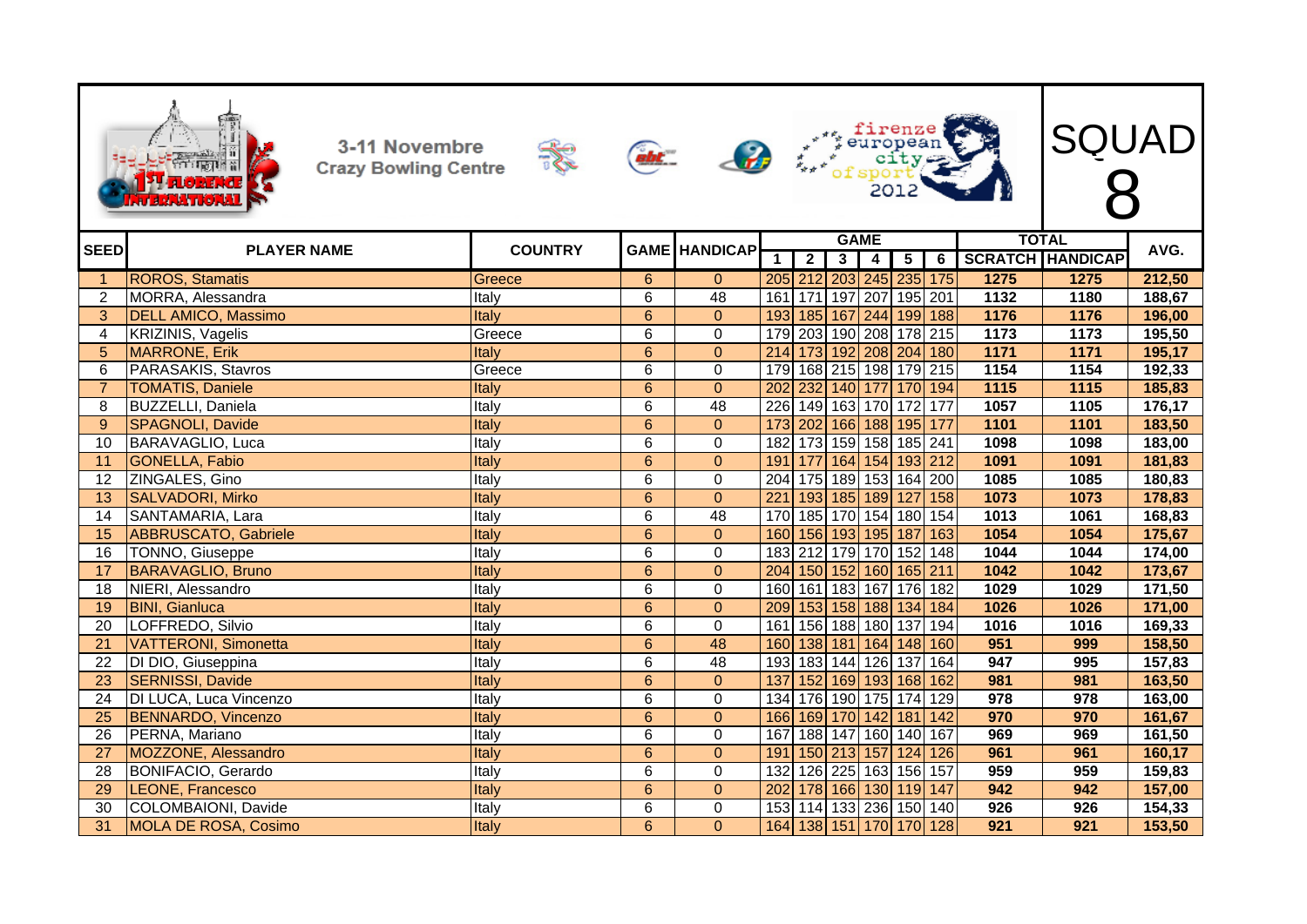|                | 3-11 Novembre<br><b>Crazy Bowling Centre</b><br><b>HTERFATIORAL</b> | 表              | abt | $\mathcal{L}$        |     |                | 2012           | european **<br>european **<br>*** |     |     |              | <b>SQUAD</b>            |        |
|----------------|---------------------------------------------------------------------|----------------|-----|----------------------|-----|----------------|----------------|-----------------------------------|-----|-----|--------------|-------------------------|--------|
| <b>SEED</b>    | <b>PLAYER NAME</b>                                                  | <b>COUNTRY</b> |     | <b>GAME HANDICAP</b> |     |                |                | <b>GAME</b>                       |     |     | <b>TOTAL</b> |                         | AVG.   |
|                |                                                                     |                |     |                      | 1   | $\overline{2}$ | 3 <sup>1</sup> | 4                                 | 5   | 6   |              | <b>SCRATCH HANDICAP</b> |        |
|                | <b>FRANCHINI, Roberto</b>                                           | Italy          | 6   | $\Omega$             | 201 |                |                | 169   168   167   181             |     | 155 | 1041         | 1041                    | 173,50 |
| 2              | <b>GENTILE, Carlo</b>                                               | Italy          | 6   | $\mathbf 0$          | 170 |                |                | 134 147 180 164                   |     | 166 | 961          | 961                     | 160,17 |
| 3              | DA DALTO, Paolo                                                     | Italy          | 6   | $\Omega$             | 167 |                |                | 148 157 155                       | 127 | 257 | 1011         | 1011                    | 168,50 |
| 4              | KRIZINIS, Vagelis                                                   | Greece         | 6   | $\Omega$             |     |                |                | 171 180 200 188 177               |     | 191 | 1107         | 1107                    | 184,50 |
| 5.             | PARASAKIS, Stavros                                                  | Greece         | 6   | $\mathbf{0}$         | 178 |                |                | 175 192 182 212 211               |     |     | 1150         | 1150                    | 191,67 |
| 6              | ROROS, Stamatis                                                     | Greece         | 6   | $\mathbf 0$          |     |                |                | 226 203 195 192 227               |     | 177 | 1220         | 1220                    | 203,33 |
| $\overline{7}$ | <b>BIOLGHINI, Diego</b>                                             | Italy          | 6   | $\mathbf{0}$         |     |                |                | 213 177 176 188 197               |     | 197 | 1148         | 1148                    | 191,33 |
| 8              | MASTROBERTI, Joele                                                  | Italy          | 6   | $\mathbf{0}$         |     |                |                | 154 139 176 136 188               |     | 154 | 947          | 947                     | 157,83 |
| 9              | <b>PASTORI, Roberto</b>                                             | Italy          | 6   | $\mathbf{0}$         | 186 |                |                | 150 146 149 160                   |     | 163 | 954          | 954                     | 159,00 |
| 10             | BALDO, Alessandro                                                   | Italy          | 6   | 0                    | 203 |                |                | 154 163 153 202                   |     | 178 | 1053         | 1053                    | 175,50 |
| 11             | SACCO, Giorgio                                                      | Italy          | 6   | $\mathbf{0}$         | 234 |                |                | 159 181 187 162                   |     | 153 | 1076         | 1076                    | 179,33 |
| 12             | MAGNI, Giorgio                                                      | Italy          | 6   | $\Omega$             | 221 |                |                | 233 163 223 200                   |     | 191 | 1231         | 1231                    | 205,17 |
| 13             | COGGIOLA, Paolo                                                     | Italy          | 6   | $\mathbf{0}$         | 152 |                |                | 171 139 190 188                   |     | 189 | 1029         | 1029                    | 171,50 |
| 14             | MOSCHINI, Oscar                                                     | Italy          | 6   | $\Omega$             | 199 |                |                | 183 190 162 156                   |     | 188 | 1078         | 1078                    | 179,67 |
| 15             | <b>VOLPI, Mauro</b>                                                 | <b>Italy</b>   | 6   | $\mathbf{0}$         | 165 |                |                | 135 166 163 120                   |     | 118 | 867          | 867                     | 144,50 |
| 16             | ANDREELLO, Paola                                                    | Italy          | 6   | 48                   | 237 |                |                | 140 208 178 169                   |     | 175 | 1107         | 1155                    | 184,50 |
| 17             | <b>ROSSI, Federico</b>                                              | Italy          | 6   | $\Omega$             |     |                |                | 259 192 191 207 187 211           |     |     | 1247         | 1247                    | 207,83 |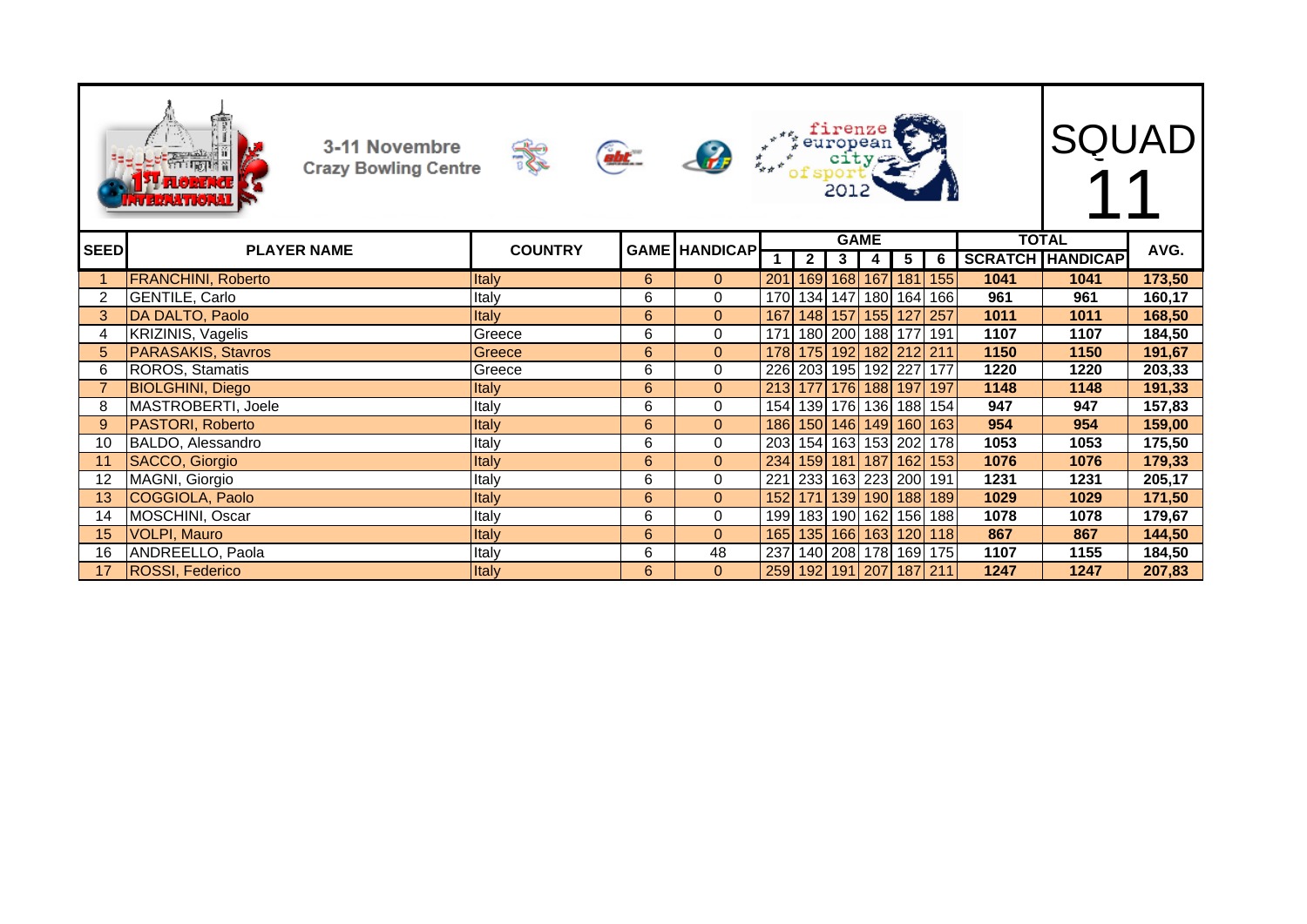







| <b>SEED</b>     | <b>PLAYER NAME</b>           |                    |                 | <b>COUNTRY GAME HANDICAP</b> |     |                 |                  | <b>GAME</b> |                  |     |      | <b>TOTAL</b>            | AVG.   |
|-----------------|------------------------------|--------------------|-----------------|------------------------------|-----|-----------------|------------------|-------------|------------------|-----|------|-------------------------|--------|
|                 |                              |                    |                 |                              |     | $\mathbf{2}$    | 3                | 4           | 5.               | 6   |      | <b>SCRATCH HANDICAP</b> |        |
| $\mathbf{1}$    | <b>BIOLGHINI, Diego</b>      | Italy              | $6^{\circ}$     | $\Omega$                     | 167 | 205             | 193              | 235         | 206              | 244 | 1250 | 1250                    | 208,33 |
| 2               | ISOPPO, Massimo              | Italy              | 6               | $\Omega$                     | 197 | 223             | 218              | 198         | 156              | 200 | 1192 | 1192                    | 198,67 |
| 3               | <b>FERETTI, Paolo</b>        | Italy              | 6               | $\Omega$                     | 180 | 188             | 223              | 217         | 197              | 185 | 1190 | 1190                    | 198,33 |
| $\overline{4}$  | DE CENZO, Piero              | Italy              | 6               | $\overline{0}$               | 183 | 159             | 183              | 256         | $\overline{225}$ | 177 | 1183 | 1183                    | 197,17 |
| $5\phantom{.0}$ | <b>DONINI, Fabrizio</b>      | Italy              | 6               | $\Omega$                     | 204 | 205             | 168              | 224         | 201              | 165 | 1167 | 1167                    | 194,50 |
| 6               | PONGOLINI, Nicola            | Italy              | 6               | $\Omega$                     | 188 | 169             | 222              | 195         | 224              | 168 | 1166 | 1166                    | 194,33 |
| $\overline{7}$  | MAGRI, Stefano               | Italy              | 6               | $\overline{0}$               | 179 | 201             | 224              | 183         | 176              | 199 | 1162 | 1162                    | 193,67 |
| 8               | MAGNI, Giorgio               | Italy              | 6               | $\Omega$                     | 188 | 204             | 191              | 159         | 164              | 191 | 1097 | 1097                    | 182,83 |
| 9               | LORBIS, Freddie              | <b>Philippines</b> | $6\phantom{1}$  | $\Omega$                     | 169 | 179             | 154              | 198         | 192              | 204 | 1096 | 1096                    | 182,67 |
| 10              | BENNARDO, Vincenzo           | Italy              | 6               | $\Omega$                     | 190 | 201             | 197              | 188         | 158              | 158 | 1092 | 1092                    | 182,00 |
| $\overline{11}$ | <b>PETRINI, Tonino</b>       | Italy              | $6\phantom{1}$  | $\overline{0}$               | 211 | 159             | 185              | 176         | $\overline{173}$ | 176 | 1080 | 1080                    | 180,00 |
| 12              | D'ERCOLE, Roberto            | Italy              | 6               | $\Omega$                     | 164 | 187             | 179              | 159         | 172              | 201 | 1062 | 1062                    | 177,00 |
| 13              | <b>FLORI, Alessandro</b>     | Italy              | 6               | $\Omega$                     | 194 | 215             | 136              | 164         | 211              | 139 | 1059 | 1059                    | 176,50 |
| 14              | PRATESI, Stefano             | Italy              | $6\phantom{1}6$ | $\Omega$                     | 192 | 188             | 158              | 174         | 144              | 190 | 1046 | 1046                    | 174,33 |
| 15              | <b>MOSCHINI, Oscar</b>       | Italy              | $6\phantom{1}$  | $\Omega$                     | 157 | 213             | 159              | 182         | 114              | 194 | 1019 | 1019                    | 169,83 |
| 16              | COGGIOLA, Paolo              | Italy              | 6               | $\Omega$                     | 128 | 211             | 121              | 151         | 190              | 217 | 1018 | 1018                    | 169,67 |
| 17              | <b>GIOVANNELLI, Maurizio</b> | Italy              | $6\phantom{1}$  | $\Omega$                     | 187 | 172             | 146              | 152         | 190              | 165 | 1012 | 1012                    | 168,67 |
| 18              | CELINO, patrizia             | Italy              | 6               | 48                           | 147 | 175             | 136              | 152         | 167              | 177 | 954  | 1002                    | 159,00 |
| 19              | <b>ANDREELLO, Paola</b>      | Italy              | $6\phantom{1}$  | 48                           | 156 | 144             | 189              | 131         | 175              | 147 | 942  | 990                     | 157,00 |
| 20              | <b>PUPILLI, Francesco</b>    | Italy              | 6               | $\overline{0}$               | 142 | 194             | 156              | 189         | 147              | 160 | 988  | 988                     | 164,67 |
| 21              | <b>CIAMPOLINI, Fabrizia</b>  | Italy              | $6\phantom{1}$  | 48                           | 136 | 202             | 133              | 145         | 188              | 129 | 933  | 981                     | 155,50 |
| 22              | PASTORI, Roberto             | Italy              | 6               | $\overline{0}$               | 178 | 158             | 151              | 152         | 192              | 128 | 959  | 959                     | 159,83 |
| $\overline{23}$ | <b>CHISCI, Moreno</b>        | Italy              | $6\phantom{1}$  | $\Omega$                     | 168 | 121             | 145              | 196         | 149              | 153 | 932  | 932                     | 155,33 |
| 24              | BALDO, Alessandro            | Italy              | 6               | $\Omega$                     | 189 | 149             | 148              | 146         | 162              | 136 | 930  | 930                     | 155,00 |
| 25              | <b>WU, Paolo</b>             | Italy              | 6               | $\overline{0}$               | 163 | 125             | $\overline{131}$ | 163         | 163              | 147 | 892  | 892                     | 148,67 |
| 26              | SACCO, Giorgio               | Italy              | 6               | $\Omega$                     | 161 | 153             | 136              | 118         | 189              | 122 | 879  | 879                     | 146,50 |
| 27              | <b>NARDELLI, Stefano</b>     | Italy              | $6\phantom{1}$  | $\overline{0}$               | 122 | 111             | 146              | 158         | 164              | 165 | 866  | 866                     | 144,33 |
| 28              | RECCHIA, Graziano            | Italy              | 6               | $\Omega$                     | 114 | $\frac{125}{2}$ | 154              | 132         | 136              | 167 | 828  | 828                     | 138,00 |
| 29              | <b>PUPILLI, Emanuele</b>     | Italy              | 6               | $\overline{0}$               | 147 | 147             | 132              | 135         | 104              | 148 | 813  | 813                     | 135,50 |
| 30              | VOLPI, Mauro                 | Italy              | 6               | $\Omega$                     | 138 | 147             | 116              | 113         | 144              | 146 | 804  | 804                     | 134,00 |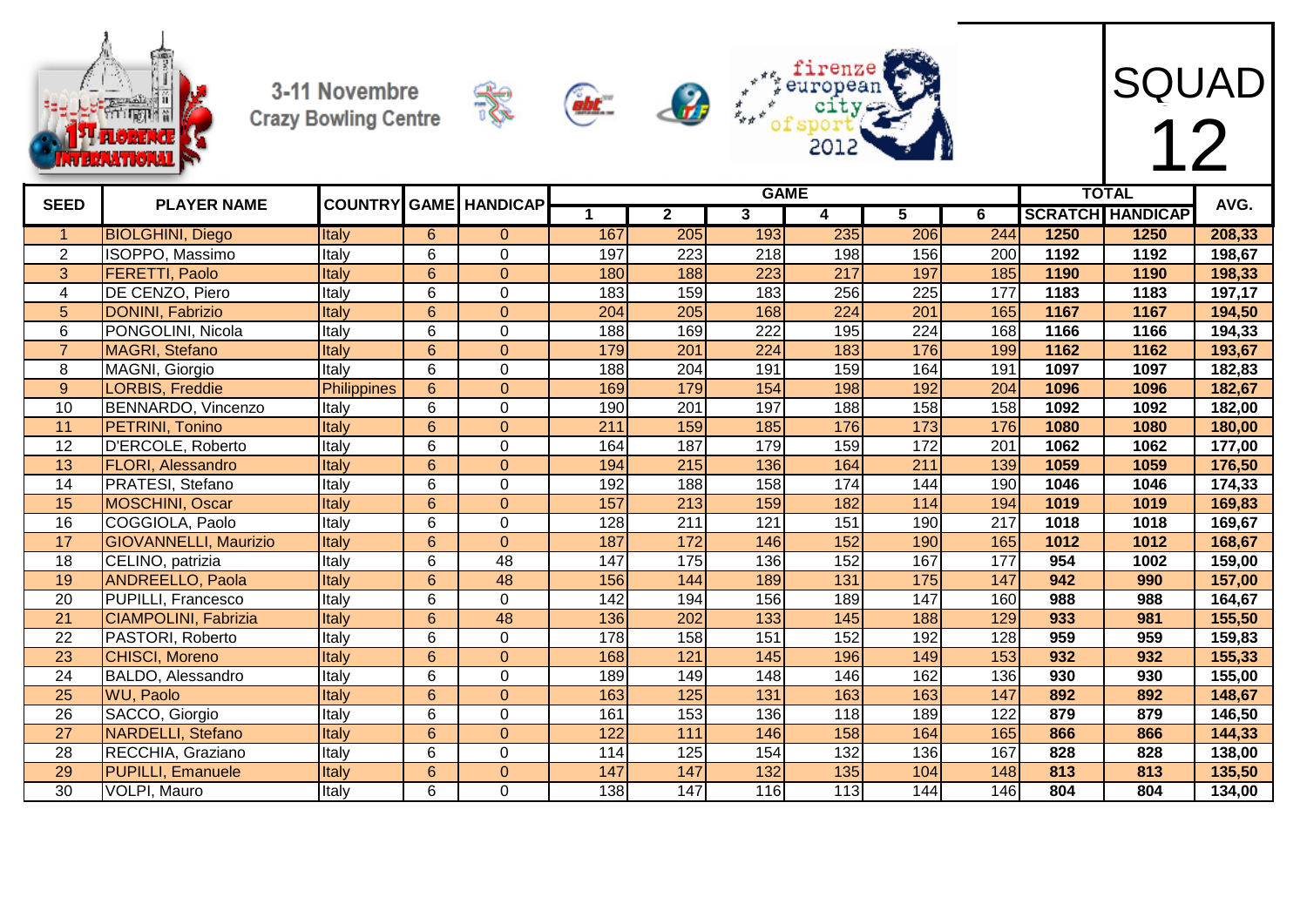









| <b>SEED</b>     | <b>PLAYER NAME</b>         |               |                 | <b>COUNTRY GAME HANDICAP</b> |     |              |     | <b>GAME</b>      |                  |                  |      | <b>TOTAL</b>            | AVG.                 |
|-----------------|----------------------------|---------------|-----------------|------------------------------|-----|--------------|-----|------------------|------------------|------------------|------|-------------------------|----------------------|
|                 |                            |               |                 |                              | 1   | $\mathbf{2}$ | 3   | 4                | 5.               | 6                |      | <b>SCRATCH HANDICAP</b> |                      |
|                 | <b>SPADA, Amedeo</b>       | Italy         | $\overline{6}$  | $\Omega$                     | 247 | 227          | 233 | 257              | 206              | 300              | 1470 | 1470                    | 245,00               |
| $\overline{2}$  | <b>BIOLGHINI, Diego</b>    | Italy         | 6               | $\overline{0}$               | 257 | 196          | 236 | 197              | 175              | 205              | 1266 | 1266                    | 211,00               |
| 3               | <b>THORSTENSEN, Heidi</b>  | <b>Norway</b> | $6\phantom{1}$  | 48                           | 207 | 171          | 201 | 170              | 193              | 223              | 1165 | 1213                    | 194,17               |
| 4               | ROSSI, Federico            | Italy         | 6               | 0                            | 160 | 239          | 240 | 194              | 188              | 190              | 1211 | 1211                    | 201,83               |
| 5               | <b>FRIONI, Pamela</b>      | Italy         | $6\phantom{1}$  | 48                           | 188 | 156          | 187 | $\overline{215}$ | 191              | 193              | 1130 | 1178                    | 188,33               |
| 6               | REGGIANI, denis            | Italy         | 6               | 0                            | 210 | 214          | 163 | 160              | 194              | 211              | 1152 | 1152                    | 192,00               |
| $\overline{7}$  | <b>BARALDI, Fabiana</b>    | Italy         | $6\phantom{1}$  | 48                           | 174 | 180          | 201 | 196              | 186              | 163              | 1100 | 1148                    | 183,33               |
| 8               | DA DALTO, Paolo            | Italy         | 6               | 0                            | 220 | 158          | 177 | 187              | 181              | 202              | 1125 | 1125                    | 187,50               |
| 9               | <b>RANIERI, Simone</b>     | Italy         | $6\phantom{1}$  | $\overline{0}$               | 163 | 207          | 189 | 209              | 149              | 208              | 1125 | 1125                    | 187,50               |
| 10              | PRATESI, Stefano           | Italy         | 6               | 0                            | 192 | 176          | 165 | 164              | $\overline{212}$ | 215              | 1124 | 1124                    | 187,33               |
| 11              | <b>VAGLIA, Vittorio</b>    | Italy         | $6\phantom{1}6$ | $\overline{0}$               | 191 | 226          | 172 | 172              | 204              | 157              | 1122 | 1122                    | 187,00               |
| 12              | GALLI, mauro               | Italy         | 6               | 0                            | 179 | 170          | 171 | 164              | 193              | 237              | 1114 | 1114                    | 185,67               |
| 13              | <b>BENVENUTI, gabriele</b> | Italy         | $6\phantom{1}$  | $\Omega$                     | 202 | 216          | 167 | 145              | 177              | 194              | 1101 | 1101                    | 183,50               |
| $\overline{14}$ | SIZOV, lurii               | Russia        | 6               | 0                            | 195 | 134          | 178 | 182              | 195              | 217              | 1101 | 1101                    | 183,50               |
| 15              | PINARDI, igor              | Italy         | $6\phantom{1}$  | $\overline{0}$               | 182 | 167          | 168 | 151              | $\overline{212}$ | 215              | 1095 | 1095                    | 182,50               |
| 16              | CASTELLI, Germano          | Italy         | 6               | 0                            | 173 | 126          | 225 | 185              | 174              | 208              | 1091 | 1091                    | 181,83               |
| 17              | <b>BUZZELLI, Daniela</b>   | Italy         | 6               | 48                           | 192 | 202          | 159 | 146              | 170              | 165              | 1034 | 1082                    | 172,33               |
| $\overline{18}$ | GIROLDINI, Ennio           | Italy         | $6\phantom{1}$  | 0                            | 178 | 134          | 159 | $\overline{215}$ | 191              | $\overline{201}$ | 1078 | 1078                    | 179,67               |
| 19              | ROSSI, Melania             | Italy         | $6\phantom{1}6$ | 48                           | 157 | 168          | 213 | 159              | 145              | 174              | 1016 | 1064                    | 169,33               |
| $\overline{20}$ | ZORZAN, Pietro             | Italy         | 6               | 0                            | 175 | 184          | 184 | 154              | 163              | 185              | 1045 | 1045                    | 174,17               |
| $\overline{21}$ | <b>ZAMPIERI, Avellino</b>  | Italy         | $\overline{6}$  | $\Omega$                     | 199 | 169          | 191 | 146              | 156              | 180              | 1041 | 1041                    | 173,50               |
| 22              | <b>CECCHERINI, Danny</b>   | Italy         | 6               | $\overline{0}$               | 158 | 184          | 180 | 148              | 186              | 183              | 1039 | 1039                    | 173,17               |
| 23              | <b>MASETTI, loris</b>      | Italy         | $6\phantom{1}6$ | $\overline{0}$               | 166 | 177          | 173 | 189              | 155              | 178              | 1038 | 1038                    | 173,00               |
| 24              | <b>GALEONE, Nicola</b>     | Italy         | $\overline{6}$  | 0                            | 224 | 183          | 137 | 145              | 163              | 179              | 1031 | 1031                    | $\overline{171}, 83$ |
| $\overline{25}$ | <b>ZUCCONI, Claudio</b>    | Italy         | 6               | $\overline{0}$               | 146 | 199          | 170 | 174              | 155              | 186              | 1030 | 1030                    | 171,67               |
| 26              | D'ERCOLE, Roberto          | Italy         | $\overline{6}$  | 0                            | 199 | 182          | 142 | 157              | 180              | 159              | 1019 | 1019                    | 169,83               |
| $\overline{27}$ | <b>MORI, Giulio</b>        | Italy         | $6\phantom{1}$  | $\overline{0}$               | 172 | 164          | 181 | 160              | 183              | 155              | 1015 | 1015                    | 169,17               |
| $\overline{28}$ | PENNACCHI, Ferdinando      | Italy         | $\,6$           | $\overline{0}$               | 179 | 188          | 159 | 190              | 168              | 130              | 1014 | 1014                    | 169,00               |
| 29              | <b>PUPILLI, Francesco</b>  | Italy         | $6\phantom{1}$  | $\overline{0}$               | 152 | 171          | 166 | 154              | 180              | 158              | 981  | 981                     | 163,50               |
| 30              | <b>TONELLI, Alessandro</b> | Italy         | 6               | 0                            | 183 | 154          | 162 | 168              | 174              | 130              | 971  | 971                     | 161,83               |
| 31              | <b>DURANTE, Fabio</b>      | Italy         | $6\phantom{1}$  | $\overline{0}$               | 177 | 176          | 129 | 166              | 164              | 148              | 960  | 960                     | 160,00               |
| $\overline{32}$ | NARDELLI, Stefano          | Italy         | 6               | $\overline{0}$               | 150 | 161          | 157 | 151              | 130              | 129              | 878  | 878                     | 146,33               |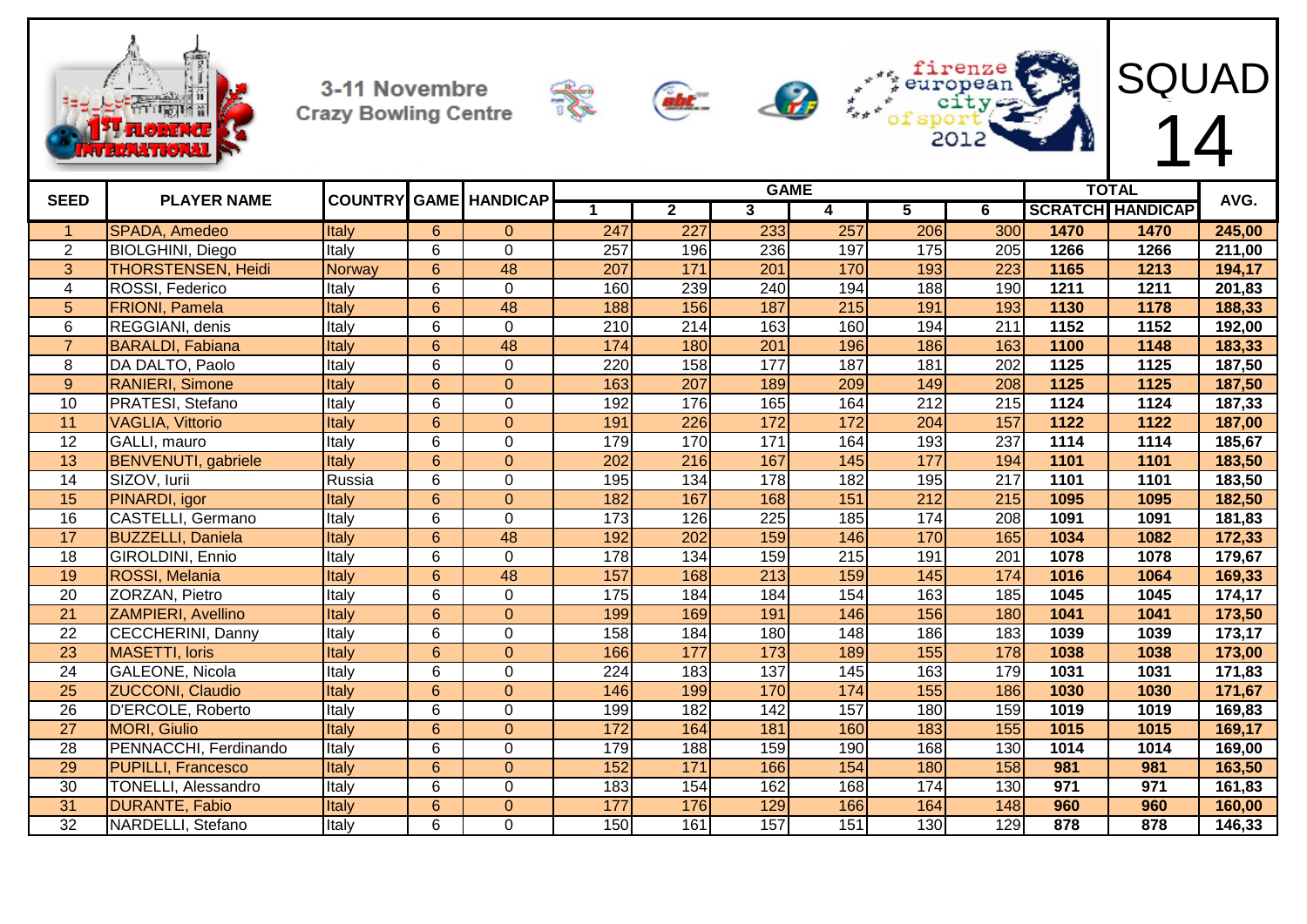|                 |                             | 3-11 Novembre<br><b>Crazy Bowling Centre</b> |                 |                 |     | sht.           |                  |                  |                  | 201               |      | <b>SQUAD</b>                            |        |
|-----------------|-----------------------------|----------------------------------------------|-----------------|-----------------|-----|----------------|------------------|------------------|------------------|-------------------|------|-----------------------------------------|--------|
| <b>SEED</b>     | <b>PLAYER NAME</b>          | <b>COUNTRY GAME</b>                          |                 | <b>HANDICAP</b> | 1   | $\overline{2}$ | <b>GAME</b><br>3 | 4                | 5                | 6                 |      | <b>TOTAL</b><br><b>SCRATCH HANDICAP</b> | AVG.   |
| $\mathbf 1$     | <b>RANIERI, Simone</b>      | <b>Italy</b>                                 | 6               | $\Omega$        | 233 | 211            | 159              | 170              | 211              | 208               | 1192 | 1192                                    | 198,67 |
| 2               | <b>FRIONI, Pamela</b>       | ltalv                                        | 6               | 48              | 175 | 168            | 196              | $\overline{215}$ | 178              | 205               | 1137 | 1185                                    | 189,50 |
| 3               | NIERI, Alessandro           | Italy                                        | 6               | $\Omega$        | 177 | 182            | 182              | 172              | 211              | 248               | 1172 | 1172                                    | 195,33 |
| $\overline{4}$  | DE CENZO, Piero             | Italy                                        | 6               | $\Omega$        | 161 | 190            | 185              | 214              | 222              | 156               | 1128 | 1128                                    | 188,00 |
| 5               | MEOZZI, antonio             | Italy                                        | 6               | $\overline{0}$  | 204 | 215            | 161              | 188              | 190              | 166               | 1124 | 1124                                    | 187,33 |
| 6               | <b>GIANNELLI, Gabriele</b>  | Italy                                        | 6               | $\Omega$        | 182 | 172            | 180              | 175              | 248              | 150               | 1107 | 1107                                    | 184,50 |
| $\overline{7}$  | ENDRIZZI, Massimo           | Italy                                        | 6               | $\Omega$        | 244 | 181            | 173              | 166              | 161              | 175               | 1100 | 1100                                    | 183,33 |
| 8               | CHIULLI, Luca               | Italy                                        | 6               | $\Omega$        | 167 | 184            | 188              | 200              | 197              | 162               | 1098 | 1098                                    | 183,00 |
| $\overline{9}$  | <b>COPPOLA, Gianpiero</b>   | Italy                                        | $6\phantom{1}6$ | $\overline{0}$  | 155 | 182            | 191              | 210              | 195              | $\frac{149}{149}$ | 1082 | 1082                                    | 180,33 |
| 10              | CASTELLI, Germano           | Italy                                        | 6               | $\Omega$        | 163 | 220            | 180              | 189              | 160              | 158               | 1070 | 1070                                    | 178,33 |
| 11              | <b>TELLESCHI, Riccardo</b>  | Italy                                        | 6               | $\overline{0}$  | 195 | 194            | $\frac{175}{2}$  | 178              | 161              | 166               | 1069 | 1069                                    | 178,17 |
| 12              | STEFANI, Massimo            | Italy                                        | 6               | $\Omega$        | 194 | 178            | 198              | 157              | 191              | 143               | 1061 | 1061                                    | 176,83 |
| 13              | <b>GAMBETTA, Giorgio</b>    | Italy                                        | 6               | $\overline{0}$  | 163 | 195            | 129              | 161              | 198              | 188               | 1034 | 1034                                    | 172,33 |
| 14              | ZORZAN, Pietro              | Italy                                        | 6               | $\Omega$        | 170 | 156            | 151              | 187              | 194              | 170               | 1028 | 1028                                    | 171,33 |
| 15              | RINDI, Stefano              | Italy                                        | 6               | $\overline{0}$  | 176 | 164            | 178              | 168              | 172              | 169               | 1027 | 1027                                    | 171,17 |
| 16              | PINI, Fabrizio              | Italy                                        | 6               | $\Omega$        | 147 | 180            | 165              | 158              | 182              | 189               | 1021 | 1021                                    | 170,17 |
| 17              | <b>MORI, Giulio</b>         | Italy                                        | 6               | $\Omega$        | 165 | 149            | 190              | 149              | 162              | 203               | 1018 | 1018                                    | 169,67 |
| $\overline{18}$ | COLTELLI, Lorenzo           | Italy                                        | 6               | $\Omega$        | 199 | 132            | 146              | 214              | 170              | 144               | 1005 | 1005                                    | 167,50 |
| 19              | SABATELLI, Idania           | Italy                                        | 6               | 48              | 157 | 138            | 137              | 164              | 210              | 144               | 950  | 998                                     | 158,33 |
| $\overline{20}$ | ZAMPIERI, Avellino          | Italy                                        | 6               | $\mathbf 0$     | 146 | 164            | 190              | $\frac{175}{2}$  | 160              | 160               | 995  | 995                                     | 165,83 |
| $\overline{21}$ | <b>SALVADORI, Mirko</b>     | Italy                                        | $6\phantom{1}$  | $\overline{0}$  | 170 | 196            | $\overline{133}$ | 152              | 205              | 139               | 995  | 995                                     | 165,83 |
| $\overline{22}$ | VAGLIA, Vittorio            | Italy                                        | 6               | $\Omega$        | 164 | 149            | 158              | $\frac{175}{2}$  | 181              | 166               | 993  | 993                                     | 165,50 |
| $\overline{23}$ | <b>TESTI, Fabio</b>         | Italy                                        | $6\phantom{1}$  | $\overline{0}$  | 161 | 179            | 177              | 186              | $\frac{178}{ }$  | $\frac{11}{2}$    | 993  | 993                                     | 165,50 |
| $\overline{24}$ | CORTI, Alberto              | Italy                                        | 6               | $\Omega$        | 192 | 175            | 162              | 169              | $\overline{147}$ | $\frac{145}{145}$ | 990  | 990                                     | 165,00 |
| $\overline{25}$ | <b>CIAMPOLINI, Fabrizia</b> | Italy                                        | 6               | 48              | 190 | 121            | 137              | 148              | 170              | 160               | 926  | 974                                     | 154,33 |
| 26              | D'ANTUONO, Concetta         | Italy                                        | 6               | 48              | 140 | 173            | 153              | 138              | 138              | 140               | 882  | 930                                     | 147,00 |
| $\overline{27}$ | <b>SERNISSI, Davide</b>     | Italy                                        | 6               | $\Omega$        | 132 | 129            | 202              | 141              | 186              | 120               | 910  | 910                                     | 151,67 |
| 28              | SIMONCINI, Riccardo         | Italy                                        | 6               | $\Omega$        | 144 | 141            | 125              | 140              | 166              | 161               | 877  | 877                                     | 146,17 |
| 29              | TARGIONI, Elia              | <b>Italy</b>                                 | 6               | $\Omega$        | 151 | 99             | 116              | 120              | 106              | 152               | 744  | 744                                     | 124,00 |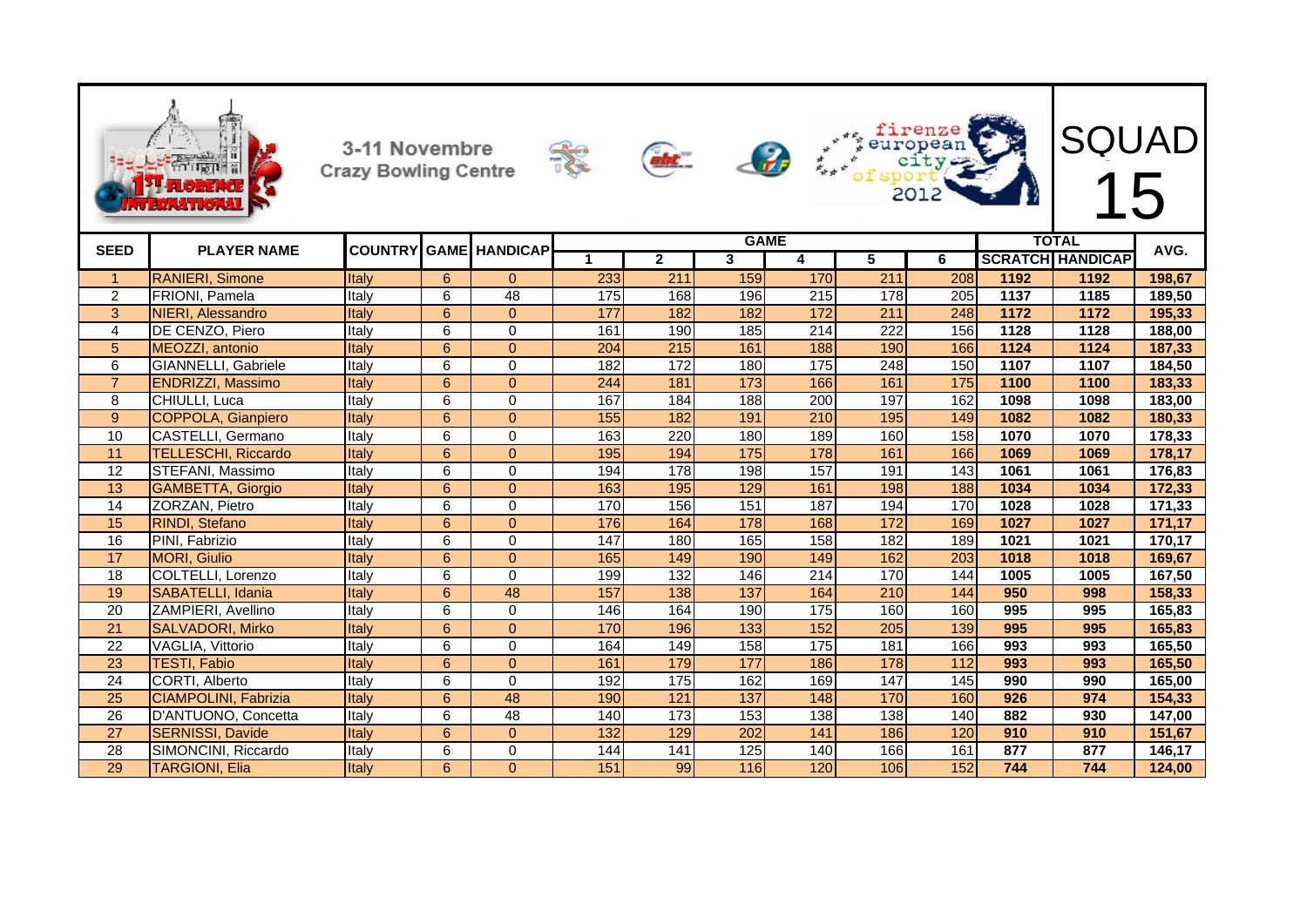









| <b>SEED</b>      | <b>PLAYER NAME</b>            | <b>COUNTRY</b>        |                 | <b>GAME HANDICAP</b> |                  |                  |                   | <b>GAME</b>      |                  |                  |      | <b>TOTAL</b>            | AVG.   |
|------------------|-------------------------------|-----------------------|-----------------|----------------------|------------------|------------------|-------------------|------------------|------------------|------------------|------|-------------------------|--------|
|                  |                               |                       |                 |                      | 1                | $\mathbf{2}$     | $\mathbf{3}$      | 4                | 5                | 6                |      | <b>SCRATCH HANDICAP</b> |        |
| $\mathbf{1}$     | <b>THORSTENSEN, Heidi</b>     | Norway                | 6               | 48                   | 235              | 256              | 211               | 199              | 214              | 191              | 1306 | 1354                    | 217,67 |
| $\overline{2}$   | ALLSEBROOK, Jo                | United Kingdom        | 6               | 48                   | 181              | 212              | 189               | 226              | 212              | 225              | 1245 | 1293                    | 207,50 |
| $\overline{3}$   | <b>GYKIS, Vytautas</b>        | Lithuania             | $\overline{6}$  | $\overline{0}$       | $\overline{227}$ | 193              | 192               | $\overline{203}$ | 246              | $\overline{172}$ | 1233 | 1233                    | 205,50 |
| 4                | <b>BREESCHOTEN, Lisanne</b>   | Netherlands           | 6               | 48                   | 214              | 176              | 194               | $\overline{212}$ | 181              | 179              | 1156 | 1204                    | 192,67 |
| 5                | <b>IEVA, CARLO</b>            | Italy                 | 6               | $\mathbf{0}$         | 226              | 181              | 202               | 203              | 190              | 199              | 1201 | 1201                    | 200,17 |
| 6                | <b>GALEONE, Nicola</b>        | Italy                 | 6               | $\overline{0}$       | 209              | 210              | 192               | 211              | 191              | 177              | 1190 | 1190                    | 198,33 |
| $\overline{7}$   | PALANO, ROSARIO               | Italy                 | 6               | $\overline{0}$       | 169              | 196              | 228               | 257              | 130              | 198              | 1178 | 1178                    | 196,33 |
| 8                | MEDAGLIA, Mario               | Italy                 | 6               | $\Omega$             | 184              | $\overline{221}$ | $\overline{225}$  | 187              | 200              | 142              | 1159 | 1159                    | 193,17 |
| $\boldsymbol{9}$ | PERTEGATO, Gastone            | Italy                 | $6\overline{6}$ | $\overline{0}$       | 195              | $\overline{171}$ | 220               | 195              | $\overline{201}$ | 177              | 1159 | 1159                    | 193,17 |
| 10               | <b>CUOMO, Giuseppe</b>        | Italy                 | 6               | $\mathbf 0$          | 178              | $\overline{224}$ | $\overline{215}$  | 161              | $\overline{200}$ | 175              | 1153 | 1153                    | 192,17 |
| 11               | <b>BADIALI, Gianluca</b>      | Italy                 | 6               | $\overline{0}$       | 163              | 144              | 167               | 235              | 226              | 200              | 1135 | 1135                    | 189,17 |
| $\overline{12}$  | COPPOLA, Gianpiero            | Italy                 | $\overline{6}$  | $\mathbf 0$          | 178              | 192              | $\overline{217}$  | $\overline{200}$ | 159              | 188              | 1134 | 1134                    | 189,00 |
| $\overline{13}$  | <b>SPACEY, Tanner</b>         | <b>United States</b>  | $6\phantom{a}$  | $\pmb{0}$            | 230              | $\overline{221}$ | $\frac{147}{147}$ | 185              | 162              | 163              | 1108 | 1108                    | 184,67 |
| $\overline{14}$  | ZAGARIA, Massimo              | Italy                 | 6               | $\mathbf 0$          | 194              | $\overline{201}$ | 193               | 167              | 184              | 167              | 1106 | 1106                    | 184,33 |
| 15               | LUND, Bettina                 | <b>Denmark</b>        | $6\phantom{a}$  | 48                   | 139              | $\overline{225}$ | 187               | 142              | 186              | 178              | 1057 | 1105                    | 176,17 |
| $\overline{16}$  | SCIASCIA, Giuseppe            | Italy                 | 6               | $\mathbf 0$          | 177              | 199              | 155               | 194              | 181              | 196              | 1102 | 1102                    | 183,67 |
| 17               | <b>PERFETTI, Luciano</b>      | Italy                 | $6\phantom{a}$  | $\pmb{0}$            | 203              | 202              | 159               | 160              | 182              | 194              | 1100 | 1100                    | 183,33 |
| 18               | CANEVARI, Andrea              | Italy                 | 6               | $\mathbf 0$          | 202              | 205              | 158               | 186              | 198              | 150              | 1099 | 1099                    | 183,17 |
| 19               | DE CENZO, Piero               | Italy                 | 6               | $\overline{0}$       | 178              | 194              | 194               | 189              | 181              | 159              | 1095 | 1095                    | 182,50 |
| 20               | ZAMPIERI, Avellino            | Italy                 | 6               | 0                    | 179              | 167              | 169               | 201              | 174              | 204              | 1094 | 1094                    | 182,33 |
| $\overline{21}$  | JEEVES, Steven                | <b>United Kingdom</b> | 6               | $\Omega$             | 188              | 209              | 164               | 147              | 205              | 178              | 1091 | 1091                    | 181,83 |
| $\overline{22}$  | ABBRUSCATO, Gabriele          | Italy                 | 6               | $\mathbf 0$          | 198              | 154              | 209               | 140              | $\overline{210}$ | 169              | 1080 | 1080                    | 180,00 |
| 23               | <b>DE LUCA, Samuel</b>        | Italy                 | 6               | $\overline{0}$       | 181              | 175              | 183               | 190              | 155              | 188              | 1072 | 1072                    | 178,67 |
| $\overline{24}$  | ENZI, Diego                   | Italy                 | 6               | $\mathbf 0$          | 205              | 163              | 167               | 190              | 164              | 181              | 1070 | 1070                    | 178,33 |
| $\overline{25}$  | PIGNATARO, Emanuele           | Italy                 | 6               | $\overline{0}$       | 202              | 160              | 155               | 159              | 175              | 215              | 1066 | 1066                    | 177,67 |
| $\overline{26}$  | <b>IEVA, CHRISTIAN</b>        | Italy                 | 6               | $\pmb{0}$            | 169              | 174              | $\overline{203}$  | 193              | 136              | 158              | 1033 | 1033                    | 172,17 |
| 27               | PANCHENKO, Alexandr           | Kazakhstan            | 6               | $\mathbf{0}$         | 161              | 137              | 161               | 145              | 237              | 185              | 1026 | 1026                    | 171,00 |
| 28               | <b>MONTESI, Enrico</b>        | Italy                 | $\overline{6}$  | $\overline{0}$       | 139              | 170              | 179               | 189              | 170              | 176              | 1023 | 1023                    | 170,50 |
| 29               | <b>D'ERCOLE, Roberto</b>      | Italy                 | 6               | $\mathbf{0}$         | 188              | 155              | 190               | 178              | 170              | 127              | 1008 | 1008                    | 168,00 |
| 30               | PUCA, Massimo                 | Italy                 | 6               | 0                    | 159              | 150              | 184               | 170              | 139              | 201              | 1003 | 1003                    | 167,17 |
| 31               | <b>FRAIOLI, Luca</b>          | Italy                 | $6\phantom{a}$  | $\pmb{0}$            | 130              | 144              | 190               | 181              | 166              | 165              | 976  | 976                     | 162,67 |
| $\overline{32}$  | DAL MONTE, Carlo              | Italy                 | 6               | 0                    | 175              | 106              | 195               | $\frac{135}{ }$  | 142              | $\overline{204}$ | 957  | 957                     | 159,50 |
| $\overline{33}$  | <b>MONTACCHIESI, Patrizio</b> | Italy                 | 6               | $\overline{0}$       | 200              | 157              | 171               | 135              | 161              | 117              | 941  | 941                     | 156,83 |
| $\overline{34}$  | NARDELLI, Stefano             | Italy                 | 6               | $\Omega$             | 115              | 166              | 130               | 168              | 135              | 104              | 818  | 818                     | 136,33 |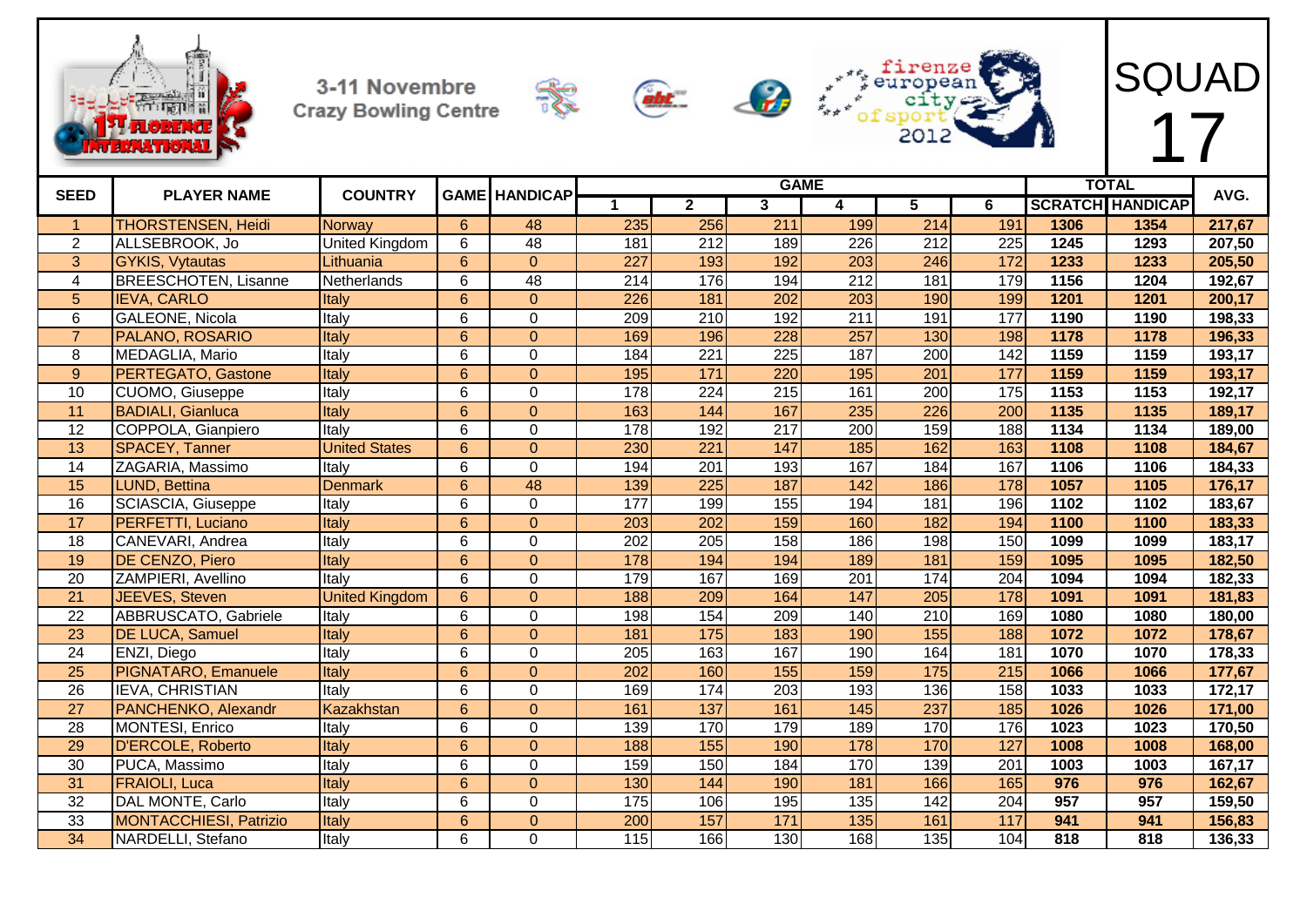









|                         |                            |                |                         |                              |                  |                  |     | <b>GAME</b> |                   |                  |      | <b>TOTAL</b>            |        |
|-------------------------|----------------------------|----------------|-------------------------|------------------------------|------------------|------------------|-----|-------------|-------------------|------------------|------|-------------------------|--------|
| <b>SEED</b>             | <b>PLAYER NAME</b>         |                |                         | <b>COUNTRY GAME HANDICAP</b> |                  | $\mathbf{2}$     | 3   | 4           | 5                 | 6                |      | <b>SCRATCH HANDICAP</b> | AVG.   |
| -1                      | <b>COPPOLA, Gianpiero</b>  | Italy          | $\overline{6}$          | $\Omega$                     | 202              | 153              | 217 | 243         | 191               | 204              | 1210 | 1210                    | 201,67 |
| $\overline{2}$          | SPAGNOLI, Davide           | Italy          | $\overline{6}$          | $\Omega$                     | 183              | 172              | 215 | 191         | 232               | 185              | 1178 | 1178                    | 196,33 |
| 3                       | DI DONFRANCESCO, Dante     | Italy          | $6\phantom{1}$          | $\Omega$                     | 196              | 229              | 170 | 174         | 190               | 212              | 1171 | 1171                    | 195,17 |
| $\overline{\mathbf{4}}$ | PERTEGATO, Gastone         | Italy          | $6\phantom{1}$          | 0                            | 193              | 218              | 214 | 205         | 170               | 168              | 1168 | 1168                    | 194,67 |
| $\overline{5}$          | <b>ENDRIZZI, Massimo</b>   | Italy          | $\overline{6}$          | $\overline{0}$               | 197              | 143              | 214 | 205         | 189               | 215              | 1163 | 1163                    | 193,83 |
| $\overline{6}$          | DE CENZO, Piero            | Italy          | $6\phantom{1}$          | $\mathbf{0}$                 | $\overline{201}$ | 188              | 242 | 181         | 175               | 160              | 1147 | 1147                    | 191,17 |
| $\overline{7}$          | <b>VIGIANI, Antonio</b>    | Italy          | $6\phantom{1}6$         | $\overline{0}$               | 205              | 172              | 201 | 187         | 177               | 190              | 1132 | 1132                    | 188,67 |
| 8                       | BALDASSINI, paolo          | Italy          | 6                       | $\mathbf 0$                  | 167              | 234              | 189 | 179         | 183               | 179              | 1131 | 1131                    | 188,50 |
| $\overline{9}$          | <b>ISOPPO, Massimo</b>     | Italy          | 6                       | $\overline{0}$               | $\overline{201}$ | 142              | 168 | 202         | 176               | 234              | 1123 | 1123                    | 187,17 |
| 10                      | MONTACCHIESI, Patrizio     | Italy          | 6                       | $\mathbf{0}$                 | 221              | 171              | 156 | 200         | 210               | 161              | 1119 | 1119                    | 186,50 |
| $\overline{11}$         | LUND, Bettina              | <b>Denmark</b> | $6\phantom{1}$          | 48                           | 188              | 160              | 186 | 174         | 192               | 154              | 1054 | 1102                    | 175,67 |
| $\overline{12}$         | POLAZZI, Mauro             | Italy          | 6                       | $\mathbf 0$                  | 191              | 139              | 190 | 184         | 199               | 198              | 1101 | 1101                    | 183,50 |
| 13                      | <b>FERETTI, Paolo</b>      | Italy          | $\overline{6}$          | $\overline{0}$               | 179              | 212              | 159 | 167         | 188               | 180              | 1085 | 1085                    | 180,83 |
| 14                      | CECCONI, Stefano           | Italy          | $\overline{6}$          | $\overline{0}$               | 198              | 149              | 234 | 137         | 193               | 172              | 1083 | 1083                    | 180,50 |
| 15                      | <b>DELL'AMICO, Massimo</b> | Italy          | $6\phantom{1}$          | $\overline{0}$               | 198              | 189              | 182 | 209         | 167               | 137              | 1082 | 1082                    | 180,33 |
| 16                      | <b>IEVA, CARLO</b>         | Italy          | 6                       | $\Omega$                     | 174              | 176              | 220 | 167         | 188               | 156              | 1081 | 1081                    | 180,17 |
| $\overline{17}$         | <b>CASTELLI, Germano</b>   | Italy          | 6                       | $\overline{0}$               | 126              | 186              | 180 | 180         | 204               | 195              | 1071 | 1071                    | 178,50 |
| 18                      | GALEONE, Nicola            | Italy          | 6                       | $\mathbf 0$                  | 157              | 179              | 176 | 194         | 149               | 208              | 1063 | 1063                    | 177,17 |
| 19                      | <b>DE LUCA, Samuel</b>     | Italy          | $6\phantom{1}$          | $\overline{0}$               | 158              | 185              | 201 | 170         | 174               | 174              | 1062 | 1062                    | 177,00 |
| 20                      | DAL MONTE, Carlo           | Italy          | 6                       | $\mathbf 0$                  | 135              | 181              | 179 | 124         | 201               | $\overline{225}$ | 1045 | 1045                    | 174,17 |
| 21                      | <b>IEVA, CHRISTIAN</b>     | Italy          | $6\phantom{1}$          | $\overline{0}$               | 185              | $\overline{217}$ | 159 | 170         | $\frac{141}{141}$ | 169              | 1041 | 1041                    | 173,50 |
| $\overline{22}$         | GIOVANNELLI, Maurizio      | Italy          | $\overline{6}$          | $\mathbf 0$                  | 163              | 183              | 176 | 185         | 158               | 174              | 1039 | 1039                    | 173,17 |
| 23                      | <b>PIGNATARO, Emanuele</b> | Italy          | $6\phantom{1}$          | $\Omega$                     | 176              | 204              | 177 | 159         | 173               | 145              | 1034 | 1034                    | 172,33 |
| 24                      | MASI, Sandro               | Italy          | 6                       | $\mathbf 0$                  | 171              | $\overline{210}$ | 129 | 163         | 160               | 192              | 1025 | 1025                    | 170,83 |
| $\overline{25}$         | <b>FABBRI, Dino</b>        | Italy          | $6\phantom{1}$          | $\overline{0}$               | 158              | 167              | 153 | 160         | 212               | $\overline{175}$ | 1025 | 1025                    | 170,83 |
| 26                      | GAMBETTA, Giorgio          | Italy          | 6                       | $\mathbf{0}$                 | 191              | 158              | 165 | 140         | 157               | 208              | 1019 | 1019                    | 169,83 |
| $\overline{27}$         | PALANO, ROSARIO            | Italy          | $6\phantom{1}$          | $\overline{0}$               | 166              | 154              | 157 | 222         | 189               | 128              | 1016 | 1016                    | 169,33 |
| 28                      | GIUSTI, Giuseppe           | Italy          | 6                       | $\mathbf 0$                  | 180              | 179              | 172 | 167         | 150               | 154              | 1002 | 1002                    | 167,00 |
| 29                      | ENZI, Diego                | Italy          | $\overline{6}$          | $\overline{0}$               | 163              | 164              | 179 | 156         | 131               | 203              | 996  | 996                     | 166,00 |
| 30                      | GALLETTI, Gino             | Italy          | 6                       | $\mathbf 0$                  | 205              | 146              | 120 | 172         | 176               | 176              | 995  | 995                     | 165,83 |
| 31                      | <b>COLOMBAIONI, Davide</b> | Italy          | $6\phantom{1}$          | $\overline{0}$               | 136              | 168              | 158 | 179         | 191               | 153              | 985  | 985                     | 164,17 |
| $\overline{32}$         | ZAGARIA, Massimo           | Italy          | $\overline{6}$          | $\overline{0}$               | 149              | 209              | 142 | 175         | 138               | 142              | 955  | 955                     | 159,17 |
| 33                      | <b>PUPILLI, Emanuele</b>   | Italy          | $6\phantom{1}$          | $\overline{0}$               | 161              | 175              | 158 | 179         | 161               | 114              | 948  | 948                     | 158,00 |
| $\overline{34}$         | ROMANO, Fabio              | Italy          | $\overline{6}$          | $\mathbf{0}$                 | 141              | 137              | 206 | 175         | 120               | 168              | 947  | 947                     | 157,83 |
| 35                      | <b>CHIULLI, Luca</b>       | Italy          | $\overline{6}$          | $\overline{0}$               | 165              | 130              | 128 | 155         | 116               | 173              | 867  | 867                     | 144,50 |
| $\overline{36}$         | GIROLDINI, Ennio           | Italy          | $\overline{\mathbf{4}}$ | $\overline{0}$               | 135              | 159              | 122 | 146         | $\overline{0}$    | $\overline{0}$   | 562  | 562                     | 140,50 |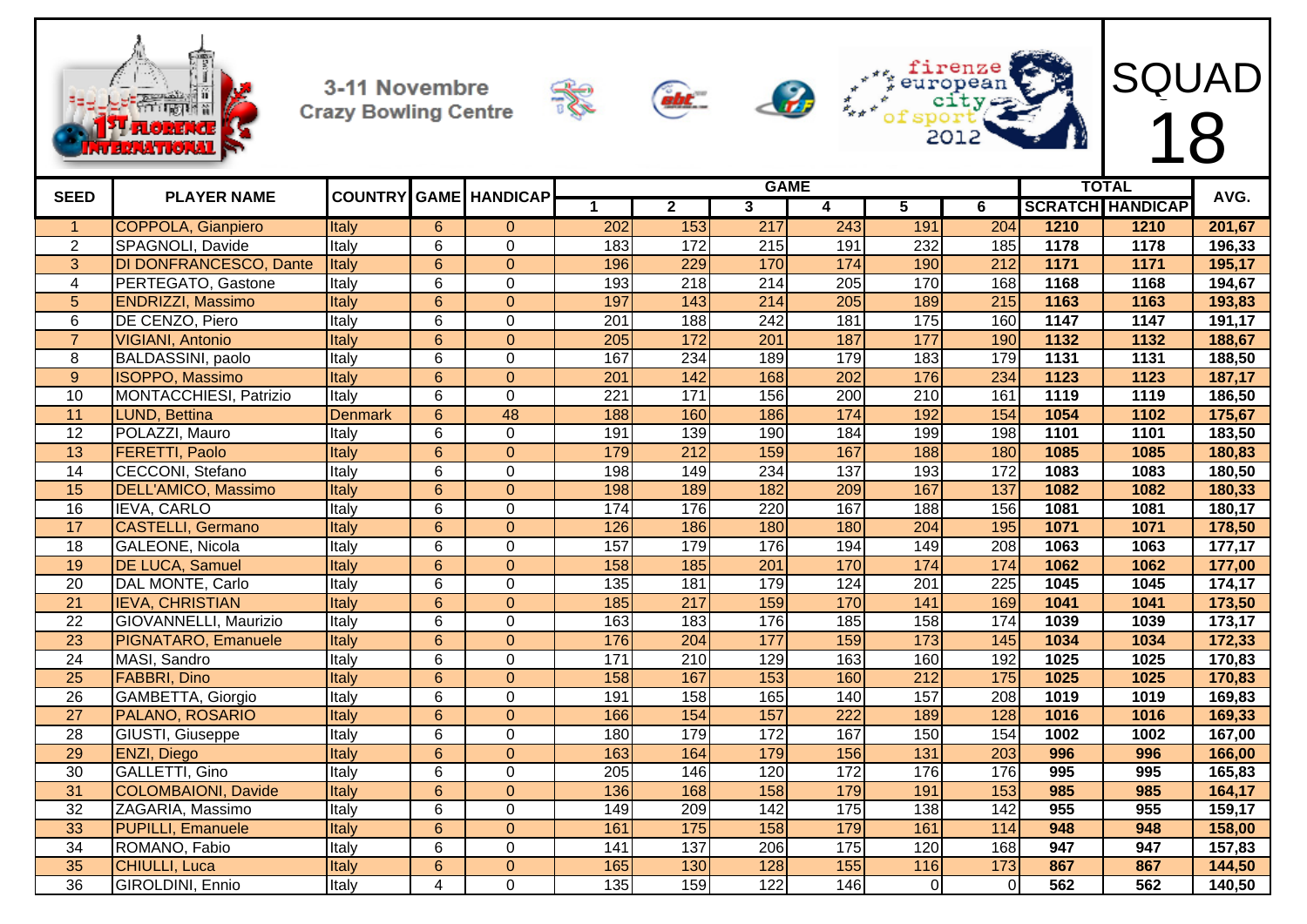









| <b>SEED</b>     | <b>PLAYER NAME</b>           | <b>COUNTRY</b>        |                 | <b>GAME HANDICAP</b> |                  |                  | <b>GAME</b>      |                  |                  |                  |      | <b>TOTAL</b>            | AVG.   |
|-----------------|------------------------------|-----------------------|-----------------|----------------------|------------------|------------------|------------------|------------------|------------------|------------------|------|-------------------------|--------|
|                 |                              |                       |                 |                      | 1                | $\overline{2}$   | 3                | 4                | 5                | 6                |      | <b>SCRATCH HANDICAP</b> |        |
| $\overline{1}$  | <b>PAULSSON, Martin</b>      | Sweden                | 6               | $\overline{0}$       | 234              | 191              | 279              | 237              | 216              | 235              | 1392 | 1392                    | 232,00 |
| 2               | LARSEN, Jesper               | Sweden                | 6               | $\mathbf 0$          | 233              | 196              | 224              | 226              | 215              | 245              | 1339 | 1339                    | 223,17 |
| 3               | <b>NILSSON, Mattias</b>      | Sweden                | $\overline{6}$  | $\overline{0}$       | 255              | 241              | 212              | 205              | 267              | 150              | 1330 | 1330                    | 221,67 |
| 4               | MATVIENKO, Konstantin        | Russia                | 6               | $\mathsf 0$          | 217              | 289              | $\overline{212}$ | $\overline{214}$ | $\overline{212}$ | 168              | 1312 | 1312                    | 218,67 |
| 5               | <b>ANDREASON, Timothy</b>    | Sweden                | $6\overline{6}$ | $\mathbf 0$          | 206              | $\overline{226}$ | 255              | 224              | 195              | 198              | 1304 | 1304                    | 217,33 |
| 6               | KALLIO, Jesse                | Finland               | 6               | $\overline{0}$       | 196              | 255              | 167              | 235              | 184              | 238              | 1275 | 1275                    | 212,50 |
| $\overline{7}$  | <b>FRANSSON, Daniel</b>      | Sweden                | 6               | $\overline{0}$       | $\overline{225}$ | 224              | 198              | 196              | 224              | 195              | 1262 | 1262                    | 210,33 |
| 8               | QUARRY, Mike                 | <b>United Kingdom</b> | 6               | $\pmb{0}$            | 230              | 158              | $\overline{217}$ | 257              | 207              | 193              | 1262 | 1262                    | 210,33 |
| 9               | <b>GYKIS, Vytautas</b>       | Lithuania             | $6\overline{6}$ | $\overline{0}$       | 207              | 199              | 185              | 206              | 264              | 193              | 1254 | 1254                    | 209,00 |
| 10              | LINDEROTH, Josefine          | Sweden                | 6               | 48                   | 238              | 198              | 199              | 191              | 211              | 165              | 1202 | $\overline{1250}$       | 200,33 |
| 11              | PANCHENKO, Alexandr          | Kazakhstan            | 6               | $\overline{0}$       | 178              | 222              | 181              | 254              | 213              | 190              | 1238 | 1238                    | 206,33 |
| $\overline{12}$ | MEDVEDITSKOV, Alexander      | Russia                | 6               | $\mathbf 0$          | 196              | 237              | 162              | $\overline{212}$ | 192              | $\overline{231}$ | 1230 | 1230                    | 205,00 |
| 13              | <b>GALEONE, Nicola</b>       | Italy                 | $\overline{6}$  | $\overline{0}$       | 247              | 203              | 195              | 215              | 162              | 200              | 1222 | 1222                    | 203,67 |
| 14              | HIRVONEN, Mikko              | Finland               | 6               | $\pmb{0}$            | 203              | $\overline{215}$ | 223              | 190              | 192              | 174              | 1197 | 1197                    | 199,50 |
| 15              | PAPPAS, Vaggelis             | Cyprus                | 6               | $\overline{0}$       | 189              | 228              | 163              | 166              | 257              | 193              | 1196 | 1196                    | 199,33 |
| 16              | WAHLGREN, Joakim             | Sweden                | 6               | $\overline{0}$       | 196              | $\overline{200}$ | $\overline{207}$ | $\overline{227}$ | 181              | 180              | 1191 | 1191                    | 198,50 |
| 17              | PÖNTINEN, Marjo              | <b>Finland</b>        | $6\overline{6}$ | 48                   | 196              | 194              | 186              | 212              | 162              | 183              | 1133 | 1181                    | 188,83 |
| 18              | HILFERINK, Ramon             | Netherlands           | 6               | $\mathsf 0$          | 196              | $\frac{175}{2}$  | 160              | 203              | 188              | 254              | 1176 | 1176                    | 196,00 |
| 19              | RODRIGUEZ, Paco              | Spain                 | $6\overline{6}$ | $\mathbf 0$          | 201              | 189              | $\overline{212}$ | 180              | 183              | 195              | 1160 | 1160                    | 193,33 |
| 20              | JEEVES, Steven               | <b>United Kingdom</b> | 6               | $\pmb{0}$            | 220              | 225              | 179              | 194              | 176              | 157              | 1151 | 1151                    | 191,83 |
| $\overline{21}$ | <b>CONSTANTINOU, Ioannis</b> | <b>Cyprus</b>         | 6               | $\overline{0}$       | 187              | 254              | $\frac{175}{2}$  | 189              | 181              | 164              | 1150 | 1150                    | 191,67 |
| 22              | LUNDEN, Roosa                | Finland               | 6               | 48                   | 186              | 158              | 197              | 163              | 189              | 207              | 1100 | 1148                    | 183,33 |
| 23              | <b>MOOR, Paul</b>            | <b>United Kingdom</b> | 6               | $\overline{0}$       | 189              | 211              | 177              | 200              | 216              | 154              | 1147 | 1147                    | 191,17 |
| $\overline{24}$ | ZINGALES, Gino               | Italy                 | 6               | $\overline{0}$       | 154              | $\overline{216}$ | 198              | $\overline{202}$ | 177              | 198              | 1145 | 1145                    | 190,83 |
| 25              | LUND, Bettina                | <b>Denmark</b>        | $6\overline{6}$ | 48                   | 183              | 196              | 208              | 135              | 160              | 193              | 1075 | 1123                    | 179,17 |
| 26              | SUSLOV, Andrey               | Russia                | 6               | $\pmb{0}$            | 160              | 209              | 158              | 190              | 202              | 199              | 1118 | 1118                    | 186,33 |
| $\overline{27}$ | SIZOV, Iurii                 | <b>Russia</b>         | $6\overline{6}$ | $\overline{0}$       | 192              | 225              | 172              | 146              | 192              | 185              | 1112 | 1112                    | 185,33 |
| 28              | <b>BADIALI, Gianluca</b>     | Italy                 | 6               | $\mathbf 0$          | 167              | 166              | 213              | 181              | 235              | 149              | 1111 | 1111                    | 185,17 |
| 29              | <b>BERG, Fredrik</b>         | Sweden                | 6               | $\overline{0}$       | 176              | 190              | 193              | 165              | 163              | 210              | 1097 | 1097                    | 182,83 |
| $\overline{30}$ | VATTERONI, Simonetta         | Italy                 | 6               | 48                   | 177              | 193              | 180              | 176              | 160              | 156              | 1042 | 1090                    | 173,67 |
| 31              | <b>SCIASCIA, Stefano</b>     | Italy                 | $6\overline{6}$ | $\overline{0}$       | 163              | 180              | 168              | 168              | 224              | 178              | 1081 | 1081                    | 180,17 |
| $\overline{32}$ | CUOMO, Giuseppe              | Italy                 | $\overline{6}$  | $\overline{0}$       | 176              | $\overline{203}$ | $\frac{175}{2}$  | 192              | 175              | 156              | 1077 | 1077                    | 179,50 |
| 33              | <b>GONZALEZ, Raul</b>        | Spain                 | 6               | $\overline{0}$       | 180              | 187              | 187              | 160              | 155              | 184              | 1053 | 1053                    | 175,50 |
| 34              | SCIASCIA, Giuseppe           | Italy                 | 6               | $\mathbf 0$          | 154              | 182              | 167              | 178              | 201              | 166              | 1048 | 1048                    | 174,67 |
| $\overline{35}$ | LIND, Tomas                  | Sweden                | 6               | $\Omega$             | 177              | $\overline{172}$ | $\overline{172}$ | 195              | $\overline{171}$ | 159              | 1046 | 1046                    | 174,33 |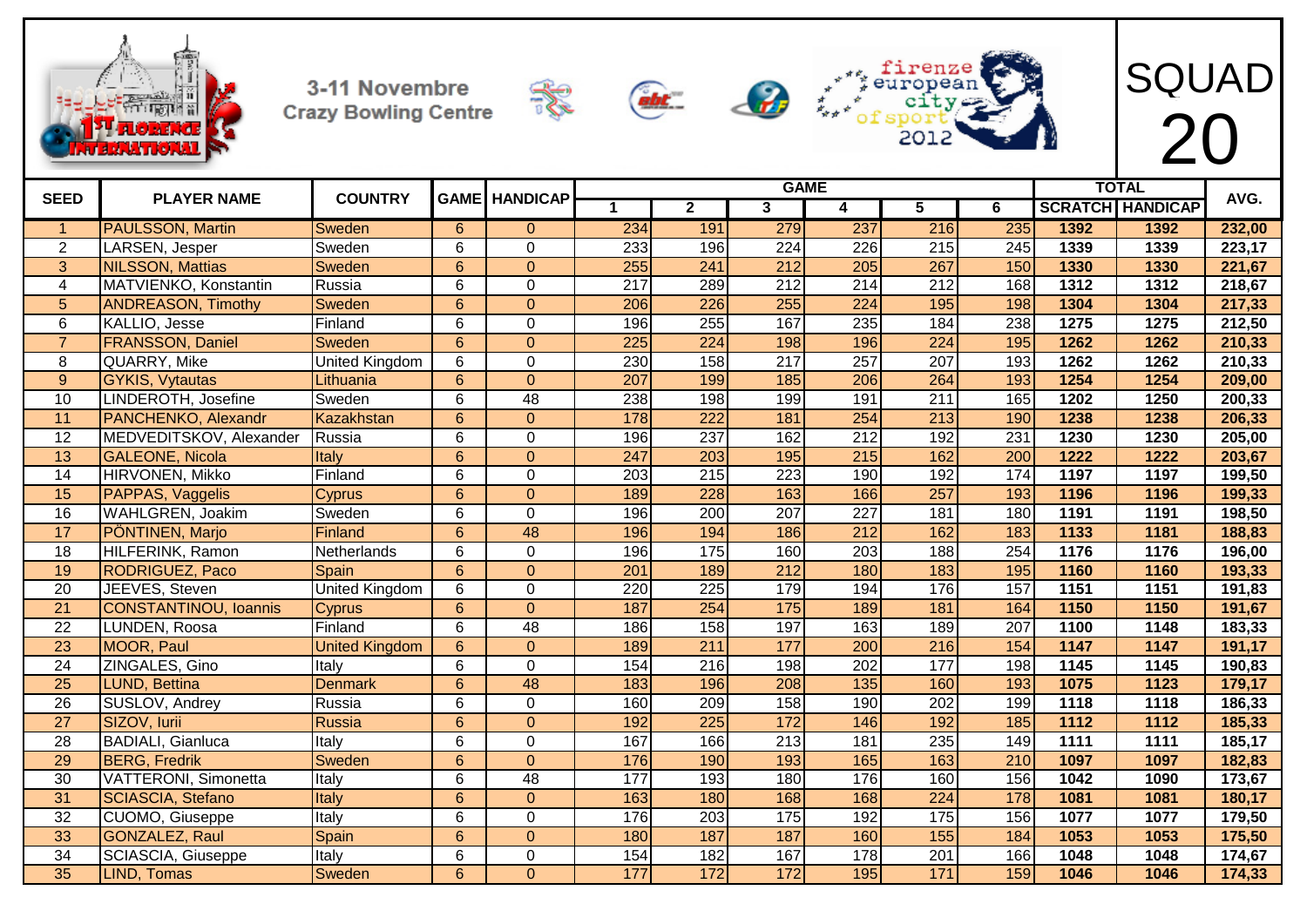









| <b>SEED</b>     | <b>PLAYER NAME</b>           | <b>COUNTRY</b>        |                | <b>GAME HANDICAP</b> |     |                  | <b>GAME</b>      |                  |                         |                  |      | <b>TOTAL</b>            | AVG.   |
|-----------------|------------------------------|-----------------------|----------------|----------------------|-----|------------------|------------------|------------------|-------------------------|------------------|------|-------------------------|--------|
|                 |                              |                       |                |                      |     | $\mathbf{2}$     | 3                | 4                | $\overline{\mathbf{5}}$ | 6                |      | <b>SCRATCH HANDICAP</b> |        |
| -1              | <b>TIAINEN, Samuli</b>       | Finland               | 6              | $\Omega$             | 246 | 160              | 253              | 202              | 257                     | 178              | 1296 | 1296                    | 216,00 |
| $\overline{2}$  | ANDERSSON, Ida               | Sweden                | 6              | 48                   | 169 | 216              | 230              | 178              | 192                     | 223              | 1208 | 1256                    | 201,33 |
| 3               | <b>STOTT, Paul</b>           | Ireland               | 6              | $\overline{0}$       | 225 | 177              | $\overline{221}$ | 199              | 186                     | 248              | 1256 | 1256                    | 209,33 |
| 4               | <b>WEGNER, Jenny</b>         | Sweden                | 6              | $\overline{48}$      | 178 | $\overline{175}$ | $\overline{214}$ | 201              | 226                     | 187              | 1181 | 1229                    | 196,83 |
| 5               | VEZIS, Daniel                | <b>United Kingdom</b> | 6              | $\overline{0}$       | 233 | 223              | 204              | 202              | 167                     | 191              | 1220 | 1220                    | 203,33 |
| 6               | NILSSON, Mattias             | Sweden                | 6              | $\mathbf 0$          | 216 | 233              | 238              | 171              | 158                     | 197              | 1213 | 1213                    | 202,17 |
| $\overline{7}$  | PONGOLINI, Nicola            | Italy                 | 6              | $\overline{0}$       | 201 | 198              | 204              | 191              | $\overline{212}$        | 205              | 1211 | 1211                    | 201,83 |
| 8               | <b>SLOAN, Christopher</b>    | Ireland               | 6              | $\mathbf 0$          | 236 | 218              | 176              | 222              | 203                     | 147              | 1202 | 1202                    | 200,33 |
| $\overline{9}$  | <b>MUSCAT, Mark</b>          | <b>Malta</b>          | 6              | $\overline{0}$       | 208 | 258              | 176              | 146              | $\overline{217}$        | 192              | 1197 | 1197                    | 199,50 |
| 10              | <b>GALEONE, Nicola</b>       | Italy                 | 6              | $\overline{0}$       | 169 | $\overline{202}$ | 195              | 159              | 211                     | 257              | 1193 | 1193                    | 198,83 |
| 11              | MEDVEDITSKOV, Alexander      | Russia                | $6\phantom{1}$ | $\overline{0}$       | 186 | 168              | 178              | 226              | 221                     | 192              | 1171 | 1171                    | 195,17 |
| $\overline{12}$ | ZINGALES, Gino               | Italy                 | 6              | $\mathbf 0$          | 187 | 181              | $\overline{210}$ | 184              | 180                     | $\overline{223}$ | 1165 | 1165                    | 194,17 |
| $\overline{13}$ | <b>BASILE, Filippo</b>       | Italy                 | 6              | $\overline{0}$       | 204 | 189              | 208              | 176              | $\overline{222}$        | 165              | 1164 | 1164                    | 194,00 |
| 14              | SPACEY, Tanner               | <b>United States</b>  | 6              | $\mathbf 0$          | 152 | 191              | 204              | 204              | 223                     | 171              | 1145 | 1145                    | 190,83 |
| 15              | <b>TALPA, Marek</b>          | <b>Czech Republic</b> | 6              | $\overline{0}$       | 211 | 198              | $\overline{154}$ | 191              | 232                     | 159              | 1145 | 1145                    | 190,83 |
| 16              | SUSLOV, Andrey               | Russia                | 6              | $\overline{0}$       | 174 | 225              | 197              | 195              | 138                     | 208              | 1137 | 1137                    | 189,50 |
| 17              | CELINO, Patrizia             | Italy                 | $6\phantom{1}$ | 48                   | 179 | 173              | 146              | 171              | 202                     | 173              | 1044 | 1092                    | 174,00 |
| $\overline{18}$ | SCIASCIA, Stefano            | Italy                 | 6              | $\mathbf 0$          | 178 | 163              | 185              | 177              | 186                     | 192              | 1081 | 1081                    | 180,17 |
| 19              | <b>KESKIRUOKANEN, Markus</b> | Finland               | $6\phantom{1}$ | $\overline{0}$       | 223 | 181              | 189              | 166              | 173                     | 136              | 1068 | 1068                    | 178,00 |
| 20              | SULLIVAN, Neil               | Malta                 | 6              | $\mathbf 0$          | 213 | 195              | 162              | 174              | 170                     | 154              | 1068 | 1068                    | 178,00 |
| $\overline{21}$ | <b>BORG, Salvino</b>         | <b>Malta</b>          | 6              | $\overline{0}$       | 189 | 169              | 163              | 188              | 158                     | 198              | 1065 | 1065                    | 177,50 |
| 22              | <b>VERDERI, Luca</b>         | Italy                 | 6              | $\mathbf 0$          | 179 | 177              | 231              | 159              | 167                     | 151              | 1064 | 1064                    | 177,33 |
| 23              | <b>FLORI, Alessandro</b>     | Italy                 | 6              | $\overline{0}$       | 187 | 212              | 147              | 155              | 164                     | 194              | 1059 | 1059                    | 176,50 |
| $\overline{24}$ | CHISCI, Moreno               | Italy                 | 6              | $\mathbf 0$          | 161 | 190              | 168              | 147              | 223                     | 166              | 1055 | 1055                    | 175,83 |
| 25              | <b>STEFANI, Massimo</b>      | Italy                 | $6\phantom{a}$ | $\overline{0}$       | 167 | 200              | 177              | 189              | 179                     | 140              | 1052 | 1052                    | 175,33 |
| 26              | GIANNELLI, Gabriele          | Italy                 | 6              | $\mathbf 0$          | 182 | 157              | 193              | 178              | 155                     | 171              | 1036 | 1036                    | 172,67 |
| 27              | MAGRI, Stefano               | Italy                 | 6              | $\overline{0}$       | 180 | 160              | $\overline{202}$ | 132              | 181                     | 150              | 1005 | 1005                    | 167,50 |
| 28              | COPPINI, Lapo                | Italy                 | 6              | $\mathbf 0$          | 160 | 179              | 144              | 219              | 158                     | 136              | 996  | 996                     | 166,00 |
| 29              | <b>CIRILLO, Riccardo</b>     | Italy                 | 6              | $\overline{0}$       | 148 | 128              | 165              | 157              | 186                     | 187              | 971  | 971                     | 161,83 |
| 30              | PASCARELLA, Emilio           | Italy                 | 6              | $\mathbf 0$          | 138 | $\overline{222}$ | 127              | $\overline{135}$ | $\overline{202}$        | 146              | 970  | 970                     | 161,67 |
| 31              | PETRINI, Tonino              | Italy                 | 6              | $\overline{0}$       | 139 | 147              | 141              | 160              | 149                     | 139              | 875  | 875                     | 145,83 |
| $\overline{32}$ | MASTROBERTI, Gioele          | Italy                 | $\overline{6}$ | $\overline{0}$       | 134 | 148              | 149              | 151              | 135                     | 154              | 871  | 871                     | 145,17 |
| 33              | Albani, Simone               | Italy                 | 6              | $\mathbf{0}$         | 135 | 135              | 153              | 162              | 113                     | 153              | 851  | 851                     | 141,83 |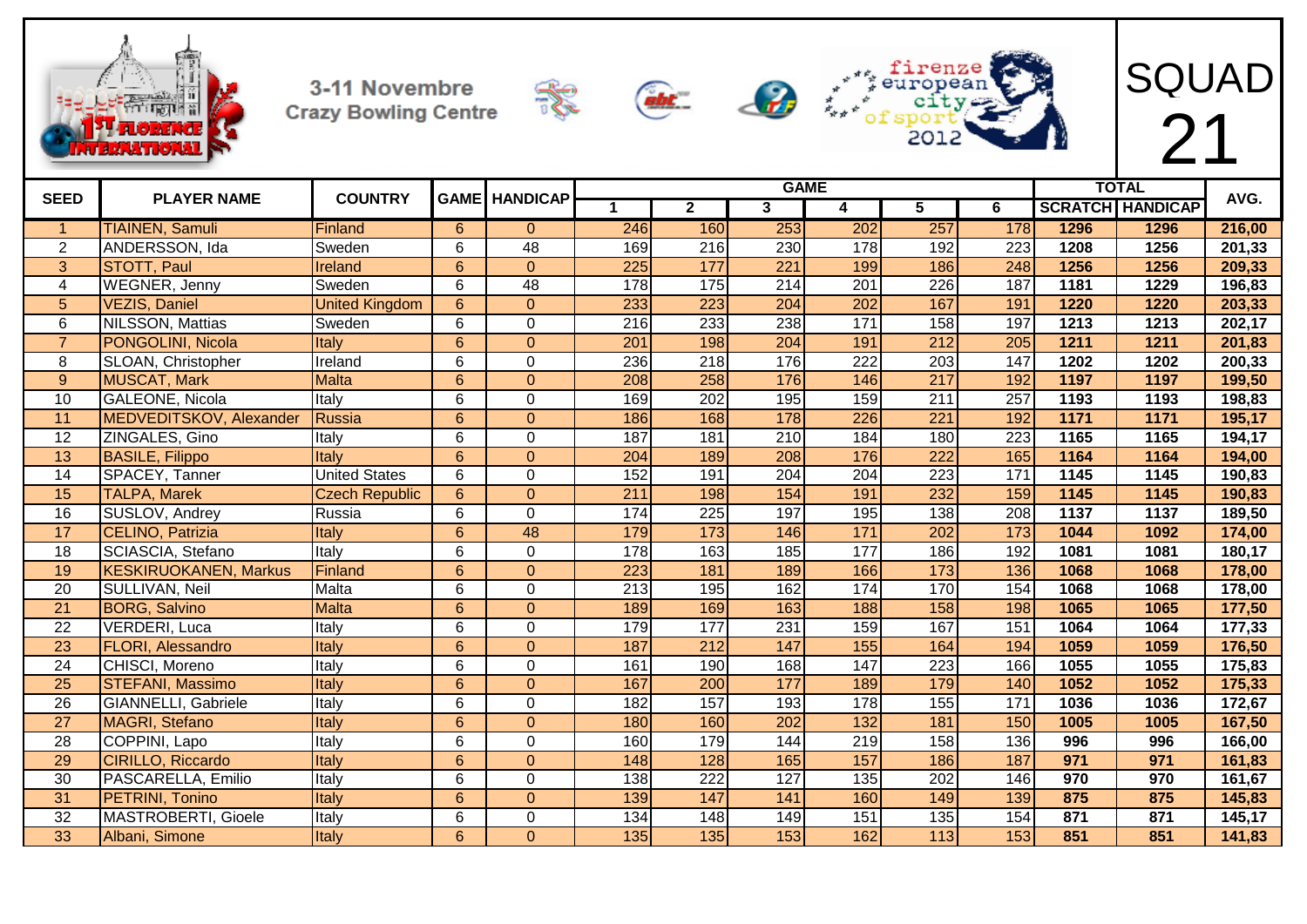

**Crazy Bowling Centre** 









| <b>SEED</b>     | <b>PLAYER NAME</b>          |                    |                | <b>COUNTRY GAME HANDICAP</b> |                  |                  | <b>GAME</b>      |     |                  |       |      | <b>TOTAL</b>            | AVG.   |
|-----------------|-----------------------------|--------------------|----------------|------------------------------|------------------|------------------|------------------|-----|------------------|-------|------|-------------------------|--------|
|                 |                             |                    |                |                              | 1                | $\overline{2}$   | $\mathbf{3}$     | 4   | 5                | 6     |      | <b>SCRATCH HANDICAP</b> |        |
| $\overline{1}$  | <b>VEZIS, Daniel</b>        | <b>United King</b> | 6              | $\Omega$                     | 255              | $\overline{222}$ | 257              | 223 | 214              | 249   | 1420 | 1420                    | 236,67 |
| $\overline{2}$  | <b>TALPA, Marek</b>         | <b>Czech Repu</b>  | 6              | $\Omega$                     | 245              | 185              | 237              | 276 | 193              | 239   | 1375 | 1375                    | 229,17 |
| 3               | <b>HIRVONEN, Mikko</b>      | Finland            | 6              | $\Omega$                     | 199              | 216              | 181              | 237 | 206              | 279   | 1318 | 1318                    | 219,67 |
| 4               | LIND, Tomas                 | Sweden             | 6              | $\Omega$                     | 177              | $\overline{267}$ | 173              | 204 | 246              | 235   | 1302 | 1302                    | 217,00 |
| 5               | <b>ROSSI, Federico</b>      | Italy              | 6              | $\overline{0}$               | 229              | 198              | 195              | 183 | 224              | 268   | 1297 | 1297                    | 216,17 |
| 6               | KALLIO, Jesse               | Finland            | 6              | $\Omega$                     | 208              | 211              | 256              | 237 | 182              | 198   | 1292 | 1292                    | 215,33 |
| $\overline{7}$  | <b>PAULSSON, Martin</b>     | <b>Sweden</b>      | $6\phantom{1}$ | $\Omega$                     | $\overline{227}$ | 204              | $\overline{221}$ | 231 | $\overline{222}$ | 176   | 1281 | 1281                    | 213,50 |
| 8               | LUNDEN, Roosa               | Finland            | 6              | 48                           | 160              | 203              | 236              | 156 | 235              | 203   | 1193 | 1241                    | 198,83 |
| $\overline{9}$  | <b>WEGNER, Jenny</b>        | <b>Sweden</b>      | 6              | 48                           | 187              | 189              | 229              | 203 | 171              | 192   | 1171 | 1219                    | 195,17 |
| 10              | LARSEN, Jesper              | Sweden             | 6              | $\Omega$                     | 174              | 174              | 193              | 244 | 224              | 208   | 1217 | 1217                    | 202,83 |
| 11              | <b>BERG, Fredrik</b>        | <b>Sweden</b>      | $6\phantom{1}$ | $\Omega$                     | 193              | $\overline{222}$ | 258              | 145 | 171              | 187   | 1176 | 1176                    | 196,00 |
| 12              | PANCHENKO, Alexandr         | Kazakhstan         | 6              | $\Omega$                     | 236              | $\overline{217}$ | 150              | 193 | 202              | 167   | 1165 | 1165                    | 194,17 |
| 13              | <b>OLESINSKI, Krzysztof</b> | Poland             | 6              | $\Omega$                     | 154              | 190              | 220              | 165 | 203              | 232   | 1164 | 1164                    | 194,00 |
| 14              | LINDEROTH, Josefine         | Sweden             | 6              | 48                           | 208              | 221              | 165              | 164 | 167              | 186   | 1111 | 1159                    | 185,17 |
| 15              | <b>FRANSSON, Daniel</b>     | Sweden             | 6              | $\overline{0}$               | 193              | 161              | 176              | 193 | 241              | 192   | 1156 | 1156                    | 192,67 |
| 16              | WAHLGREN, Joakim            | Sweden             | 6              | $\Omega$                     | 213              | 157              | 168              | 216 | 165              | 236   | 1155 | 1155                    | 192,50 |
| 17              | PÖNTINEN, Marjo             | Finland            | $6\phantom{1}$ | 48                           | 203              | 169              | 192              | 191 | 178              | $174$ | 1107 | 1155                    | 184,50 |
| 18              | SULLIVAN, Neil              | Malta              | 6              | $\Omega$                     | 177              | 254              | 190              | 160 | 183              | 182   | 1146 | 1146                    | 191,00 |
| 19              | <b>RODRIGUEZ, Paco</b>      | Spain              | 6              | $\Omega$                     | 224              | 192              | 164              | 205 | 173              | 180   | 1138 | 1138                    | 189,67 |
| 20              | <b>ANDREASON, Timothy</b>   | Sweden             | 6              | $\Omega$                     | 201              | 175              | 169              | 188 | $\overline{216}$ | 180   | 1129 | 1129                    | 188,17 |
| 21              | <b>BASILE, Filippo</b>      | <b>Italy</b>       | 6              | $\overline{0}$               | 225              | 179              | 187              | 177 | 182              | 172   | 1122 | 1122                    | 187,00 |
| 22              | CONSTANTINOU, Ioannis       | Cyprus             | 6              | $\Omega$                     | 177              | 133              | 175              | 249 | 225              | 157   | 1116 | 1116                    | 186,00 |
| 23              | ANDERSSON, Ida              | Sweden             | $6\phantom{1}$ | 48                           | 203              | 154              | 176              | 156 | 172              | 205   | 1066 | 1114                    | 177,67 |
| 24              | <b>MUSCAT, Mark</b>         | Malta              | 6              | $\Omega$                     | 169              | 155              | 211              | 201 | 186              | 190   | 1112 | 1112                    | 185,33 |
| 25              | <b>VAGNOLI, Roberto</b>     | <b>Italy</b>       | 6              | $\Omega$                     | 191              | 157              | 157              | 204 | 189              | 203   | 1101 | 1101                    | 183,50 |
| $\overline{26}$ | SUSLOV, Andrey              | Russia             | 6              | $\Omega$                     | 232              | 214              | 189              | 158 | 173              | 132   | 1098 | 1098                    | 183,00 |
| 27              | <b>MADDALONI, Enrico</b>    | <b>Italy</b>       | 6              | $\Omega$                     | 169              | 172              | 212              | 217 | 157              | 161   | 1088 | 1088                    | 181,33 |
| 28              | MEDVEDITSKOV, Alexander     | Russia             | 6              | $\Omega$                     | 185              | 222              | 211              | 168 | 143              | 130   | 1059 | 1059                    | 176,50 |
| 29              | SIZOV, Iurii                | Russia             | $6\phantom{a}$ | $\overline{0}$               | 203              | 156              | 181              | 198 | 156              | 144   | 1038 | 1038                    | 173,00 |
| 30              | MONTESI, Enrico             | Italy              | 6              | $\Omega$                     | 164              | 159              | 164              | 191 | 180              | 165   | 1023 | 1023                    | 170,50 |
| 31              | <b>SKUCIK, Maciej</b>       | Poland             | 6              | $\Omega$                     | 192              | 167              | 141              | 168 | 177              | 144   | 989  | 989                     | 164,83 |
| $\overline{32}$ | GONZALEZ, Raul              | Spain              | 6              | 0                            | 185              | 186              | 121              | 158 | 124              | 169   | 943  | $\overline{943}$        | 157,17 |
| 33              | <b>BORG, Salvino</b>        | <b>Malta</b>       | 6              | $\overline{0}$               | 171              | 171              | 166              | 148 | $141$            | 140   | 937  | 937                     | 156,17 |

3-11 Novembre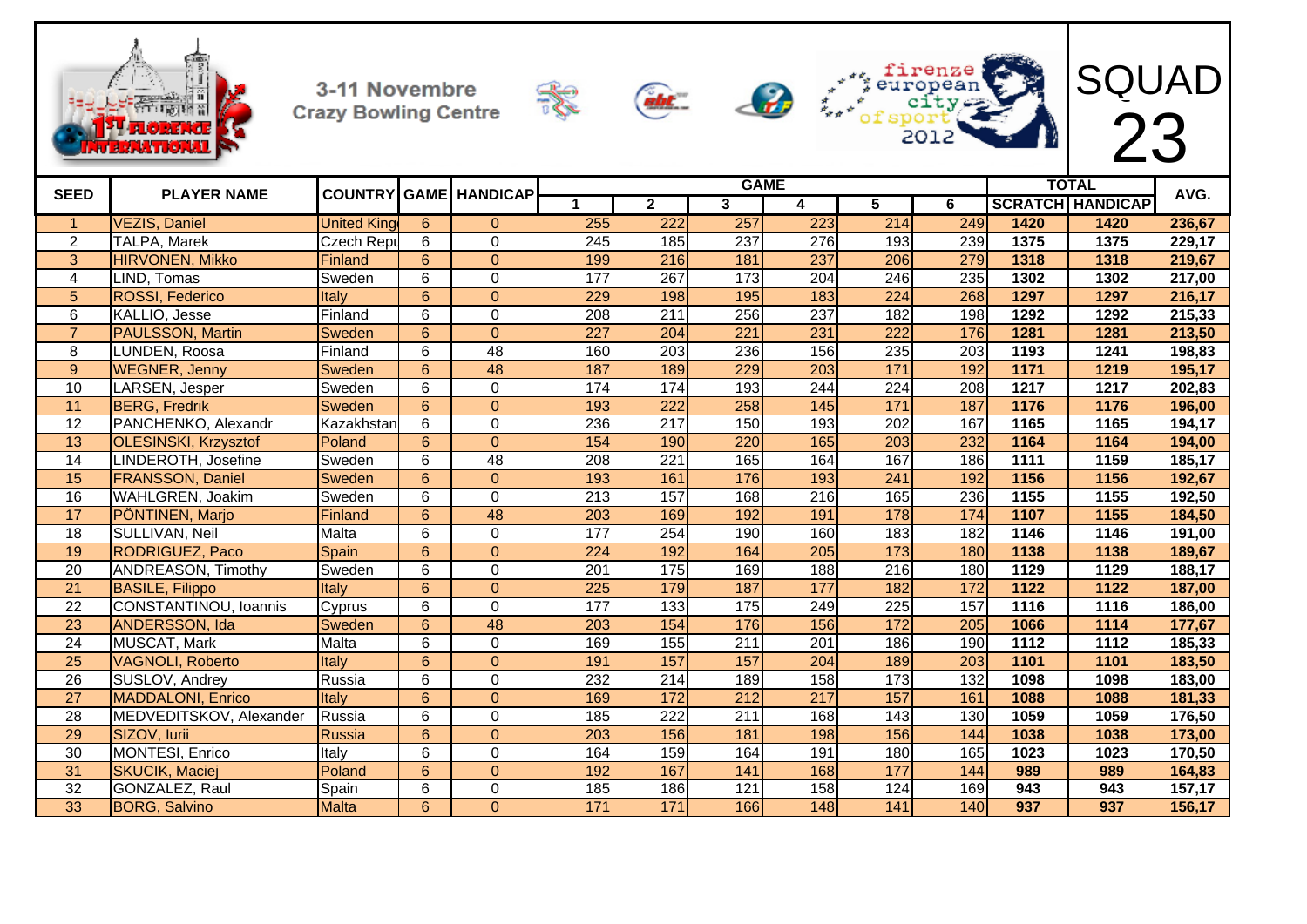|                |                               | 3-11 Novembre<br><b>Crazy Bowling Centre</b> |                |                      |     | abt _        |             | $\bullet$ |                  | firenze<br>firenze<br>2012 |      | SQUAD<br>24             |        |
|----------------|-------------------------------|----------------------------------------------|----------------|----------------------|-----|--------------|-------------|-----------|------------------|----------------------------|------|-------------------------|--------|
| <b>SEED</b>    | <b>PLAYER NAME</b>            | <b>COUNTRY</b>                               |                | <b>GAME HANDICAP</b> |     |              | <b>GAME</b> |           |                  |                            |      | <b>TOTAL</b>            | AVG.   |
|                |                               |                                              |                |                      |     | $\mathbf{2}$ | 3           | 4         | 5                | 6                          |      | <b>SCRATCH HANDICAP</b> |        |
|                | <b>TIAINEN, Samuli</b>        | Finland                                      | 6              | $\Omega$             | 216 | 220          | 215         | 216       | $\overline{227}$ | 268                        | 1362 | 1362                    | 227,00 |
| $\overline{2}$ | FRANSSON, Daniel              | Sweden                                       | 6              | $\mathbf 0$          | 208 | 235          | 234         | 216       | 219              | 236                        | 1348 | 1348                    | 224,67 |
| 3              | <b>MOOR, Paul</b>             | <b>United King</b>                           | 6              | $\mathbf{0}$         | 192 | 157          | 267         | 234       | 234              | 238                        | 1322 | 1322                    | 220,33 |
| 4              | ALLSEBROOK, Jo                | United Kina                                  | 6              | 48                   | 235 | 167          | 183         | 201       | 233              | 239                        | 1258 | 1306                    | 209,67 |
| 5              | <b>BREESCHOTEN, Lisanne</b>   | <b>Netherlands</b>                           | 6              | 48                   | 237 | 166          | 193         | 227       | 198              | 228                        | 1249 | 1297                    | 208,17 |
| 6              | <b>WEGNER, Jenny</b>          | Sweden                                       | 6              | $\overline{48}$      | 173 | 278          | 196         | 197       | 181              | 204                        | 1229 | 1277                    | 204,83 |
| $\overline{7}$ | <b>ROSSI, Federico</b>        | Italy                                        | $6\phantom{1}$ | $\Omega$             | 207 | 212          | 238         | 249       | 213              | 147                        | 1266 | 1266                    | 211,00 |
| 8              | PALESTRE, alfonso             | Italy                                        | 6              | 0                    | 191 | 278          | 190         | 181       | 192              | 202                        | 1234 | 1234                    | 205,67 |
| $9\,$          | <b>SLOAN, Christopher</b>     | Ireland                                      | $6\phantom{1}$ | $\mathbf{0}$         | 158 | 177          | 245         | 245       | 203              | 202                        | 1230 | 1230                    | 205,00 |
| 10             | QUARRY, Mike                  | United King                                  | 6              | $\Omega$             | 217 | 194          | 222         | 153       | 204              | 227                        | 1217 | 1217                    | 202,83 |
| 11             | <b>ANDERSSON, Ida</b>         | Sweden                                       | 6              | 48                   | 205 | 210          | 168         | 179       | 177              | 228                        | 1167 | 1215                    | 194,50 |
| 12             | HILFERINK, Ramon              | Netherlands                                  | 6              | $\pmb{0}$            | 160 | 214          | 204         | 203       | 232              | 178                        | 1191 | 1191                    | 198,50 |
| 13             | <b>RODRIGUEZ, Paco</b>        | Spain                                        | $6\phantom{1}$ | $\mathbf{0}$         | 247 | 170          | 182         | 190       | 170              | 199                        | 1158 | 1158                    | 193,00 |
| 14             | <b>IKESKIRUOKANEN. Markus</b> | Finland                                      | 6              | 0                    | 182 | 175          | 192         | 160       | 229              | 199                        | 1137 | 1137                    | 189,50 |
| 15             | <b>GYKIS, Vytautas</b>        | Lithuania                                    | $6\phantom{1}$ | $\Omega$             | 192 | 196          | 171         | 170       | 162              | 198                        | 1089 | 1089                    | 181,50 |
| 16             | TONELLI, Alessandro           | Italy                                        | 6              | 0                    | 140 | 114          | 202         | 233       | 164              | 221                        | 1074 | 1074                    | 179,00 |
| 17             | <b>MADDALONI, Enrico</b>      | Italy                                        | 6              | $\mathbf{0}$         | 186 | 185          | 156         | 179       | 151              | 193                        | 1050 | 1050                    | 175,00 |
| 18             | MONTESI, Enrico               | Italy                                        | 6              | $\mathbf 0$          | 159 | 175          | 165         | 152       | 160              | 151                        | 962  | 962                     | 160,33 |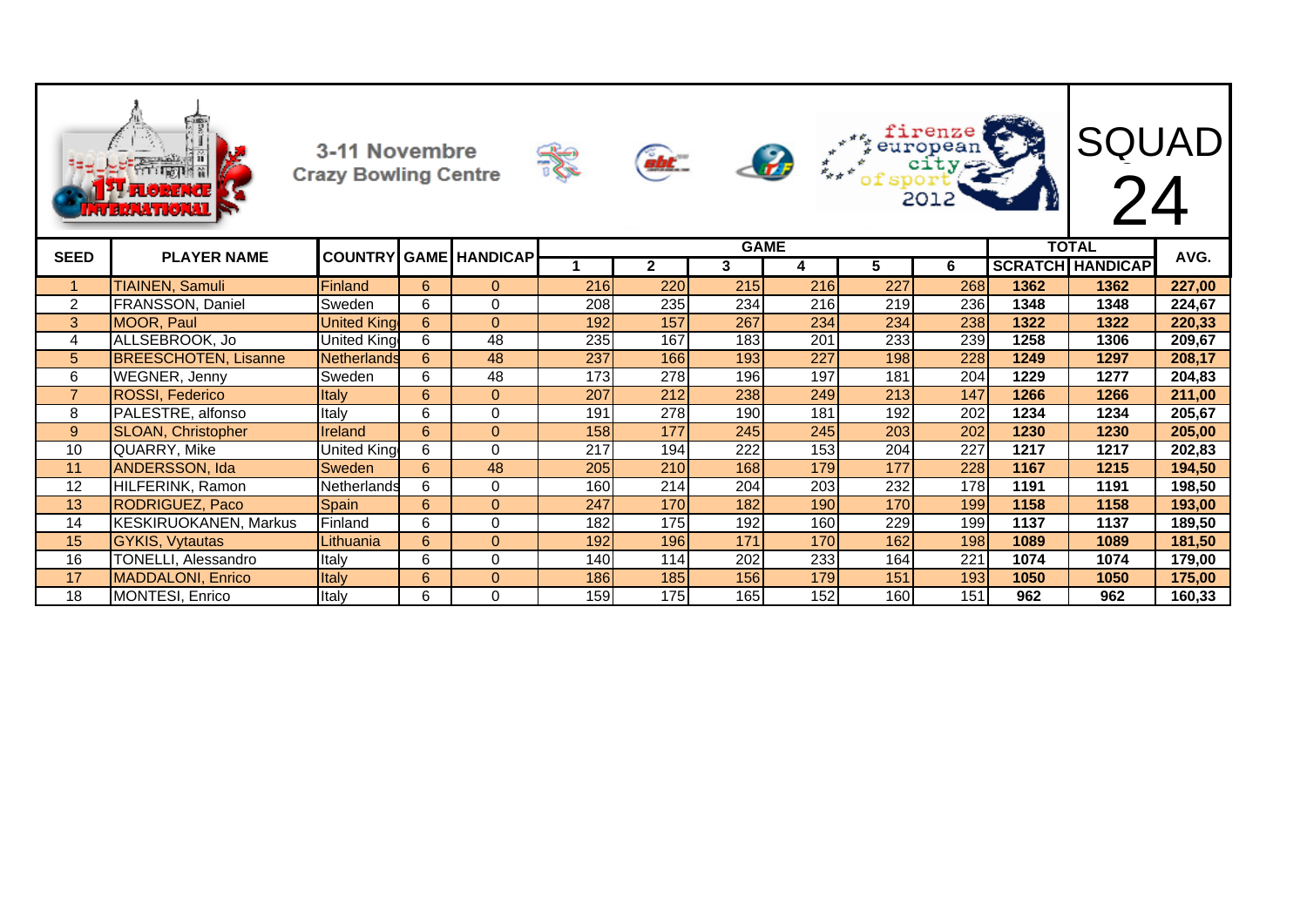









| <b>SEED</b>     |                              | <b>COUNTRY</b>        | <b>GAME</b>    |                 |                 |                  |                  | <b>GAME</b>      |     |                  |      | <b>TOTAL</b>            | AVG.   |
|-----------------|------------------------------|-----------------------|----------------|-----------------|-----------------|------------------|------------------|------------------|-----|------------------|------|-------------------------|--------|
|                 | <b>PLAYER NAME</b>           |                       |                | <b>HANDICAP</b> |                 | $\mathbf{2}$     | 3                | 4                | 5   | 6                |      | <b>SCRATCH HANDICAP</b> |        |
| -1              | <b>WAHLGREN, Joakim</b>      | Sweden                | 6              | $\Omega$        | 185             | 258              | 218              | 268              | 193 | 246              | 1368 | 1368                    | 228,00 |
| $\overline{2}$  | TIAINEN, Samuli              | Finland               | 6              | 0               | 233             | 160              | 245              | 235              | 214 | 225              | 1312 | 1312                    | 218,67 |
| 3               | <b>MOOR, Paul</b>            | <b>United Kingdom</b> | $6\phantom{a}$ | $\Omega$        | 195             | 244              | $\overline{201}$ | 177              | 210 | $\overline{222}$ | 1249 | 1249                    | 208,17 |
| 4               | PALESTRE, alfonso            | Italy                 | 6              | $\overline{0}$  | 195             | 194              | 208              | 209              | 218 | 191              | 1215 | 1215                    | 202,50 |
| 5               | <b>STOTT, Paul</b>           | Ireland               | $6\phantom{a}$ | $\overline{0}$  | 172             | 225              | 148              | 210              | 235 | 217              | 1207 | 1207                    | 201,17 |
| 6               | OLESINSKI, Krzysztof         | Poland                | 6              | $\mathbf 0$     | 192             | 165              | 194              | $\overline{237}$ | 229 | 188              | 1205 | 1205                    | 200,83 |
| $\overline{7}$  | <b>TOMAS, Cheska</b>         | <b>Netherlands</b>    | $6\phantom{a}$ | 48              | $\frac{172}{2}$ | 149              | 205              | 225              | 146 | 256              | 1153 | 1201                    | 192,17 |
| 8               | PONGOLINI, Nicola            | Italy                 | 6              | 0               | 236             | 206              | 159              | 204              | 158 | 220              | 1183 | 1183                    | 197,17 |
| 9               | <b>LINDEROTH, Josefine</b>   | Sweden                | $6\phantom{a}$ | 48              | 211             | 197              | 162              | 200              | 200 | 156              | 1126 | 1174                    | 187,67 |
| 10              | MARCHIORI, Giovanni          | Italy                 | 6              | $\mathbf 0$     | 162             | 179              | $\overline{202}$ | $\overline{243}$ | 199 | 174              | 1159 | 1159                    | 193,17 |
| 11              | <b>HILFERINK, Ramon</b>      | Netherlands           | $6\phantom{a}$ | $\overline{0}$  | 159             | 183              | 192              | 218              | 191 | 208              | 1151 | 1151                    | 191,83 |
| $\overline{12}$ | <b>FRASCATI, Giuseppe</b>    | Italy                 | 6              | 0               | 152             | 171              | 178              | 238              | 177 | $\overline{224}$ | 1140 | 1140                    | 190,00 |
| 13              | ABRATE, fabio                | Italy                 | $6\phantom{a}$ | $\overline{0}$  | 220             | 109              | 232              | 168              | 160 | 244              | 1133 | 1133                    | 188,83 |
| 14              | GALEONE, Nicola              | Italy                 | 6              | $\overline{0}$  | 193             | 167              | 173              | 198              | 192 | 204              | 1127 | 1127                    | 187,83 |
| 15              | MOL, Roel                    | <b>Netherlands</b>    | $6\phantom{a}$ | $\overline{0}$  | 165             | 173              | 181              | 203              | 215 | 181              | 1118 | 1118                    | 186,33 |
| 16              | MORABITO, Francesco          | Italy                 | 6              | $\mathbf 0$     | 194             | 256              | 173              | 168              | 179 | 138              | 1108 | 1108                    | 184,67 |
| 17              | <b>WIEKERAAD, Bianca</b>     | <b>Netherlands</b>    | $6\phantom{a}$ | 48              | 192             | 149              | 153              | 181              | 235 | 146              | 1056 | 1104                    | 176,00 |
| 18              | SENNA, Giuseppe              | Italy                 | 6              | $\mathbf 0$     | 196             | 144              | 173              | 215              | 188 | 185              | 1101 | 1101                    | 183,50 |
| 19              | <b>FLORI, Alessandro</b>     | Italy                 | 6              | $\overline{0}$  | 214             | 154              | 167              | 177              | 172 | 211              | 1095 | 1095                    | 182,50 |
| 20              | QUARRY, Mike                 | <b>United Kingdom</b> | 6              | 0               | 196             | 176              | 171              | 187              | 174 | 191              | 1095 | 1095                    | 182,50 |
| 21              | <b>CIRILLO, Riccardo</b>     | Italy                 | 6              | $\overline{0}$  | 159             | 146              | 194              | 185              | 209 | 179              | 1072 | 1072                    | 178,67 |
| 22              | CICCONE, Generoso            | Italy                 | 6              | 0               | 175             | 145              | 158              | 203              | 204 | 180              | 1065 | 1065                    | 177,50 |
| 23              | <b>STEFANELLI, Fabio</b>     | Italy                 | $6\phantom{a}$ | $\overline{0}$  | 219             | 170              | 166              | 175              | 150 | 169              | 1049 | 1049                    | 174,83 |
| $\overline{24}$ | <b>BASILE, Filippo</b>       | Italy                 | 6              | $\overline{0}$  | 178             | 126              | 178              | $\overline{213}$ | 177 | 172              | 1044 | 1044                    | 174,00 |
| 25              | <b>MUSCAT, Mark</b>          | Malta                 | 6              | $\overline{0}$  | 161             | 201              | 157              | 144              | 168 | 179              | 1010 | 1010                    | 168,33 |
| 26              | VALENTINI, Stefania          | Italy                 | 6              | 48              | 139             | 143              | 144              | 203              | 175 | 147              | 951  | 999                     | 158,50 |
| $\overline{27}$ | <b>KESKIRUOKANEN, Markus</b> | Finland               | $6\phantom{a}$ | $\Omega$        | 172             | 151              | 173              | 149              | 186 | 158              | 989  | 989                     | 164,83 |
| 28              | <b>TONELLI, Alessandro</b>   | Italy                 | 6              | $\mathbf 0$     | 189             | 155              | 200              | 141              | 170 | 126              | 981  | 981                     | 163,50 |
| 29              | <b>SKUCIK, Maciej</b>        | Poland                | 6              | $\overline{0}$  | 128             | 136              | 180              | 155              | 164 | 209              | 972  | 972                     | 162,00 |
| $\overline{30}$ | COPPINI, Lapo                | Italy                 | 6              | $\overline{0}$  | 152             | $\overline{122}$ | 170              | 139              | 179 | 183              | 945  | 945                     | 157,50 |
| 31              | <b>AQUILA, Gaetano</b>       | Italy                 | $6\phantom{a}$ | $\mathbf 0$     | 163             | 174              | 120              | 157              | 128 | 132              | 874  | 874                     | 145,67 |
| $\overline{32}$ | PANCHENKO, Alexandr          | Kazakhstan            | 3              | 0               | 121             | $\overline{181}$ | 188              | $\Omega$         | Οl  | $\Omega$         | 490  | 490                     | 163,33 |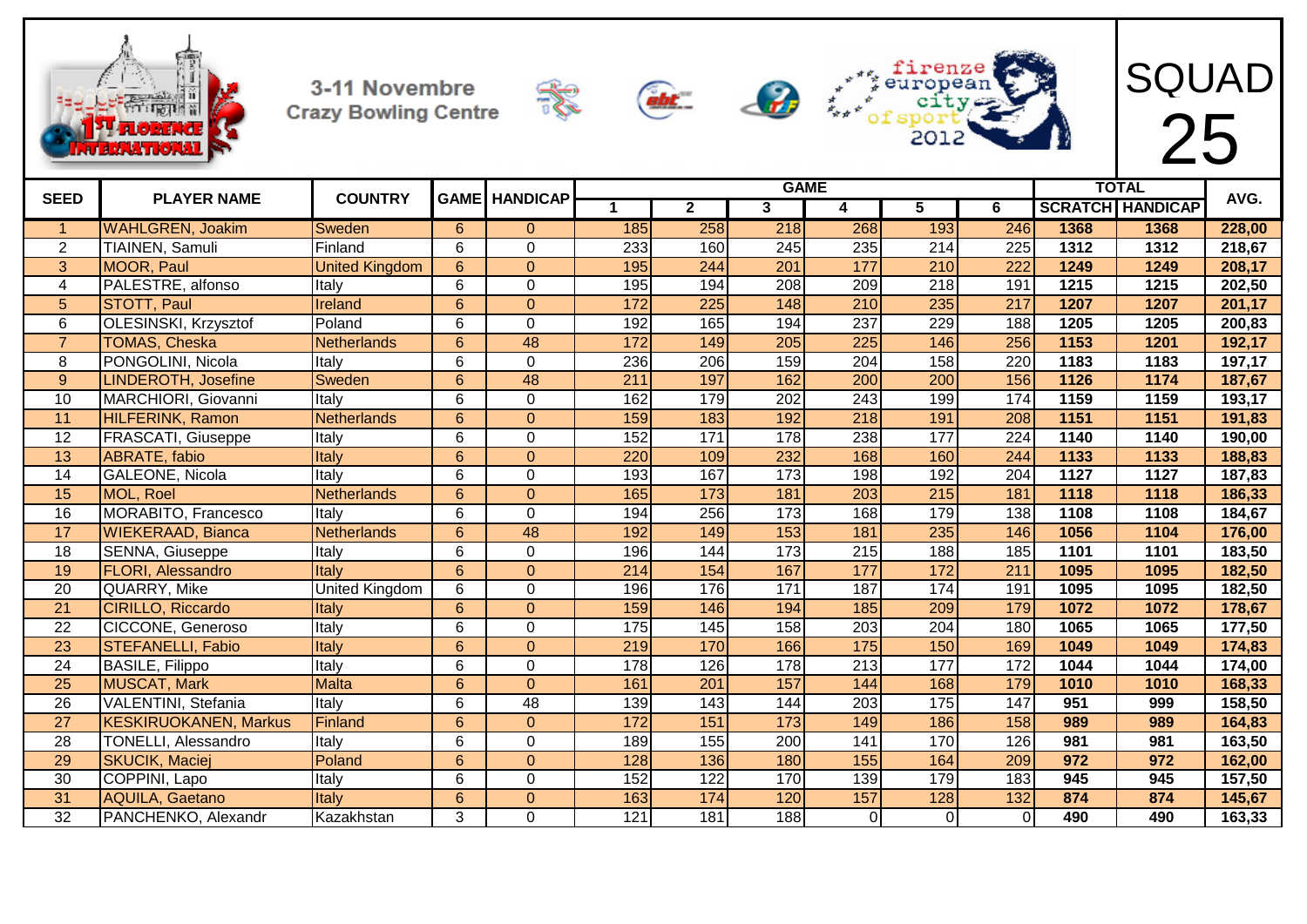









firenze<br>european

europea<br>| city<br>| of sport<br>| 2012

 $\frac{d}{dx}$ 

| <b>SEED</b>    | <b>PLAYER NAME</b>         |                     |             | <b>COUNTRY GAME HANDICAP</b> |     |                  |                  | <b>GAME</b> |     |                  |      | <b>TOTAL</b>            | AVG.   |
|----------------|----------------------------|---------------------|-------------|------------------------------|-----|------------------|------------------|-------------|-----|------------------|------|-------------------------|--------|
|                |                            |                     |             |                              |     |                  | 3                |             | b.  | 6                |      | <b>SCRATCH HANDICAP</b> |        |
|                | DELCARMINE, Alessandro     | <b>Italy</b>        | 6           | $\Omega$                     | 175 | 214              | 253              | 193         | 232 | 246              | 1313 | 1313                    | 218,83 |
| $\overline{2}$ | PARASAKIS, Stavros         | Greece              | 6           | $\Omega$                     | 196 | 182              | 188              | 176         | 279 | 242              | 1263 | 1263                    | 210,50 |
| 3              | DE CENZO, Piero            | <b>Italy</b>        | 6           | $\Omega$                     | 199 | 238              | 166              | 169         | 217 | 194              | 1183 | 1183                    | 197,17 |
| 4              | SPACEY, Tanner             | <b>United State</b> | 6           | $\Omega$                     | 171 | 173 <sub>l</sub> | 223              | 193         | 202 | 193              | 1155 | 1155                    | 192,50 |
| 5              | <b>SULLIVAN, Neil</b>      | <b>Malta</b>        | 6           | $\Omega$                     | 170 | 225              | 180              | 168         | 215 | 192              | 1150 | 1150                    | 191,67 |
| 6              | KRIZINIS, Vagelis          | Greece              | 6           | $\Omega$                     | 193 | 193              | 175              | 185         | 190 | 210 <sub>l</sub> | 1146 | 1146                    | 191,00 |
|                | <b>SLOAN, Christopher</b>  | <b>Ireland</b>      | 6           | $\Omega$                     | 190 | 173 <sub>1</sub> | <b>176</b>       | 171         | 215 | 206              | 1131 | 1131                    | 188,50 |
| 8              | MORI, Giulio               | Italy               | 6           | $\Omega$                     | 160 | 188              | 188              | 183         | 188 | 209              | 1116 | 1116                    | 186,00 |
| 9              | <b>BALZANO, Annalisa</b>   | <b>Italy</b>        | 6           | 48                           | 168 | <b>175</b>       | 164              | 179         | 189 | 180              | 1055 | 1103                    | 175,83 |
| 10             | MONTSENIGOS, Filippos      | Greece              | 6           | 0                            | 171 | 191              | 215              | 221         | 169 | 127              | 1094 | 1094                    | 182,33 |
| 11             | <b>BENNARDO, Vincenzo</b>  | <b>Italy</b>        | 6           | $\Omega$                     | 173 | 179              | 188              | 183         | 198 | 141              | 1062 | 1062                    | 177,00 |
| 12             | ROROS, Stamatis            | Greece              | 6           | $\Omega$                     | 169 | 198              | 165              | 204         | 172 | 143              | 1051 | 1051                    | 175,17 |
| 13             | <b>GIANNELLI, Gabriele</b> | <b>Italy</b>        | 6           | $\Omega$                     | 185 | 194              | <b>185</b>       | 162         | 191 | 127              | 1044 | 1044                    | 174,00 |
| 14             | CICCONE, Generoso          | Italy               | 6           | $\Omega$                     | 209 | 144              | 142              | 123         | 186 | 218              | 1022 | 1022                    | 170,33 |
| 15             | TOSIN, Marco               | Italy               | $6^{\circ}$ | $\Omega$                     | 189 | 201              | 133              | 214         | 139 | 146              | 1022 | 1022                    | 170,33 |
| 16             | <b>BADIALI, Gianluca</b>   | Italy               | 6           | $\Omega$                     | 157 | 1781             | 177              | 158         | 158 | 193 <sub>l</sub> | 1021 | 1021                    | 170,17 |
| 17             | PASCARELLA, Emilio         | <b>Italy</b>        | 6           | $\Omega$                     | 129 | 145              | 150 <sup>1</sup> | 127         | 181 | 155              | 887  | 887                     | 147,83 |
| 18             | GILLIADIS, Dinos           | Greece              | 6           | $\Omega$                     | 89  | 147              | 153              | 121         | 143 | 132              | 785  | 785                     | 130,83 |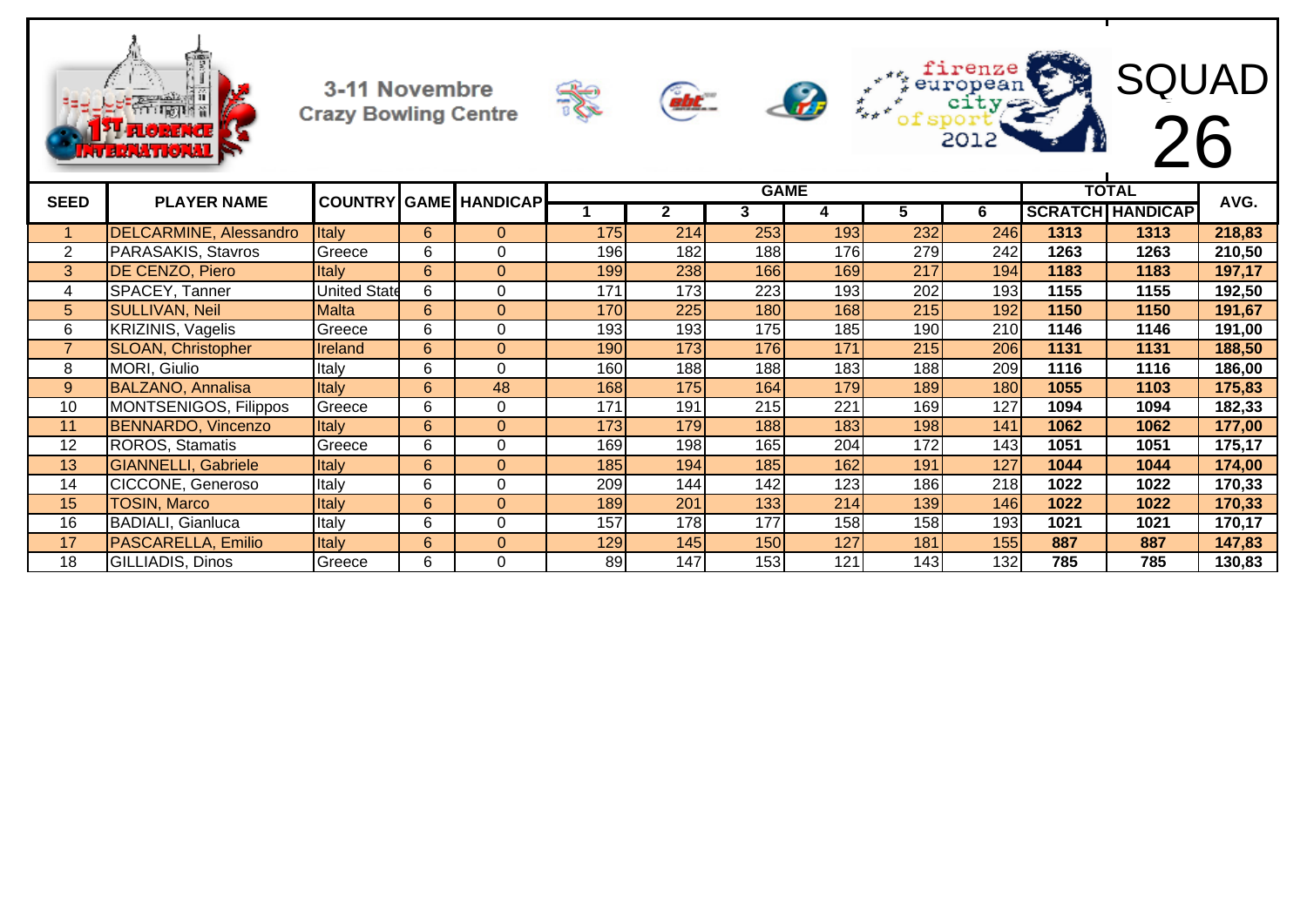







SQUAD

|                 |                           |                    |                 |                              |     |                  | <b>GAME</b>      |          |                  |                  |      | <b>TOTAL</b>            | AVG.   |
|-----------------|---------------------------|--------------------|-----------------|------------------------------|-----|------------------|------------------|----------|------------------|------------------|------|-------------------------|--------|
| <b>SEED</b>     | <b>PLAYER NAME</b>        |                    |                 | <b>COUNTRY GAME HANDICAP</b> |     | $\mathbf{2}$     | 3                | 4        | 5                | 6                |      | <b>SCRATCH HANDICAP</b> |        |
| $\mathbf 1$     | PANCHENKO, Alexandr       | Kazakhstar         | 6               | $\Omega$                     | 182 | $\overline{213}$ | 200              | 189      | 231              | 278              | 1293 | 1293                    | 215,50 |
| $\overline{2}$  | QUARRY, Mike              | <b>United King</b> | 6               | $\Omega$                     | 212 | 240              | $\overline{213}$ | 237      | 193              | 190              | 1285 | 1285                    | 214,17 |
| 3               | <b>KALLIO, Jesse</b>      | Finland            | 6               | $\Omega$                     | 226 | 246              | 203              | 198      | 202              | 205              | 1280 | 1280                    | 213,33 |
| 4               | RADI, Tommaso             | Italv              | 6               | $\Omega$                     | 247 | 234              | 166              | 233      | 185              | 197              | 1262 | 1262                    | 210,33 |
| 5               | <b>STOTT, Paul</b>        | Ireland            | 6               | $\Omega$                     | 183 | 194              | 246              | 213      | 212              | $\overline{213}$ | 1261 | 1261                    | 210,17 |
| 6               | OLESINSKI, Krzysztof      | Poland             | 6               | $\Omega$                     | 182 | 206              | 233              | 178      | 197              | $\overline{247}$ | 1243 | 1243                    | 207,17 |
| $\overline{7}$  | <b>HIRVONEN, Mikko</b>    | Finland            | 6               | $\Omega$                     | 145 | 238              | 243              | 204      | 177              | 235              | 1242 | 1242                    | 207,00 |
| 8               | ANDERSSON, Ida            | Sweden             | 6               | 48                           | 205 | 256              | 193              | 210      | 174              | 156              | 1194 | 1242                    | 199,00 |
| 9               | <b>WIEKERAAD, Bianca</b>  | Netherlands        | 6               | 48                           | 181 | 198              | 235              | 214      | 161              | 195              | 1184 | 1232                    | 197,33 |
| 10              | BALZANO, Annalisa         | Italy              | 6               | $\overline{48}$              | 180 | 196              | $\overline{215}$ | 213      | 190              | 187              | 1181 | 1229                    | 196,83 |
| 11              | PARASAKIS, Stavros        | Greece             | 6               | $\Omega$                     | 221 | 191              | 227              | 211      | 186              | 188              | 1224 | 1224                    | 204,00 |
| 12              | <b>KRIZINIS, Vagelis</b>  | Greece             | 6               | $\Omega$                     | 211 | 206              | 171              | 214      | $\overline{224}$ | 194              | 1220 | 1220                    | 203,33 |
| 13              | <b>SLOAN, Christopher</b> | Ireland            | 6               | $\Omega$                     | 195 | 213              | 245              | 178      | 201              | 188              | 1220 | 1220                    | 203,33 |
| 14              | THORSTENSEN, Heidi        | Norway             | 6               | $\overline{48}$              | 227 | 189              | 181              | 195      | 179              | 194              | 1165 | 1213                    | 194,17 |
| 15              | MOL, Roel                 | Netherlands        | 6               | $\Omega$                     | 211 | 214              | 167              | 160      | 207              | 232              | 1191 | 1191                    | 198,50 |
| 16              | TOMAS, Cheska             | Netherlands        | 6               | $\overline{48}$              | 233 | 179              | 176              | 154      | $\overline{225}$ | 157              | 1124 | 1172                    | 187,33 |
| 17              | <b>BORG, Salvino</b>      | <b>Malta</b>       | 6               | $\Omega$                     | 196 | 214              | 181              | 206      | 204              | 168              | 1169 | 1169                    | 194,83 |
| 18              | ROROS, Stamatis           | Greece             | 6               | $\Omega$                     | 178 | 191              | 179              | 204      | $\overline{212}$ | $\overline{201}$ | 1165 | 1165                    | 194,17 |
| 19              | <b>HILFERINK, Ramon</b>   | <b>Netherlands</b> | 6               | $\Omega$                     | 184 | 199              | 189              | 191      | 179              | 203              | 1145 | 1145                    | 190,83 |
| 20              | LUNDEN, Roosa             | Finland            | 6               | 48                           | 185 | 142              | 191              | 187      | 162              | 229              | 1096 | 1144                    | 182,67 |
| 21              | <b>LUND. Bettina</b>      | <b>Denmark</b>     | 6               | 48                           | 163 | 163              | 228              | 175      | 168              | 188              | 1085 | 1133                    | 180,83 |
| 22              | MUSCAT, Mark              | Malta              | 6               | $\Omega$                     | 188 | 213              | 160              | 167      | 192              | 209              | 1129 | 1129                    | 188,17 |
| 23              | <b>BERG, Fredrik</b>      | Sweden             | 6               | $\Omega$                     | 158 | 166              | 226              | 140      | 226              | 190              | 1106 | 1106                    | 184,33 |
| 24              | LAMBERTINI, Luciano       | Italy              | 6               | $\Omega$                     | 202 | 157              | 192              | 171      | 203              | 180              | 1105 | 1105                    | 184,17 |
| 25              | <b>SULLIVAN, Neil</b>     | <b>Malta</b>       | 6               | $\Omega$                     | 181 | 166              | 219              | 202      | 172              | 159              | 1099 | 1099                    | 183,17 |
| 26              | FABBIETTI, Sergio         | Italy              | 6               | $\Omega$                     | 176 | 175              | $\overline{212}$ | 156      | 169              | 185              | 1073 | 1073                    | 178,83 |
| 27              | <b>CICCONE, Generoso</b>  | Italy              | 6               | $\Omega$                     | 194 | 142              | 154              | 152      | $\overline{214}$ | 204              | 1060 | 1060                    | 176,67 |
| 28              | SIZOV, lurii              | Russia             | $6\phantom{1}6$ | $\mathbf 0$                  | 153 | 162              | $\overline{210}$ | 201      | 152              | 177              | 1055 | 1055                    | 175,83 |
| 29              | PALESTRE, alfonso         | Italy              | 6               | $\Omega$                     | 223 | 182              | 157              | 181      | 139              | 139              | 1021 | 1021                    | 170,17 |
| 30              | FRASCATI, Giuseppe        | Italy              | 6               | $\Omega$                     | 113 | 233              | 182              | 179      | 141              | 166              | 1014 | 1014                    | 169,00 |
| 31              | AMBROSI, Giuliano         | Italy              | 6               | $\Omega$                     | 172 | 132              | 161              | 210      | 151              | 164              | 990  | 990                     | 165,00 |
| 32              | SKUCIK, Maciej            | Poland             | 6               | $\Omega$                     | 155 | 126              | 163              | 155      | 171              | 165              | 935  | 935                     | 155,83 |
| 33              | <b>AQUILA, Gaetano</b>    | Italy              | 6               | $\Omega$                     | 141 | 134              | 127              | 164      | 179              | 133              | 878  | 878                     | 146,33 |
| $\overline{34}$ | ABRATE, fabio             | Italy              | 3               | 0                            | 139 | 134              | 134              | $\Omega$ | $\Omega$         | $\Omega$         | 407  | 407                     | 135,67 |

ABRATE, fabio Italy 3 0 139 134 134 0 0 0 **407 407 135,67**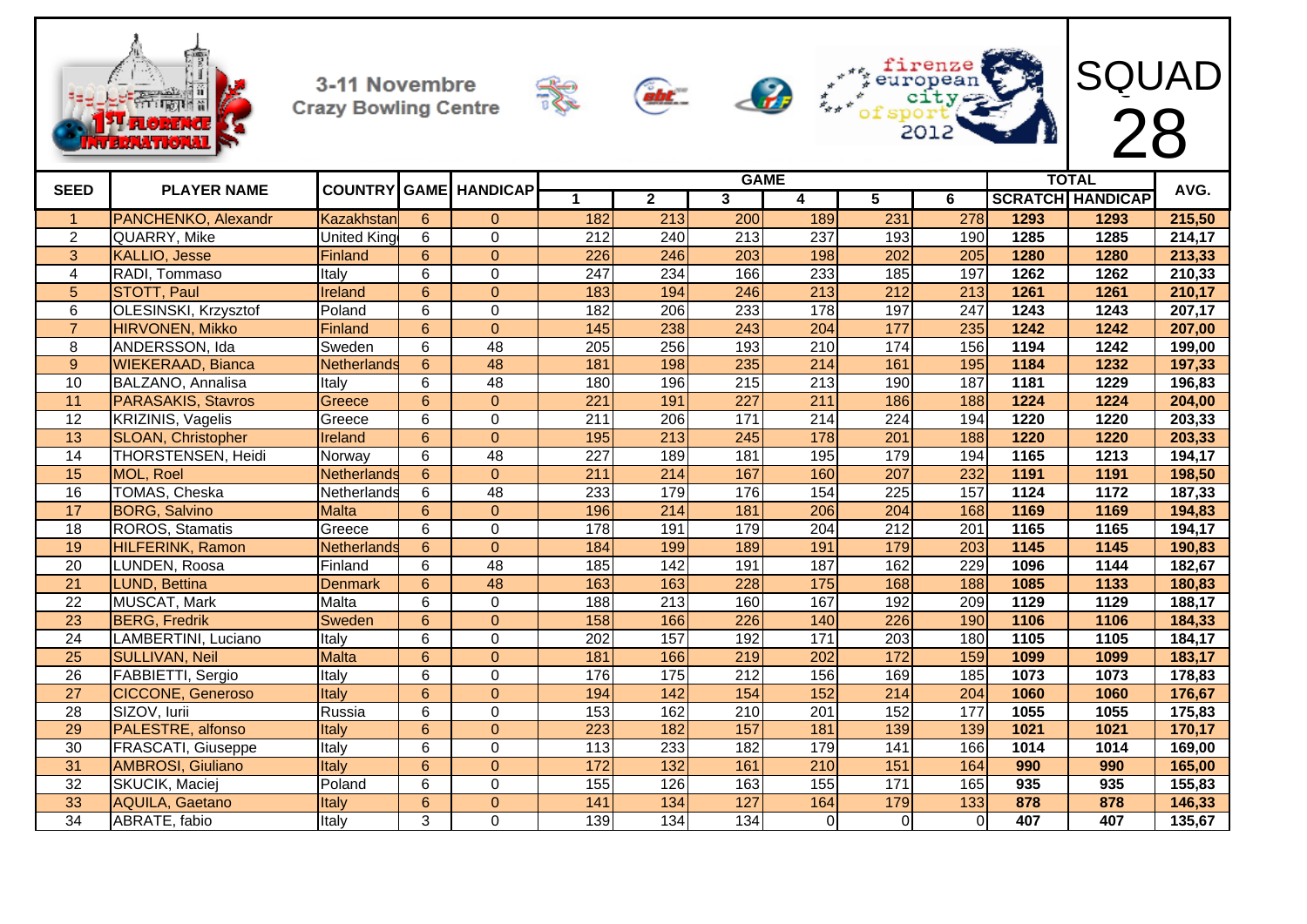









| <b>SEED</b>     | <b>PLAYER NAME</b>            |                     |                         | <b>COUNTRY GAME HANDICAP</b> |                  |                   |                         | <b>GAME</b>      |                 |                  |                   | <b>TOTAL</b>            | AVG.   |
|-----------------|-------------------------------|---------------------|-------------------------|------------------------------|------------------|-------------------|-------------------------|------------------|-----------------|------------------|-------------------|-------------------------|--------|
|                 |                               |                     |                         |                              | $\mathbf 1$      | $\mathbf{2}$      | $\overline{\mathbf{3}}$ | 4                | 5               | 6                |                   | <b>SCRATCH HANDICAP</b> |        |
| $\overline{1}$  | <b>MOOR, Paul</b>             | <b>United King</b>  | 6                       | $\Omega$                     | 249              | 223               | 195                     | 224              | 236             | 212              | 1339              | 1339                    | 223,17 |
| $\overline{2}$  | <b>KRIZINIS, Vagelis</b>      | Greece              | 6                       | $\mathbf{0}$                 | 182              | 202               | 218                     | 201              | 256             | 214              | 1273              | 1273                    | 212,17 |
| 3               | <b>SUSLOV, Andrey</b>         | Russia              | 6                       | $\Omega$                     | 183              | 232               | 253                     | 198              | 168             | 200              | 1234              | 1234                    | 205,67 |
| 4               | DELCARMINE, Alessandro        | Italy               | 6                       | $\mathbf{0}$                 | $\overline{210}$ | 193               | 198                     | 183              | 234             | $\overline{202}$ | 1220              | 1220                    | 203,33 |
| $\overline{5}$  | <b>WARNAKULASURIYA, Raje</b>  | Italy               | 6                       | $\Omega$                     | 189              | 176               | 221                     | 206              | 178             | $\overline{243}$ | 1213              | 1213                    | 202,17 |
| 6               | SANTANGELO, Franco            | Italy               | 6                       | $\overline{0}$               | 192              | 193               | $\overline{210}$        | 188              | 202             | $\overline{225}$ | 1210              | 1210                    | 201,67 |
| $\overline{7}$  | <b>BERG, Fredrik</b>          | Sweden              | $\overline{6}$          | $\overline{0}$               | 220              | 196               | 205                     | 192              | 207             | 159              | 1179              | 1179                    | 196,50 |
| 8               | BALZANO, Annalisa             | Italy               | 6                       | 48                           | 189              | 160               | $\overline{211}$        | 161              | 184             | $\overline{220}$ | 1125              | 1173                    | 187,50 |
| 9               | <b>SPACEY, Tanner</b>         | <b>United State</b> | 6                       | $\overline{0}$               | 196              | 189               | 205                     | 179              | 201             | 203              | 1173              | 1173                    | 195,50 |
| 10              | <b>GALEONE, Nicola</b>        | Italy               | 6                       | $\mathbf{0}$                 | 173              | 210               | 203                     | 189              | 176             | 204              | 1155              | 1155                    | 192,50 |
| 11              | <b>RODRIGUEZ, Paco</b>        | Spain               | $6\phantom{1}$          | $\overline{0}$               | 190              | 147               | 158                     | 194              | 214             | 224              | $\overline{1127}$ | 1127                    | 187,83 |
| $\overline{12}$ | CAIVANO, Antonio              | Italy               | 6                       | $\Omega$                     | 182              | 187               | 201                     | 170              | $\frac{175}{2}$ | $\overline{212}$ | 1127              | 1127                    | 187,83 |
| 13              | <b>STOTT, Paul</b>            | Ireland             | $6\phantom{1}$          | $\Omega$                     | 160              | 180               | 224                     | 165              | 209             | 187              | $\overline{1125}$ | 1125                    | 187,50 |
| 14              | GYKIS, Vytautas               | Lithuania           | 6                       | $\Omega$                     | 225              | 208               | 157                     | 212              | 149             | 166              | 1117              | 1117                    | 186,17 |
| 15              | <b>MARCHIORI, Giovanni</b>    | Italy               | 6                       | $\Omega$                     | 197              | 164               | 142                     | 196              | 244             | 172              | 1115              | 1115                    | 185,83 |
| 16              | SLOAN, Christopher            | Ireland             | 6                       | $\mathbf 0$                  | $\overline{201}$ | $\overline{213}$  | $\overline{171}$        | 193              | 186             | 149              | 1113              | 1113                    | 185,50 |
| $\overline{17}$ | MATVIENKO, Konstantin         | Russia              | $6\phantom{1}$          | $\overline{0}$               | 187              | 191               | 180                     | 213              | 181             | 155              | 1107              | 1107                    | 184,50 |
| 18              | NOVARA, Carlo                 | Italy               | 6                       | $\mathbf 0$                  | 179              | 154               | 194                     | 191              | 199             | 188              | 1105              | 1105                    | 184,17 |
| 19              | RADI, Tommaso                 | Italy               | $6\phantom{1}$          | $\overline{0}$               | 179              | 168               | 179                     | 233              | 190             | 154              | 1103              | 1103                    | 183,83 |
| 20              | MORRA, Alessandra             | Italy               | 6                       | $\overline{48}$              | 174              | 183               | 156                     | 191              | 142             | $\overline{207}$ | 1053              | 1101                    | 175,50 |
| 21              | <b>DI SISTO, Massimiliano</b> | Italy               | $6\phantom{1}$          | $\overline{0}$               | 155              | 206               | 192                     | $\overline{216}$ | 149             | 148              | 1066              | 1066                    | 177,67 |
| $\overline{22}$ | FLORI, Alessandro             | Italy               | 6                       | $\mathbf{0}$                 | 164              | 131               | 187                     | 235              | 158             | 177              | 1052              | 1052                    | 175,33 |
| 23              | <b>SKUCIK, Maciej</b>         | Poland              | $6\phantom{1}$          | $\Omega$                     | 185              | 188               | 152                     | 188              | 170             | 169              | 1052              | 1052                    | 175,33 |
| 24              | AMBROSI, Giuliano             | Italy               | 6                       | $\mathbf{0}$                 | 158              | 172               | 159                     | 213              | 204             | 142              | 1048              | 1048                    | 174,67 |
| $\overline{25}$ | CODA, Massimo                 | Italy               | 6                       | $\Omega$                     | 160              | 185               | 193                     | 157              | 173             | 162              | 1030              | 1030                    | 171,67 |
| $\overline{26}$ | SENNA, Giuseppe               | Italy               | 6                       | $\Omega$                     | 179              | 141               | 167                     | 165              | 187             | 190              | 1029              | 1029                    | 171,50 |
| $\overline{27}$ | <b>GUASTAVIGNA, Giorgio</b>   | Italy               | 6                       | $\Omega$                     | 163              | $\frac{175}{175}$ | 167                     | 160              | 161             | 189              | 1015              | 1015                    | 169,17 |
| $\overline{28}$ | <b>TOSIN, Marco</b>           | Italy               | 6                       | $\mathbf{0}$                 | 168              | 184               | 133                     | 167              | 187             | 176              | 1015              | 1015                    | 169,17 |
| $\overline{29}$ | PALESTRE, alfonso             | Italy               | $6\phantom{1}$          | $\overline{0}$               | 179              | 157               | 168                     | 153              | 178             | 174              | 1009              | 1009                    | 168,17 |
| 30              | MORABITO, Francesco           | Italy               | 6                       | $\mathbf{0}$                 | 172              | 176               | 150                     | 147              | 169             | 183              | 997               | 997                     | 166,17 |
| 31              | <b>VALENTINI, Stefania</b>    | Italy               | 6                       | 48                           | 157              | 158               | 168                     | 151              | 154             | 136              | 924               | 972                     | 154,00 |
| 32              | CICCONE, Generoso             | Italy               | 6                       | $\mathbf 0$                  | 174              | 164               | 125                     | 114              | 154             | 157              | 888               | 888                     | 148,00 |
| 33              | MERCADANTE, Guglielmo         | Italy               | 6                       | $\overline{0}$               | 105              | 185               | 151                     | 155              | 143             | 123              | 862               | 862                     | 143,67 |
| 34              | ZUCCHEDDU, Maurizio           | Italy               | 6                       | $\mathbf{0}$                 | 122              | 149               | 127                     | 175              | 135             | 137              | 845               | 845                     | 140,83 |
| 35              | <b>CONSTANTINOU, Ioannis</b>  | <b>Cyprus</b>       | $\overline{\mathbf{4}}$ | $\overline{0}$               | 162              | 153               | 183                     | 141              | $\mathbf{0}$    | $\Omega$         | 639               | 639                     | 159,75 |
| 36              | PANCHENKO, Alexandr           | Kazakhstan          | $\overline{2}$          | $\Omega$                     | 184              | 183               | $\overline{0}$          | $\overline{0}$   | $\Omega$        | $\Omega$         | 367               | 367                     | 183,50 |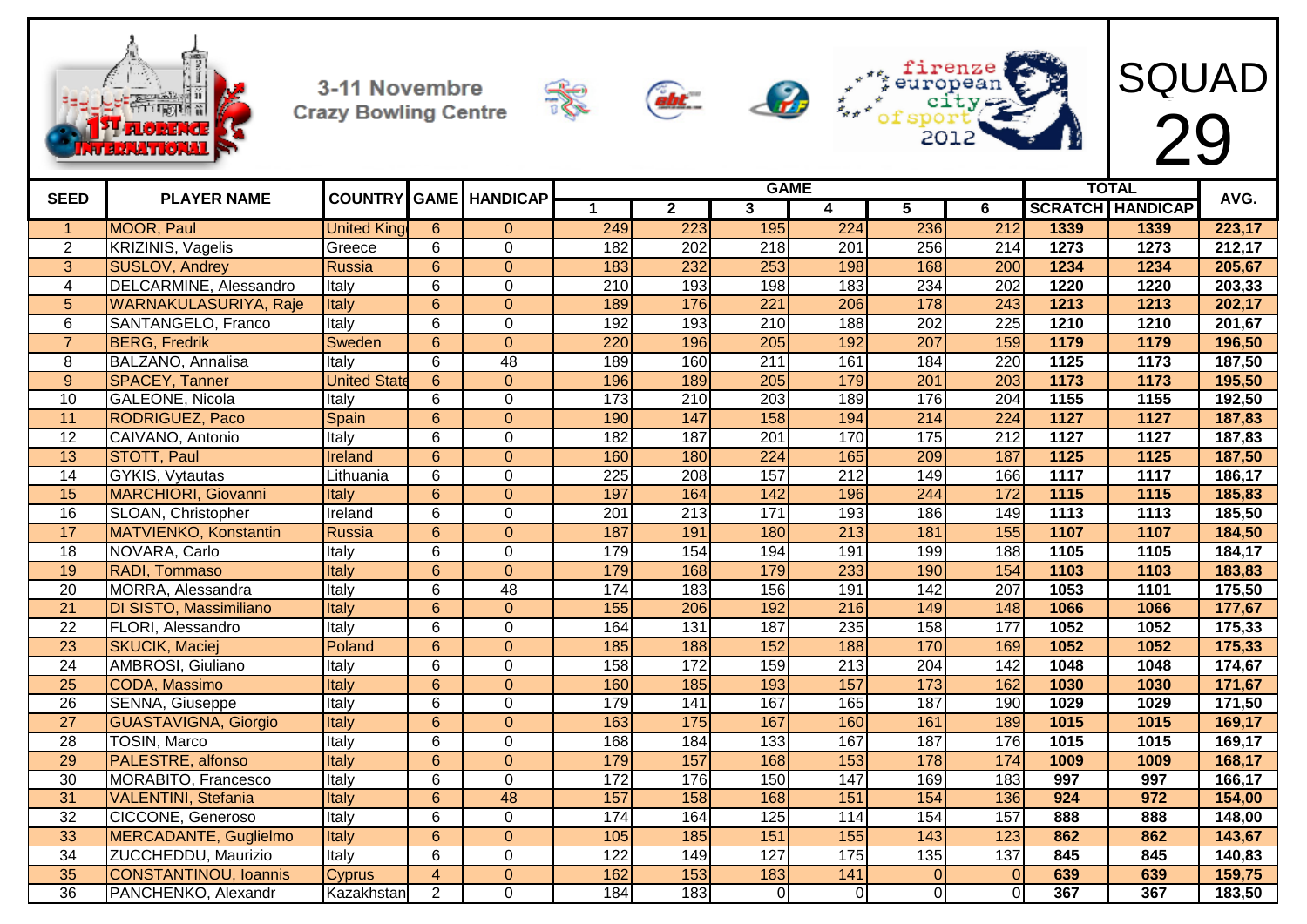









| <b>SEED</b>     |                              | <b>COUNTRY</b> |                 |                      |                  |                  |                         | <b>GAME</b>      |                   |                  |                  | <b>TOTAL</b>            |        |
|-----------------|------------------------------|----------------|-----------------|----------------------|------------------|------------------|-------------------------|------------------|-------------------|------------------|------------------|-------------------------|--------|
|                 | <b>PLAYER NAME</b>           |                |                 | <b>GAME HANDICAP</b> |                  | $\overline{2}$   | $\overline{\mathbf{3}}$ | 4                | 5                 | 6                |                  | <b>SCRATCH HANDICAP</b> | AVG.   |
|                 | <b>GRABRIJAN, Anže</b>       | Slovenia       | 6               | $\overline{0}$       | 183              | 189              | 187                     | 245              | 278               | 192              | 1274             | 1274                    | 212,33 |
| 2               | <b>WIEKERAAD, Bianca</b>     | Netherlands    | 6               | $\overline{48}$      | 210              | 177              | 187                     | 216              | $\overline{204}$  | 223              | $\frac{1217}{2}$ | 1265                    | 202,83 |
| 3               | <b>MORRA, Alessandra</b>     | Italy          | 6               | 48                   | 170              | 248              | 181                     | 194              | 191               | 216              | 1200             | 1248                    | 200,00 |
| 4               | <b>TOMAS, Cheska</b>         | Netherlands    | 6               | 48                   | 175              | 197              | 206                     | 212              | 201               | 198              | 1189             | 1237                    | 198,17 |
| $5\phantom{1}$  | <b>LUNDEN, Roosa</b>         | <b>Finland</b> | $\overline{6}$  | 48                   | 176              | 184              | 202                     | 174              | 178               | 265              | 1179             | 1227                    | 196,50 |
| $6\phantom{1}$  | LINDEROTH, Josefine          | Sweden         | 6               | 48                   | 151              | 218              | $\overline{204}$        | 177              | 200               | $\overline{203}$ | 1153             | 1201                    | 192,17 |
| $\overline{7}$  | <b>OLESINSKI, Krzysztof</b>  | Poland         | $\overline{6}$  | $\overline{0}$       | 183              | $\overline{202}$ | 164                     | 180              | 222               | 221              | 1172             | 1172                    | 195,33 |
| 8               | MUSCAT, Mark                 | Malta          | 6               | 0                    | 206              | 218              | 234                     | 180              | 156               | 167              | 1161             | 1161                    | 193,50 |
| 9               | PARASAKIS, Stavros           | Greece         | 6               | $\overline{0}$       | 204              | 200              | 209                     | 224              | 153               | 168              | 1158             | 1158                    | 193,00 |
| 10              | MOL, Roel                    | Netherlands    | 6               | $\mathbf 0$          | 164              | $\overline{202}$ | 165                     | 247              | $\overline{205}$  | 174              | 1157             | 1157                    | 192,83 |
| $\overline{11}$ | <b>BASILE, Filippo</b>       | Italy          | 6               | $\Omega$             | 153              | 185              | 245                     | $\overline{213}$ | 197               | 157              | 1150             | 1150                    | 191,67 |
| 12              | WARNAKULASURIYA, Raje        | Italy          | 6               | $\mathbf 0$          | 136              | 167              | $\overline{171}$        | 241              | 215               | 212              | 1142             | 1142                    | 190,33 |
| 13              | <b>PALESTRE, alfonso</b>     | Italy          | 6               | $\overline{0}$       | 170              | 144              | 235                     | 152              | 194               | 220              | 1115             | 1115                    | 185,83 |
| 14              | <b>GALEONE, Nicola</b>       | Italy          | 6               | $\mathbf{0}$         | 186              | 200              | 234                     | 161              | 164               | 169              | $\frac{1114}{1}$ | 1114                    | 185,67 |
| 15              | <b>GILLIADIS, Dinos</b>      | Greece         | 6               | $\Omega$             | 184              | 141              | 199                     | 179              | 177               | $\overline{212}$ | 1092             | 1092                    | 182,00 |
| 16              | <b>MONTSENIGOS, Filippos</b> | Greece         | 6               | $\mathbf{0}$         | 187              | $\overline{202}$ | 139                     | 211              | 162               | 172              | 1073             | 1073                    | 178,83 |
| 17              | CODA, Massimo                | Italy          | $\overline{6}$  | $\overline{0}$       | 169              | 162              | 172                     | 174              | 206               | 179              | 1062             | 1062                    | 177,00 |
| 18              | FERRO, Mauro                 | Italy          | 6               | 0                    | 192              | 166              | 176                     | 198              | 184               | 146              | 1062             | 1062                    | 177,00 |
| 19              | <b>GUASTAVIGNA, Giorgio</b>  | Italy          | 6               | $\overline{0}$       | 148              | $\overline{212}$ | 210                     | 183              | 177               | 132              | 1062             | 1062                    | 177,00 |
| $\overline{20}$ | <b>FRASCATI, Giuseppe</b>    | Italy          | 6               | $\overline{0}$       | $\overline{172}$ | 153              | $\overline{148}$        | $\overline{228}$ | 233               | $\overline{127}$ | 1061             | 1061                    | 176,83 |
| $\overline{21}$ | <b>BADIALI, Gianluca</b>     | Italy          | $6\overline{6}$ | $\overline{0}$       | 200              | 176              | 200                     | 173              | 150               | 157              | 1056             | 1056                    | 176,00 |
| $\overline{22}$ | FABBIETTI, Sergio            | Italy          | 6               | $\mathbf{0}$         | 181              | 154              | 167                     | 139              | 224               | 178              | 1043             | 1043                    | 173,83 |
| $\overline{23}$ | <b>MARCHIORI, Giovanni</b>   | Italy          | 6               | $\Omega$             | 193              | 169              | 205                     | 149              | 155               | 171              | 1042             | 1042                    | 173,67 |
| $\overline{24}$ | MERCADANTE, Guglielmo        | Italy          | 6               | $\mathbf{0}$         | 170              | 159              | 191                     | 206              | 179               | $\overline{137}$ | 1042             | 1042                    | 173,67 |
| $\overline{25}$ | PILOTTI, Roberto             | Italy          | 6               | $\Omega$             | 170              | 147              | 160                     | 165              | 194               | 203              | 1039             | 1039                    | 173,17 |
| $\overline{26}$ | HOEDL, Edwin                 | Austria        | 6               | $\mathbf 0$          | 152              | $\overline{203}$ | 172                     | 148              | 173               | 188              | 1036             | 1036                    | 172,67 |
| 27              | <b>AQUILA, Gaetano</b>       | Italy          | $6^{\circ}$     | $\overline{0}$       | 158              | 148              | 195                     | 171              | 178               | 170              | 1020             | 1020                    | 170,00 |
| $\overline{28}$ | CAIVANO, Antonio             | Italy          | 6               | $\mathbf{0}$         | $\overline{206}$ | 191              | 145                     | 156              | 141               | 170              | 1009             | 1009                    | 168,17 |
| $\overline{29}$ | NOVARA, Carlo                | Italy          | 6               | $\overline{0}$       | $\overline{202}$ | 182              | 176                     | $\overline{145}$ | $\frac{175}{175}$ | 129              | 1009             | 1009                    | 168,17 |
| 30              | SANTANGELO, Franco           | Italy          | 6               | $\mathbf 0$          | 172              | 191              | $\overline{222}$        | 146              | 159               | 119              | 1009             | 1009                    | 168,17 |
| 31              | <b>CIRILLO, Riccardo</b>     | Italy          | 6               | $\overline{0}$       | 144              | 175              | 182                     | 169              | 156               | 178              | 1004             | 1004                    | 167,33 |
| 32              | <b>WEGENAST, Robert</b>      | Austria        | 6               | $\mathbf{0}$         | 144              | 168              | 156                     | 134              | 161               | 194              | 957              | 957                     | 159,50 |
| 33              | <b>CICCONE, Generoso</b>     | Italy          | 6               | $\overline{0}$       | 126              | 161              | 168                     | 177              | 165               | 132              | 929              | 929                     | 154,83 |
| 34              | Caliccia, Gianluca           | Italy          | $\overline{6}$  | $\mathbf 0$          | 160              | 171              | 130                     | 161              | 139               | 154              | 915              | 915                     | 152,50 |
| 35              | <b>MORI, Giulio</b>          | Italy          | $\overline{6}$  | $\overline{0}$       | 158              | 139              | 117                     | 181              | 158               | 149              | 902              | 902                     | 150,33 |
| $\overline{36}$ | ZUCCHEDDU, Maurizio          | Italy          | 6               | $\Omega$             | 176              | 142              | 156                     | 130              | 100               | 165              | 869              | 869                     | 144,83 |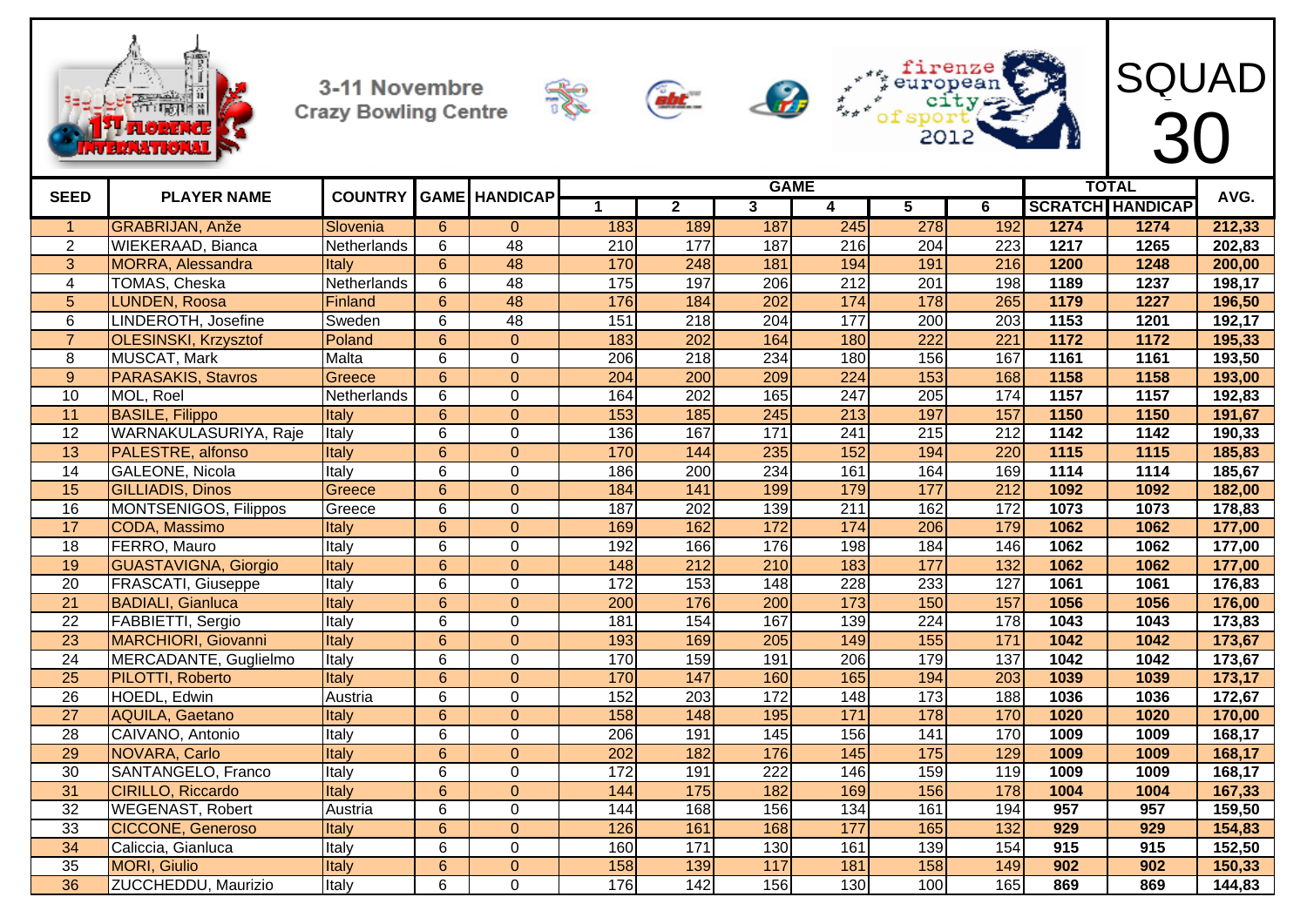









|                       |                            |                |                 |                      |                  |                |   | <b>GAME</b>             |                             |                |                   | <b>TOTAL</b>            |        |
|-----------------------|----------------------------|----------------|-----------------|----------------------|------------------|----------------|---|-------------------------|-----------------------------|----------------|-------------------|-------------------------|--------|
| <b>SEED</b>           | <b>PLAYER NAME</b>         | <b>COUNTRY</b> |                 | <b>GAME HANDICAP</b> | $\mathbf 1$      | $\overline{2}$ | 3 | $\overline{\mathbf{A}}$ | $\overline{\mathbf{5}}$     | $\overline{6}$ |                   | <b>SCRATCH HANDICAP</b> | AVG.   |
| $\mathbf{1}$          | <b>TUCCIMEI, Saverio</b>   | Italy          | $6\overline{6}$ | $\mathbf{0}$         |                  |                |   |                         | 268 224 190 205 239 247     |                | 1373              | 1373                    | 228,83 |
| $\mathbf{2}^{\prime}$ | PARASAKIS, Stavros         | Greece         | 6               | $\mathbf 0$          | 202              |                |   |                         | 245 235 244 207 204         |                | 1337              | 1337                    | 222,83 |
| $\overline{3}$        | <b>TONNO, Giuseppe</b>     | Italy          | $\overline{6}$  | $\overline{0}$       | 230              |                |   |                         | 179 223 176 234 245         |                | 1287              | 1287                    | 214,50 |
| 4                     | <b>ROROS, Stamatis</b>     | Greece         | 6               | $\overline{0}$       |                  |                |   |                         | 205 212 203 245 235 175     |                | 1275              | 1275                    | 212,50 |
| 5 <sup>5</sup>        | <b>CELLI, Maurizio</b>     | Italy          | $\overline{6}$  | $\overline{0}$       | 183              |                |   |                         | 218 218 264 201 180         |                | 1264              | 1264                    | 210,67 |
| 6                     | DELL'AMICO, Massimo        | Italy          | 6               | $\mathbf 0$          | $\overline{175}$ |                |   |                         | 155   234   268   206   215 |                | 1253              | 1253                    | 208,83 |
| $\overline{7}$        | PACHERA, Graziano          | <b>Italy</b>   | $\overline{6}$  | $\overline{0}$       | 201              |                |   |                         | 226 232 218 197             | 167            | 1241              | 1241                    | 206,83 |
| 8                     | <b>BORTOLON, Renato</b>    | Italy          | $\overline{6}$  | $\overline{0}$       | 146              |                |   |                         | 240 190 236 181 238         |                | 1231              | 1231                    | 205,17 |
| $\overline{9}$        | <b>ODDI</b> , Stefano      | <b>Italy</b>   | $\overline{6}$  | $\overline{0}$       | 223              |                |   |                         | 168 221 204 175             | 234            | 1225              | 1225                    | 204,17 |
| 10                    | VARCHETTA, Gennaro         | Italy          | 6               | $\mathbf 0$          |                  |                |   |                         | 190 193 224 186 214 214     |                | 1221              | 1221                    | 203,50 |
| 11                    | <b>GRABRIJAN, Anže</b>     | Slovenia       | $\overline{6}$  | $\overline{0}$       |                  |                |   |                         | 205 215 191 205 215 188     |                | 1219              | 1219                    | 203,17 |
| 12                    | FOGAR, Andrea              | Italy          | 6               | $\mathbf 0$          |                  |                |   |                         | 188 239 146 172 182 265     |                | 1192              | 1192                    | 198,67 |
| 13                    | <b>ALLEGRO, Federico</b>   | Italy          | $6\phantom{a}$  | $\overline{0}$       | 201              |                |   |                         | 186 198 179 190 234         |                | 1188              | 1188                    | 198,00 |
| $\overline{14}$       | <b>VETTORETTI, Erminio</b> | Italy          | 6               | $\overline{0}$       |                  |                |   |                         | 156 213 230 210 187         | 190            | 1186              | 1186                    | 197,67 |
| 15                    | ROSSI, Federico            | Italy          | $6\overline{6}$ | $\overline{0}$       | 181              |                |   |                         | 236 157 203 203 204         |                | 1184              | 1184                    | 197,33 |
| 16                    | MORRA, Alessandra          | Italy          | 6               | 48                   | 161              |                |   |                         | 171 197 207 195 201         |                | 1132              | 1180                    | 188,67 |
| 17                    | DEBENEC, Maja              | Slovenia       | $6\phantom{a}$  | 48                   | 149              |                |   |                         | 206 187 212 175 200         |                | 1129              | 1177                    | 188,17 |
| 18                    | <b>KRIZINIS, Vagelis</b>   | Greece         | 6               | $\mathbf 0$          | 179              |                |   |                         | 203 190 208 178 215         |                | 1173              | 1173                    | 195,50 |
| 19                    | <b>RUSTICI, Emanuele</b>   | <b>Italy</b>   | $6\phantom{1}$  | $\mathbf{0}$         | 243              |                |   |                         | 149 195 237 168 181         |                | 1173              | 1173                    | 195,50 |
| 20                    | ZOCCARATO, Christian       | Italy          | $\overline{6}$  | $\mathbf 0$          | 240              |                |   |                         | 167 169 233 181             | 181            | 1171              | $\frac{1171}{11}$       | 195,17 |
| 21                    | <b>MARRONE, Erik</b>       | Italy          | $\overline{6}$  | $\overline{0}$       | 214              |                |   |                         | 173 192 208 204 180         |                | 1171              | 1171                    | 195,17 |
| 22                    | FANIZZA, Pierfranco        | Italy          | 6               | $\pmb{0}$            | 178              |                |   |                         | 203 200 186 186             | 216            | 1169              | 1169                    | 194,83 |
| 23                    | <b>TELLESCHI, Riccardo</b> | Italy          | $6\overline{6}$ | $\pmb{0}$            | 202              | 191            |   |                         | 204 223 160 188             |                | 1168              | 1168                    | 194,67 |
| 24                    | KOGEJ, Blaž                | Slovenia       | 6               | $\mathbf 0$          | 189              |                |   | 194 190 202 201         |                             | 191            | 1167              | 1167                    | 194,50 |
| 25                    | <b>OLINI, Franco</b>       | Italy          | $6\phantom{1}$  | $\overline{0}$       | 191              |                |   |                         | 179 183 225 189 198         |                | 1165              | 1165                    | 194,17 |
| 26                    | PROGAR, Edvard             | Slovenia       | 6               | $\pmb{0}$            | $\overline{218}$ |                |   |                         | 202 178 202 205 157         |                | 1162              | 1162                    | 193,67 |
| 27                    | <b>BARAVAGLIO, Luca</b>    | Italy          | $\overline{6}$  | $\overline{0}$       | 180              |                |   |                         | 200 215 200 180 184         |                | 1159              | 1159                    | 193,17 |
| 28                    | ISOPPO, Massimo            | Italy          | $6\phantom{1}$  | $\mathbf 0$          | 178              |                |   |                         | 214 180 194 177             | 213            | 1156              | 1156                    | 192,67 |
| 29                    | NIERI, Alessandro          | Italy          | $\overline{6}$  | $\overline{0}$       | 241              |                |   |                         | 195 186 182 203 147         |                | 1154              | 1154                    | 192,33 |
| 30                    | GAZZA, Giancarlo           | Italy          | 6               | $\mathbf 0$          | 172              |                |   |                         | 189 235 192 183 181         |                | $\overline{1152}$ | 1152                    | 192,00 |
| 31                    | DI DONFRANCESCO, Dante     | Italy          | $\overline{6}$  | $\overline{0}$       | 206              | 227            |   |                         | 203 182 156                 | 172            | 1146              | 1146                    | 191,00 |
| 32                    | RANIERI, Simone            | Italy          | 6               | $\mathbf 0$          | 177              |                |   |                         | 192 186 192 199 196         |                | 1142              | 1142                    | 190,33 |
| 33                    | <b>IORIO, Aldo</b>         | Italy          | $6\phantom{1}$  | $\overline{0}$       | 168              |                |   |                         | 200 201 213 175 180         |                | 1137              | 1137                    | 189,50 |
| $\overline{34}$       | SPAGNOLI, Davide           | Italy          | 6               | $\mathbf 0$          | 181              |                |   |                         | 151 157 257 176 214         |                | 1136              | 1136                    | 189,33 |
| 35                    | <b>FLORI, Alessandro</b>   | Italy          | 6               | $\mathbf 0$          | 190              |                |   |                         | 186 245 152 146 214         |                | 1133              | 1133                    | 188,83 |
| 36                    | <b>CECCHINI, Maurizio</b>  | Italy          | $\overline{6}$  | $\overline{0}$       |                  |                |   |                         | 184 189 158 173 222 202     |                | 1128              | 1128                    | 188,00 |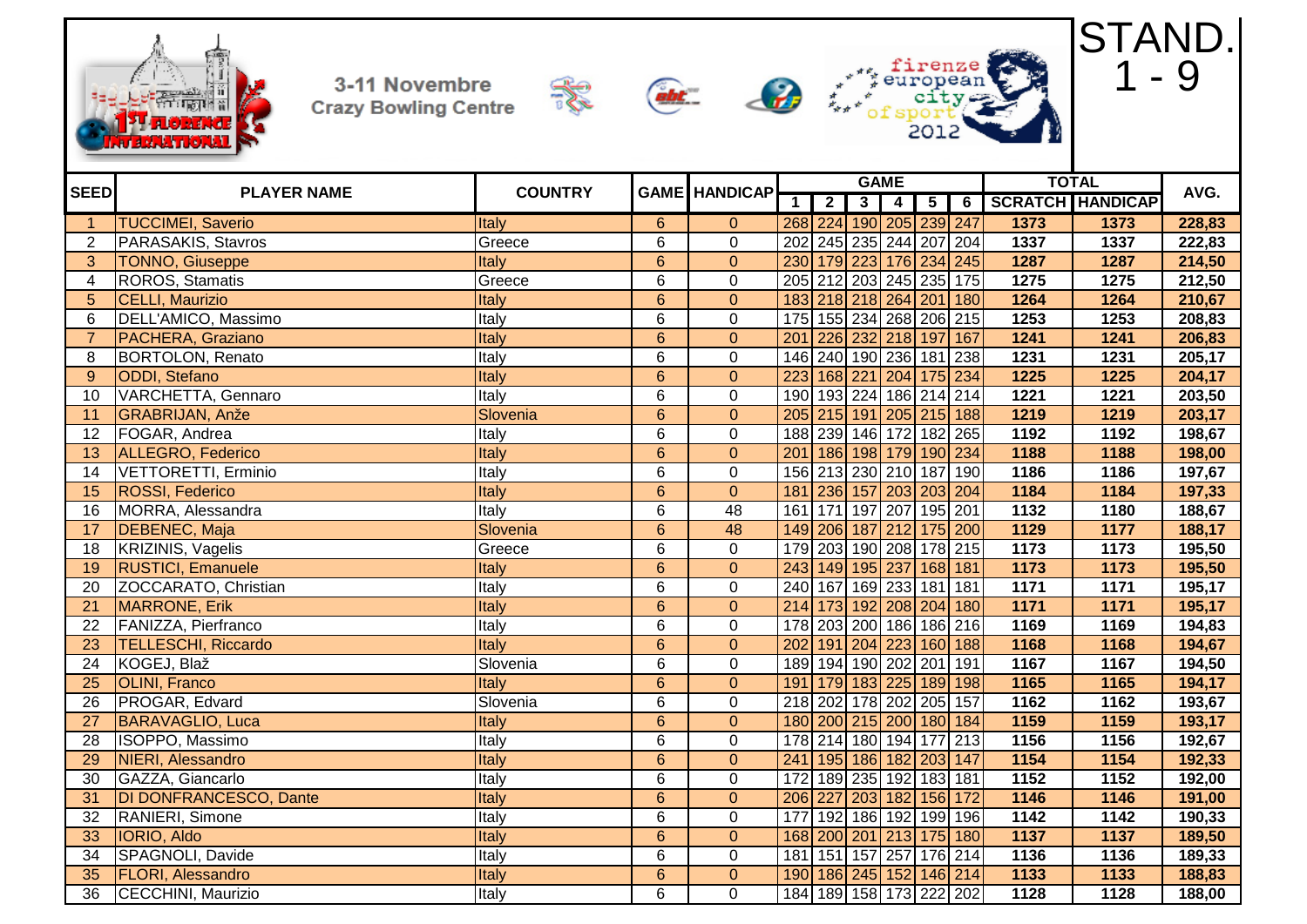| 37                             | HOEDL, Edwin                | Austria  | 6              | $\overline{0}$   | 228 169 192 183 197 159           |  |                 |     | 1128   | 1128 | 188,00 |
|--------------------------------|-----------------------------|----------|----------------|------------------|-----------------------------------|--|-----------------|-----|--------|------|--------|
| 38                             | NAGODE, Božo                | Slovenia | 6              | $\mathbf 0$      | 226 198 181 170 194 159           |  |                 |     | 1128   | 1128 | 188,00 |
| 39                             | SUBAZZOLI, Andrea           | Italy    | $6\phantom{1}$ | $\mathbf{0}$     | 171   199   218   145   176   218 |  |                 |     | 1127   | 1127 | 187,83 |
| 40                             | PODDA, Maurizio             | Italy    | 6              | $\mathbf 0$      | 159 204 224 203 180 156           |  |                 |     | 1126   | 1126 | 187,67 |
| 41                             | MADDALONI, Antonio          | Italy    | $6\phantom{a}$ | $\mathbf{0}$     | 191 213 192 161 202 166           |  |                 |     | 1125   | 1125 | 187,50 |
| 42                             | ZORZAN, Marco               | Italy    | 6              | $\mathbf 0$      | 183 192 192 204 168 182           |  |                 |     | 1121   | 1121 | 186,83 |
| 43                             | ZANCHETTA, Luigino          | Italy    | $6\phantom{1}$ | $\overline{0}$   | 193 201 173 171 195               |  |                 | 184 | $1117$ | 1117 | 186,17 |
| 44                             | <b>INGA, Marco</b>          | Italy    | 6              | 0                | 191 213 175 185 155               |  |                 | 196 | 1115   | 1115 | 185,83 |
| 45                             | <b>TOMATIS, Daniele</b>     | Italy    | $6\phantom{1}$ | $\mathbf{0}$     | 202 232 140 177 170 194           |  |                 |     | 1115   | 1115 | 185,83 |
| 46                             | MADDALONI, Enrico           | Italy    | 6              | $\mathbf 0$      | 190 198 179 211 186               |  |                 | 150 | 1114   | 1114 | 185,67 |
| 47                             | <b>COLTELLI, Lorenzo</b>    | Italy    | $6\phantom{1}$ | $\mathbf{0}$     | 219 191 170 201 146               |  |                 | 183 | 1110   | 1110 | 185,00 |
| 48                             | <b>BUZZELLI, Daniela</b>    | Italy    | 6              | 48               | 226 149 163 170 172               |  |                 | 177 | 1057   | 1105 | 176,17 |
| 49                             | <b>CIATTONI</b> , Simona    | Italy    | $6\phantom{a}$ | 48               | 166 154 182 159 210 184           |  |                 |     | 1055   | 1103 | 175,83 |
| 50                             | TROIANI, Marco              | Italy    | 6              | $\mathbf 0$      | 171 168 191 201 187 184           |  |                 |     | 1102   | 1102 | 183,67 |
| 51                             | CATTANEO, Susi              | Italy    | $6\phantom{1}$ | 48               | 192 206 149 171 146               |  |                 | 189 | 1053   | 1101 | 175,50 |
| 52                             | BROTTO, Andrea              | Italy    | 6              | $\mathbf 0$      | 188 201 221 188 173 130           |  |                 |     | 1101   | 1101 | 183,50 |
| 53                             | ROSSI, Melania              | Italy    | $6\phantom{a}$ | 48               | 161 143 191 165 190 196           |  |                 |     | 1046   | 1094 | 174,33 |
| 54                             | GONELLA, Fabio              | Italy    | 6              | $\pmb{0}$        | 191 177 164 154 193 212           |  |                 |     | 1091   | 1091 | 181,83 |
| 55                             | ZINGALES, Gino              | Italy    | $6\phantom{1}$ | $\mathbf{0}$     | 204 175 189 153 164 200           |  |                 |     | 1085   | 1085 | 180,83 |
| 56                             | ROSTIN, Stefano             | Italy    | 6              | $\mathbf 0$      | 191   182   180   200   163   167 |  |                 |     | 1083   | 1083 | 180,50 |
| 57                             | <b>GARILLI, Antonio</b>     | Italy    | $6\phantom{a}$ | $\mathbf{0}$     | 176 131 162 223 200 189           |  |                 |     | 1081   | 1081 | 180,17 |
| 58                             | BONATO, Riccardo            | Italy    | 6              | $\pmb{0}$        | 132                               |  | 171 189 210 212 | 167 | 1081   | 1081 | 180,17 |
| 59                             | <b>ABBRUSCATO, Gabriele</b> | Italy    | $6\phantom{1}$ | $\mathbf{0}$     | 164 216 164 194 177               |  |                 | 166 | 1081   | 1081 | 180,17 |
| 60                             | <b>PETRUT, Lenuta</b>       | Romania  | 6              | 48               | 156 163 219 201 130 162           |  |                 |     | 1031   | 1079 | 171,83 |
|                                |                             |          |                |                  |                                   |  |                 |     |        |      |        |
| 61                             | POLAZZI, Mauro              | Italy    | $6\phantom{1}$ | $\mathbf{0}$     | 213 178 187 156 152 192           |  |                 |     | 1078   | 1078 | 179,67 |
| 62                             | OLIVA, Armando              | Italy    | 6              | $\mathbf 0$      | 197 169 215 188 169 138           |  |                 |     | 1076   | 1076 | 179,33 |
| 63                             | <b>FORMISANO, Raffaele</b>  | Italy    | $6\phantom{1}$ | $\mathbf{0}$     | 181 204 167 148 189 186           |  |                 |     | 1075   | 1075 | 179,17 |
| 64                             | BERTOSSI, Nicola            | Italy    | 6              | 0                | 205 170 182 163 189 164           |  |                 |     | 1073   | 1073 | 178,83 |
| 65                             | SALVADORI, Mirko            | Italy    | $\overline{6}$ | $\mathbf{0}$     | 221   193   185   189   127   158 |  |                 |     | 1073   | 1073 | 178,83 |
| 66                             | CASAROTTO, Marco            | Italy    | 6              | $\mathbf 0$      | 161 159 188 190 192 181           |  |                 |     | 1071   | 1071 | 178,50 |
| 67                             | <b>GIANTIN, Alessio</b>     | Italy    | $6\phantom{1}$ | $\mathbf{0}$     | 184 162 207 151 203 164           |  |                 |     | 1071   | 1071 | 178,50 |
| 68                             | MOZZONE, Alessandro         | Italy    | 6              | $\mathbf 0$      | 200 161 149 164 239 155           |  |                 |     | 1068   | 1068 | 178,00 |
| 69                             | <b>PILOTTI, Roberto</b>     | Italy    | $6\phantom{1}$ | $\mathbf{0}$     | 141 154 176 236 191 167           |  |                 |     | 1065   | 1065 | 177,50 |
| 70                             | VAGNOLI, Roberto            | Italy    | 6              | $\mathbf 0$      | 177 157 196 158 180 196           |  |                 |     | 1064   | 1064 | 177,33 |
| 71                             | FAVERO, Fabrizio            | Italy    | $6\phantom{a}$ | $\mathbf{0}$     | 153 212 150 194 145 208           |  |                 |     | 1062   | 1062 | 177,00 |
| 72                             | <b>FEDELI, Andrea</b>       | Italy    | 6              | $\mathbf 0$      | 194 166 121 235 154 192           |  |                 |     | 1062   | 1062 | 177,00 |
| $\overline{\phantom{a}}$<br>73 | VALLARIO, Giuseppe          | Italy    | 6              | $\mathbf{0}$     | 188 151 121 183 214 204           |  |                 |     | 1061   | 1061 | 176,83 |
| 74                             | SANTAMARIA, Lara            | Italy    | 6              | 48               | 170 185 170 154 180 154           |  |                 |     | 1013   | 1061 | 168,83 |
| 75                             | <b>TISO, Maurizio</b>       | Italy    | 6              | $\mathbf{0}$     | 185 207 174 177 159 151           |  |                 |     | 1053   | 1053 | 175,50 |
| 76                             | RUSSO, Roberto              | Italy    | 6              | $\boldsymbol{0}$ | 190 143 226 175 178 139           |  |                 |     | 1051   | 1051 | 175,17 |
| 77                             | SCIALDONE, Giovanni         | Italy    | 6              | $\mathbf{0}$     | 212 201 159 152 168 158           |  |                 |     | 1050   | 1050 | 175,00 |
| 78                             | LOSI, Massimo               | Italy    | 6              | $\pmb{0}$        | 174 178 155 205 171 166           |  |                 |     | 1049   | 1049 | 174,83 |
| 79                             | DI MARCANTONIO, Giammarco   | Italy    | 6              | $\overline{0}$   | 173 134 187 182 167 205           |  |                 |     | 1048   | 1048 | 174,67 |
| 80                             | STEFANELLI, Fabio           | Italy    | 6              | $\mathbf 0$      | 158 186 168 202 156 173           |  |                 |     | 1043   | 1043 | 173,83 |
| 81                             | BARAVAGLIO, Bruno           | Italy    | $6\phantom{.}$ | $\mathbf{0}$     | 204 150 152 160 165 211           |  |                 |     | 1042   | 1042 | 173,67 |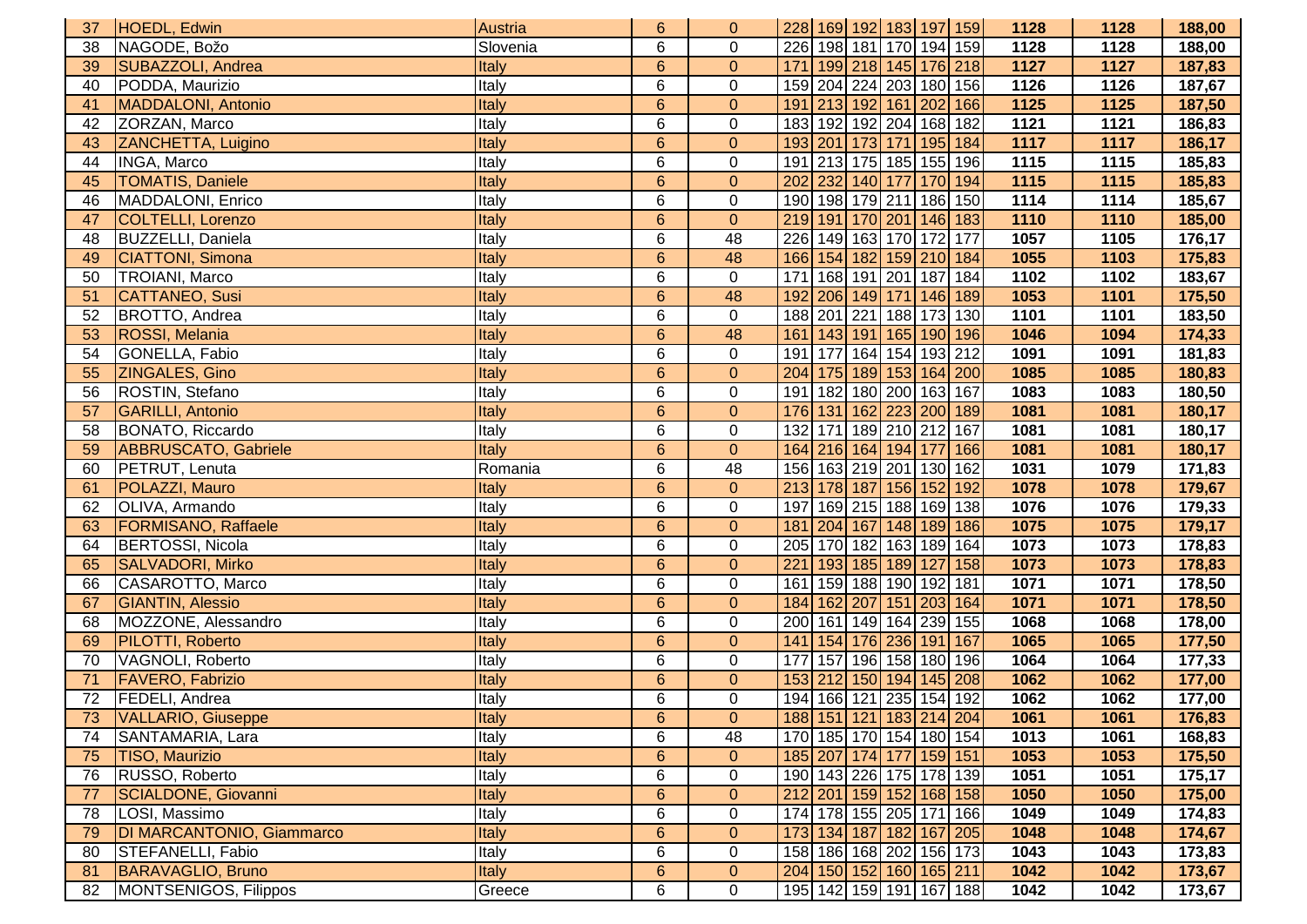| 83  | <b>GIOVANNINI, Gianmaria</b>  | Italy        | 6               | $\mathbf{0}$     | 135 157 182 156 204 200 |  |                         |     |     | 1034 | 1034             | 172,33 |
|-----|-------------------------------|--------------|-----------------|------------------|-------------------------|--|-------------------------|-----|-----|------|------------------|--------|
| 84  | GUIDI, Andrea                 | Italy        | 6               | $\mathbf 0$      | 144 194 168 155 188 184 |  |                         |     |     | 1033 | 1033             | 172,17 |
| 85  | SCHIAVO, Luciano              | Italy        | $6\phantom{1}$  | $\mathbf{0}$     |                         |  | 167 187 188 188 186 115 |     |     | 1031 | 1031             | 171,83 |
| 86  | MORIZIO, Maurizio             | Italy        | 6               | $\boldsymbol{0}$ | 153                     |  | 157 189 175 179 175     |     |     | 1028 | 1028             | 171,33 |
| 87  | MAGGI, ANGELO                 | Italy        | $6\overline{6}$ | $\overline{0}$   | 138 210 168 159 129 222 |  |                         |     |     | 1026 | 1026             | 171,00 |
| 88  | <b>BINI, Gianluca</b>         | Italy        | $\overline{6}$  | $\overline{0}$   | 209 153 158 188 134 184 |  |                         |     |     | 1026 | 1026             | 171,00 |
| 89  | <b>TESTI, Fabio</b>           | Italy        | $6\phantom{a}$  | $\overline{0}$   | 213                     |  | 142 180 183 168 134     |     |     | 1020 | 1020             | 170,00 |
| 90  | LOFFREDO, Silvio              | Italy        | 6               | $\mathbf 0$      | 161                     |  | 156 188 180 137         |     | 194 | 1016 | 1016             | 169,33 |
| 91  | <b>BRUSSOLO, Mirco</b>        | Italy        | $6\phantom{1}$  | $\mathbf{0}$     | 122                     |  | 150 173 159 197         |     | 214 | 1015 | 1015             | 169,17 |
| 92  | NASTRI, Amedeo                | Italy        | 6               | $\mathbf 0$      | $\overline{132}$        |  | 191 235 132 183 138     |     |     | 1011 | 1011             | 168,50 |
| 93  | <b>BOTTARO, Paolo</b>         | Italy        | $6\phantom{a}$  | $\mathbf{0}$     | 155 176 175 148 195 158 |  |                         |     |     | 1007 | 1007             | 167,83 |
| 94  | CININI, Davide                | Italy        | $\overline{6}$  | $\overline{0}$   | 167                     |  | 140 112 183 176 224     |     |     | 1002 | 1002             | 167,00 |
| 95  | <b>VATTERONI, Simonetta</b>   | Italy        | $6\phantom{a}$  | 48               | 160 138 181 164 148 160 |  |                         |     |     | 951  | 999              | 158,50 |
| 96  | <b>BONILAURI, Luca</b>        | Italy        | 6               | $\boldsymbol{0}$ | 183                     |  | 149 200 146 168 153     |     |     | 999  | 999              | 166,50 |
| 97  | DI DIO, Giuseppina            | Italy        | $6\phantom{1}$  | 48               | 193                     |  | 183 144 126 137         |     | 164 | 947  | 995              | 157,83 |
| 98  | CERLINI, Thomas               | Italy        | 6               | $\mathbf 0$      | 201                     |  | 151 136 154             | 177 | 172 | 991  | 991              | 165,17 |
| 99  | SABATELLI, Idania             | Italy        | $6\phantom{a}$  | 48               | 170                     |  | 160 169 136 133 173     |     |     | 941  | 989              | 156,83 |
| 100 | BREDA, Liano                  | Italy        | $\overline{6}$  | $\mathbf 0$      | 174                     |  | 106 176 190 206 137     |     |     | 989  | 989              | 164,83 |
| 101 | <b>FORTUNA, Tiziano</b>       | Italy        | $6\overline{6}$ | $\overline{0}$   | 158                     |  | 152 191 167 149 171     |     |     | 988  | 988              | 164,67 |
| 102 | AURELI, Alfonso               | Italy        | 6               | $\mathbf 0$      | 183                     |  | 147 140 131 171         |     | 215 | 987  | 987              | 164,50 |
| 103 | <b>BRETTI, Maurizio</b>       | Italy        | $6\phantom{a}$  | $\mathbf 0$      | 170 153 163 156 155     |  |                         |     | 190 | 987  | 987              | 164,50 |
|     | 104 MOLA DE ROSA, Cosimo      | Italy        | 6               | $\mathbf 0$      | 182                     |  | 167 149 151 169         |     | 167 | 985  | 985              | 164,17 |
| 105 | SERNISSI, Davide              | <b>Italy</b> | $\overline{6}$  | $\overline{0}$   | 137                     |  | 152 169 193 168 162     |     |     | 981  | 981              | 163,50 |
| 106 | <b>DI LUCA, Luca Vincenzo</b> | Italy        | $\overline{6}$  | $\overline{0}$   | 134 176 190 175 174     |  |                         |     | 129 | 978  | $\overline{978}$ | 163,00 |
| 107 | <b>CHISCI, Moreno</b>         | Italy        | $6\phantom{1}$  | $\mathbf{0}$     | 150 172 184 130 169 172 |  |                         |     |     | 977  | 977              | 162,83 |
| 108 | BENNARDO, Vincenzo            | Italy        | 6               | $\mathbf 0$      | 166                     |  | 169 170 142 181         |     | 142 | 970  | 970              | 161,67 |
| 109 | PERNA, Mariano                | <b>Italy</b> | $\overline{6}$  | $\overline{0}$   | 167                     |  | 188 147 160 140         |     | 167 | 969  | 969              | 161,50 |
| 110 | ROSSI, Remo                   | Italy        | 6               | $\overline{0}$   | 154                     |  | 153 174 169 162         |     | 155 | 967  | 967              | 161,17 |
| 111 | <b>FIGUEROA, M. Rafaelita</b> | Philippines  | $\overline{6}$  | 48               | $\overline{141}$        |  | 150 171 178 140 137     |     |     | 917  | 965              | 152,83 |
|     | 112 LICALSI, Annibale         | Italy        | $\overline{6}$  | $\mathbf 0$      | 177                     |  | 174 157 137 169 148     |     |     | 962  | 962              | 160,33 |
| 113 | <b>BONIFACIO, Gerardo</b>     | Italy        | $\overline{6}$  | $\overline{0}$   | 132 126 225 163 156 157 |  |                         |     |     | 959  | 959              | 159,83 |
| 114 | PENNACCHI, Ferdinando         | Italy        | 6               | $\mathbf 0$      | 150                     |  | 141 153 163 200 149     |     |     | 956  | 956              | 159,33 |
| 115 | LEONE, Francesco              | Italy        | $6\phantom{1}$  | $\pmb{0}$        | 145                     |  | 141 193 189 142         |     | 142 | 952  | 952              | 158,67 |
| 116 | CERONI, Massimo               | Italy        | 6               | $\overline{0}$   | 134                     |  | 156 173 146 174 161     |     |     | 944  | 944              | 157,33 |
| 117 | MORELLI, Moreno               | Italy        | $6\overline{6}$ | $\overline{0}$   | 169                     |  | 145 135 151 175 157     |     |     | 932  | 932              | 155,33 |
|     | 118 BARTOLACELLI, Simone      | Italy        | 6               | $\mathbf 0$      | 116 152 192 132 186 151 |  |                         |     |     | 929  | 929              | 154,83 |
| 119 | <b>BUGGIANI, Sabrina</b>      | Italy        | $\overline{6}$  | 48               | 165 133 147 121 168 147 |  |                         |     |     | 881  | 929              | 146,83 |
| 120 | COLOMBAIONI, Davide           | Italy        | 6               | $\mathbf 0$      | 153                     |  | 114 133 236 150 140     |     |     | 926  | 926              | 154,33 |
| 121 | <b>FAGGION, Massimiliano</b>  | Italy        | $6\phantom{1}$  | $\pmb{0}$        | 123                     |  | 166 161 157 159 150     |     |     | 916  | 916              | 152,67 |
| 122 | ZANARDI, Franco               | Italy        | 6               | $\boldsymbol{0}$ | 109                     |  | 154 131 139 158 196     |     |     | 887  | 887              | 147,83 |
| 123 | ZAVARISE, Paolo               | Italy        | $6\phantom{a}$  | $\overline{0}$   |                         |  | 154 139 135 160 126 167 |     |     | 881  | 881              | 146,83 |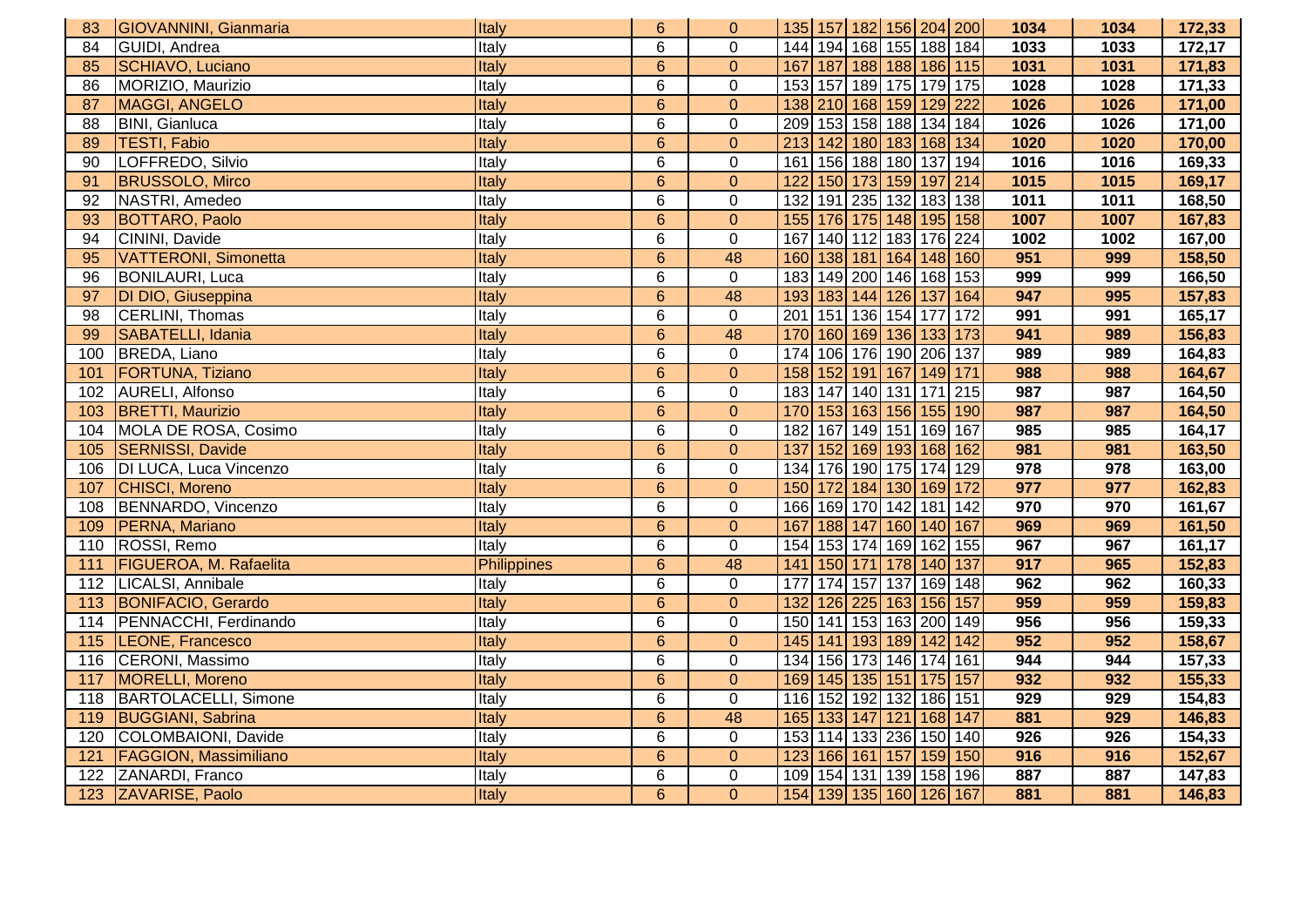









STAND.

| <b>SEED</b>     | <b>PLAYER NAME</b>          | <b>COUNTRY</b>        |                | <b>GAME HANDICAP</b> |             |                     |   | <b>GAME</b>    |                         |     |      | <b>TOTAL</b>            | AVG.   |
|-----------------|-----------------------------|-----------------------|----------------|----------------------|-------------|---------------------|---|----------------|-------------------------|-----|------|-------------------------|--------|
|                 |                             |                       |                |                      | $\mathbf 1$ | $\overline{2}$      | 3 | $\overline{4}$ | $\overline{\mathbf{5}}$ | 6   |      | <b>SCRATCH HANDICAP</b> |        |
| $\mathbf{1}$    | <b>SPADA, Amedeo</b>        | Italy                 | $6\phantom{1}$ | $\overline{0}$       |             |                     |   |                | 247 227 233 257 206 300 |     | 1470 | 1470                    | 245,00 |
| $\overline{2}$  | THORSTENSEN, Heidi          | Norway                | 6              | 48                   |             |                     |   |                | 235 256 211 199 214 191 |     | 1306 | 1354                    | 217,67 |
| 3 <sup>1</sup>  | ALLSEBROOK, Jo              | <b>United Kingdom</b> | $\overline{6}$ | 48                   | 181         |                     |   |                | 212 189 226 212 225     |     | 1245 | 1293                    | 207,50 |
| 4               | <b>BIOLGHINI, Diego</b>     | Italy                 | $\overline{6}$ | $\mathbf 0$          | 257         |                     |   |                | 196 236 197 175 205     |     | 1266 | 1266                    | 211,00 |
| 5               | <b>ROSSI, Federico</b>      | Italy                 | $\overline{6}$ | $\overline{0}$       |             |                     |   |                | 259 192 191 207 187 211 |     | 1247 | 1247                    | 207,83 |
| 6               | <b>GYKIS, Vytautas</b>      | Lithuania             | 6              | $\mathbf{0}$         | 227         |                     |   |                | 193 192 203 246 172     |     | 1233 | 1233                    | 205,50 |
| $\overline{7}$  | MAGNI, Giorgio              | Italy                 | $6\phantom{1}$ | $\mathbf{0}$         | 221         |                     |   |                | 233 163 223 200 191     |     | 1231 | 1231                    | 205,17 |
| 8               | <b>ROROS, Stamatis</b>      | Greece                | 6              | $\mathbf 0$          |             |                     |   |                | 226 203 195 192 227 177 |     | 1220 | 1220                    | 203,33 |
| 9               | COPPOLA, Gianpiero          | Italy                 | $\overline{6}$ | $\overline{0}$       |             |                     |   |                | 202 153 217 243 191 204 |     | 1210 | 1210                    | 201,67 |
| 10              | <b>BREESCHOTEN, Lisanne</b> | Netherlands           | $\overline{6}$ | 48                   |             |                     |   |                | 214 176 194 212 181 179 |     | 1156 | 1204                    | 192,67 |
| 11              | <b>IEVA, CARLO</b>          | Italy                 | $\overline{6}$ | $\overline{0}$       |             |                     |   |                | 226 181 202 203 190 199 |     | 1201 | 1201                    | 200,17 |
| 12              | RANIERI, Simone             | Italy                 | $\overline{6}$ | $\mathbf 0$          |             |                     |   |                | 233 211 159 170 211 208 |     | 1192 | 1192                    | 198,67 |
| 13              | <b>ISOPPO, Massimo</b>      | Italy                 | $\,6\,$        | $\mathbf{0}$         | 197         |                     |   |                | 223 218 198 156 200     |     | 1192 | 1192                    | 198,67 |
| 14              | FERETTI, Paolo              | Italy                 | $\overline{6}$ | $\mathbf 0$          |             |                     |   |                | 180 188 223 217 197 185 |     | 1190 | 1190                    | 198,33 |
| 15              | <b>GALEONE, Nicola</b>      | <b>Italy</b>          | $\overline{6}$ | $\overline{0}$       |             |                     |   |                | 209 210 192 211 191 177 |     | 1190 | 1190                    | 198,33 |
| 16              | FRIONI, Pamela              | Italy                 | $\overline{6}$ | $\overline{48}$      |             |                     |   |                | 175 168 196 215 178 205 |     | 1137 | 1185                    | 189,50 |
| 17              | DE CENZO, Piero             | Italy                 | $6\phantom{a}$ | $\overline{0}$       |             |                     |   |                | 183 159 183 256 225 177 |     | 1183 | 1183                    | 197,17 |
| 18              | PALANO, ROSARIO             | Italy                 | $\overline{6}$ | $\mathbf 0$          |             |                     |   |                | 169 196 228 257 130 198 |     | 1178 | 1178                    | 196,33 |
| 19              | <b>SPAGNOLI, Davide</b>     | Italy                 | $\overline{6}$ | $\mathbf{0}$         |             | 183 172 215 191 232 |   |                |                         | 185 | 1178 | 1178                    | 196,33 |
| 20              | NIERI, Alessandro           | Italy                 | $\overline{6}$ | $\mathbf 0$          | 177         |                     |   |                | 182 182 172 211 248     |     | 1172 | 1172                    | 195,33 |
| 21              | DI DONFRANCESCO, Dante      | Italy                 | $\overline{6}$ | $\mathbf{0}$         | 196         |                     |   |                | 229 170 174 190 212     |     | 1171 | 1171                    | 195,17 |
| 22              | PERTEGATO, Gastone          | Italy                 | $\overline{6}$ | $\mathbf 0$          |             |                     |   |                | 193 218 214 205 170 168 |     | 1168 | 1168                    | 194,67 |
| 23              | DONINI, Fabrizio            | Italy                 | $6\phantom{.}$ | $\mathbf{0}$         |             | 204 205 168 224 201 |   |                |                         | 165 | 1167 | 1167                    | 194,50 |
| 24              | PONGOLINI, Nicola           | Italy                 | $\overline{6}$ | $\mathbf 0$          |             |                     |   |                | 188 169 222 195 224 168 |     | 1166 | 1166                    | 194,33 |
| 25              | <b>ENDRIZZI, Massimo</b>    | Italy                 | $\overline{6}$ | $\overline{0}$       | 197         |                     |   |                | 143 214 205 189 215     |     | 1163 | 1163                    | 193,83 |
| 26              | MAGRI, Stefano              | Italy                 | $\overline{6}$ | $\overline{0}$       |             |                     |   |                | 179 201 224 183 176 199 |     | 1162 | 1162                    | 193,67 |
| 27              | MEDAGLIA, Mario             | Italy                 | $6\phantom{a}$ | $\overline{0}$       |             |                     |   |                | 184 221 225 187 200 142 |     | 1159 | 1159                    | 193,17 |
| 28              | ANDREELLO, Paola            | Italy                 | $\overline{6}$ | 48                   | 237         |                     |   |                | 140 208 178 169 175     |     | 1107 | 1155                    | 184,50 |
| 29              | <b>CUOMO, Giuseppe</b>      | Italy                 | $\overline{6}$ | $\overline{0}$       |             |                     |   |                | 178 224 215 161 200 175 |     | 1153 | 1153                    | 192,17 |
| 30              | REGGIANI, denis             | Italy                 | 6              | $\mathbf 0$          |             |                     |   |                | 210 214 163 160 194 211 |     | 1152 | 1152                    | 192,00 |
| 31              | <b>PARASAKIS, Stavros</b>   | Greece                | $6\phantom{a}$ | $\overline{0}$       |             |                     |   |                | 178 175 192 182 212 211 |     | 1150 | 1150                    | 191,67 |
| 32              | BARALDI, Fabiana            | <b>Italy</b>          | 6              | 48                   | 174         | 180 201             |   |                | 196 186 163             |     | 1100 | 1148                    | 183,33 |
| 33              | <b>BADIALI, Gianluca</b>    | <b>Italy</b>          | $6\phantom{1}$ | $\overline{0}$       |             |                     |   |                | 163 144 167 235 226 200 |     | 1135 | 1135                    | 189,17 |
| 34              | VIGIANI, Antonio            | Italy                 | 6              | $\mathbf 0$          |             |                     |   |                | 205 172 201 187 177 190 |     | 1132 | 1132                    | 188,67 |
| $\overline{35}$ | <b>BALDASSINI</b> , paolo   | Italy                 | $\overline{6}$ | $\mathbf{0}$         |             |                     |   |                | 167 234 189 179 183 179 |     | 1131 | 1131                    | 188,50 |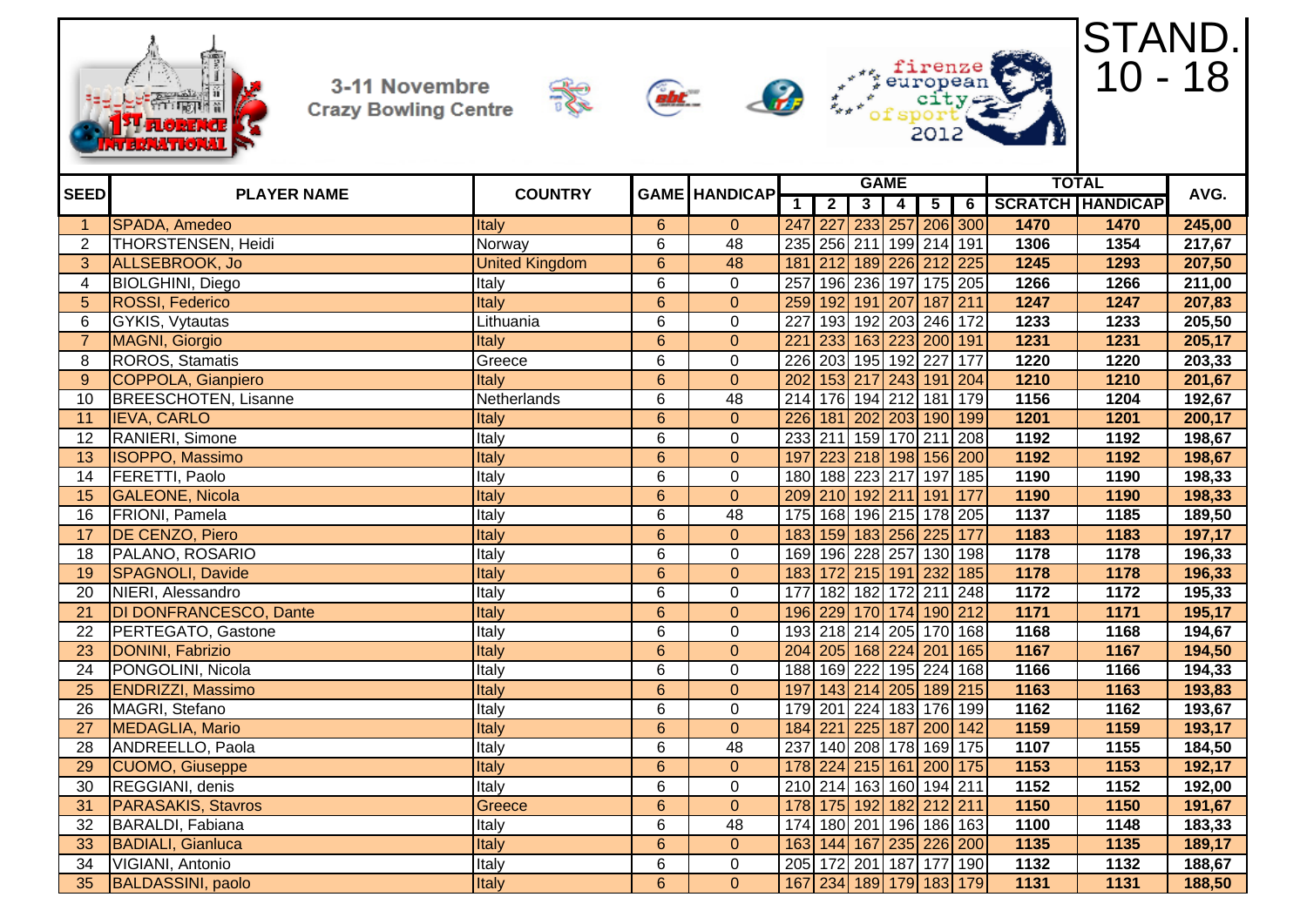| 36 | DA DALTO, Paolo           | Italy                 | 6              | 0                | 220 158 177 187 181 202           |                       |                             | 1125        | 1125 | 187,50 |
|----|---------------------------|-----------------------|----------------|------------------|-----------------------------------|-----------------------|-----------------------------|-------------|------|--------|
| 37 | <b>PRATESI, Stefano</b>   | Italy                 | $6\phantom{1}$ | $\overline{0}$   | 192                               |                       | 176   165   164   212   215 | 1124        | 1124 | 187,33 |
| 38 | MEOZZI, antonio           | Italy                 | 6              | $\mathbf 0$      | 204 215 161 188 190 166           |                       |                             | 1124        | 1124 | 187,33 |
| 39 | VAGLIA, Vittorio          | Italy                 | $6\phantom{1}$ | $\mathbf 0$      | 191                               |                       | 226 172 172 204 157         | 1122        | 1122 | 187,00 |
| 40 | MONTACCHIESI, Patrizio    | Italy                 | 6              | $\boldsymbol{0}$ | 221                               |                       | 171 156 200 210 161         | 1119        | 1119 | 186,50 |
| 41 | <b>GALLI</b> , mauro      | Italy                 | $6\phantom{a}$ | $\mathbf 0$      | 179                               |                       | 170 171 164 193 237         | 1114        | 1114 | 185,67 |
| 42 | SPACEY, Tanner            | <b>United States</b>  | 6              | $\pmb{0}$        | 230<br>221                        |                       | 147 185 162 163             | 1108        | 1108 | 184,67 |
| 43 | <b>KRIZINIS, Vagelis</b>  | Greece                | $6\phantom{a}$ | $\mathbf 0$      | 171                               | 180 200 188 177       | 191                         | 1107        | 1107 | 184,50 |
| 44 | GIANNELLI, Gabriele       | Italy                 | 6              | $\pmb{0}$        | 182                               |                       | 172 180 175 248 150         | 1107        | 1107 | 184,50 |
| 45 | ZAGARIA, Massimo          | Italy                 | $6\phantom{1}$ | $\mathbf 0$      | 194 201 193 167 184 167           |                       |                             | 1106        | 1106 | 184,33 |
| 46 | LUND, Bettina             | Denmark               | 6              | 48               | 139 225 187 142 186 178           |                       |                             | 1057        | 1105 | 176,17 |
| 47 | <b>SCIASCIA, Giuseppe</b> | Italy                 | $6\phantom{1}$ | $\mathbf 0$      | 177                               |                       | 199   155   194   181   196 | 1102        | 1102 | 183,67 |
| 48 | SIZOV, Iurii              | Russia                | 6              | $\pmb{0}$        | 195                               |                       | 134 178 182 195 217         | 1101        | 1101 | 183,50 |
| 49 | POLAZZI, Mauro            | Italy                 | $6\phantom{1}$ | $\overline{0}$   | 191                               |                       | 139 190 184 199 198         | 1101        | 1101 | 183,50 |
| 50 | BENVENUTI, gabriele       | Italy                 | 6              | $\boldsymbol{0}$ | 202                               | 216 167 145           | 177                         | 194<br>1101 | 1101 | 183,50 |
| 51 | <b>PERFETTI, Luciano</b>  | Italy                 | $6\phantom{1}$ | $\theta$         | 203                               |                       | 202 159 160 182 194         | 1100        | 1100 | 183,33 |
| 52 | CANEVARI, Andrea          | Italy                 | 6              | $\pmb{0}$        | 202                               |                       | 205 158 186 198 150         | 1099        | 1099 | 183,17 |
| 53 | CHIULLI, Luca             | Italy                 | $6\phantom{1}$ | $\mathbf 0$      | 167                               | 184 188 200 197       |                             | 162<br>1098 | 1098 | 183,00 |
| 54 | LORBIS, Freddie           | Philippines           | 6              | $\pmb{0}$        | 169                               | 179 154 198 192       | 204                         | 1096        | 1096 | 182,67 |
| 55 | PINARDI, igor             | Italy                 | $6\phantom{1}$ | $\mathbf 0$      | 182                               |                       | 167 168 151 212 215         | 1095        | 1095 | 182,50 |
| 56 | ZAMPIERI, Avellino        | Italy                 | 6              | 0                | 179                               |                       | 167 169 201 174 204         | 1094        | 1094 | 182,33 |
| 57 | <b>BENNARDO, Vincenzo</b> | Italy                 | $6\phantom{a}$ | $\mathbf 0$      | 190 201 197 188 158 158           |                       |                             | 1092        | 1092 | 182,00 |
| 58 | CASTELLI, Germano         | Italy                 | 6              | $\pmb{0}$        | 173 126 225 185 174 208           |                       |                             | 1091        | 1091 | 181,83 |
| 59 | JEEVES, Steven            | <b>United Kingdom</b> | $6\phantom{1}$ | $\mathbf 0$      | 188 209 164 147 205 178           |                       |                             | 1091        | 1091 | 181,83 |
| 60 | CECCONI, Stefano          | Italy                 | 6              | $\mathbf 0$      | 198 149 234 137 193 172           |                       |                             | 1083        | 1083 | 180,50 |
| 61 | <b>BUZZELLI, Daniela</b>  | Italy                 | $6\phantom{a}$ | 48               | 192 202 159 146 170 165           |                       |                             | 1034        | 1082 | 172,33 |
| 62 | DELL'AMICO, Massimo       | Italy                 | 6              | $\boldsymbol{0}$ | 198 189 182 209 167 137           |                       |                             | 1082        | 1082 | 180,33 |
| 63 | PETRINI, Tonino           | Italy                 | $6\phantom{1}$ | $\mathbf 0$      | $\overline{211}$                  | 159 185 176           | 173 176                     | 1080        | 1080 | 180,00 |
| 64 | ABBRUSCATO, Gabriele      | Italy                 | 6              | $\pmb{0}$        | 198 154 209 140 210 169           |                       |                             | 1080        | 1080 | 180,00 |
| 65 | <b>GIROLDINI, Ennio</b>   | Italy                 | $6\phantom{a}$ | $\mathbf 0$      | 178                               | 134   159   215   191 | 201                         | 1078        | 1078 | 179,67 |
| 66 | MOSCHINI, Oscar           | Italy                 | 6              | $\pmb{0}$        | 199                               |                       | 183 190 162 156 188         | 1078        | 1078 | 179,67 |
| 67 | SACCO, Giorgio            | Italy                 | $6\phantom{1}$ | $\mathbf 0$      | 234                               | 159 181 187 162       |                             | 1076<br>153 | 1076 | 179,33 |
| 68 | <b>DE LUCA, Samuel</b>    | Italy                 | 6              | 0                | 181                               |                       | 175 183 190 155 188         | 1072        | 1072 | 178,67 |
| 69 | <b>ENZI, Diego</b>        | Italy                 | $6\phantom{1}$ | $\mathbf 0$      | 205                               |                       | 163 167 190 164 181         | 1070        | 1070 | 178,33 |
| 70 | TELLESCHI, Riccardo       | Italy                 | 6              | $\pmb{0}$        | 195 194 175 178 161 166           |                       |                             | 1069        | 1069 | 178,17 |
| 71 | PIGNATARO, Emanuele       | Italy                 | $6\phantom{1}$ | $\mathbf 0$      | 202 160 155 159 175 215           |                       |                             | 1066        | 1066 | 177,67 |
| 72 | ROSSI, Melania            | Italy                 | 6              | 48               | 157 168 213 159 145 174           |                       |                             | 1016        | 1064 | 169,33 |
| 73 | D'ERCOLE, Roberto         | Italy                 | $6\phantom{1}$ | $\mathbf{0}$     | 164 187 179 159 172 201           |                       |                             | 1062        | 1062 | 177,00 |
| 74 | STEFANI, Massimo          | Italy                 | 6              | $\boldsymbol{0}$ | 194 178 198 157 191 143           |                       |                             | 1061        | 1061 | 176,83 |
| 75 | <b>FLORI, Alessandro</b>  | Italy                 | $6\phantom{a}$ | $\mathbf 0$      | 194 215 136 164 211 139           |                       |                             | 1059        | 1059 | 176,50 |
| 76 | BALDO, Alessandro         | Italy                 | 6              | 0                | 203 154 163 153 202 178           |                       |                             | 1053        | 1053 | 175,50 |
| 77 | DAL MONTE, Carlo          | Italy                 | $6\phantom{a}$ | $\mathbf{0}$     | 135 181 179 124 201 225           |                       |                             | 1045        | 1045 | 174,17 |
| 78 | ZORZAN, Pietro            | Italy                 | 6              | 0                | 175 184 184 154 163 185           |                       |                             | 1045        | 1045 | 174,17 |
| 79 | <b>IEVA, CHRISTIAN</b>    | Italy                 | $6\phantom{1}$ | $\mathbf 0$      | 185 217 159 170 141 169           |                       |                             | 1041        | 1041 | 173,50 |
| 80 | <b>FRANCHINI, Roberto</b> | Italy                 | 6              | $\mathbf 0$      | 201   169   168   167   181   155 |                       |                             | 1041        | 1041 | 173,50 |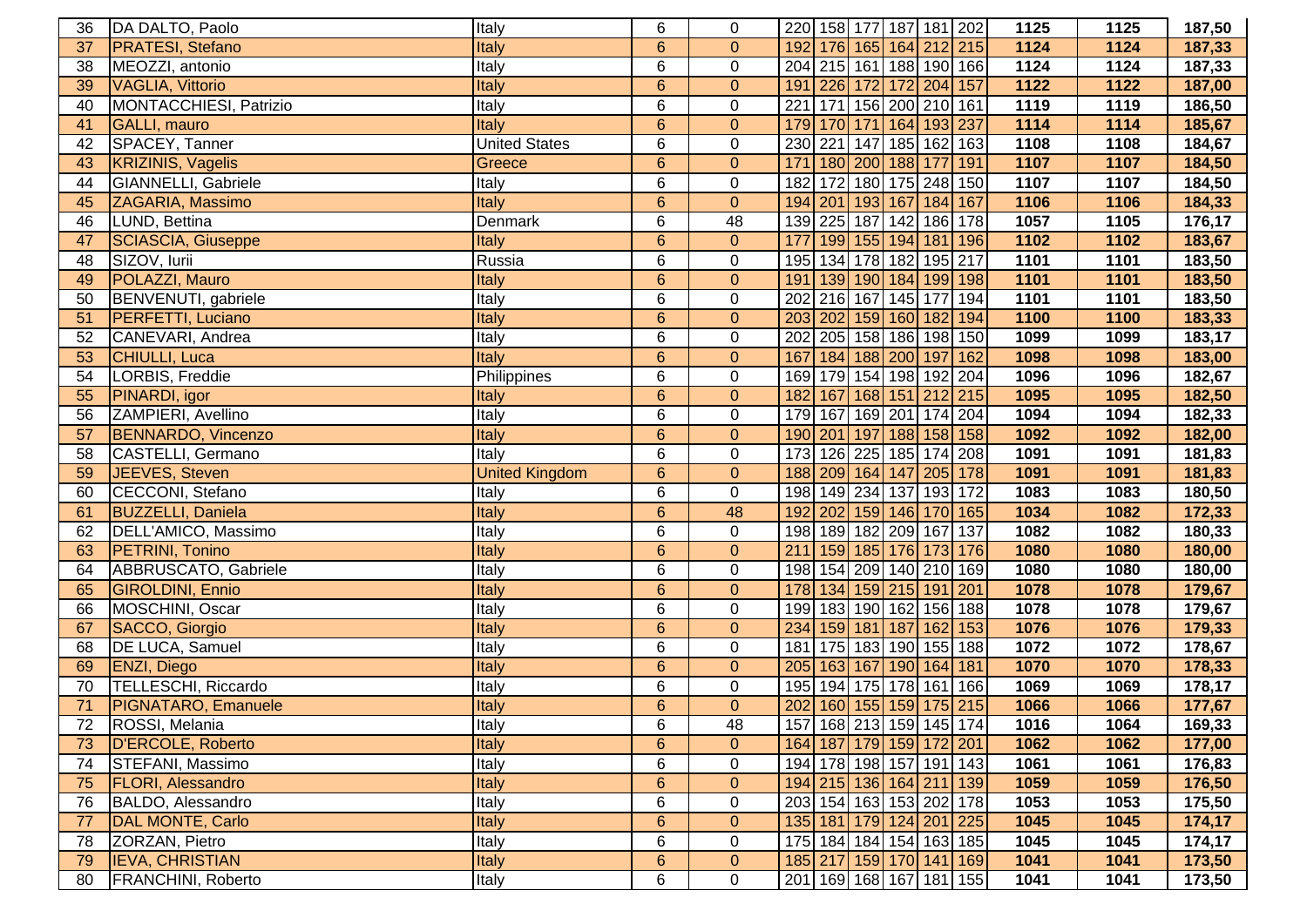| 81  | <b>CECCHERINI, Danny</b>   | Italy      | $6\phantom{1}$   | 0              | 158 184 180 148 186 183 |                             |             |     | 1039 | 1039 | 173,17 |
|-----|----------------------------|------------|------------------|----------------|-------------------------|-----------------------------|-------------|-----|------|------|--------|
| 82  | GIOVANNELLI, Maurizio      | Italy      | 6                | $\mathbf 0$    | 163 183 176 185 158 174 |                             |             |     | 1039 | 1039 | 173,17 |
| 83  | <b>MASETTI, loris</b>      | Italy      | $6\phantom{a}$   | $\overline{0}$ | 166 177 173 189 155 178 |                             |             |     | 1038 | 1038 | 173,00 |
| 84  | GAMBETTA, Giorgio          | Italy      | 6                | $\pmb{0}$      | 163 195 129 161 198 188 |                             |             |     | 1034 | 1034 | 172,33 |
| 85  | <b>ZUCCONI, Claudio</b>    | Italy      | $6\phantom{a}$   | $\overline{0}$ | 146 199 170 174 155 186 |                             |             |     | 1030 | 1030 | 171,67 |
| 86  | COGGIOLA, Paolo            | Italy      | 6                | $\pmb{0}$      | 152 171 139 190 188 189 |                             |             |     | 1029 | 1029 | 171,50 |
| 87  | RINDI, Stefano             | Italy      | $6\phantom{a}$   | $\pmb{0}$      | 176 164 178 168 172     |                             |             | 169 | 1027 | 1027 | 171,17 |
| 88  | PANCHENKO, Alexandr        | Kazakhstan | 6                | $\pmb{0}$      | 161                     | 137 161 145 237             |             | 185 | 1026 | 1026 | 171,00 |
| 89  | MASI, Sandro               | Italy      | $6\phantom{a}$   | $\mathbf 0$    | 171                     | 210 129 163 160             |             | 192 | 1025 | 1025 | 170,83 |
| 90  | FABBRI, Dino               | Italy      | 6                | 0              | 158                     | 167 153 160 212             |             | 175 | 1025 | 1025 | 170,83 |
| 91  | <b>MONTESI, Enrico</b>     | Italy      | $6\phantom{a}$   | $\mathbf 0$    | 139                     | 170 179 189 170             |             | 176 | 1023 | 1023 | 170,50 |
| 92  | PINI, Fabrizio             | Italy      | 6                | $\pmb{0}$      | 147                     | 180 165 158 182 189         |             |     | 1021 | 1021 | 170,17 |
| 93  | <b>MORI, Giulio</b>        | Italy      | $6\phantom{a}$   | $\pmb{0}$      | 165 149 190 149 162 203 |                             |             |     | 1018 | 1018 | 169,67 |
| 94  | PENNACCHI, Ferdinando      | Italy      | 6                | $\pmb{0}$      | 179 188 159 190 168 130 |                             |             |     | 1014 | 1014 | 169,00 |
| 95  | COLTELLI, Lorenzo          | Italy      | $6\phantom{.}6$  | $\mathbf{0}$   | 199 132 146 214 170 144 |                             |             |     | 1005 | 1005 | 167,50 |
| 96  | PUCA, Massimo              | Italy      | 6                | $\pmb{0}$      | 159 150 184 170 139 201 |                             |             |     | 1003 | 1003 | 167,17 |
| 97  | CELINO, Patrizia           | Italy      | $6\phantom{a}$   | 48             | 147                     | 175 136 152 167             |             | 177 | 954  | 1002 | 159,00 |
| 98  | GIUSTI, Giuseppe           | Italy      | 6                | $\mathbf 0$    | 180                     | 179 172 167 150 154         |             |     | 1002 | 1002 | 167,00 |
| 99  | SABATELLI, Idania          | Italy      | $6\phantom{1}$   | 48             | 157                     | 138 137                     | 164 210 144 |     | 950  | 998  | 158,33 |
| 100 | GALLETTI, Gino             | Italy      | 6                | $\pmb{0}$      | 205                     | 146 120 172 176             |             | 176 | 995  | 995  | 165,83 |
| 101 | <b>SALVADORI, Mirko</b>    | Italy      | $6\phantom{1}$   | $\pmb{0}$      | 170                     | 196 133 152 205             |             | 139 | 995  | 995  | 165,83 |
| 102 | TESTI, Fabio               | Italy      | 6                | $\pmb{0}$      | 161                     | 179 177 186 178             |             | 112 | 993  | 993  | 165,50 |
| 103 | <b>CORTI, Alberto</b>      | Italy      | $6\phantom{a}$   | $\mathbf 0$    | 192                     | 175 162 169 147             |             | 145 | 990  | 990  | 165,00 |
| 104 | PUPILLI, Francesco         | Italy      | 6                | 0              | 142                     | 194 156 189 147             |             | 160 | 988  | 988  | 164,67 |
| 105 | COLOMBAIONI, Davide        | Italy      | $6\phantom{a}$   | $\mathbf{0}$   | 136 168 158 179 191 153 |                             |             |     | 985  | 985  | 164,17 |
| 106 | CIAMPOLINI, Fabrizia       | Italy      | 6                | 48             | 136 202 133 145 188     |                             |             | 129 | 933  | 981  | 155,50 |
| 107 | <b>FRAIOLI, Luca</b>       | Italy      | $6\phantom{1}$   | $\mathbf{0}$   | 130 144 190 181 166 165 |                             |             |     | 976  | 976  | 162,67 |
| 108 | <b>TONELLI, Alessandro</b> | Italy      | 6                | $\mathbf 0$    | 183 154 162 168 174     |                             |             | 130 | 971  | 971  | 161,83 |
| 109 | <b>GENTILE, Carlo</b>      | Italy      | $6\phantom{a}$   | $\pmb{0}$      | 170                     | 134 147 180 164 166         |             |     | 961  | 961  | 160,17 |
| 110 | DURANTE, Fabio             | Italy      | 6                | $\mathbf 0$    | 177                     | 176 129 166 164             |             | 148 | 960  | 960  | 160,00 |
| 111 | PASTORI, Roberto           | Italy      | $\overline{6}$   | $\pmb{0}$      | 178                     | 158 151 152 192             |             | 128 | 959  | 959  | 159,83 |
| 112 | PUPILLI, Emanuele          | Italy      | $6\phantom{1}$   | $\mathbf 0$    | 161                     | 175 158 179 161             |             | 114 | 948  | 948  | 158,00 |
| 113 | ROMANO, Fabio              | Italy      | $6\phantom{a}$   | $\mathbf 0$    | 141                     | 137 206 175 120             |             | 168 | 947  | 947  | 157,83 |
| 114 | MASTROBERTI, Gioele        | Italy      | 6                | $\pmb{0}$      | 154                     | 139 176 136 188             |             | 154 | 947  | 947  | 157,83 |
| 115 | CHISCI, Moreno             | Italy      | $6\phantom{1}$   | $\mathbf 0$    | 168                     | 121   145   196   149   153 |             |     | 932  | 932  | 155,33 |
|     | 116   D'ANTUONO, Concetta  | Italy      | 6                | 48             | 140 173 153 138 138 140 |                             |             |     | 882  | 930  | 147,00 |
|     | 117   SERNISSI, Davide     | Italy      | $\boldsymbol{6}$ | $\mathbf{0}$   | 132 129 202 141 186 120 |                             |             |     | 910  | 910  | 151,67 |
| 118 | WU, Paolo                  | Italy      | 6                | $\mathbf 0$    | 163 125 131 163 163 147 |                             |             |     | 892  | 892  | 148,67 |
|     | 119   NARDELLI, Stefano    | Italy      | $6\phantom{a}$   | $\mathbf{0}$   | 150 161 157 151 130 129 |                             |             |     | 878  | 878  | 146,33 |
| 120 | SIMONCINI, Riccardo        | Italy      | 6                | $\pmb{0}$      | 144 141 125 140 166 161 |                             |             |     | 877  | 877  | 146,17 |
| 121 | VOLPI, Mauro               | Italy      | 6                | $\mathbf{0}$   | 165 135 166 163 120 118 |                             |             |     | 867  | 867  | 144,50 |
|     | 122   RECCHIA, Graziano    | Italy      | 6                | $\mathbf 0$    | 114 125 154 132 136 167 |                             |             |     | 828  | 828  | 138,00 |
|     | 123   TARGIONI, Elia       | Italy      | 6 <sup>°</sup>   | $\overline{0}$ | 151 99 116 120 106 152  |                             |             |     | 744  | 744  | 124,00 |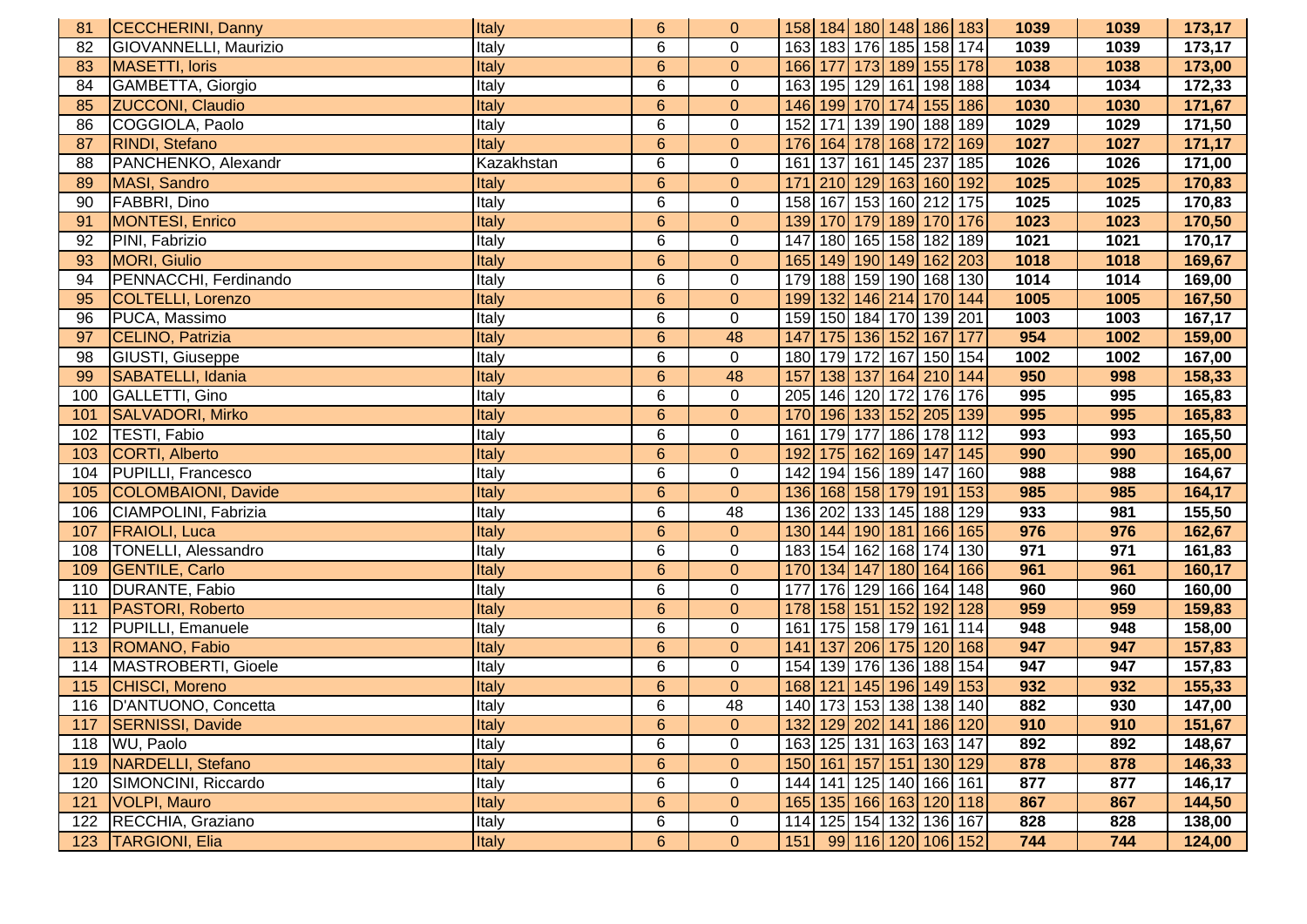







GEN.

STAND.



 RADI, Tommaso Italy 6 0 247 234 166 233 185 197 **1262 1262 210,33** STOTT, Paul Ireland 6 0 183 194 246 213 212 213 **1261 1261 210,17** ANDERSSON, Ida Sweden 6 48 169 216 230 178 192 223 **1208 1256 209,33**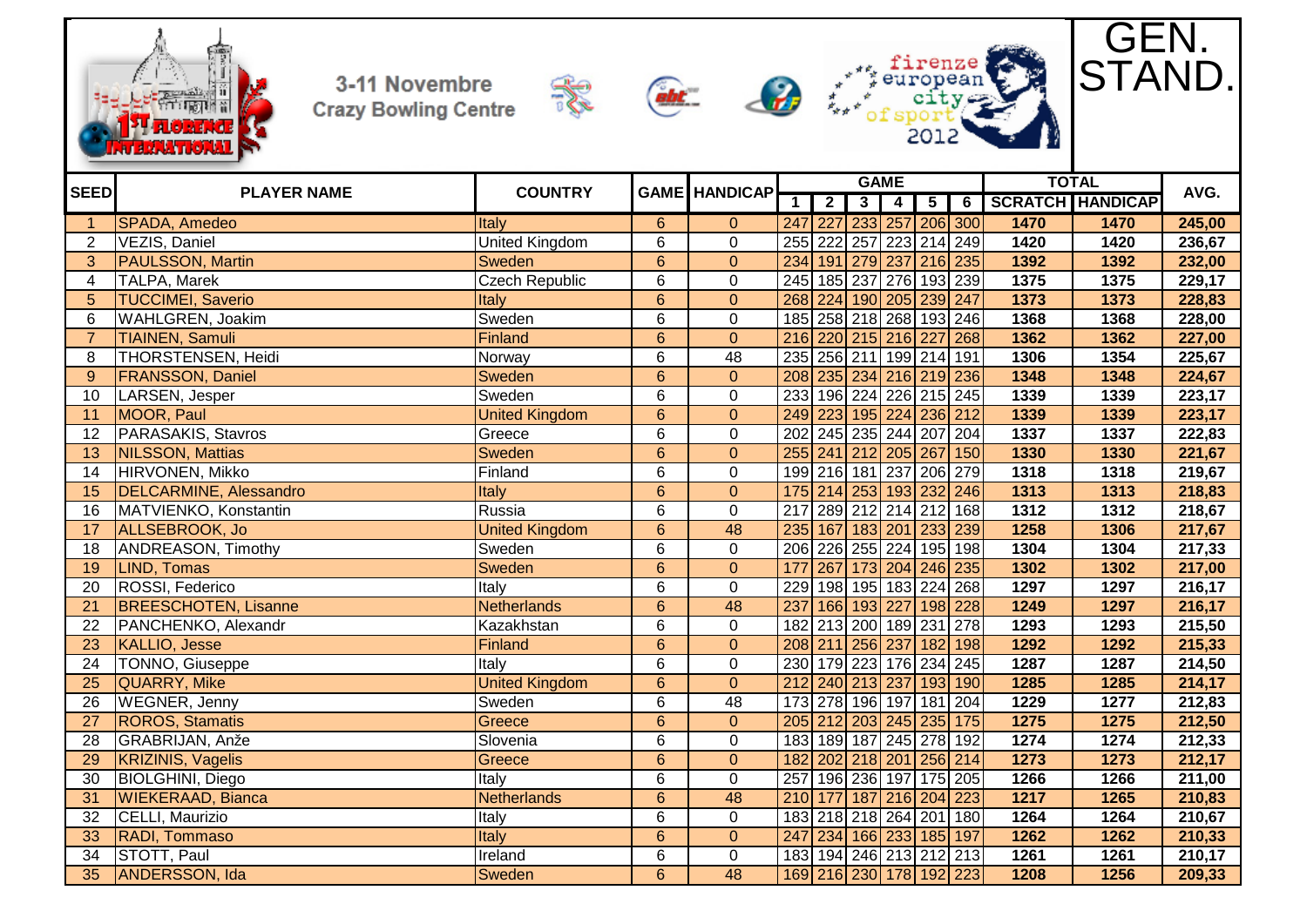| 36                             | GYKIS, Vytautas           | Lithuania            | 6              | 0                | 207   199   185   206   264   193 |                     |     | 1254 | 1254 | 209,00 |
|--------------------------------|---------------------------|----------------------|----------------|------------------|-----------------------------------|---------------------|-----|------|------|--------|
| 37                             | DELL'AMICO, Massimo       | Italy                | 6              | $\mathbf{0}$     | 175 155 234 268 206 215           |                     |     | 1253 | 1253 | 208,83 |
| 38                             | LINDEROTH, Josefine       | Sweden               | 6              | 48               | 238 198 199 191 211 165           |                     |     | 1202 | 1250 | 208,33 |
| 39                             | MORRA, Alessandra         | Italy                | $6\phantom{1}$ | 48               | 170 248 181 194 191 216           |                     |     | 1200 | 1248 | 208,00 |
| 40                             | OLESINSKI, Krzysztof      | Poland               | 6              | $\mathbf 0$      | 182 206 233 178 197 247           |                     |     | 1243 | 1243 | 207,17 |
| 41                             | LUNDEN, Roosa             | <b>Finland</b>       | $\overline{6}$ | 48               | 160 203 236 156 235 203           |                     |     | 1193 | 1241 | 206,83 |
| 42                             | PACHERA, Graziano         | Italy                | 6              | $\mathbf 0$      | 201                               | 226 232 218 197     | 167 | 1241 | 1241 | 206,83 |
| 43                             | <b>TOMAS, Cheska</b>      | <b>Netherlands</b>   | $6\phantom{1}$ | 48               | 175                               | 197 206 212 201     | 198 | 1189 | 1237 | 206,17 |
| 44                             | PALESTRE, alfonso         | Italy                | 6              | $\mathbf 0$      | 191                               | 278 190 181 192     | 202 | 1234 | 1234 | 205,67 |
| 45                             | SUSLOV, Andrey            | Russia               | $6\phantom{a}$ | $\mathbf 0$      | 183 232 253 198 168 200           |                     |     | 1234 | 1234 | 205,67 |
| 46                             | <b>BORTOLON, Renato</b>   | Italy                | 6              | $\mathbf 0$      | 146 240 190 236 181 238           |                     |     | 1231 | 1231 | 205,17 |
| 47                             | MAGNI, Giorgio            | Italy                | $6\phantom{1}$ | $\overline{0}$   | 221                               | 233 163 223 200 191 |     | 1231 | 1231 | 205,17 |
| 48                             | MEDVEDITSKOV, Alexander   | Russia               | 6              | $\pmb{0}$        | 196 237 162 212 192 231           |                     |     | 1230 | 1230 | 205,00 |
| 49                             | <b>SLOAN, Christopher</b> | Ireland              | $6\phantom{a}$ | $\overline{0}$   | 158 177 245 245 203 202           |                     |     | 1230 | 1230 | 205,00 |
| 50                             | BALZANO, Annalisa         | Italy                | 6              | 48               | 180 196 215 213 190 187           |                     |     | 1181 | 1229 | 204,83 |
| 51                             | ODDI, Stefano             | Italy                | $6\phantom{1}$ | $\mathbf{0}$     | 223 168 221 204 175 234           |                     |     | 1225 | 1225 | 204,17 |
| 52                             | GALEONE, Nicola           | Italy                | 6              | $\pmb{0}$        | 247                               | 203 195 215 162 200 |     | 1222 | 1222 | 203,67 |
| 53                             | <b>VARCHETTA, Gennaro</b> | Italy                | $6\phantom{a}$ | $\overline{0}$   | 190 193 224 186 214 214           |                     |     | 1221 | 1221 | 203,50 |
| 54                             | WARNAKULASURIYA, Raje     | Italy                | 6              | $\mathbf 0$      | 189 176 221 206 178 243           |                     |     | 1213 | 1213 | 202,17 |
| 55                             | PONGOLINI, Nicola         | Italy                | $6\phantom{1}$ | $\pmb{0}$        | 201                               | 198 204 191 212 205 |     | 1211 | 1211 | 201,83 |
| 56                             | SANTANGELO, Franco        | Italy                | 6              | $\boldsymbol{0}$ | 192                               | 193 210 188 202 225 |     | 1210 | 1210 | 201,67 |
| 57                             | COPPOLA, Gianpiero        | Italy                | $\overline{6}$ | $\overline{0}$   | 202                               | 153 217 243 191 204 |     | 1210 | 1210 | 201,67 |
| 58                             | <b>IEVA, CARLO</b>        | Italy                | 6              | $\boldsymbol{0}$ | 226                               | 181 202 203 190 199 |     | 1201 | 1201 | 200,17 |
| 59                             | <b>MUSCAT, Mark</b>       | <b>Malta</b>         | $6\phantom{1}$ | $\pmb{0}$        | 208                               | 258 176 146 217     | 192 | 1197 | 1197 | 199,50 |
| 60                             | PAPPAS, Vaggelis          | Cyprus               | 6              | $\mathbf 0$      | 189 228 163 166 257               |                     | 193 | 1196 | 1196 | 199,33 |
| 61                             | <b>FOGAR, Andrea</b>      | Italy                | $6\phantom{1}$ | $\pmb{0}$        | 188 239 146 172 182 265           |                     |     | 1192 | 1192 | 198,67 |
| 62                             | RANIERI, Simone           | Italy                | 6              | $\mathbf 0$      | 233 211 159 170 211               |                     | 208 | 1192 | 1192 | 198,67 |
| 63                             | <b>ISOPPO, Massimo</b>    | Italy                | $6\phantom{1}$ | $\pmb{0}$        | 197                               | 223 218 198 156 200 |     | 1192 | 1192 | 198,67 |
| 64                             | MOL, Roel                 | Netherlands          | 6              | $\pmb{0}$        | 211                               | 214 167 160 207 232 |     | 1191 | 1191 | 198,50 |
| 65                             | HILFERINK, Ramon          | <b>Netherlands</b>   | $6\phantom{1}$ | $\pmb{0}$        | 160 214 204 203 232 178           |                     |     | 1191 | 1191 | 198,50 |
| 66                             | FERETTI, Paolo            | Italy                | 6              | $\pmb{0}$        | 180 188 223 217 197 185           |                     |     | 1190 | 1190 | 198,33 |
| 67                             | ALLEGRO, Federico         | Italy                | $6\phantom{1}$ | $\pmb{0}$        | 201   186   198   179   190   234 |                     |     | 1188 | 1188 | 198,00 |
| 68                             | VETTORETTI, Erminio       | Italy                | 6              | $\mathbf 0$      | 156 213 230 210 187 190           |                     |     | 1186 | 1186 | 197,67 |
| 69                             | <b>FRIONI</b> , Pamela    | Italy                | $6\phantom{1}$ | 48               | 175 168 196 215 178 205           |                     |     | 1137 | 1185 | 197,50 |
| 70                             | DE CENZO, Piero           | Italy                | 6              | $\mathbf 0$      | 199 238 166 169 217 194           |                     |     | 1183 | 1183 | 197,17 |
| 71                             | PÖNTINEN, Marjo           | Finland              | $6\phantom{1}$ | 48               | 196 194 186 212 162 183           |                     |     | 1133 | 1181 | 196,83 |
| $\overline{\phantom{a}}$<br>72 | BERG, Fredrik             | Sweden               | $\overline{6}$ | $\pmb{0}$        | 220 196 205 192 207 159           |                     |     | 1179 | 1179 | 196,50 |
| 73                             | <b>PALANO, ROSARIO</b>    | <b>Italy</b>         | $6\phantom{1}$ | $\overline{0}$   | 169 196 228 257 130 198           |                     |     | 1178 | 1178 | 196,33 |
| 74                             | SPAGNOLI, Davide          | Italy                | 6              | $\mathbf 0$      | 183 172 215 191 232 185           |                     |     | 1178 | 1178 | 196,33 |
| 75                             | DEBENEC, Maja             | Slovenia             | $6\phantom{1}$ | 48               | 149 206 187 212 175 200           |                     |     | 1129 | 1177 | 196,17 |
| 76                             | SPACEY, Tanner            | <b>United States</b> | 6              | 0                | 196 189 205 179 201 203           |                     |     | 1173 | 1173 | 195,50 |
| 77                             | <b>RUSTICI, Emanuele</b>  | Italy                | $6\phantom{1}$ | $\boldsymbol{0}$ | 243 149 195 237 168 181           |                     |     | 1173 | 1173 | 195,50 |
| 78                             | NIERI, Alessandro         | Italy                | 6              | 0                | 177                               | 182 182 172 211 248 |     | 1172 | 1172 | 195,33 |
| 79                             | DI DONFRANCESCO, Dante    | Italy                | $6\phantom{.}$ | $\mathbf{0}$     | 196 229 170 174 190 212           |                     |     | 1171 | 1171 | 195,17 |
| 80                             | ZOCCARATO, Christian      | <b>Italy</b>         | 6              | $\mathbf 0$      | 240 167 169 233 181 181           |                     |     | 1171 | 1171 | 195,17 |
| 81                             | MARRONE, Erik             | <b>Italy</b>         | 6 <sup>°</sup> | $\mathbf{0}$     | 214 173 192 208 204 180           |                     |     | 1171 | 1171 | 195,17 |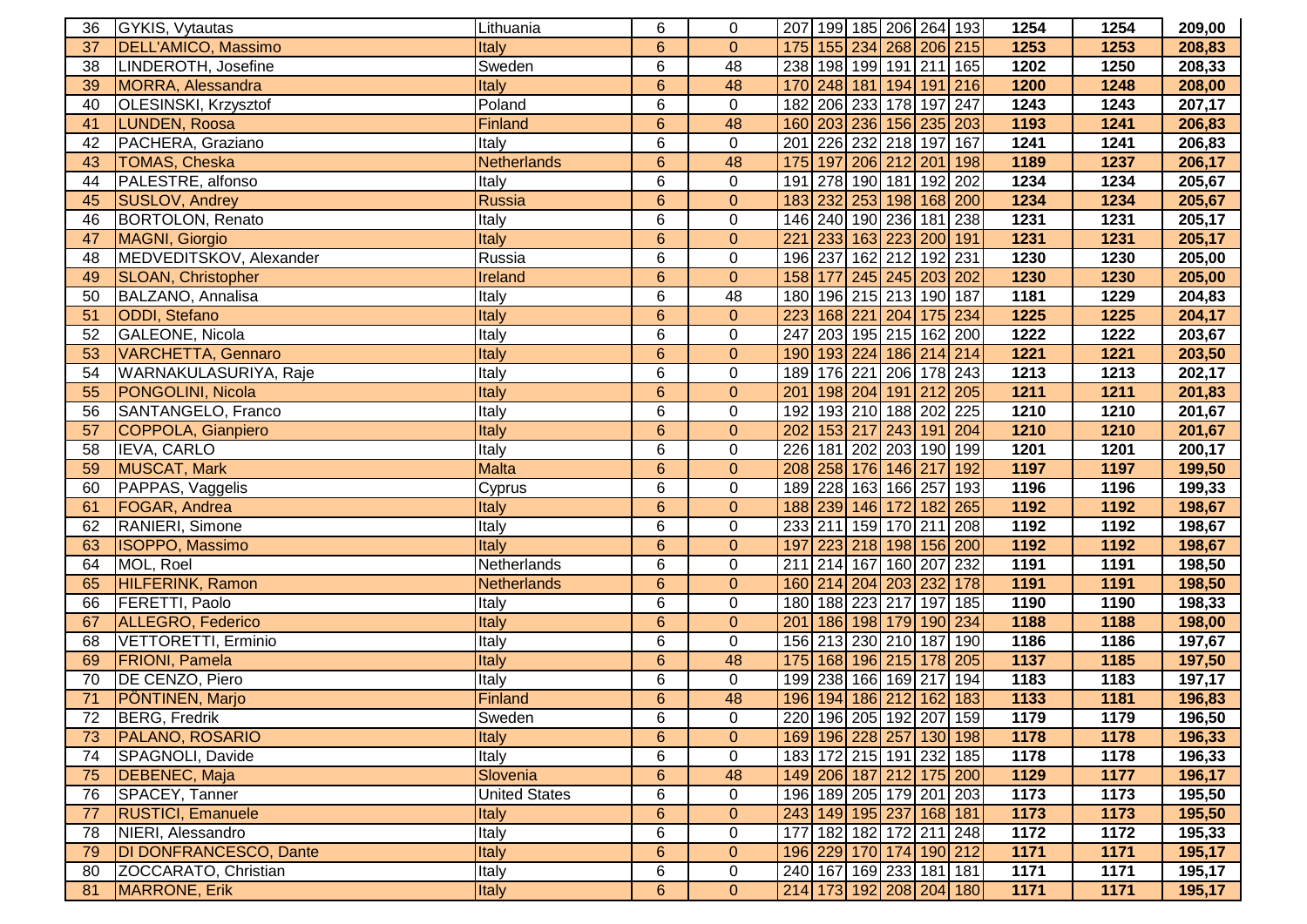| 82  | FANIZZA, Pierfranco          | Italy          | 6               | 0                   | 178 203 200 186 186 216           |                     |     | 1169                | 1169              | 194,83 |
|-----|------------------------------|----------------|-----------------|---------------------|-----------------------------------|---------------------|-----|---------------------|-------------------|--------|
| 83  | <b>BORG, Salvino</b>         | <b>Malta</b>   | $6\phantom{1}$  | $\mathbf{0}$        | 196 214 181 206 204 168           |                     |     | 1169                | 1169              | 194,83 |
| 84  | TELLESCHI, Riccardo          | Italy          | 6               | $\mathbf 0$         | 202                               | 191 204 223 160 188 |     | 1168                | $1168$            | 194,67 |
| 85  | <b>PERTEGATO, Gastone</b>    | Italy          | $6\phantom{1}$  | $\pmb{0}$           | 193 218 214 205 170 168           |                     |     | 1168                | 1168              | 194,67 |
| 86  | KOGEJ, Blaž                  | Slovenia       | 6               | $\pmb{0}$           | 189 194 190 202 201               |                     | 191 | 1167                | 1167              | 194,50 |
| 87  | DONINI, Fabrizio             | Italy          | $6\phantom{a}$  | $\mathbf 0$         | 204                               | 205 168 224 201     | 165 | 1167                | 1167              | 194,50 |
| 88  | ZINGALES, Gino               | Italy          | 6               | $\mathbf 0$         | 187                               | 181 210 184 180 223 |     | 1165                | 1165              | 194,17 |
| 89  | <b>OLINI, Franco</b>         | Italy          | $6\phantom{1}$  | $\pmb{0}$           | 191                               | 179 183 225 189 198 |     | 1165                | 1165              | 194,17 |
| 90  | <b>BASILE, Filippo</b>       | Italy          | 6               | $\pmb{0}$           | 204                               | 189 208 176 222     | 165 | 1164                | 1164              | 194,00 |
| 91  | <b>ENDRIZZI, Massimo</b>     | Italy          | $6\phantom{1}$  | $\mathbf 0$         | 197                               | 143 214 205 189 215 |     | 1163                | 1163              | 193,83 |
| 92  | MAGRI, Stefano               | Italy          | 6               | $\mathbf 0$         | 179                               | 201 224 183 176 199 |     | 1162                | 1162              | 193,67 |
| 93  | PROGAR, Edvard               | Slovenia       | $6\overline{6}$ | $\pmb{0}$           | 218 202 178 202 205 157           |                     |     | 1162                | 1162              | 193,67 |
| 94  | RODRIGUEZ, Paco              | Spain          | 6               | $\mathbf 0$         | 201                               | 189 212 180 183 195 |     | 1160                | 1160              | 193,33 |
| 95  | <b>BARAVAGLIO, Luca</b>      | Italy          | $6\overline{6}$ | $\mathbf{0}$        | 180 200 215 200 180 184           |                     |     | 1159                | 1159              | 193,17 |
| 96  | MARCHIORI, Giovanni          | Italy          | 6               | $\mathbf 0$         | 162 179 202 243 199 174           |                     |     | 1159                | 1159              | 193,17 |
| 97  | MEDAGLIA, Mario              | Italy          | $6\phantom{1}$  | $\mathbf{0}$        | 184 221                           | 225 187 200 142     |     | 1159                | 1159              | 193,17 |
| 98  | ANDREELLO, Paola             | Italy          | 6               | 48                  | 237 140 208 178 169 175           |                     |     | 1107                | 1155              | 192,50 |
| 99  | <b>CUOMO, Giuseppe</b>       | Italy          | $6\phantom{1}$  | $\boldsymbol{0}$    | 178                               | 224 215 161 200 175 |     | 1153                | 1153              | 192,17 |
| 100 | REGGIANI, denis              | Italy          | 6               | $\boldsymbol{0}$    | 210 214 163 160 194 211           |                     |     | 1152                | 1152              | 192,00 |
| 101 | GAZZA, Giancarlo             | Italy          | $6\phantom{1}$  | $\pmb{0}$           | 172                               | 189 235 192 183 181 |     | 1152                | 1152              | 192,00 |
| 102 | JEEVES, Steven               | United Kingdom | 6               | $\mathsf{O}\xspace$ | 220                               | 225 179 194 176 157 |     | 1151                | 1151              | 191,83 |
| 103 | <b>SULLIVAN, Neil</b>        | <b>Malta</b>   | $6\phantom{1}$  | $\pmb{0}$           | 170                               | 225 180 168 215 192 |     | 1150                | 1150              | 191,67 |
| 104 | CONSTANTINOU, Ioannis        | Cyprus         | 6               | $\mathbf 0$         | 187                               | 254 175 189 181     | 164 | 1150                | 1150              | 191,67 |
| 105 | <b>BARALDI, Fabiana</b>      | Italy          | $6\phantom{1}$  | 48                  | 174                               | 180 201 196 186 163 |     | 1100                | 1148              | 191,33 |
|     | 106   FRASCATI, Giuseppe     | Italy          | 6               | $\pmb{0}$           | 152                               | 171 178 238 177     | 224 | 1140                | 1140              | 190,00 |
| 107 | <b>KESKIRUOKANEN, Markus</b> | Finland        | 6               | $\boldsymbol{0}$    | 182                               | 175 192 160 229 199 |     | 1137                | 1137              | 189,50 |
| 108 | IORIO, Aldo                  | Italy          | 6               | $\pmb{0}$           | 168                               | 200 201 213 175 180 |     | 1137                | 1137              | 189,50 |
| 109 | <b>BADIALI, Gianluca</b>     | Italy          | $6\overline{6}$ | $\pmb{0}$           | 163 144 167 235 226 200           |                     |     | 1135                | 1135              | 189,17 |
| 110 | ABRATE, fabio                | Italy          | $\overline{6}$  | $\overline{0}$      | 220                               | 109 232 168 160 244 |     | 1133                | 1133              | 188,83 |
| 111 | <b>FLORI, Alessandro</b>     | Italy          | $6\overline{6}$ | $\overline{0}$      | 190 186 245 152 146 214           |                     |     | 1133                | 1133              | 188,83 |
| 112 | <b>ILUND, Bettina</b>        | Denmark        | 6               | 48                  | 163                               | 163 228 175 168 188 |     | 1085                | 1133              | 188,83 |
| 113 | VIGIANI, Antonio             | Italy          | $6\phantom{1}$  | $\mathbf{0}$        | 205 172 201 187 177               |                     | 190 | 1132                | 1132              | 188,67 |
| 114 | BALDASSINI, paolo            | Italy          | 6               | $\mathbf 0$         | 167 234 189 179 183 179           |                     |     | 1131                | 1131              | 188,50 |
| 115 | CECCHINI, Maurizio           | Italy          | $6\phantom{1}$  | $\mathbf{0}$        | 184 189 158 173 222 202           |                     |     | 1128                | 1128              | 188,00 |
| 116 | HOEDL, Edwin                 | Austria        | 6               | $\pmb{0}$           | 228                               | 169 192 183 197     | 159 | 1128                | 1128              | 188,00 |
| 117 | NAGODE, Božo                 | Slovenia       | $6\phantom{1}$  | $\mathbf{0}$        | 226                               | 198 181 170 194 159 |     | 1128                | 1128              | 188,00 |
|     | 118 SUBAZZOLI, Andrea        | Italy          | 6               | $\cup$              | 171 199 218 145 176 218           |                     |     | $\frac{1127}{1127}$ | $\overline{1127}$ | 187,83 |
|     | 119 CAIVANO, Antonio         | Italy          | $6\phantom{1}$  | $\mathbf{0}$        | 182 187 201 170 175 212           |                     |     | 1127                | 1127              | 187,83 |
| 120 | PODDA, Maurizio              | Italy          | 6               | 0                   | 159 204 224 203 180 156           |                     |     | 1126                | 1126              | 187,67 |
| 121 | DA DALTO, Paolo              | Italy          | $6\phantom{1}$  | $\boldsymbol{0}$    | 220 158 177 187 181 202           |                     |     | 1125                | 1125              | 187,50 |
|     | 122   MADDALONI, Antonio     | Italy          | 6               | 0                   | 191 213 192 161 202 166           |                     |     | 1125                | 1125              | 187,50 |
| 123 | <b>PRATESI, Stefano</b>      | Italy          | $6\phantom{1}$  | $\mathbf 0$         | 192 176 165 164 212 215           |                     |     | 1124                | 1124              | 187,33 |
| 124 | MEOZZI, antonio              | Italy          | 6               | 0                   | 204 215 161 188 190 166           |                     |     | 1124                | 1124              | 187,33 |
| 125 | VAGLIA, Vittorio             | Italy          | $6\phantom{1}$  | $\mathbf{0}$        | 191 226 172 172 204 157           |                     |     | 1122                | 1122              | 187,00 |
| 126 | ZORZAN, Marco                | Italy          | 6               | 0                   | 183 192 192 204 168 182           |                     |     | 1121                | 1121              | 186,83 |
|     | 127 MONTACCHIESI, Patrizio   | <b>Italy</b>   | $6\phantom{a}$  | $\overline{0}$      | 221   171   156   200   210   161 |                     |     | 1119                | 1119              | 186,50 |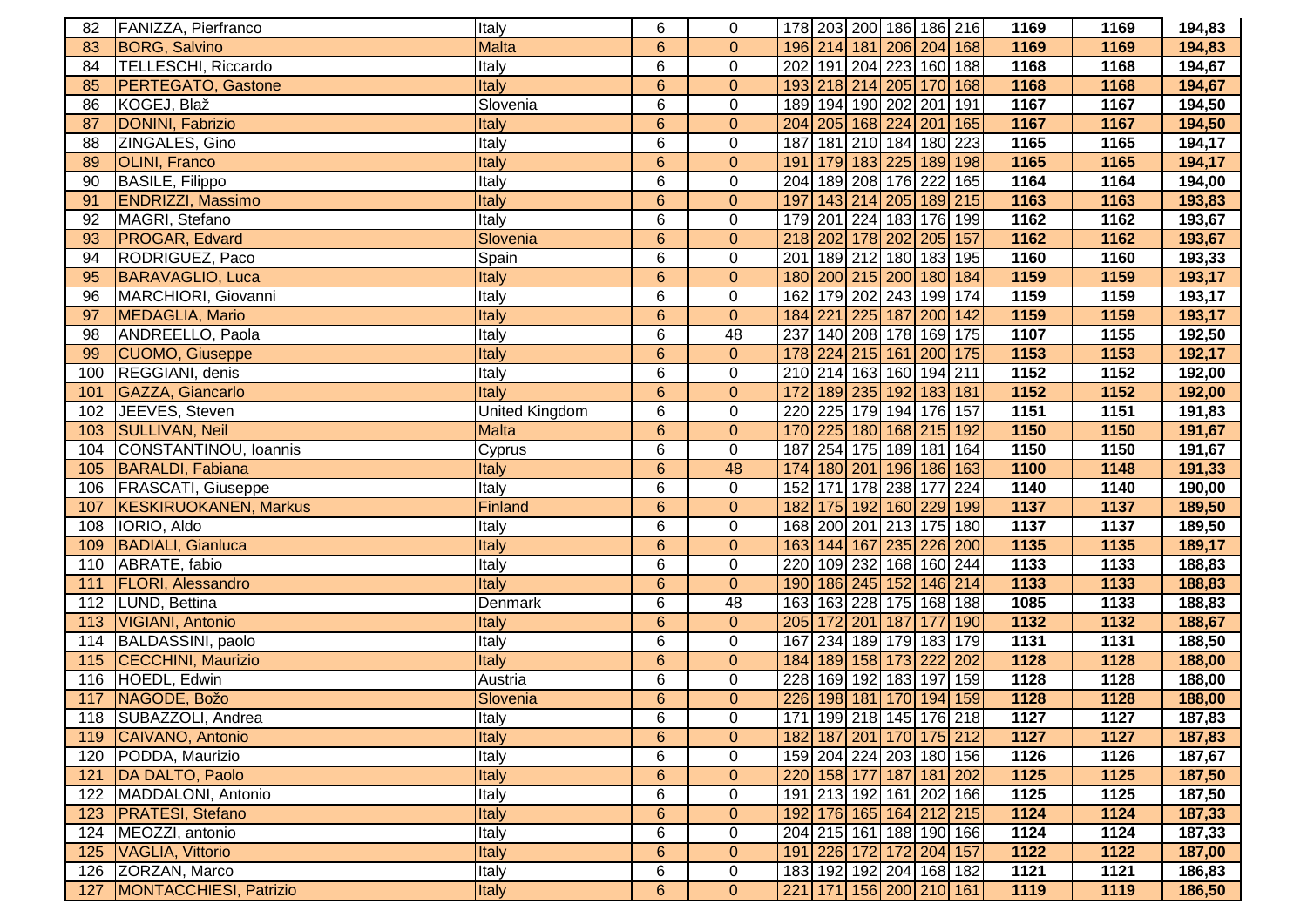| 128 | ZANCHETTA, Luigino          | Italy        | 6               | 0              | 193 201 173 171 195 184           |                 |                     |     | 1117 | 1117 | 186,17 |
|-----|-----------------------------|--------------|-----------------|----------------|-----------------------------------|-----------------|---------------------|-----|------|------|--------|
| 129 | <b>MORI, Giulio</b>         | Italy        | 6               | $\overline{0}$ | 160 188 188 183 188 209           |                 |                     |     | 1116 | 1116 | 186,00 |
| 130 | INGA, Marco                 | Italy        | 6               | $\mathbf 0$    | 191 213 175 185 155 196           |                 |                     |     | 1115 | 1115 | 185,83 |
| 131 | <b>TOMATIS, Daniele</b>     | Italy        | $6\phantom{1}6$ | $\overline{0}$ | 202 232 140 177 170 194           |                 |                     |     | 1115 | 1115 | 185,83 |
| 132 | GALLI, mauro                | Italy        | 6               | $\mathbf 0$    | 179 170 171 164 193 237           |                 |                     |     | 1114 | 1114 | 185,67 |
| 133 | <b>MADDALONI, Enrico</b>    | Italy        | 6               | $\pmb{0}$      | 190 198 179 211                   |                 | 186                 | 150 | 1114 | 1114 | 185,67 |
| 134 | SIZOV, lurii                | Russia       | 6               | $\pmb{0}$      | 192                               | 225 172 146 192 |                     | 185 | 1112 | 1112 | 185,33 |
| 135 | COLTELLI, Lorenzo           | Italy        | $6\phantom{1}6$ | $\overline{0}$ | 219 191 170 201 146 183           |                 |                     |     | 1110 | 1110 | 185,00 |
| 136 | MORABITO, Francesco         | Italy        | 6               | $\mathbf 0$    | 194 256 173 168 179               |                 |                     | 138 | 1108 | 1108 | 184,67 |
| 137 | <b>GIANNELLI, Gabriele</b>  | Italy        | 6               | $\mathbf{0}$   | 182 172                           | 180 175 248     |                     | 150 | 1107 | 1107 | 184,50 |
| 138 | ZAGARIA, Massimo            | Italy        | 6               | $\mathbf 0$    | 194 201 193 167 184 167           |                 |                     |     | 1106 | 1106 | 184,33 |
| 139 | NOVARA, Carlo               | Italy        | $6\phantom{1}6$ | $\overline{0}$ | 179 154 194 191 199 188           |                 |                     |     | 1105 | 1105 | 184,17 |
| 140 | LAMBERTINI, Luciano         | Italy        | 6               | $\mathbf 0$    | 202 157 192 171 203 180           |                 |                     |     | 1105 | 1105 | 184,17 |
| 141 | <b>BUZZELLI, Daniela</b>    | Italy        | 6               | 48             | 226 149 163 170 172               |                 |                     | 177 | 1057 | 1105 | 184,17 |
| 142 | CIATTONI, Simona            | Italy        | 6               | 48             | 166 154 182 159 210 184           |                 |                     |     | 1055 | 1103 | 183,83 |
| 143 | <b>SCIASCIA, Giuseppe</b>   | Italy        | $6\phantom{1}6$ | $\mathbf{0}$   | 177                               |                 | 199 155 194 181 196 |     | 1102 | 1102 | 183,67 |
| 144 | <b>TROIANI, Marco</b>       | Italy        | 6               | $\pmb{0}$      | 171                               | 168 191 201 187 |                     | 184 | 1102 | 1102 | 183,67 |
| 145 | <b>VAGNOLI, Roberto</b>     | Italy        | 6               | $\mathbf{0}$   | 191 157 157 204 189               |                 |                     | 203 | 1101 | 1101 | 183,50 |
| 146 | POLAZZI, Mauro              | Italy        | 6               | $\pmb{0}$      | 191 139 190 184 199               |                 |                     | 198 | 1101 | 1101 | 183,50 |
| 147 | <b>BENVENUTI</b> , gabriele | Italy        | $6\phantom{1}6$ | $\overline{0}$ | 202                               | 216 167 145 177 |                     | 194 | 1101 | 1101 | 183,50 |
| 148 | CATTANEO, Susi              | Italy        | 6               | 48             | 192 206 149 171 146               |                 |                     | 189 | 1053 | 1101 | 183,50 |
| 149 | <b>SENNA, Giuseppe</b>      | Italy        | 6               | $\mathbf{0}$   | 196 144 173 215 188 185           |                 |                     |     | 1101 | 1101 | 183,50 |
| 150 | BROTTO, Andrea              | Italy        | 6               | $\mathbf 0$    | 188 201 221 188 173               |                 |                     | 130 | 1101 | 1101 | 183,50 |
| 151 | <b>PERFETTI, Luciano</b>    | Italy        | 6               | $\mathbf{0}$   | 203 202 159 160 182 194           |                 |                     |     | 1100 | 1100 | 183,33 |
| 152 | CANEVARI, Andrea            | Italy        | 6               | $\mathbf 0$    | 202                               | 205 158 186 198 |                     | 150 | 1099 | 1099 | 183,17 |
| 153 | CHIULLI, Luca               | Italy        | 6               | $\mathbf{0}$   | 167                               | 184 188 200 197 |                     | 162 | 1098 | 1098 | 183,00 |
| 154 | LORBIS, Freddie             | Philippines  | 6               | $\mathbf 0$    | 169 179 154 198 192 204           |                 |                     |     | 1096 | 1096 | 182,67 |
| 155 | PINARDI, igor               | Italy        | $\overline{6}$  | $\overline{0}$ | 182 167 168 151 212 215           |                 |                     |     | 1095 | 1095 | 182,50 |
| 156 | ZAMPIERI, Avellino          | Italy        | 6               | $\mathbf 0$    | 179 167 169 201 174 204           |                 |                     |     | 1094 | 1094 | 182,33 |
| 157 | ROSSI, Melania              | Italy        | $6\phantom{1}$  | 48             | 161 143 191 165 190 196           |                 |                     |     | 1046 | 1094 | 182,33 |
| 158 | MONTSENIGOS, Filippos       | Greece       | 6               | $\mathbf 0$    | 171 191 215 221 169 127           |                 |                     |     | 1094 | 1094 | 182,33 |
| 159 | <b>GILLIADIS, Dinos</b>     | Greece       | 6               | $\overline{0}$ | 184 141 199 179 177               |                 |                     | 212 | 1092 | 1092 | 182,00 |
| 160 | CELINO, Patrizia            | Italy        | 6               | 48             | 179 173 146 171 202 173           |                 |                     |     | 1044 | 1092 | 182,00 |
| 161 | <b>BENNARDO, Vincenzo</b>   | Italy        | $6\phantom{1}6$ | $\mathbf{0}$   | 190 201 197 188 158 158           |                 |                     |     | 1092 | 1092 | 182,00 |
| 162 | GONELLA, Fabio              | Italy        | 6               | $\mathbf 0$    | 191 177                           |                 | 164 154 193 212     |     | 1091 | 1091 | 181,83 |
| 163 | <b>CASTELLI, Germano</b>    | Italy        | $6\phantom{1}$  | $\mathbf{0}$   | 173 126 225 185 174 208           |                 |                     |     | 1091 | 1091 | 181,83 |
|     | 164 VATTERONI, Simonetta    | <b>Italy</b> | 6               | 48             | 177 193 180 176 160 156           |                 |                     |     | 1042 | 1090 | 181,67 |
|     | 165 CECCONI, Stefano        | Italy        | $6\phantom{1}6$ | $\mathbf{0}$   | 198 149 234 137 193 172           |                 |                     |     | 1083 | 1083 | 180,50 |
|     | 166   ROSTIN, Stefano       | Italy        | 6               | $\mathbf 0$    | 191   182   180   200   163   167 |                 |                     |     | 1083 | 1083 | 180,50 |
| 167 | SCIASCIA, Stefano           | Italy        | 6               | $\mathbf{0}$   | 178 163 185 177 186 192           |                 |                     |     | 1081 | 1081 | 180,17 |
|     | 168 GARILLI, Antonio        | Italy        | 6               | $\mathbf 0$    | 176 131 162 223 200 189           |                 |                     |     | 1081 | 1081 | 180,17 |
| 169 | <b>BONATO, Riccardo</b>     | Italy        | $6\phantom{1}$  | $\mathbf{0}$   | 132 171 189 210 212 167           |                 |                     |     | 1081 | 1081 | 180,17 |
| 170 | ABBRUSCATO, Gabriele        | Italy        | 6               | $\mathbf 0$    | 164 216 164 194 177 166           |                 |                     |     | 1081 | 1081 | 180,17 |
| 171 | <b>PETRINI, Tonino</b>      | Italy        | $6\phantom{1}$  | $\mathbf{0}$   | 211 159 185 176 173 176           |                 |                     |     | 1080 | 1080 | 180,00 |
|     | 172   PETRUT, Lenuta        | Romania      | 6               | 48             | 156 163 219 201 130 162           |                 |                     |     | 1031 | 1079 | 179,83 |
|     | 173 GIROLDINI, Ennio        | <b>Italy</b> | $6\phantom{1}$  | $\mathbf{0}$   | 178 134 159 215 191 201           |                 |                     |     | 1078 | 1078 | 179,67 |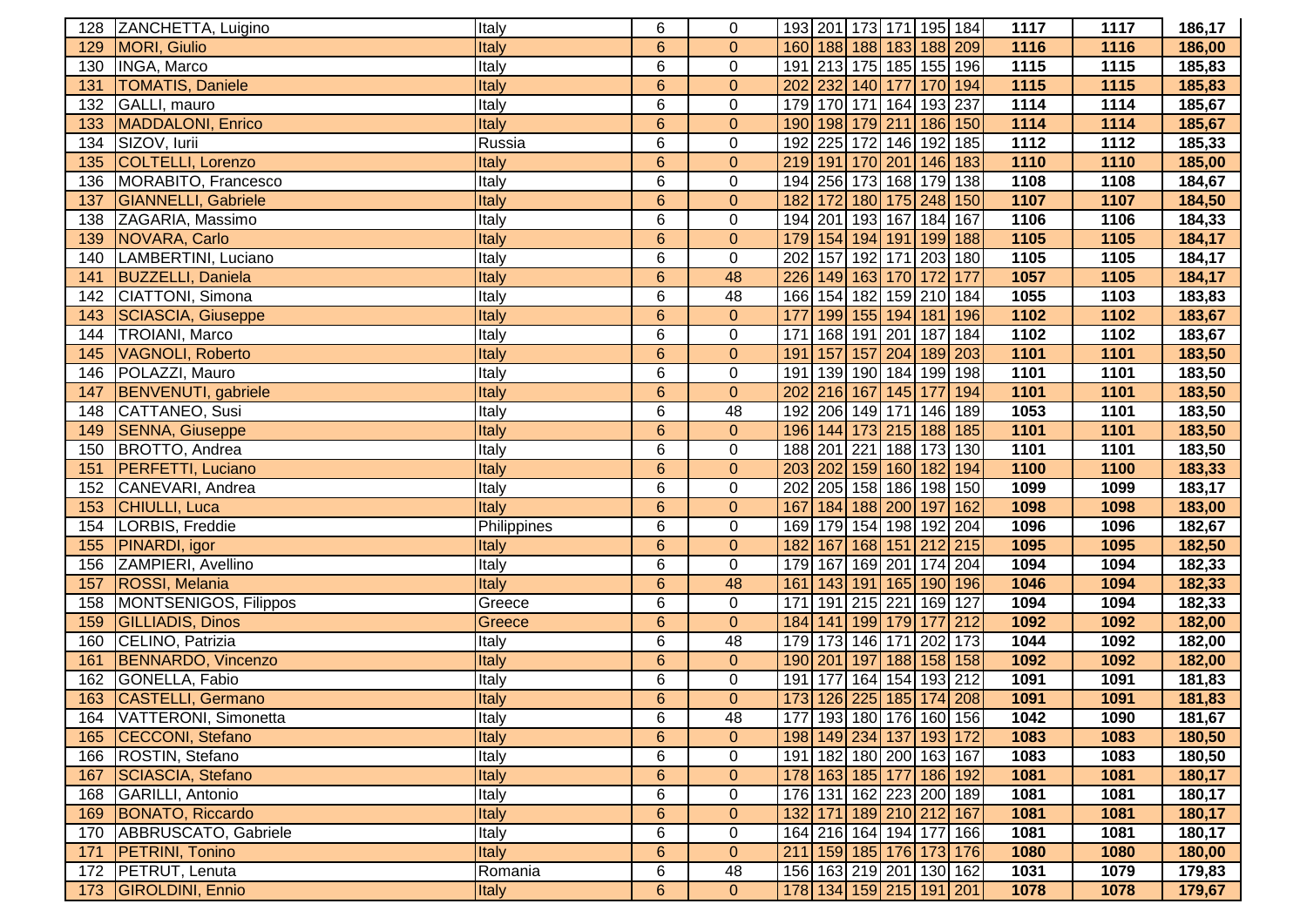| 174 | MOSCHINI, Oscar             | Italy        | 6               | 0                |     |  |                     | 199 183 190 162 156 188           |     | 1078 | 1078 | 179,67 |
|-----|-----------------------------|--------------|-----------------|------------------|-----|--|---------------------|-----------------------------------|-----|------|------|--------|
| 175 | SACCO, Giorgio              | Italy        | $6\phantom{1}6$ | $\overline{0}$   |     |  |                     | 234 159 181 187 162 153           |     | 1076 | 1076 | 179,33 |
| 176 | OLIVA, Armando              | Italy        | 6               | $\pmb{0}$        |     |  |                     | 197 169 215 188 169 138           |     | 1076 | 1076 | 179,33 |
| 177 | <b>FORMISANO, Raffaele</b>  | Italy        | $6\phantom{1}6$ | $\pmb{0}$        | 181 |  |                     | 204 167 148 189 186               |     | 1075 | 1075 | 179,17 |
| 178 | <b>TONELLI, Alessandro</b>  | Italy        | 6               | $\pmb{0}$        |     |  |                     | 140 114 202 233 164 221           |     | 1074 | 1074 | 179,00 |
| 179 | <b>FABBIETTI, Sergio</b>    | Italy        | $6\phantom{1}6$ | $\pmb{0}$        | 176 |  |                     | 175 212 156 169                   | 185 | 1073 | 1073 | 178,83 |
| 180 | <b>BERTOSSI, Nicola</b>     | Italy        | 6               | $\pmb{0}$        | 205 |  | 170 182 163 189     |                                   | 164 | 1073 | 1073 | 178,83 |
| 181 | <b>SALVADORI, Mirko</b>     | Italy        | 6               | $\mathbf{0}$     | 221 |  | 193 185 189 127     |                                   | 158 | 1073 | 1073 | 178,83 |
| 182 | <b>DE LUCA, Samuel</b>      | Italy        | 6               | $\mathbf 0$      | 181 |  |                     | 175 183 190 155 188               |     | 1072 | 1072 | 178,67 |
| 183 | CIRILLO, Riccardo           | Italy        | $6\phantom{1}6$ | $\overline{0}$   |     |  | 159 146 194 185 209 |                                   | 179 | 1072 | 1072 | 178,67 |
| 184 | CASAROTTO, Marco            | Italy        | 6               | $\mathbf 0$      | 161 |  | 159 188 190 192     |                                   | 181 | 1071 | 1071 | 178,50 |
| 185 | <b>GIANTIN, Alessio</b>     | Italy        | $6\phantom{1}$  | $\pmb{0}$        |     |  |                     | 184 162 207 151 203 164           |     | 1071 | 1071 | 178,50 |
| 186 | <b>ENZI, Diego</b>          | Italy        | 6               | $\mathbf 0$      |     |  |                     | 205 163 167 190 164 181           |     | 1070 | 1070 | 178,33 |
| 187 | MOZZONE, Alessandro         | Italy        | $6\phantom{1}6$ | $\overline{0}$   |     |  |                     | 200 161 149 164 239 155           |     | 1068 | 1068 | 178,00 |
| 188 | PIGNATARO, Emanuele         | Italy        | 6               | $\pmb{0}$        |     |  |                     | 202 160 155 159 175 215           |     | 1066 | 1066 | 177,67 |
| 189 | DI SISTO, Massimiliano      | Italy        | 6               | $\mathbf{0}$     |     |  | 155 206 192 216 149 |                                   | 148 | 1066 | 1066 | 177,67 |
| 190 | CICCONE, Generoso           | Italy        | 6               | $\boldsymbol{0}$ |     |  |                     | 175 145 158 203 204 180           |     | 1065 | 1065 | 177,50 |
| 191 | PILOTTI, Roberto            | Italy        | $6\phantom{1}6$ | $\mathbf{0}$     |     |  | 141 154 176 236 191 |                                   | 167 | 1065 | 1065 | 177,50 |
| 192 | <b>VERDERI, Luca</b>        | Italy        | 6               | $\pmb{0}$        | 179 |  | 177 231 159 167     |                                   | 151 | 1064 | 1064 | 177,33 |
| 193 | <b>FAVERO, Fabrizio</b>     | Italy        | $6\phantom{1}6$ | $\pmb{0}$        |     |  |                     | 153 212 150 194 145 208           |     | 1062 | 1062 | 177,00 |
| 194 | <b>D'ERCOLE, Roberto</b>    | Italy        | 6               | $\pmb{0}$        |     |  |                     | 164 187 179 159 172 201           |     | 1062 | 1062 | 177,00 |
| 195 | <b>FEDELI, Andrea</b>       | Italy        | $6\phantom{1}6$ | $\pmb{0}$        | 194 |  |                     | 166 121 235 154 192               |     | 1062 | 1062 | 177,00 |
| 196 | CODA, Massimo               | Italy        | 6               | $\mathsf 0$      | 169 |  |                     | 162 172 174 206                   | 179 | 1062 | 1062 | 177,00 |
| 197 | <b>FERRO, Mauro</b>         | Italy        | $6\phantom{1}6$ | $\mathbf{0}$     | 192 |  |                     | 166 176 198 184 146               |     | 1062 | 1062 | 177,00 |
| 198 | GUASTAVIGNA, Giorgio        | Italy        | 6               | $\pmb{0}$        |     |  | 148 212 210 183 177 |                                   | 132 | 1062 | 1062 | 177,00 |
| 199 | <b>VALLARIO, Giuseppe</b>   | Italy        | 6               | $\pmb{0}$        |     |  |                     | 188 151 121 183 214 204           |     | 1061 | 1061 | 176,83 |
| 200 | SANTAMARIA, Lara            | Italy        | 6               | 48               | 170 |  |                     | 185 170 154 180 154               |     | 1013 | 1061 | 176,83 |
| 201 | <b>STEFANI, Massimo</b>     | Italy        | $6\phantom{1}$  | $\overline{0}$   |     |  |                     | 194 178 198 157 191 143           |     | 1061 | 1061 | 176,83 |
| 202 | CHISCI, Moreno              | <b>Italy</b> | 6               | $\overline{0}$   |     |  |                     | 161 190 168 147 223 166           |     | 1055 | 1055 | 175,83 |
| 203 | GONZALEZ, Raul              | Spain        | 6               | $\overline{0}$   |     |  |                     | 180 187 187 160 155 184           |     | 1053 | 1053 | 175,50 |
| 204 | BALDO, Alessandro           | Italy        | 6               | $\pmb{0}$        |     |  |                     | 203 154 163 153 202 178           |     | 1053 | 1053 | 175,50 |
| 205 | <b>TISO, Maurizio</b>       | Italy        | $6\phantom{1}6$ | $\overline{0}$   |     |  |                     | 185 207 174 177 159 151           |     | 1053 | 1053 | 175,50 |
| 206 | SKUCIK, Maciej              | Poland       | 6               | $\pmb{0}$        |     |  |                     | 185 188 152 188 170 169           |     | 1052 | 1052 | 175,33 |
| 207 | RUSSO, Roberto              | Italy        | $6\phantom{1}6$ | $\overline{0}$   |     |  |                     | 190 143 226 175 178 139           |     | 1051 | 1051 | 175,17 |
| 208 | SCIALDONE, Giovanni         | Italy        | 6               | $\pmb{0}$        |     |  |                     | 212 201 159 152 168               | 158 | 1050 | 1050 | 175,00 |
| 209 | <b>STEFANELLI, Fabio</b>    | Italy        | $6\phantom{1}6$ | $\overline{0}$   |     |  |                     | 219 170 166 175 150 169           |     | 1049 | 1049 | 174,83 |
| 210 | LOSI, Massimo               | litaly       | 6               | 0                |     |  |                     | 174 178 155 205 171 166           |     | 1049 | 1049 | 174,83 |
| 211 | DI MARCANTONIO, Giammarco   | Italy        | $6\phantom{1}6$ | $\overline{0}$   |     |  |                     | 173 134 187 182 167 205           |     | 1048 | 1048 | 174,67 |
| 212 | AMBROSI, Giuliano           | Italy        | 6               | 0                |     |  |                     | 158 172 159 213 204 142           |     | 1048 | 1048 | 174,67 |
| 213 | DAL MONTE, Carlo            | Italy        | 6               | $\mathbf{0}$     |     |  |                     | 135 181 179 124 201 225           |     | 1045 | 1045 | 174,17 |
| 214 | ZORZAN, Pietro              | Italy        | 6               | 0                |     |  |                     | 175 184 184 154 163 185           |     | 1045 | 1045 | 174,17 |
|     | 215 BARAVAGLIO, Bruno       | Italy        | 6               | $\overline{0}$   |     |  |                     | 204 150 152 160 165 211           |     | 1042 | 1042 | 173,67 |
|     | 216   MERCADANTE, Guglielmo | Italy        | 6               | 0                |     |  |                     | 170 159 191 206 179 137           |     | 1042 | 1042 | 173,67 |
|     | 217 <b>IEVA, CHRISTIAN</b>  | Italy        | 6               | $\mathbf{0}$     |     |  |                     | 185 217 159 170 141 169           |     | 1041 | 1041 | 173,50 |
|     | 218   FRANCHINI, Roberto    | Italy        | 6               | 0                |     |  |                     | 201   169   168   167   181   155 |     | 1041 | 1041 | 173,50 |
|     | 219 CECCHERINI, Danny       | Italy        | $6\phantom{1}$  | $\overline{0}$   |     |  |                     | 158 184 180 148 186 183           |     | 1039 | 1039 | 173,17 |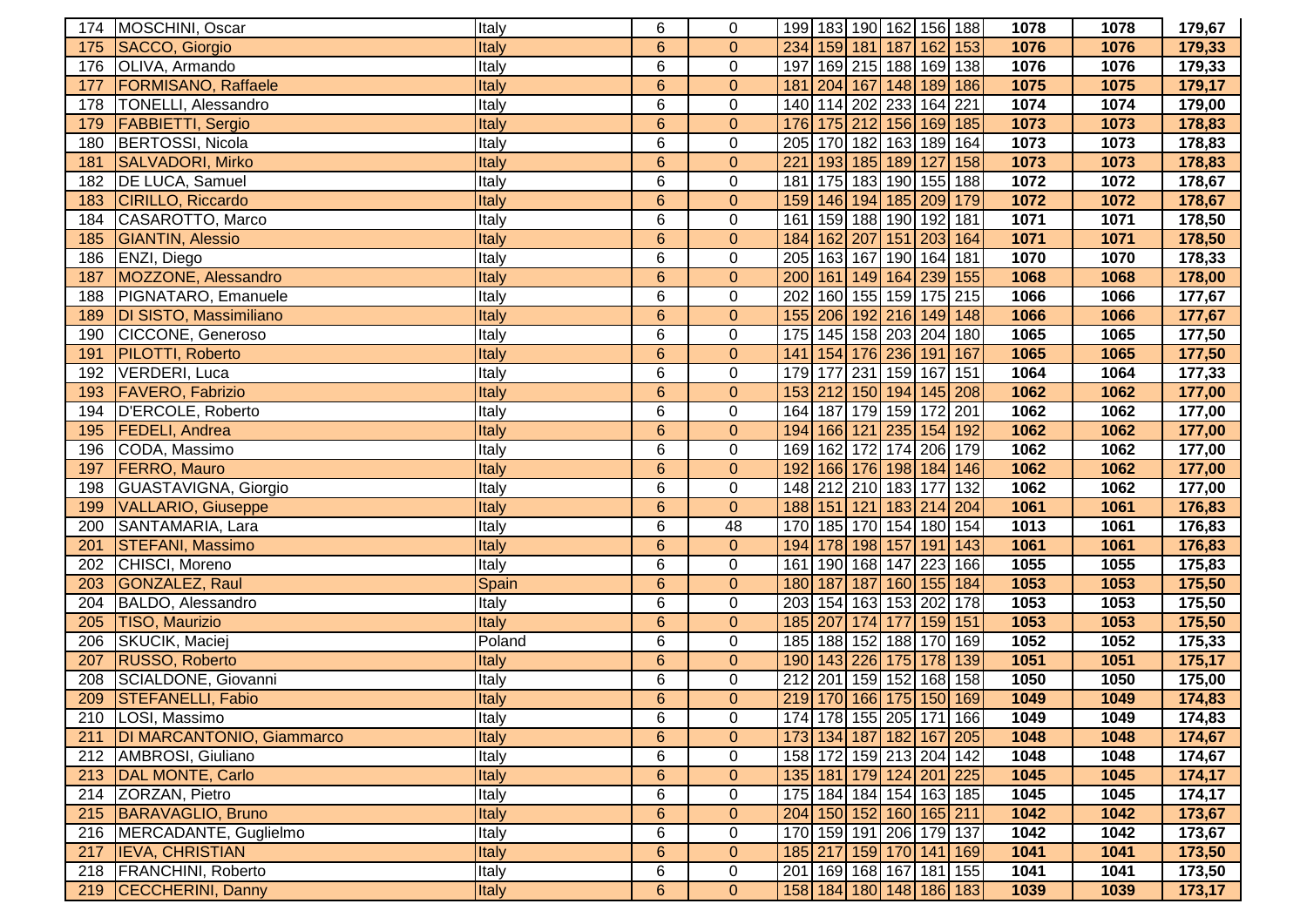| 220 | GIOVANNELLI, Maurizio        | Italy        | 6               | 0              |     |  | 163 183 176 185 158 174     |     | 1039 | 1039 | 173,17 |
|-----|------------------------------|--------------|-----------------|----------------|-----|--|-----------------------------|-----|------|------|--------|
| 221 | MASETTI, loris               | Italy        | 6               | $\overline{0}$ |     |  | 166 177 173 189 155 178     |     | 1038 | 1038 | 173,00 |
| 222 | GIOVANNINI, Gianmaria        | Italy        | 6               | $\mathbf 0$    |     |  | 135 157 182 156 204 200     |     | 1034 | 1034 | 172,33 |
| 223 | <b>GAMBETTA, Giorgio</b>     | Italy        | $6\phantom{1}6$ | $\mathbf{0}$   |     |  | 163 195 129 161 198 188     |     | 1034 | 1034 | 172,33 |
| 224 | GUIDI, Andrea                | Italy        | $6\phantom{1}6$ | $\mathbf 0$    |     |  | 144 194 168 155 188 184     |     | 1033 | 1033 | 172,17 |
| 225 | SCHIAVO, Luciano             | Italy        | 6               | $\mathbf{0}$   | 167 |  | 187 188 188 186             | 115 | 1031 | 1031 | 171,83 |
| 226 | ZUCCONI, Claudio             | Italy        | 6               | $\mathbf 0$    | 146 |  | 199 170 174 155             | 186 | 1030 | 1030 | 171,67 |
| 227 | COGGIOLA, Paolo              | Italy        | 6               | $\mathbf{0}$   | 152 |  | 171 139 190 188             | 189 | 1029 | 1029 | 171,50 |
| 228 | MORIZIO, Maurizio            | Italy        | 6               | $\mathbf 0$    | 153 |  | 157 189 175 179             | 175 | 1028 | 1028 | 171,33 |
| 229 | <b>RINDI</b> , Stefano       | Italy        | 6               | $\overline{0}$ |     |  | 176 164 178 168 172         | 169 | 1027 | 1027 | 171,17 |
| 230 | MAGGI, ANGELO                | Italy        | 6               | 0              |     |  | 138 210 168 159 129         | 222 | 1026 | 1026 | 171,00 |
| 231 | <b>BINI, Gianluca</b>        | Italy        | 6               | $\overline{0}$ |     |  | 209 153 158 188 134 184     |     | 1026 | 1026 | 171,00 |
| 232 | MASI, Sandro                 | Italy        | 6               | $\mathbf 0$    |     |  | 171 210 129 163 160 192     |     | 1025 | 1025 | 170,83 |
| 233 | <b>FABBRI, Dino</b>          | Italy        | 6               | $\overline{0}$ |     |  | 158 167 153 160 212         | 175 | 1025 | 1025 | 170,83 |
| 234 | MONTESI, Enrico              | Italy        | 6               | $\mathbf 0$    |     |  | 139 170 179 189 170 176     |     | 1023 | 1023 | 170,50 |
| 235 | <b>TOSIN, Marco</b>          | Italy        | 6               | $\overline{0}$ |     |  | 189 201 133 214 139         | 146 | 1022 | 1022 | 170,33 |
| 236 | PINI, Fabrizio               | Italy        | 6               | $\mathsf 0$    |     |  | 147 180 165 158 182 189     |     | 1021 | 1021 | 170,17 |
| 237 | AQUILA, Gaetano              | Italy        | 6               | $\mathbf{0}$   |     |  | 158 148 195 171 178         | 170 | 1020 | 1020 | 170,00 |
| 238 | TESTI, Fabio                 | Italy        | 6               | $\mathbf 0$    |     |  | 213 142 180 183 168         | 134 | 1020 | 1020 | 170,00 |
| 239 | LOFFREDO, Silvio             | Italy        | $6\phantom{1}6$ | $\mathbf 0$    | 161 |  | 156 188 180 137             | 194 | 1016 | 1016 | 169,33 |
| 240 | BRUSSOLO, Mirco              | Italy        | $6\phantom{1}6$ | $\mathsf 0$    | 122 |  | 150 173 159 197 214         |     | 1015 | 1015 | 169,17 |
| 241 | <b>PENNACCHI, Ferdinando</b> | Italy        | 6               | $\mathbf{0}$   | 179 |  | 188 159 190 168 130         |     | 1014 | 1014 | 169,00 |
| 242 | NASTRI, Amedeo               | Italy        | 6               | $\mathbf 0$    | 132 |  | 191 235 132 183 138         |     | 1011 | 1011 | 168,50 |
| 243 | <b>BOTTARO, Paolo</b>        | Italy        | 6               | $\mathbf{0}$   |     |  | 155 176 175 148 195         | 158 | 1007 | 1007 | 167,83 |
| 244 | PUCA, Massimo                | Italy        | 6               | $\overline{0}$ |     |  | 159 150 184 170 139 201     |     | 1003 | 1003 | 167,17 |
| 245 | <b>CININI</b> , Davide       | Italy        | 6               | $\mathbf{0}$   | 167 |  | 140 112 183 176 224         |     | 1002 | 1002 | 167,00 |
| 246 | GIUSTI, Giuseppe             | Italy        | 6               | $\mathbf 0$    |     |  | 180 179 172 167 150 154     |     | 1002 | 1002 | 167,00 |
| 247 | <b>BONILAURI, Luca</b>       | Italy        | 6               | $\overline{0}$ |     |  | 183 149 200 146 168 153     |     | 999  | 999  | 166,50 |
| 248 | <b>VALENTINI, Stefania</b>   | <b>Italy</b> | 6               | 48             |     |  | 139 143 144 203 175 147     |     | 951  | 999  | 166,50 |
| 249 | SABATELLI, Idania            | Italy        | $6\phantom{1}6$ | 48             |     |  | 157 138 137 164 210 144     |     | 950  | 998  | 166,33 |
| 250 | COPPINI, Lapo                | Italy        | 6               | $\mathbf 0$    |     |  | 160 179 144 219 158 136     |     | 996  | 996  | 166,00 |
| 251 | GALLETTI, Gino               | Italy        | 6               | $\overline{0}$ |     |  | 205 146 120 172 176         | 176 | 995  | 995  | 165,83 |
| 252 | <b>DI DIO, Giuseppina</b>    | Italy        | 6               | 48             |     |  | 193 183 144 126 137         | 164 | 947  | 995  | 165,83 |
| 253 | <b>CERLINI</b> , Thomas      | Italy        | 6               | $\overline{0}$ |     |  | 201   151   136   154   177 | 172 | 991  | 991  | 165,17 |
| 254 | CORTI, Alberto               | Italy        | 6               | $\mathsf 0$    | 192 |  | 175 162 169 147             | 145 | 990  | 990  | 165,00 |
| 255 | <b>BREDA, Liano</b>          | Italy        | 6               | $\overline{0}$ |     |  | 174 106 176 190 206         | 137 | 989  | 989  | 164,83 |
|     | 256 FORTUNA, Tiziano         | litaly       | 6               | 0              |     |  | 158 152 191 167 149 171     |     | 988  | 988  | 164,67 |
|     | 257   PUPILLI, Francesco     | Italy        | $6\phantom{1}6$ | $\overline{0}$ |     |  | 142 194 156 189 147 160     |     | 988  | 988  | 164,67 |
|     | 258   AURELI, Alfonso        | Italy        | 6               | $\mathbf 0$    |     |  | 183 147 140 131 171 215     |     | 987  | 987  | 164,50 |
|     | 259   BRETTI, Maurizio       | Italy        | 6               | $\overline{0}$ |     |  | 170 153 163 156 155 190     |     | 987  | 987  | 164,50 |
|     | 260   MOLA DE ROSA, Cosimo   | Italy        | 6               | $\mathbf 0$    |     |  | 182 167 149 151 169         | 167 | 985  | 985  | 164,17 |
| 261 | COLOMBAIONI, Davide          | Italy        | 6               | $\overline{0}$ |     |  | 136 168 158 179 191         | 153 | 985  | 985  | 164,17 |
|     | 262   SERNISSI, Davide       | Italy        | 6               | $\mathbf 0$    |     |  | 137 152 169 193 168 162     |     | 981  | 981  | 163,50 |
|     | 263 CIAMPOLINI, Fabrizia     | Italy        | 6               | 48             |     |  | 136 202 133 145 188 129     |     | 933  | 981  | 163,50 |
|     | 264   DI LUCA, Luca Vincenzo | Italy        | 6               | $\mathbf 0$    |     |  | 134 176 190 175 174 129     |     | 978  | 978  | 163,00 |
|     | 265 FRAIOLI, Luca            | <b>Italy</b> | $6\phantom{1}$  | $\mathbf{0}$   |     |  | 130 144 190 181 166 165     |     | 976  | 976  | 162,67 |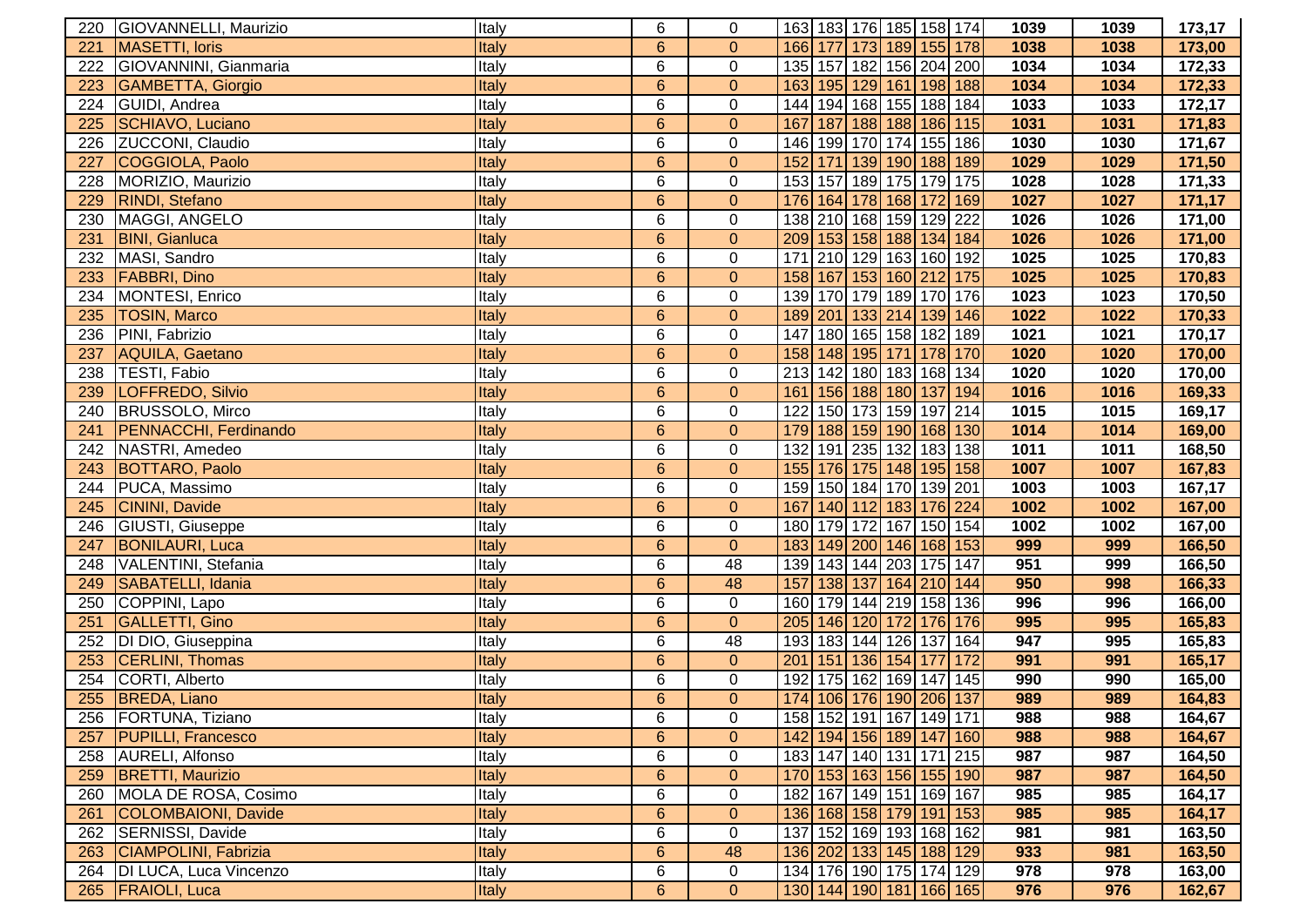| 266 | PASCARELLA, Emilio            | Italy          | 6              | 0                |     |  | 138 222 127 135 202 146           |     | 970 | 970 | 161,67 |
|-----|-------------------------------|----------------|----------------|------------------|-----|--|-----------------------------------|-----|-----|-----|--------|
| 267 | PERNA, Mariano                | Italy          | $6\phantom{1}$ | $\overline{0}$   |     |  | 167 188 147 160 140 167           |     | 969 | 969 | 161,50 |
| 268 | ROSSI, Remo                   | Italy          | 6              | $\pmb{0}$        |     |  | 154 153 174 169 162 155           |     | 967 | 967 | 161,17 |
| 269 | <b>FIGUEROA, M. Rafaelita</b> | Philippines    | $6\phantom{1}$ | 48               |     |  | 141   150   171   178   140   137 |     | 917 | 965 | 160,83 |
| 270 | LICALSI, Annibale             | Italy          | 6              | $\pmb{0}$        |     |  | 177 174 157 137 169               | 148 | 962 | 962 | 160,33 |
| 271 | <b>GENTILE, Carlo</b>         | Italy          | 6              | $\mathbf{0}$     |     |  | 170 134 147 180 164 166           |     | 961 | 961 | 160,17 |
| 272 | DURANTE, Fabio                | Italy          | 6              | $\overline{0}$   |     |  | 177 176 129 166 164 148           |     | 960 | 960 | 160,00 |
| 273 | <b>BONIFACIO, Gerardo</b>     | Italy          | $6\phantom{1}$ | $\overline{0}$   |     |  | 132 126 225 163 156 157           |     | 959 | 959 | 159,83 |
| 274 | PASTORI, Roberto              | Italy          | 6              | $\mathbf 0$      |     |  | 178 158 151 152 192               | 128 | 959 | 959 | 159,83 |
| 275 | <b>WEGENAST, Robert</b>       | <b>Austria</b> | 6              | $\pmb{0}$        |     |  | 144 168 156 134 161 194           |     | 957 | 957 | 159,50 |
| 276 | LEONE, Francesco              | Italy          | 6              | $\mathbf 0$      |     |  | 145 141 193 189 142               | 142 | 952 | 952 | 158,67 |
| 277 | <b>PUPILLI, Emanuele</b>      | Italy          | $6\phantom{1}$ | $\mathbf{0}$     |     |  | 161 175 158 179 161 114           |     | 948 | 948 | 158,00 |
| 278 | ROMANO, Fabio                 | Italy          | 6              | $\pmb{0}$        |     |  | 141   137   206   175   120   168 |     | 947 | 947 | 157,83 |
| 279 | <b>MASTROBERTI, Gioele</b>    | Italy          | 6              | $\mathbf{0}$     |     |  | 154 139 176 136 188 154           |     | 947 | 947 | 157,83 |
| 280 | CERONI, Massimo               | Italy          | 6              | $\pmb{0}$        |     |  | 134 156 173 146 174 161           |     | 944 | 944 | 157,33 |
| 281 | MORELLI, Moreno               | Italy          | $6\phantom{1}$ | $\overline{0}$   |     |  | 169 145 135 151 175 157           |     | 932 | 932 | 155,33 |
| 282 | D'ANTUONO, Concetta           | Italy          | 6              | 48               |     |  | 140 173 153 138 138 140           |     | 882 | 930 | 155,00 |
| 283 | <b>BARTOLACELLI, Simone</b>   | Italy          | $6\phantom{1}$ | $\overline{0}$   |     |  | 116 152 192 132 186 151           |     | 929 | 929 | 154,83 |
| 284 | <b>BUGGIANI, Sabrina</b>      | Italy          | 6              | 48               |     |  | 165 133 147 121 168 147           |     | 881 | 929 | 154,83 |
| 285 | <b>FAGGION, Massimiliano</b>  | Italy          | 6              | $\boldsymbol{0}$ |     |  | 123 166 161 157 159 150           |     | 916 | 916 | 152,67 |
| 286 | Caliccia, Gianluca            | Italy          | 6              | $\mathbf 0$      |     |  | 160 171 130 161 139 154           |     | 915 | 915 | 152,50 |
| 287 | <b>WU, Paolo</b>              | Italy          | $6\phantom{1}$ | $\overline{0}$   |     |  | 163 125 131 163 163 147           |     | 892 | 892 | 148,67 |
| 288 | ZANARDI, Franco               | Italy          | 6              | $\pmb{0}$        |     |  | 109 154 131 139 158 196           |     | 887 | 887 | 147,83 |
| 289 | ZAVARISE, Paolo               | Italy          | $6\phantom{1}$ | $\overline{0}$   |     |  | 154 139 135 160 126 167           |     | 881 | 881 | 146,83 |
| 290 | NARDELLI, Stefano             | Italy          | 6              | $\pmb{0}$        |     |  | 150 161 157 151 130 129           |     | 878 | 878 | 146,33 |
| 291 | SIMONCINI, Riccardo           | Italy          | $\overline{6}$ | $\overline{0}$   |     |  | 144 141 125 140 166 161           |     | 877 | 877 | 146,17 |
| 292 | ZUCCHEDDU, Maurizio           | Italy          | 6              | $\pmb{0}$        | 176 |  | 142 156 130 100 165               |     | 869 | 869 | 144,83 |
| 293 | <b>VOLPI, Mauro</b>           | Italy          | 6              | $\overline{0}$   | 165 |  | 135 166 163 120 118               |     | 867 | 867 | 144,50 |
| 294 | Albani, Simone                | Italy          | $\overline{6}$ | $\overline{0}$   |     |  | 135 135 153 162 113 153           |     | 851 | 851 | 141,83 |
| 295 | RECCHIA, Graziano             | Italy          | 6              | $\boldsymbol{0}$ | 114 |  | 125 154 132 136 167               |     | 828 | 828 | 138,00 |
| 296 | <b>TARGIONI, Elia</b>         | Italy          | 6              | $\mathbf 0$      | 151 |  | 99 116 120 106 152                |     | 744 | 744 | 124,00 |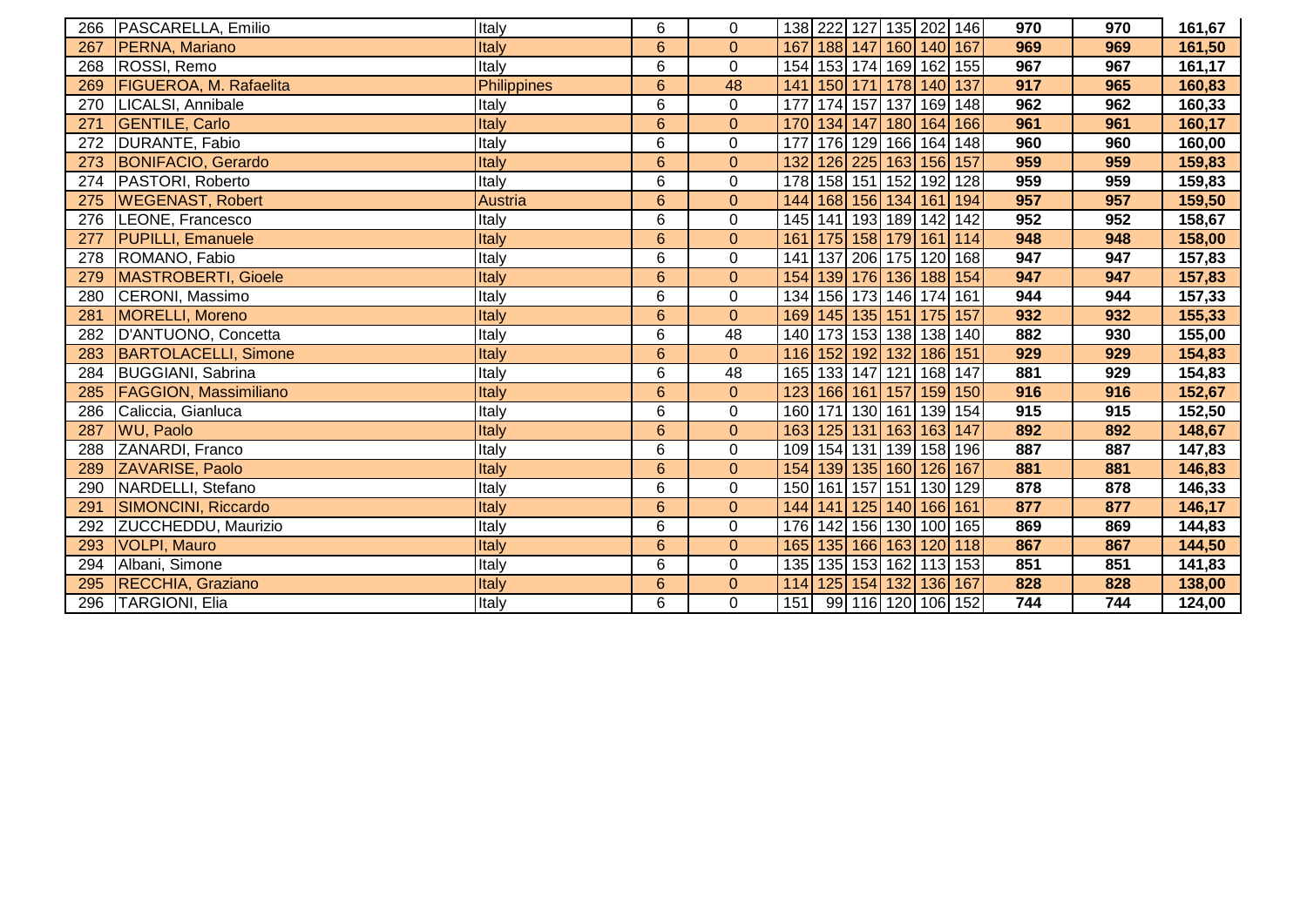











| <b>SEED</b>    |                              | <b>COUNTRY</b> |                      | <b>GAME HANDICAP</b> |                  |                  |                         | <b>GAME</b> |                |                |                  | <b>TOTAL</b>            |        |
|----------------|------------------------------|----------------|----------------------|----------------------|------------------|------------------|-------------------------|-------------|----------------|----------------|------------------|-------------------------|--------|
|                | <b>PLAYER NAME</b>           |                |                      |                      |                  | $\overline{2}$   | $\overline{\mathbf{3}}$ | 4           | 5              | 6              |                  | <b>SCRATCH HANDICAP</b> | AVG.   |
|                | <b>TOMAS, Cheska</b>         | Netherlands    |                      | 8                    | 213              | $\overline{0}$   | $\mathbf{0}$            | $\Omega$    | $\overline{0}$ | 0              | $\overline{213}$ | 221                     | 221,00 |
| $\overline{2}$ | LUND, Bettina                | Denmark        | 1                    | 8                    | 211              | $\overline{0}$   | $\overline{0}$          | $\Omega$    | $\overline{0}$ | $\overline{O}$ | $\overline{211}$ | 219                     | 219,00 |
| 3              | <b>FRASCATI, Giuseppe</b>    | Italy          | 1                    | $\overline{0}$       | 207              | $\overline{0}$   | $\Omega$                | $\Omega$    | οI             | 0              | 207              | 207                     | 207,00 |
| $\overline{4}$ | MOL, Roel                    | Netherlands    | 1                    | $\mathbf 0$          | $\overline{203}$ | $\overline{0}$   | $\overline{0}$          | $\Omega$    | $\overline{0}$ | $\overline{0}$ | $\overline{203}$ | 203                     | 203,00 |
| 5              | <b>GALEONE, Nicola</b>       | Italy          | $\overline{1}$       | $\overline{0}$       | 196              | $\mathbf{0}$     | $\Omega$                |             | $\Omega$       | $\overline{0}$ | 196              | 196                     | 196,00 |
| 6              | ENDRIZZI, Massimo            | Italy          | 1                    | $\mathbf 0$          | 190              | $\mathbf 0$      | $\overline{0}$          | $\Omega$    | $\overline{0}$ | $\overline{O}$ | 190              | 190                     | 190,00 |
|                | <b>MARCHIORI, Giovanni</b>   | Italy          | $\overline{1}$       | $\mathbf{0}$         | 188              | $\overline{0}$   | $\overline{0}$          |             | $\overline{0}$ | $\overline{0}$ | 188              | 188                     | 188,00 |
| 8              | <b>MUSCAT, Mark</b>          | Malta          | 1                    | $\mathbf 0$          | 188              | $\mathbf 0$      | $\overline{0}$          | $\Omega$    | οI             | $\mathbf 0$    | 188              | 188                     | 188,00 |
| 9              | <b>TOSIN, Marco</b>          | Italy          | $\overline{1}$       | $\mathbf 0$          | 187              | $\overline{0}$   | $\Omega$                | $\Omega$    | $\Omega$       | $\overline{0}$ | 187              | 187                     | 187,00 |
| 10             | PALESTRE, alfonso            | Italy          | 1                    | $\mathbf 0$          | 184              | $\overline{0}$   | $\overline{0}$          | $\Omega$    | 0l             | $\overline{0}$ | 184              | 184                     | 184,00 |
| 11             | <b>WARNAKULASURIYA, Raje</b> | Italy          | 1                    | $\overline{0}$       | 183              | $\overline{0}$   | $\overline{0}$          | $\Omega$    | $\Omega$       | $\overline{O}$ | 183              | 183                     | 183,00 |
| 12             | <b>BORG, Salvino</b>         | Malta          | 1                    | $\mathbf 0$          | 180              | $\overline{0}$   | $\overline{0}$          | $\Omega$    | οI             | $\overline{O}$ | 180              | 180                     | 180,00 |
| 13             | <b>SKUCIK, Maciej</b>        | Poland         | 1                    | $\overline{0}$       | 179              | $\mathbf 0$      | $\Omega$                | $\Omega$    | $\Omega$       | $\overline{O}$ | 179              | 179                     | 179,00 |
| 14             | GIANNELLI, Gabriele          | Italy          | 1                    | $\mathbf 0$          | 178              | $\mathbf 0$      | $\Omega$                |             | ٥l             | $\overline{O}$ | 178              | 178                     | 178,00 |
| 15             | <b>MORRA, Alessandra</b>     | Italy          | 1                    | $\boldsymbol{8}$     | 170              | $\overline{0}$   | $\overline{0}$          | $\Omega$    | $\overline{0}$ | $\overline{O}$ | 170              | 178                     | 178,00 |
| 16             | HILFERINK, Ramon             | Netherlands    | 1                    | $\pmb{0}$            | 175              | $\mathbf 0$      | $\Omega$                | $\Omega$    | $\Omega$       | $\overline{0}$ | 175              | 175                     | 175,00 |
| 17             | <b>SULLIVAN, Neil</b>        | <b>Malta</b>   | 1                    | $\mathbf{0}$         | 174              | $\overline{0}$   | $\overline{0}$          |             | $\overline{0}$ | $\overline{0}$ | 174              | 174                     | 174,00 |
| 18             | LUNDEN, Roosa                | Finland        | 1                    | 8                    | 165              | $\mathbf 0$      | $\overline{0}$          |             | οI             | $\overline{0}$ | 165              | $\overline{173}$        | 173,00 |
| 19             | <b>OLESINSKI, Krzysztof</b>  | Poland         | $\overline{ }$       | $\overline{0}$       | 171              | $\overline{0}$   | $\overline{0}$          | $\Omega$    | $\Omega$       | $\overline{O}$ | 171              | 171                     | 171,00 |
| 20             | TELLESCHI, Riccardo          | Italy          | 1                    | $\mathbf 0$          | 169              | $\mathbf 0$      | $\Omega$                |             | $\Omega$       | $\overline{0}$ | 169              | 169                     | 169,00 |
| 21             | PILOTTI, Roberto             | Italy          | 1                    | $\overline{0}$       | 168              | $\overline{0}$   | $\Omega$                |             | $\Omega$       | $\overline{0}$ | 168              | 168                     | 168,00 |
| 22             | ZANCHETTA, Luigino           | Italy          | 1                    | $\mathbf 0$          | 163              | $\mathbf 0$      | $\overline{0}$          |             | $\overline{0}$ | $\mathbf 0$    | 163              | 163                     | 163,00 |
| 23             | <b>SLOAN, Christopher</b>    | Ireland        | 1                    | $\overline{0}$       | 160              | $\overline{0}$   | $\overline{0}$          | $\Omega$    | $\overline{0}$ | $\overline{0}$ | 160              | 160                     | 160,00 |
| 24             | GILLIADIS, Dinos             | Greece         | 1                    | $\mathbf 0$          | 157              | $\overline{0}$   | 0                       |             | $\overline{0}$ | $\overline{0}$ | 157              | 157                     | 157,00 |
| 25             | <b>WEGENAST, Robert</b>      | <b>Austria</b> | 1                    | $\overline{0}$       | 156              | $\overline{0}$   | $\Omega$                | $\Omega$    | $\overline{0}$ | $\overline{0}$ | 156              | 156                     | 156,00 |
| 26             | CICCONE, Generoso            | Italy          | 1                    | $\mathbf 0$          | 153              | $\mathbf 0$      | $\mathbf 0$             | $\Omega$    | $\overline{0}$ | $\overline{O}$ | 153              | $\overline{153}$        | 153,00 |
| 27             | <b>AQUILA, Gaetano</b>       | Italy          | $\blacktriangleleft$ | $\mathbf{0}$         | 150              | $\Omega$         | $\Omega$                | $\Omega$    | $\Omega$       | $\overline{0}$ | 150              | 150                     | 150,00 |
| 28             | HOEDL, Edwin                 | Austria        | 1                    | $\mathbf 0$          | 138              | $\overline{0}$   | $\mathbf 0$             | $\Omega$    | $\overline{0}$ | $\overline{O}$ | 138              | 138                     | 138,00 |
| 29             | <b>PUPILLI, Emanuele</b>     | Italy          | $\overline{1}$       | $\overline{0}$       | 138              | $\overline{0}$   | $\Omega$                | $\Omega$    | $\overline{0}$ | $\overline{0}$ | 138              | 138                     | 138,00 |
| 30             | GIOVANNELLI, Maurizio        | Italy          | 1                    | $\mathbf 0$          | 129              | $\boldsymbol{0}$ | 0                       | $\Omega$    | $\overline{0}$ | $\overline{O}$ | 129              | 129                     | 129,00 |
| 31             | <b>KESKIRUOKANEN, Markus</b> | Finland        | $\blacktriangleleft$ | $\overline{0}$       | 120              | $\overline{0}$   | $\overline{0}$          | 0           | 0              | 0 <sup>l</sup> | 120              | 120                     | 120,00 |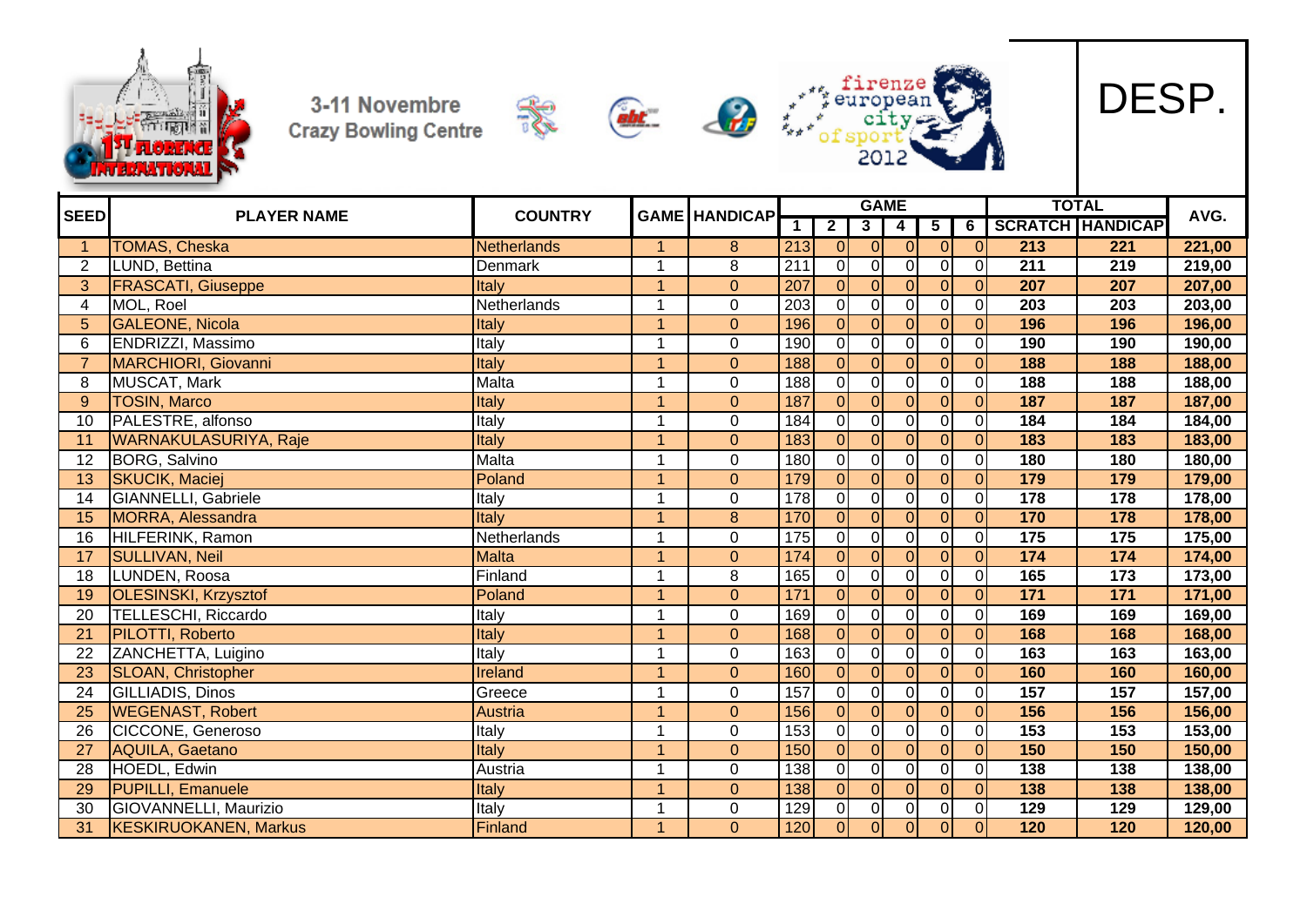





家



ofs



| <b>SEED</b> | <b>PLAYER NAME</b>        | <b>COUNTRY</b> |                | <b>GAME HANDICAP</b> |    |              | <b>GAME</b>           |   |              | TOTAL                   | AVG.   |
|-------------|---------------------------|----------------|----------------|----------------------|----|--------------|-----------------------|---|--------------|-------------------------|--------|
|             |                           |                |                |                      |    | $\mathbf{2}$ | 3                     | 4 |              | <b>SCRATCH HANDICAP</b> |        |
|             | <b>ANDERSSON, Ida</b>     | <b>Sweden</b>  | 4              | 32                   |    |              | 192 234 210 218       |   | 854          | 886                     | 221,50 |
| 2           | LUND, Bettina             | Denmark        | 4              | 32                   |    |              | 217 192 177 224       |   | 810          | 842                     | 210,50 |
|             | LINDEROTH, Josefine       | <b>Sweden</b>  | 4              | 32                   |    |              | 223 188 194 192       |   | 797          | 829                     | 207,25 |
| 4           | GYKIS, Vytautas           | Lithuania      | 4              | 0                    |    |              | 216 214 227 165       |   | 822          | 822                     | 205,50 |
| 5           | RADI, Tommaso             | Italy          | 4              | $\overline{0}$       |    |              | 186 198 212 217       |   | 813          | 813                     | 203,25 |
| 6           | CELLI, Maurizio           | Italy          | 4              | 0                    |    |              | 227 214 188 180       |   | 809          | 809                     | 202,25 |
|             | TOMAS, Cheska             | Netherlands    | 4              | 32                   |    |              | 152 221 188 203       |   | 764          | 796                     | 199,00 |
| 8           | STOTT, Paul               | Ireland        | 4              | 0                    |    |              | 236 185 214 160       |   | 795          | 795                     | 198,75 |
| 9           | PACHERA, Graziano         | <b>Italy</b>   | 4              | $\overline{0}$       |    |              | 178 196 217 191       |   | 782          | 782                     | 195,50 |
| 10          | VARCHETTA, Gennaro        | Italy          | 4              | 0                    |    |              | 190 223 184 179       |   | 776          | 776                     | 194,00 |
| 11          | MOL, Roel                 | Netherlands    | 4              | $\overline{0}$       |    |              | 211 197 173 181       |   | 762          | 762                     | 190,50 |
| 12          | MAGNI, Giorgio            | Italy          | 4              | 0                    |    |              | 216 189 174 176       |   | 755          | 755                     | 188,75 |
| 13          | COPPOLA, Gianpiero        | <b>Italy</b>   | 4              | $\overline{0}$       |    |              | 191 156 193 191       |   | 731          | 731                     | 182,75 |
| 14          | RANIERI, Simone           | Italy          | 4              | 0                    |    |              | 184 201 171 169       |   | 725          | 725                     | 181,25 |
| 15          | <b>BORTOLON, Renato</b>   | Italy          | $\overline{4}$ | $\overline{0}$       |    |              | 200 159 204 157       |   | 720          | 720                     | 180,00 |
| 16          | <b>WIEKERAAD, Bianca</b>  | Netherlands    | 4              | 32                   |    |              | 202 172 142 169       |   | 685          | 717                     | 179,25 |
| 17          | <b>IEVA, CARLO</b>        | <b>Italy</b>   | 4              | $\mathbf{0}$         |    |              | 201   174   159   181 |   | 715          | 715                     | 178,75 |
| 18          | <b>FRASCATI, Giuseppe</b> | Italy          | 4              | 0                    |    |              | 130 176 176 147       |   | 629          | 629                     | 157,25 |
| 19          | DELL'AMICO, Massimo       | <b>Italy</b>   | 4              | $\overline{0}$       | 01 | $\Omega$     |                       |   | $\mathbf{0}$ | $\mathbf{0}$            | 0,00   |
| 20          | ODDI, Stefano             | Italy          | 4              | 0                    | 01 | 0            | οI                    |   | $\mathbf 0$  | 0                       | 0,00   |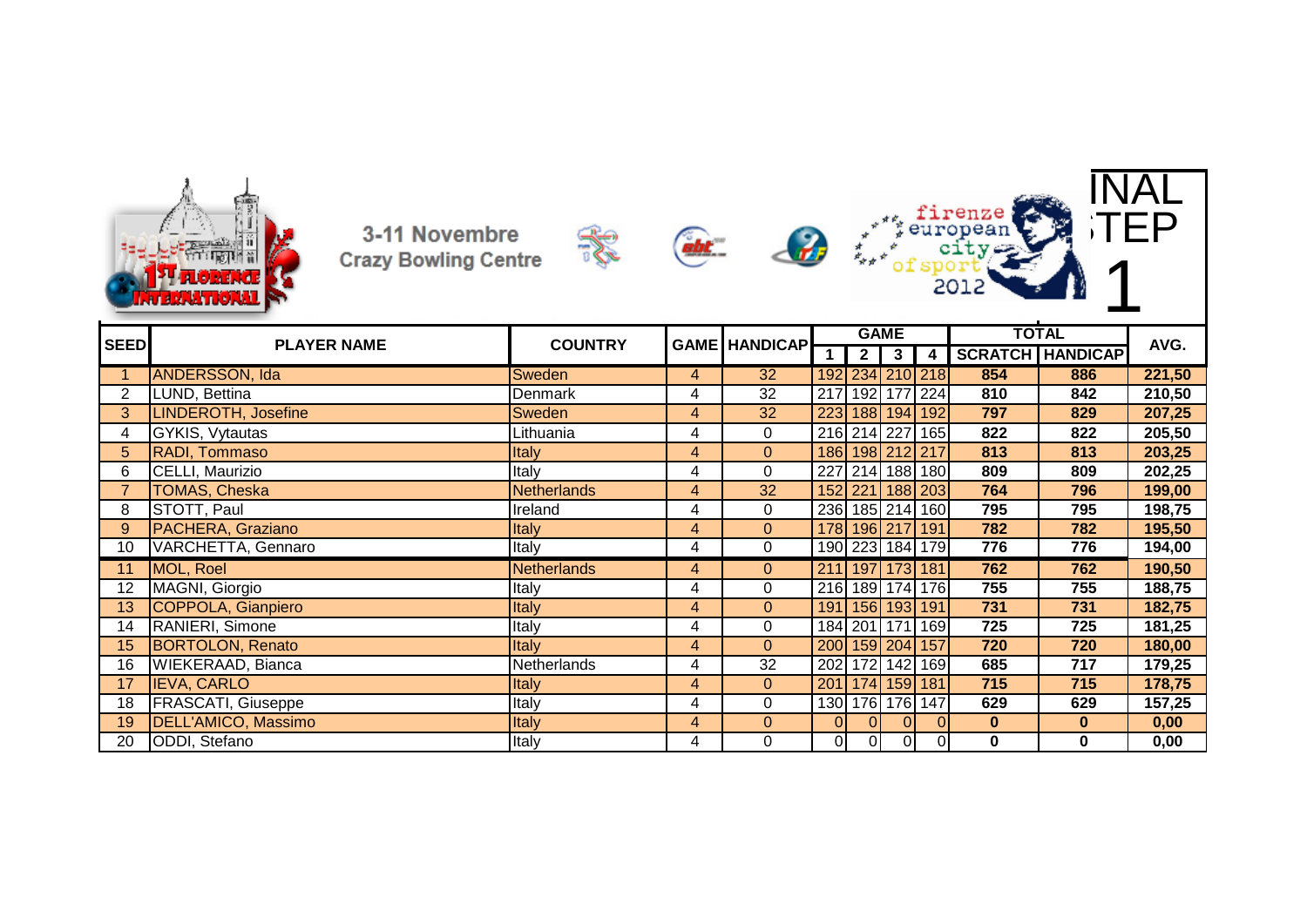











| <b>SEED</b>           | <b>PLAYER NAME</b>          | <b>COUNTRY</b>        | <b>GAME HANDICAP</b>    |                |                  |                | <b>GAME</b>     |     |     | <b>TOTAL</b>            | AVG.   |
|-----------------------|-----------------------------|-----------------------|-------------------------|----------------|------------------|----------------|-----------------|-----|-----|-------------------------|--------|
|                       |                             |                       |                         |                |                  | 2 <sub>1</sub> | $\mathbf{3}$    | 4   |     | <b>SCRATCH HANDICAP</b> |        |
|                       | <b>ANDREASON, Timothy</b>   | <b>Sweden</b>         | $\overline{4}$          | $\overline{0}$ |                  |                | 229 233 207 232 |     | 901 | 901                     | 225,25 |
| $\mathbf{2}^{\prime}$ | LIND, Tomas                 | Sweden                | 4                       | 0              |                  |                | 174 208 245 246 |     | 873 | 873                     | 218,25 |
| 3                     | RADI, Tommaso               | Italy                 | 4                       | $\overline{0}$ |                  |                | 193 199 247 228 |     | 867 | 867                     | 216,75 |
| 4                     | ROSSI, Federico             | Italy                 | 4                       | $\mathbf 0$    |                  |                | 192 225 218 227 |     | 862 | 862                     | 215,50 |
| 5                     | <b>GRABRIJAN, Anže</b>      | Slovenia              | 4                       | $\overline{0}$ |                  |                | 246 172 219 225 |     | 862 | 862                     | 215,50 |
| 6                     | LINDEROTH, Josefine         | Sweden                | 4                       | 32             |                  |                | 269 198 178 177 |     | 822 | 854                     | 213,50 |
| $\overline{7}$        | <b>BIOLGHINI, Diego</b>     | Italy                 | 4                       | $\overline{0}$ |                  |                | 206 245 197 205 |     | 853 | 853                     | 213,25 |
| 8                     | QUARRY, Mike                | <b>United Kingdom</b> | 4                       | 0              |                  |                | 227 223 207 194 |     | 851 | 851                     | 212,75 |
| 9                     | <b>CELLI, Maurizio</b>      | <b>Italy</b>          | 4                       | $\overline{0}$ |                  |                | 234 225 162 224 |     | 845 | 845                     | 211,25 |
| 10                    | <b>ROROS, Stamatis</b>      | Greece                | 4                       | $\mathbf 0$    |                  |                | 230 224 190 189 |     | 833 | 833                     | 208,25 |
| 11                    | <b>WEGNER, Jenny</b>        | <b>Sweden</b>         | $\overline{\mathbf{4}}$ | 32             |                  |                | 193 171 245 184 |     | 793 | 825                     | 206,25 |
| 12                    | STOTT, Paul                 | Ireland               | 4                       | 0              |                  |                | 178 223 205 212 |     | 818 | 818                     | 204,50 |
| 13                    | <b>KRIZINIS, Vagelis</b>    | Greece                | 4                       | $\mathbf 0$    |                  |                | 213 226 214 157 |     | 810 | 810                     | 202,50 |
| 14                    | LUND, Bettina               | Denmark               | $\overline{\mathbf{4}}$ | 32             |                  |                | 214 196 161 200 |     | 771 | 803                     | 200,75 |
| 15                    | PACHERA, Graziano           | <b>Italy</b>          | $\overline{\mathbf{4}}$ | $\overline{0}$ |                  |                | 184 222 257 140 |     | 803 | 803                     | 200,75 |
| 16                    | GYKIS, Vytautas             | Lithuania             | 4                       | $\mathbf 0$    |                  |                | 191 188 217     | 202 | 798 | 798                     | 199,50 |
| 17                    | PANCHENKO, Alexandr         | Kazakhstan            | 4                       | $\Omega$       |                  |                | 198 212 201 180 |     | 791 | 791                     | 197,75 |
| 18                    | <b>BREESCHOTEN, Lisanne</b> | Netherlands           | 4                       | 32             |                  |                | 195 189 182 188 |     | 754 | 786                     | 196,50 |
| 19                    | ALLSEBROOK, Jo              | <b>United Kingdom</b> | 4                       | 32             |                  |                | 175 205 156 217 |     | 753 | 785                     | 196,25 |
| 20                    | KALLIO, Jesse               | Finland               | 4                       | 0              |                  |                | 189 193 191 200 |     | 773 | 773                     | 193,25 |
| 21                    | <b>TONNO, Giuseppe</b>      | Italy                 | 4                       | $\mathbf{0}$   | 198              |                | 172 181         | 218 | 769 | 769                     | 192,25 |
| 22                    | ANDERSSON, Ida              | Sweden                | $\overline{\mathbf{4}}$ | 32             | 176 <sup> </sup> |                | 186 169 192     |     | 723 | 755                     | 188,75 |
| 23                    | <b>TOMAS, Cheska</b>        | Netherlands           | 4                       | 32             |                  |                | 167 195 180 164 |     | 706 | 738                     | 184,50 |
| 24                    | VARCHETTA, Gennaro          | Italy                 | 4                       | $\Omega$       |                  |                | 179 189 181 179 |     | 728 | 728                     | 182,00 |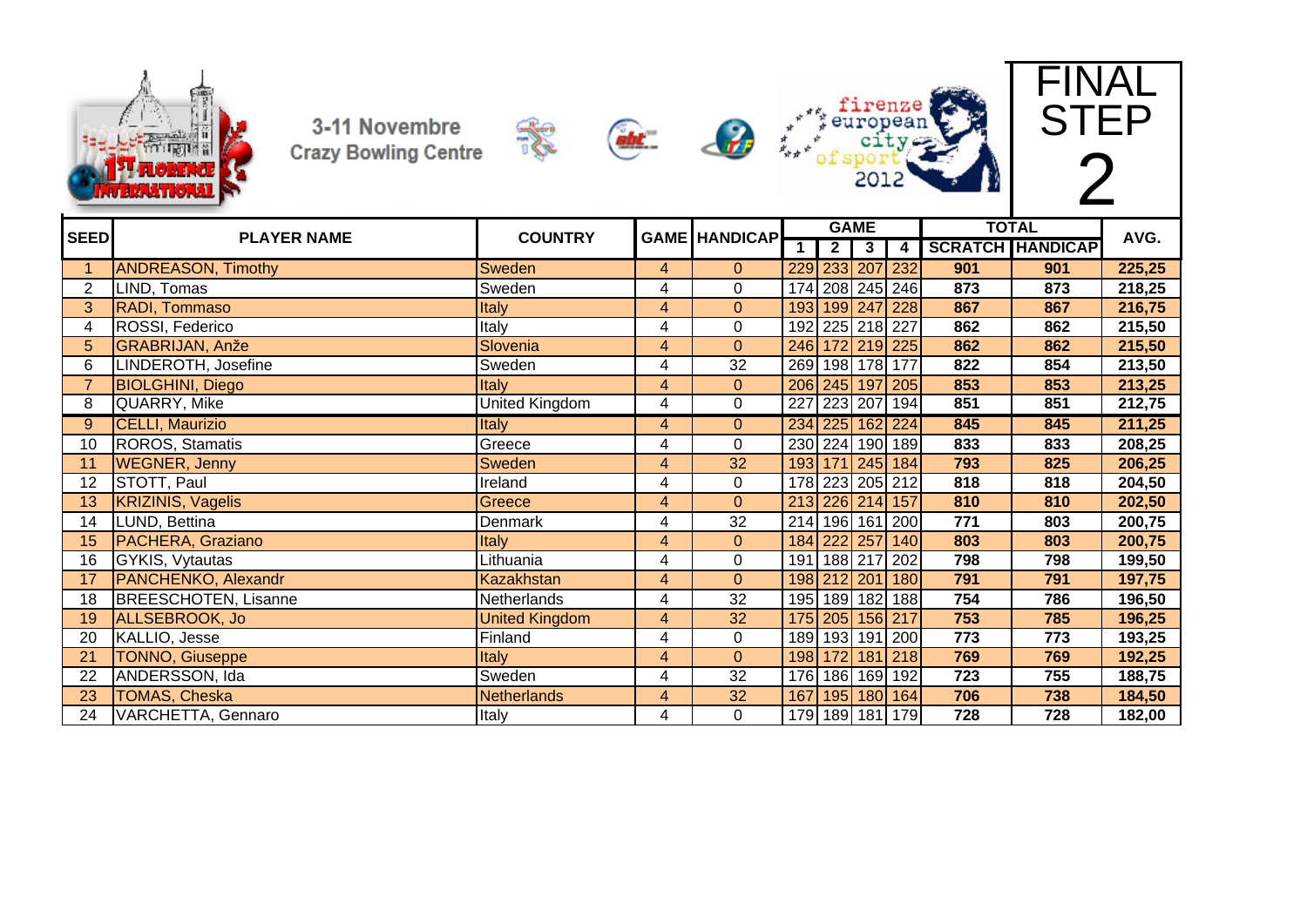



 $\frac{1}{2}$ 







| <b>LANE</b> |                               |                       |                | <b>GAME HANDICAP</b> |                      |   | <b>GAME</b> |   |   | <b>TOTAL</b> | AVG.                    |        |
|-------------|-------------------------------|-----------------------|----------------|----------------------|----------------------|---|-------------|---|---|--------------|-------------------------|--------|
|             | <b>PLAYER NAME</b>            | <b>COUNTRY</b>        |                |                      | 2 <sub>1</sub>       | 3 | 4           | 5 | 6 |              | <b>SCRATCH HANDICAP</b> |        |
|             | <b>FRANSSON, Daniel</b>       | <b>Sweden</b>         | $\overline{2}$ | 0                    | 241 200              |   |             |   |   | 441          | 441                     | 220,50 |
|             | QUARRY, Mike                  | United Kingdom        | 2              | 0                    | 275 210              |   |             |   |   | 485          | 485                     | 242,50 |
| 3           | LARSEN, Jesper                | Sweden                | $\overline{2}$ | $\overline{0}$       | 191 218              |   |             |   |   | 409          | 409                     | 204,50 |
|             | <b>BIOLGHINI</b> , Diego      | Italy                 | 2              | 0                    | 156 167              |   |             |   |   | 323          | 323                     | 161,50 |
| 5.          | MOOR, Paul                    | <b>United Kingdom</b> | $\overline{2}$ | $\overline{0}$       | 233 237              |   |             |   |   | 470          | 470                     | 235,00 |
| 6           | LINDEROTH, Josefine           | Sweden                | $\overline{2}$ | 16                   | 169 165              |   |             |   |   | 334          | 350                     | 175,00 |
|             | <b>PARASAKIS, Stavros</b>     | Greece                | $\overline{2}$ | $\overline{0}$       | 257 268              |   |             |   |   | 525          | 525                     | 262,50 |
| 8           | GRABRIJAN, Anže               | Slovenia              | 2              | 0                    | 167 200              |   |             |   |   | 367          | 367                     | 183,50 |
| 9           | <b>NILSSON, Mattias</b>       | Sweden                | $\overline{2}$ | $\overline{0}$       | 255 199              |   |             |   |   | 454          | 454                     | 227,00 |
| 10          | ROSSI, Federico               | Italy                 | 2              | 0                    | 224 180              |   |             |   |   | 404          | 404                     | 202,00 |
|             | <b>HIRVONEN, Mikko</b>        | Finland               | $\overline{2}$ | $\mathbf{0}$         | 195 233              |   |             |   |   | 428          | 428                     | 214,00 |
| 12          | RADI, Tommaso                 | Italy                 | 2              | 0                    | 227 226              |   |             |   |   | 453          | 453                     | 226,50 |
| 13          | <b>DELCARMINE, Alessandro</b> | <b>Italy</b>          | $\overline{2}$ | $\mathbf{0}$         | 182 203              |   |             |   |   | 385          | 385                     | 192,50 |
| 14          | LIND, Tomas                   | Sweden                | 2              | 0                    | $\overline{200}$ 174 |   |             |   |   | 374          | 374                     | 187,00 |
| 15          | MATVIENKO, Konstantin         | Russia                | $\overline{2}$ | $\overline{0}$       | 232 237              |   |             |   |   | 469          | 469                     | 234,50 |
| 16          | <b>ANDREASON, Timothy</b>     | Sweden                | $\overline{2}$ | 0                    | 279 190              |   |             |   |   | 469          | 469                     | 234,50 |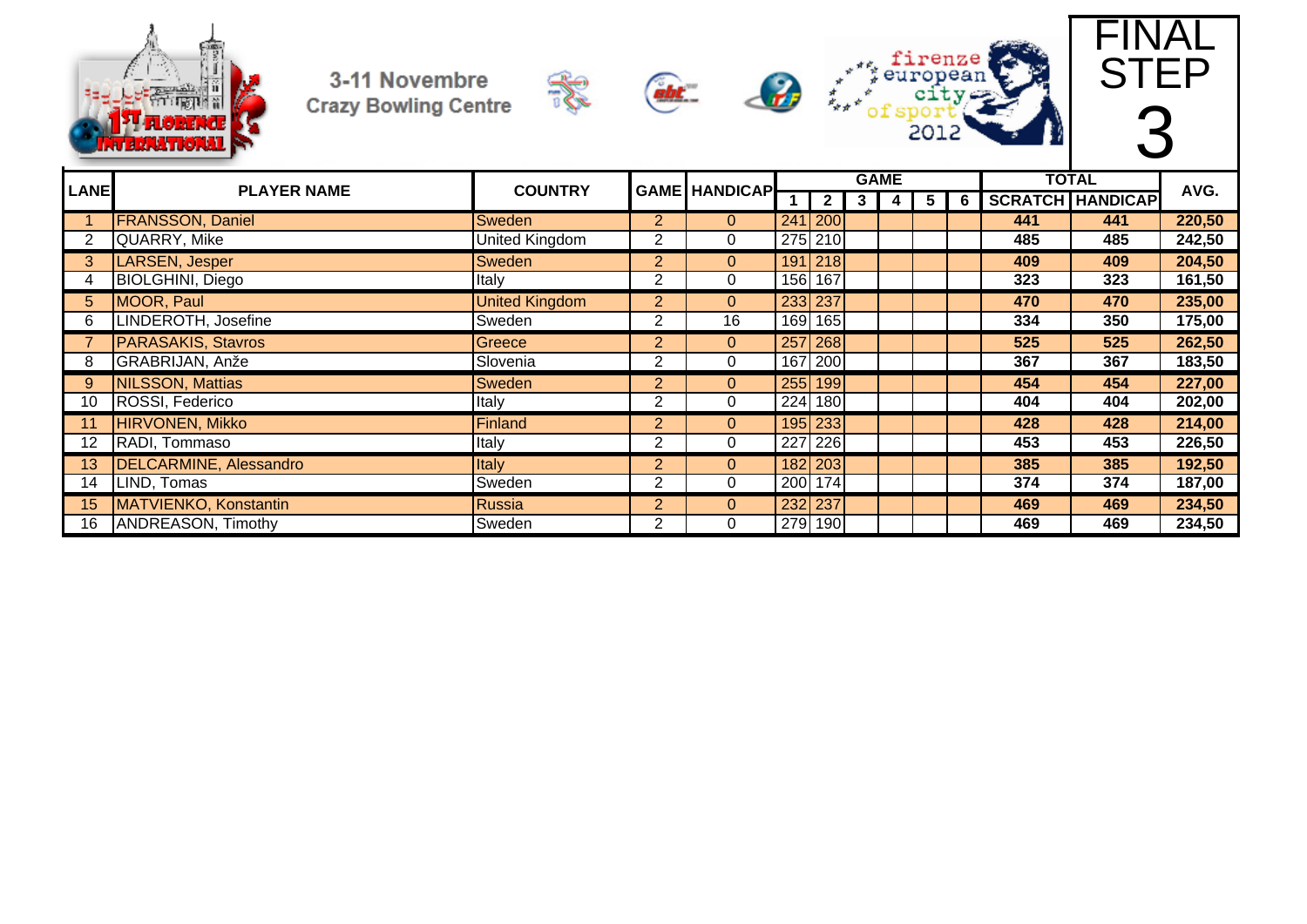



 $\frac{1}{2}$ 







| <b>LANE</b> | <b>PLAYER NAME</b>        |                       |                |                | <b>GAME HANDICAP</b> |  | <b>GAME</b> |                |     | <b>TOTAL</b>            | AVG.   |
|-------------|---------------------------|-----------------------|----------------|----------------|----------------------|--|-------------|----------------|-----|-------------------------|--------|
|             |                           | <b>COUNTRY</b>        |                |                |                      |  | 5           | 6 <sub>o</sub> |     | <b>SCRATCH HANDICAP</b> |        |
| 3           | <b>SPADA, Amedeo</b>      | Italy                 | $\overline{2}$ | $\Omega$       | 194 155              |  |             |                | 349 | 349                     | 174,50 |
|             | QUARRY, Mike              | United Kingdom        | $\overline{2}$ | 0              | 193 215              |  |             |                | 408 | 408                     | 204,00 |
| 13          | <b>VEZIS, Daniel</b>      | <b>United Kingdom</b> | $\overline{2}$ | $\overline{0}$ | 231 237              |  |             |                | 468 | 468                     | 234,00 |
| 14          | RADI, Tommaso             | Italy                 | $\overline{2}$ | 0              | 210 192              |  |             |                | 402 | 402                     | 201,00 |
|             | <b>PAULSSON, Martin</b>   | <b>Sweden</b>         | $\overline{2}$ | $\mathbf{0}$   | 208 249              |  |             |                | 457 | 457                     | 228,50 |
|             | MATVIENKO, Konstantin     | Russia                | $\overline{2}$ | 0              | 185 213              |  |             |                | 398 | 398                     | 199,00 |
| 15          | <b>TALPA, Marek</b>       | <b>Czech Republic</b> | $\overline{2}$ | $\overline{0}$ | 232 205              |  |             |                | 437 | 437                     | 218,50 |
| 16          | DELCARMINE, Alessandro    | Italy                 | $\overline{2}$ | 0              | 178 145              |  |             |                | 323 | 323                     | 161,50 |
|             | <b>TUCCIMEI, Saverio</b>  | <b>Italy</b>          | $\overline{2}$ | $\Omega$       | 195 192              |  |             |                | 387 | 387                     | 193,50 |
| 12          | <b>NILSSON, Mattias</b>   | Sweden                | $\overline{2}$ | 0              | 180 190              |  |             |                | 370 | 370                     | 185,00 |
| 9           | <b>WAHLGREN, Joakim</b>   | <b>Sweden</b>         | $\overline{2}$ | $\mathbf{0}$   | 177 226              |  |             |                | 403 | 403                     | 201,50 |
| 10          | PARASAKIS, Stavros        | Greece                | 2              | 0              | 203 237              |  |             |                | 440 | 440                     | 220,00 |
|             | <b>TIAINEN, Samuli</b>    | Finland               | $\overline{2}$ | $\overline{0}$ | 210 242              |  |             |                | 452 | 452                     | 226,00 |
| 8           | MOOR, Paul                | <b>United Kingdom</b> | $\overline{2}$ | 0              | 224 212              |  |             |                | 436 | 436                     | 218,00 |
| 5.          | <b>THORSTENSEN, Heidi</b> | Norway                | $\overline{2}$ | 16             | $204$ 214            |  |             |                | 418 | 434                     | 217,00 |
| 6           | LARSEN, Jesper            | Sweden                | $\overline{2}$ | 0              | 212 235              |  |             |                | 447 | 447                     | 223,50 |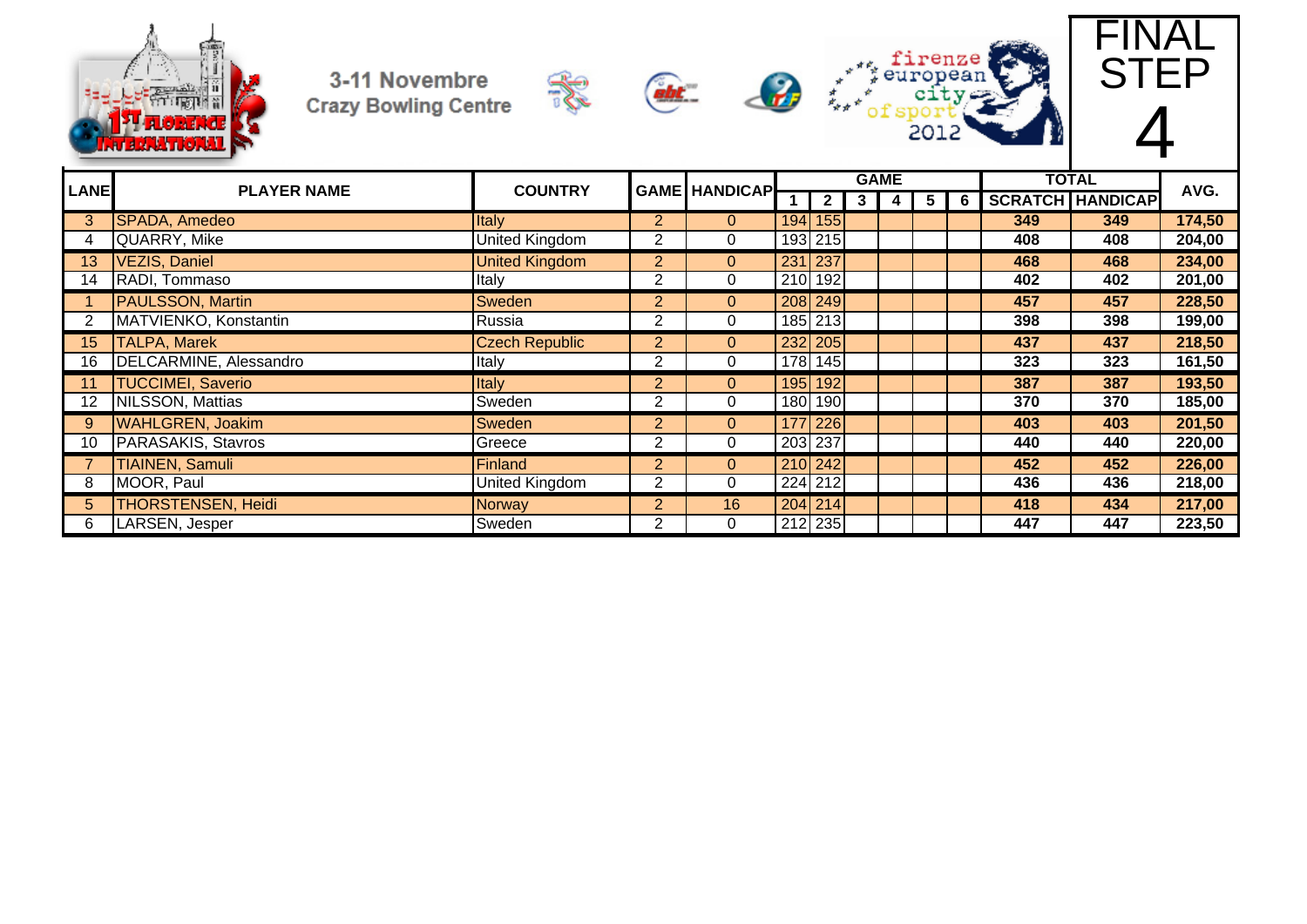









| <b>LANE</b> | <b>PLAYER NAME</b>       | <b>GAME HANDICAPL</b><br><b>COUNTRY</b> |            |   |         | <b>GAME</b> |  | <b>TOTAL</b> | AVG. |                         |        |
|-------------|--------------------------|-----------------------------------------|------------|---|---------|-------------|--|--------------|------|-------------------------|--------|
|             |                          |                                         |            |   |         |             |  |              |      | <b>SCRATCH HANDICAP</b> |        |
|             | <b>TUCCIMEI, Saverio</b> | Italy                                   | ◠<br>∠     |   |         | 196 173     |  |              | 369  | 369                     | 184,50 |
|             | <b>TIAINEN, Samuli</b>   | Finland                                 |            |   |         | 190 212     |  |              | 402  | 402                     | 201,00 |
|             | <b>PAULSSON, Martin</b>  | Sweden                                  | ⌒<br>∠     |   |         | 193 229     |  |              | 422  | 422                     | 211,00 |
|             | PARASAKIS, Stavros       | Greece                                  | $\sqrt{2}$ |   |         | 190 216     |  |              | 406  | 406                     | 203,00 |
| 5.          | QUARRY, Mike             | <b>United Kingdom</b>                   | റ          |   | 203 176 |             |  |              | 379  | 379                     | 189,50 |
|             | VEZIS, Daniel            | United Kingdom                          |            |   |         | 177 257     |  |              | 434  | 434                     | 217,00 |
|             | <b>LARSEN, Jesper</b>    | Sweden                                  |            | 0 | 204 200 |             |  |              | 404  | 404                     | 202,00 |
|             | <b>TALPA, Marek</b>      | <b>Czech Republic</b>                   | ົ          |   | 205 198 |             |  |              | 403  | 403                     | 201,50 |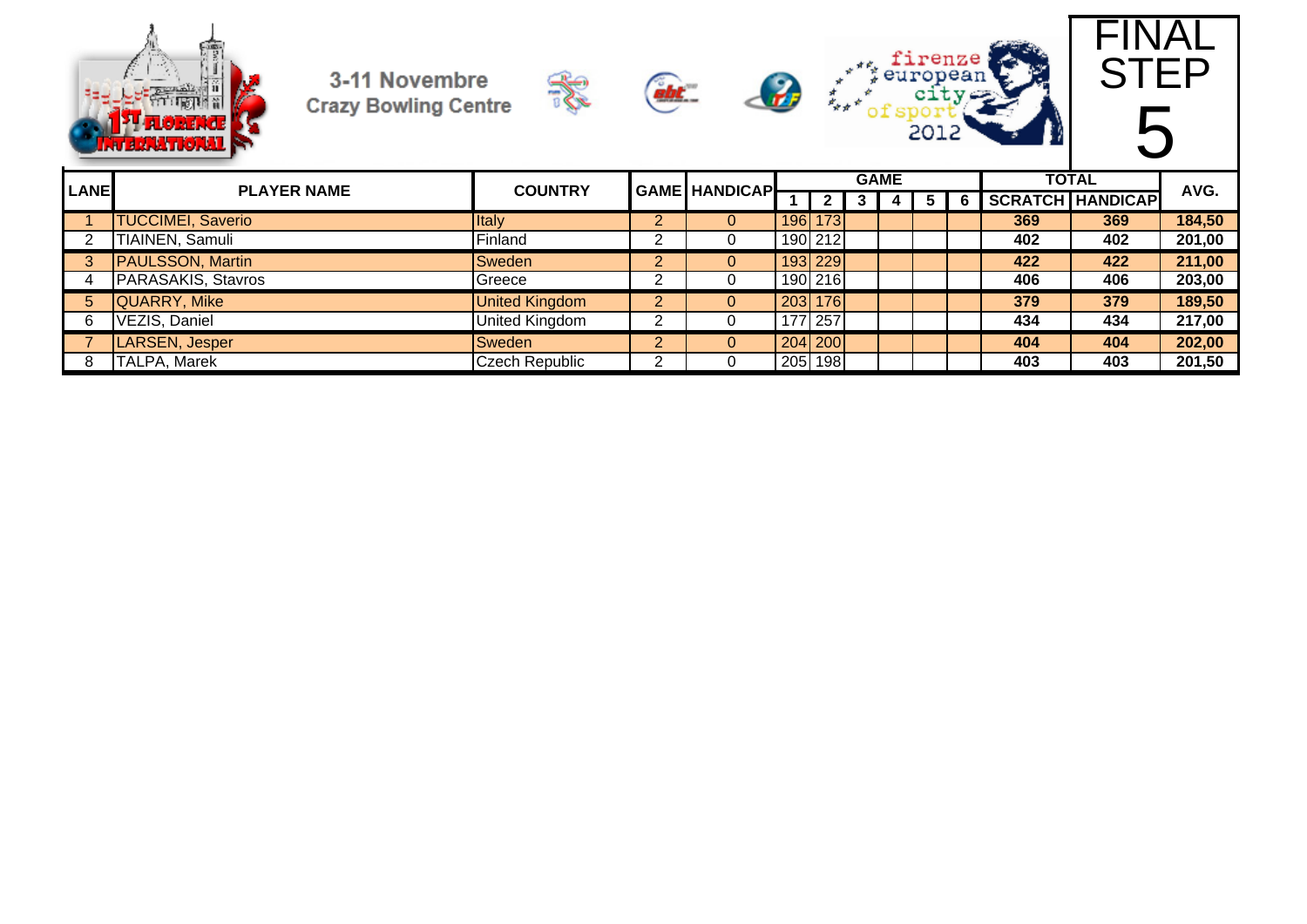











| <b>LANE</b> | <b>PLAYER NAME</b>       | <b>COUNTRY</b>        | <b>GAME HANDICAPL</b> |     |  | <b>GAME</b> |  | <b>TOTAL</b> | AVG.                    |        |
|-------------|--------------------------|-----------------------|-----------------------|-----|--|-------------|--|--------------|-------------------------|--------|
|             |                          |                       |                       |     |  |             |  |              | <b>SCRATCH HANDICAP</b> |        |
|             | <b>VEZIS, Daniel</b>     | <b>United Kingdom</b> |                       | 208 |  |             |  | 208          | 208                     | 208,00 |
|             | LARSEN, Jesper           | Sweden                |                       | 211 |  |             |  | 211          | 211                     | 211,00 |
|             | <b>IPAULSSON, Martin</b> | Sweden                |                       | 213 |  |             |  | 213          | 213                     | 213,00 |
| 10          | TIAINEN, Samuli          | Finland               |                       | 204 |  |             |  | 204          | 204                     | 204,00 |